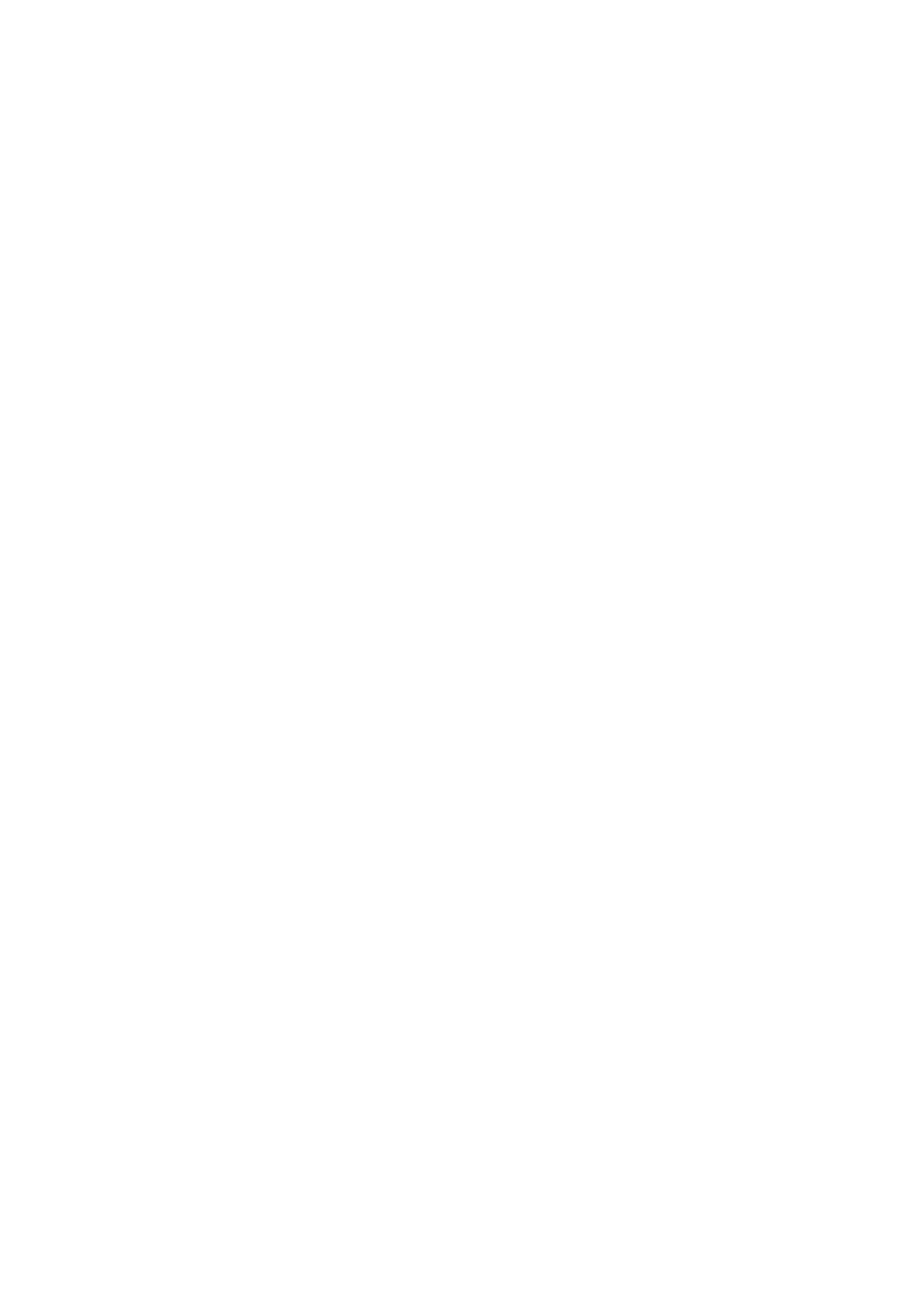| <b>Overall JICA Operations</b>                                                                                                              |  |
|---------------------------------------------------------------------------------------------------------------------------------------------|--|
|                                                                                                                                             |  |
|                                                                                                                                             |  |
|                                                                                                                                             |  |
|                                                                                                                                             |  |
| 5. Regional and Sectoral Distribution of Technical Cooperation (FY2020)  16                                                                 |  |
|                                                                                                                                             |  |
|                                                                                                                                             |  |
| 8. Overview of Finance and Investment Cooperation (Data from the Previous Five Years) 19                                                    |  |
|                                                                                                                                             |  |
|                                                                                                                                             |  |
|                                                                                                                                             |  |
| 12-1. Principal Contractors under ODA Loans                                                                                                 |  |
|                                                                                                                                             |  |
| 12-2. Principal Contractors under ODA Loans                                                                                                 |  |
|                                                                                                                                             |  |
|                                                                                                                                             |  |
|                                                                                                                                             |  |
| 13-3. Nationalities of Contractors (Including Procurement in Local Currency)29                                                              |  |
| 13-4. Nationalities of Contractors<br>(Including Procurement in Local Currency, Excluding Program Type ODA Loans and other ODA Credits)  29 |  |
| 13-5. Nationalities of Contractors<br>(Foreign Currency Only, Excluding Program Type ODA Loans and other ODA Credits) 29                    |  |
|                                                                                                                                             |  |
|                                                                                                                                             |  |
| <b>Project Lists</b>                                                                                                                        |  |

| 14-2. Science and Technology Research Partnership for Sustainable Development       |  |
|-------------------------------------------------------------------------------------|--|
|                                                                                     |  |
| 14-4. Private-Sector Investment Finance Projects (Newly Signed in FY2020)34         |  |
| 14-5. Major Projects of Private-Sector Investment Finance (As of March 31, 2021) 35 |  |
|                                                                                     |  |
|                                                                                     |  |
|                                                                                     |  |
|                                                                                     |  |
|                                                                                     |  |
|                                                                                     |  |
|                                                                                     |  |
| 2. Disclosure of Financial Conditions of Finance and Investment Account  62         |  |
|                                                                                     |  |
|                                                                                     |  |
|                                                                                     |  |
|                                                                                     |  |

# **Contents**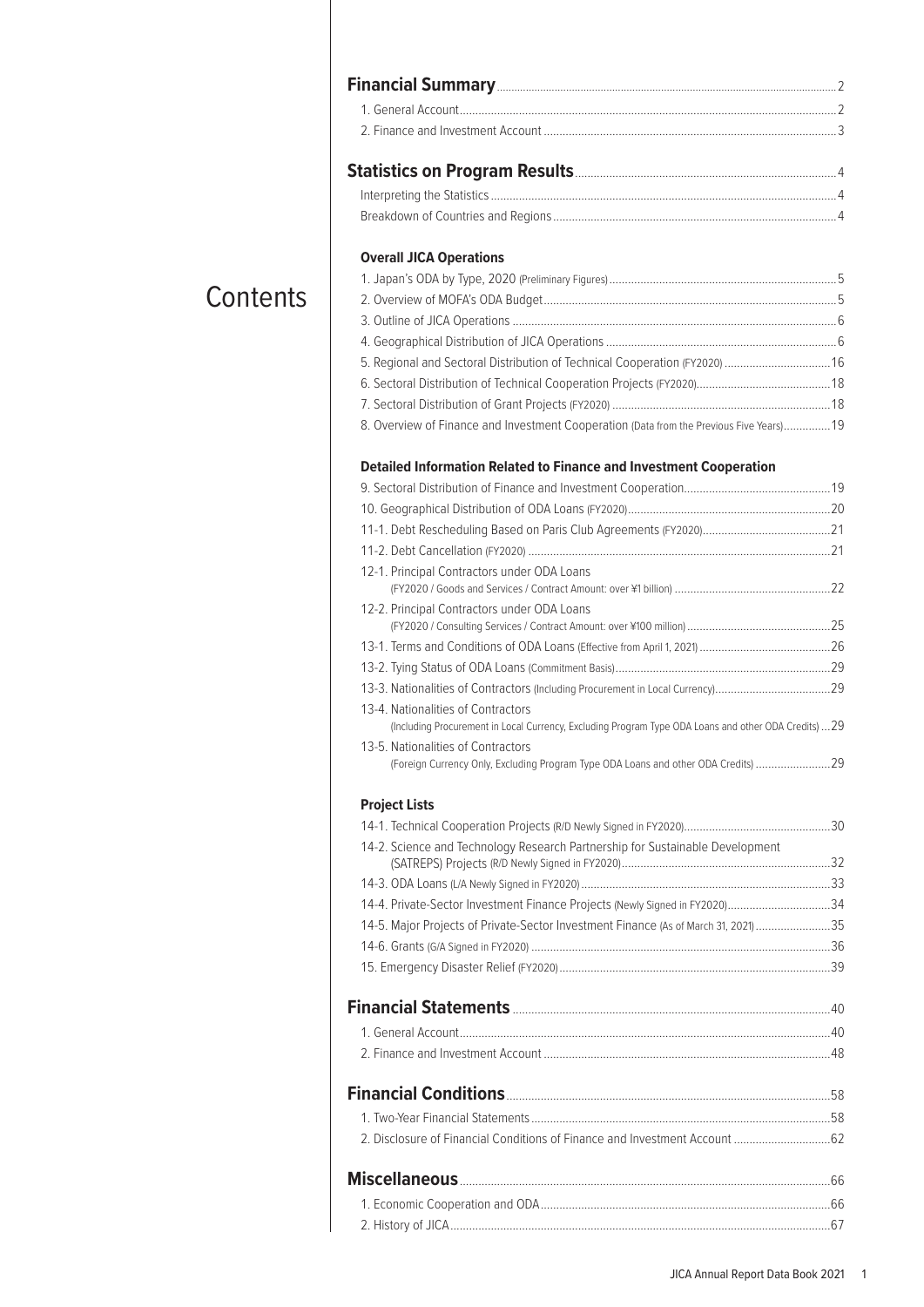# **Financial Summary**

# **1 General Account**

| <b>Balance Sheet</b>                             | (Unit: Millions of yen) |                                        |
|--------------------------------------------------|-------------------------|----------------------------------------|
|                                                  | As of                   | As of<br>March 31, 2020 March 31, 2021 |
| <b>Assets</b>                                    |                         |                                        |
| Current assets                                   |                         |                                        |
| Cash and deposits                                | 232,485                 | 291,765                                |
| Others                                           | 26,493                  | 26,686                                 |
| Total current assets                             | 258,978                 | 318,452                                |
| Non-current assets                               |                         |                                        |
| Tangible assets                                  | 38,651                  | 40,098                                 |
| Intangible assets                                | 4,072                   | 3,612                                  |
| Investments and other assets                     | 16,896                  | 15,584                                 |
| Total non-current assets                         | 59,619                  | 59,293                                 |
|                                                  |                         |                                        |
| Total assets                                     | 318,597                 | 377,745                                |
| <b>Liabilities</b><br><b>Current liabilities</b> |                         |                                        |
| Operational grant liabilities                    | 40,669                  | 86,927                                 |
| Funds for grant aid                              | 178,788                 | 196,150                                |
| Others                                           | 22,776                  | 19,877                                 |
| <b>Total current liabilities</b>                 | 242,234                 | 302,954                                |
| Non-current liabilities                          |                         |                                        |
| Contra-accounts for assets                       | 7,873                   | 7,791                                  |
| Provision for retirement benefits                | 14,982                  | 13,618                                 |
| Others                                           | 489                     | 503                                    |
| Total non-current liabilities                    | 23,344                  | 21,911                                 |
| <b>Total liabilities</b>                         | 265.578                 | 324.866                                |
| <b>Net assets</b>                                |                         |                                        |
| Capital                                          |                         |                                        |
| Government investment                            | 62,452                  | 62,452                                 |
| Total capital                                    | 62,452                  | 62,452                                 |
| Capital surplus                                  |                         |                                        |
| Capital surplus                                  | (22, 442)               | (23, 163)                              |
| Total capital surplus                            | (22, 442)               | (23, 163)                              |
|                                                  |                         |                                        |
| Retained earnings                                |                         |                                        |
| Retained earnings                                | 13,008                  | 13,590                                 |
| Total retained earnings                          | 13,008                  | 13,590                                 |
| Total net assets                                 | 53,019                  | 52,879                                 |
| Total liabilities and net assets                 | 318,597                 | 377,745                                |

(Assets)

For the fiscal year ended March 31, 2021, total assets amounted to ¥377,745 million, increasing ¥59,148 million or 18.6% from the previous fiscal year, primarily due to the ¥59,280 million or 25.5% increase in cash and deposits. The ending balance of cash and deposits of ¥291,765 million includes donated funds for grant aid projects which amount to ¥196,150 million. (Liabilities)

For the fiscal year ended March 31, 2021, total liabilities were ¥324,866 million, increasing ¥59,288 million or 22.3% year-on-year, primarily due to the ¥46,258 million or 113.7% increase in operational grant liabilities and ¥17,362 million or 9.7% increase in funds for grant aid.

# **Statement of Income Statement of Income** (Unit: Millions of yen)

|                                            | April 1, 2019-<br>March 31, 2020 | April 1, 2020-<br>March 31, 2021 |
|--------------------------------------------|----------------------------------|----------------------------------|
| <b>Ordinary expenses</b>                   |                                  |                                  |
| Operating expenses                         |                                  |                                  |
| Expenses for priority sectors and regions  | 71.030                           | 49.332                           |
| Expenses for private sector partnership    | 4.479                            | 1.891                            |
| Expenses for domestic partnership          | 17.184                           | 8.803                            |
| Expenses for other operations              | 3.217                            | 2.935                            |
| Expenses for indirect operations           | 38.806                           | 36,752                           |
| Expenses for grant aid                     | 89.236                           | 52.397                           |
| Others                                     | 1.375                            | 1.617                            |
| General administrative expenses            | 8.989                            | 9.185                            |
| Financial expenses                         | 108                              | 85                               |
| Specific purpose expenses                  | 250                              | 13                               |
| Others                                     | 0                                | 0                                |
| Total ordinary expenses                    | 234,674                          | 163,010                          |
| <b>Ordinary revenues</b>                   |                                  |                                  |
| Revenues from operational grants           | 137.013                          | 105,703                          |
| Revenues from grant aid                    | 89.236                           | 52.397                           |
| Others                                     | 7.101                            | 5.542                            |
| Total ordinary revenues                    | 233.350                          | 163.642                          |
| Ordinary income (losses)                   | (1, 324)                         | 632                              |
| <b>Extraordinary losses</b>                | 16,057                           | 29                               |
| <b>Extraordinary income</b>                | 16,042                           | 11                               |
| Reversal of reserve fund carried over from |                                  |                                  |
| the previous Mid-term Objective period     | 4.459                            | 1,001                            |
| Total income for the current fiscal year   | 3,121                            | 1,615                            |

(Ordinary expenses)

For the fiscal year ended March 31, 2021, ordinary expenses amounted to ¥163,010 million, decreasing ¥71,664 million or 30.5% from the previous fiscal year. The major factor of the decrease was the ¥21,698 million or 30.5% year-on-year decrease in expenses for priority sectors and regions of which operational grants are the financial source and the ¥36,839 million or 41.3% decrease in expenses for grant aid.

(Ordinary revenues)

For the fiscal year ended March 31, 2021, ordinary revenues totaled ¥163,642 million, decreasing ¥69,708 million or 22.9% year-on-year. The major factor of the decrease was the ¥31,310 million or 22.9% decrease in revenues from operational grants and the ¥36,839 million or 41.3% decrease

in revenues from grant aid. (Total income for the current fiscal year)

In addition to the ordinary income noted above, the following items were recorded in the fiscal year under review. There was an extraordinary income of ¥26 million with the loss on disposal of non-current assets, ¥3 million in loss on sales of non-current assets, and ¥11 million in gain on sales of non-current assets. Moreover, reversal of reserve fund carried over from the previous Mid-term Objective period totaled ¥1,001 million. As a result, total income for the current fiscal year was ¥1,615 million, decreasing ¥1,505 million or 48.2% from the previous fiscal year.

#### **Statement of Cash Flows** (Unit: Millions of yen)

|    |                                               | April 1, 2019-<br>March 31, 2020 | April 1, 2020-<br>March 31, 2021 |
|----|-----------------------------------------------|----------------------------------|----------------------------------|
| ı. | <b>Cash flows from operating activities</b>   | 20.538                           | 62,355                           |
|    | Payments of operating expenses                | (120, 977)                       | (97, 498)                        |
|    | Payments for grant aid                        | (88, 121)                        | (52, 353)                        |
|    | Payments of personnel expenses                | (17, 346)                        | (16, 995)                        |
|    | Proceeds from operational grants              | 150,476                          | 156,025                          |
|    | Proceeds from grant aid                       | 93.258                           | 73.443                           |
|    | Other proceeds and payments                   | 3,247                            | (266)                            |
| Ш. | <b>Cash flows from investing activities</b>   | (2,524)                          | (2,668)                          |
|    | III. Cash flows from financing activities     | (115)                            | (317)                            |
|    | IV. Effect of exchange rate changes on funds  | (40)                             | (89)                             |
| V. | Net increase (decrease) in funds              | 17.859                           | 59.280                           |
|    | VI. Funds at the beginning of the fiscal year | 208.626                          | 226.485                          |
|    | VII. Funds at the end of the fiscal year      | 226.485                          | 285.765                          |

(Cash flows from operating activities)

For the fiscal year ended March 31, 2021, cash flows from operating activities amounted to ¥62,355<br>million, increasing ¥41,817 million or 203.6% year-on-year. The major factor of the increase was<br>the ¥23,478 million or 19. 40.6% decrease in payments for grant aid, and the ¥19,815 million or 21.2% decrease in proceeds from grant aid.

(Cash flows from investing activities)

For the fiscal year ended March 31, 2021, cash flows from investing activities amounted to a cash outflow of ¥2,668 million, decreasing ¥145 million or 5.7% from the previous fiscal year. The decrease was primarily attributed to the ¥1,065 million or 39.4% decrease in payment for purchase of noncurrent assets.

(Cash flows from financing activities)

For the fiscal year ended March 31, 2021, cash flows from financing activities amounted to a cash outflow of ¥317 million, decreasing ¥202 million or 174.9% from the previous fiscal year. The major contributor to the decrease was the payments to National Treasury for unnecessary property of ¥218 million which was ¥0 in the previous fiscal year.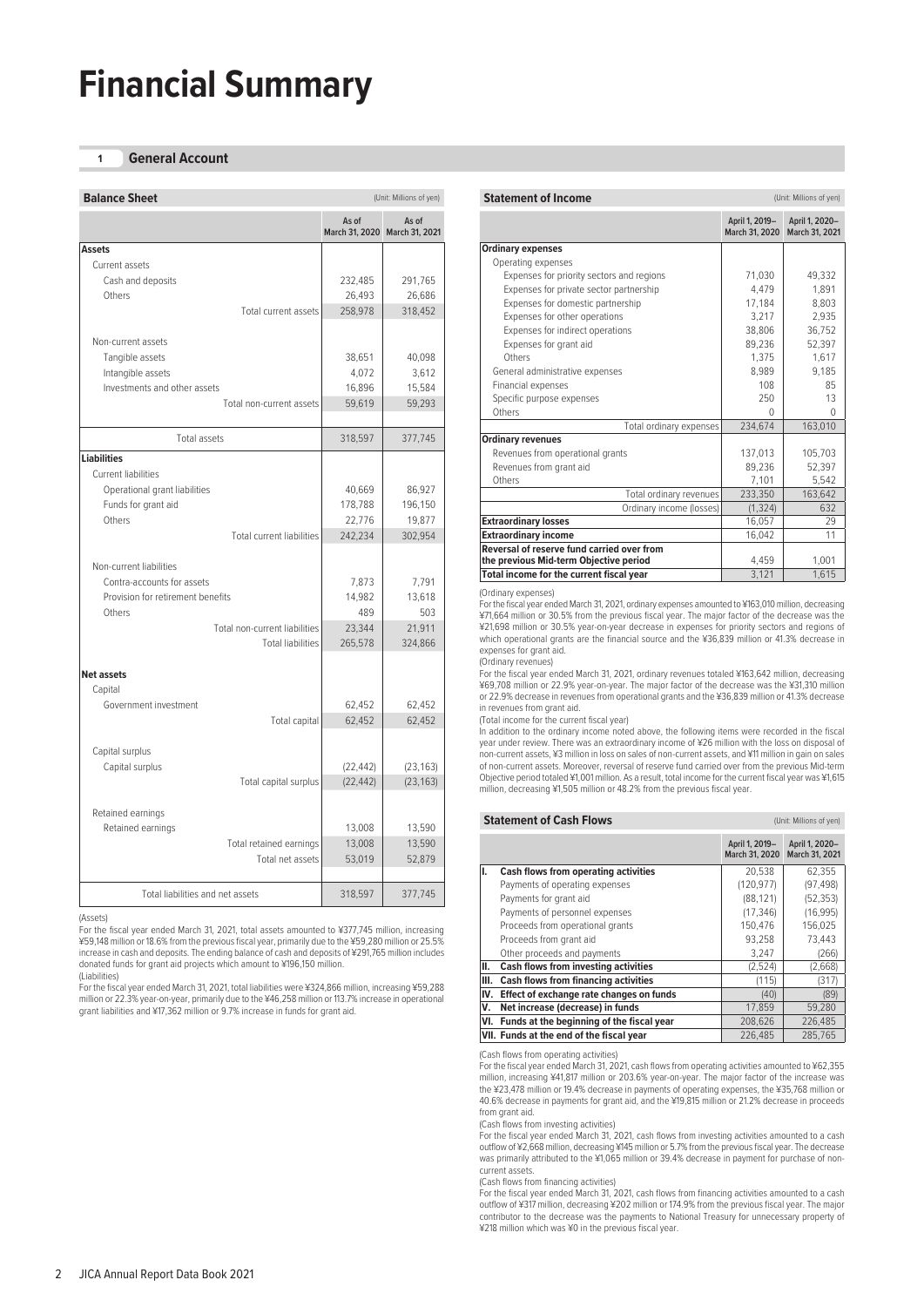# **2 Finance and Investment Account**

| <b>Balance Sheet</b>                          |                         | (Unit: Millions of yen) | <b>Statement of Income</b>                                                                                                                                                                               |                                  | (Unit: Millions of yen          |
|-----------------------------------------------|-------------------------|-------------------------|----------------------------------------------------------------------------------------------------------------------------------------------------------------------------------------------------------|----------------------------------|---------------------------------|
|                                               | As of<br>March 31, 2020 | As of<br>March 31, 2021 |                                                                                                                                                                                                          | April 1, 2019-<br>March 31, 2020 | April 1, 2020-<br>March 31, 202 |
| <b>Assets</b>                                 |                         |                         | <b>Ordinary expenses</b>                                                                                                                                                                                 |                                  |                                 |
| Current assets                                |                         |                         | Expenses related to operations of cooperation through                                                                                                                                                    |                                  |                                 |
| Loans                                         | 12,614,846              | 13,341,710              | finance and investment                                                                                                                                                                                   |                                  |                                 |
| Allowance for loan losses                     | (142, 053)              | (176, 363)              | Interest on bonds and notes                                                                                                                                                                              | 9,515                            | 8,396                           |
| Others                                        | 233,445                 | 279,924                 | Interest on borrowings                                                                                                                                                                                   | 21,707                           | 12,542                          |
| Total current assets                          | 12,706,238              | 13,445,271              | Interest on interest rate swaps                                                                                                                                                                          | 6,222                            | 5,679                           |
|                                               |                         |                         | Operations outsourcing expenses                                                                                                                                                                          | 29,138                           | 17,585                          |
|                                               |                         |                         | Operating and administrative expenses<br>Provision for allowance for loan losses                                                                                                                         | 12,296                           | 11,608<br>34,310                |
| Non-current assets                            |                         |                         | Others                                                                                                                                                                                                   | 7,959                            | 10,940                          |
| Tangible assets                               | 9,370                   | 9,165                   | Total ordinary expenses                                                                                                                                                                                  | 86,837                           | 101,060                         |
| Intangible assets                             | 5,655                   | 5,016                   | <b>Ordinary revenues</b>                                                                                                                                                                                 |                                  |                                 |
| Investments and other assets                  |                         |                         | Revenues from operations of cooperation through                                                                                                                                                          |                                  |                                 |
| Claims probable in bankruptcy,                |                         |                         | finance and investment                                                                                                                                                                                   |                                  |                                 |
| claims probable in rehabilitation, and other  | 87,063                  | 87,063                  | Interest on loans                                                                                                                                                                                        | 131,739                          | 122,934                         |
| Allowance for loan losses                     | (87,063)                | (87,063)                | Dividends on investments                                                                                                                                                                                 | 15,852                           | 4,329                           |
| Others                                        | 104,200                 | 144,375                 | Reversal of provision for allowance for loan losses                                                                                                                                                      | 19,922                           |                                 |
| Total non-current assets                      | 119,225                 | 158,555                 | Others                                                                                                                                                                                                   | 13,392                           | 6,093                           |
|                                               |                         |                         | Others                                                                                                                                                                                                   | 1,582                            | 714                             |
|                                               |                         |                         | Total ordinary revenues                                                                                                                                                                                  | 182,486                          | 134,070                         |
| Total assets                                  | 12,825,464              | 13,603,826              | Ordinary income                                                                                                                                                                                          | 95,650                           | 33,010                          |
| <b>Liabilities</b>                            |                         |                         | <b>Extraordinary losses</b>                                                                                                                                                                              | 9                                | 4                               |
| Current liabilities                           |                         |                         | <b>Extraordinary income</b>                                                                                                                                                                              | 3                                | $\overline{c}$                  |
| Current portion of bonds                      |                         | 10,000                  | Total income for the current fiscal year                                                                                                                                                                 | 95,645                           | 33,008                          |
| Current portion of borrowings from government |                         |                         | (Ordinary expenses)                                                                                                                                                                                      |                                  |                                 |
| fund for Fiscal Investment and Loan Program   | 106,613                 | 104,069                 | For the fiscal year ended March 31, 2021, ordinary expenses amounted to ¥101,060 million, increasin                                                                                                      |                                  |                                 |
| Others                                        | 40,341                  | 32,232                  | ¥14,223 million or 16.4% from the previous fiscal year. The major factor of the increase was th                                                                                                          |                                  |                                 |
| Total current liabilities                     | 146,954                 | 146,301                 | provision for allowance for loan losses of ¥34,310 million which was ¥0 in the previous fiscal yea                                                                                                       |                                  |                                 |
|                                               |                         |                         | (Ordinary revenues)                                                                                                                                                                                      |                                  |                                 |
|                                               |                         |                         | For the fiscal year ended March 31, 2021, ordinary revenues decreased ¥48,417 million or 26.5<br>to ¥134,070 million. The major factor of the decrease was the absence of reversal of provision fo       |                                  |                                 |
| Non-current liabilities                       |                         |                         | allowance for loan losses which was ¥19,922 million in the previous fiscal year.                                                                                                                         |                                  |                                 |
| Bonds                                         | 791,079                 | 898,211                 | (Total income for the current fiscal year)                                                                                                                                                               |                                  |                                 |
| Borrowings from government fund for           |                         |                         | In addition to the ordinary income noted above, there were extraordinary losses of ¥4 millio                                                                                                             |                                  |                                 |
| Fiscal Investment and Loan Program            | 1,962,569               | 2,518,683               | including loss on disposal of non-current assets and other losses, and extraordinary income of ¥<br>million as gain on sales of non-current assets. As a result, total income for the current fiscal yea |                                  |                                 |
| Others                                        | 9,582                   | 9,737                   | was ¥33,008 million, increasing ¥62,637 million or 65.5% from the previous fiscal year.                                                                                                                  |                                  |                                 |
| Total non-current liabilities                 | 2,763,230               | 3,426,630               |                                                                                                                                                                                                          |                                  |                                 |
| <b>Total liabilities</b>                      | 2,910,185               | 3,572,931               |                                                                                                                                                                                                          |                                  |                                 |
|                                               |                         |                         |                                                                                                                                                                                                          |                                  |                                 |
| <b>Net assets</b>                             |                         |                         | <b>Statement of Cash Flows</b>                                                                                                                                                                           |                                  | (Unit: Millions of yen          |
| Capital                                       |                         |                         |                                                                                                                                                                                                          | April 1, 2019-                   | April 1, 2020-                  |
| Government investment                         | 8,150,728               | 8,202,168               |                                                                                                                                                                                                          | March 31, 2020                   | March 31, 202                   |
| Total capital                                 | 8.150.728               | 8,202,168               | <b>Cash flows from operating activities</b><br>Ι.                                                                                                                                                        | (200, 800)                       | 3,571                           |
|                                               |                         |                         | Payments for loans                                                                                                                                                                                       | (1,090,516)                      | (1, 413, 623)                   |
| Retained earnings                             |                         |                         | Repayments of borrowings from government fund for                                                                                                                                                        |                                  |                                 |
|                                               |                         |                         | Fiscal Investment and Loan Program                                                                                                                                                                       | (200, 152)                       | (113,930)                       |
| Reserve fund                                  | 1,703,881               | 1,799,526               | Proceeds from collection of loans                                                                                                                                                                        | 779.398                          | 696.164                         |
| Others                                        | 95,645                  | 33,008                  | Proceeds from borrowings from government fund for                                                                                                                                                        |                                  |                                 |
| Total retained earnings                       | 1,799,526               | 1,832,533               | Fiscal Investment and Loan Program                                                                                                                                                                       | 231,900                          | 667,500                         |
|                                               |                         |                         | Proceeds from issuance of bonds                                                                                                                                                                          | 59,639                           | 112,937                         |
| Valuation and translation adjustments         | (34, 974)               | (3,806)                 | Proceeds from interest on loans                                                                                                                                                                          | 128,416                          | 111,119                         |
|                                               |                         |                         | Other operation proceeds and payments                                                                                                                                                                    | (109, 485)                       | (56, 596)                       |
| Total net assets                              | 9,915,279               | 10,030,895              | <b>Cash flows from investing activities</b><br>II.                                                                                                                                                       | 4,584                            | (9,887)                         |
|                                               |                         |                         | III. Cash flows from financing activities                                                                                                                                                                | 67,156                           | 51,291                          |
|                                               |                         |                         | Effect of exchange rate fluctuation on funds<br>IV.                                                                                                                                                      | $\overline{0}$                   | (43)                            |
| Total liabilities and net assets              | 12,825,464              | 13,603,826              | Net increase (decrease) in funds<br>V.                                                                                                                                                                   | (129,060)                        | 44,932<br>7550                  |

¥778,362 million or 6.1% from the previous fiscal year, primarily due to the ¥726,864 million or 5.8% increase in loans. (Liabilities)

For the fiscal year ended March 31, 2021, total liabilities were ¥3,572,931 million, increasing ¥662,747 million or 22.8% year-on-year, primarily due to the ¥556,114 million or 28.3% increase in borrowings from government fund for Fiscal Investment and Loan Program.

| <b>Statement of Income</b><br>(Unit: Millions of yen) |                                  |                                  |  |  |
|-------------------------------------------------------|----------------------------------|----------------------------------|--|--|
|                                                       | April 1, 2019-<br>March 31, 2020 | April 1, 2020-<br>March 31, 2021 |  |  |
| <b>Ordinary expenses</b>                              |                                  |                                  |  |  |
| Expenses related to operations of cooperation through |                                  |                                  |  |  |
| finance and investment                                |                                  |                                  |  |  |
| Interest on bonds and notes                           | 9.515                            | 8,396                            |  |  |
| Interest on borrowings                                | 21.707                           | 12.542                           |  |  |
| Interest on interest rate swaps                       | 6.222                            | 5.679                            |  |  |
| Operations outsourcing expenses                       | 29,138                           | 17,585                           |  |  |
| Operating and administrative expenses                 | 12,296                           | 11,608                           |  |  |
| Provision for allowance for loan losses               |                                  | 34,310                           |  |  |
| Others                                                | 7,959                            | 10.940                           |  |  |
| Total ordinary expenses                               | 86,837                           | 101,060                          |  |  |
| <b>Ordinary revenues</b>                              |                                  |                                  |  |  |
| Revenues from operations of cooperation through       |                                  |                                  |  |  |
| finance and investment                                |                                  |                                  |  |  |
| Interest on loans                                     | 131,739                          | 122.934                          |  |  |
| Dividends on investments                              | 15.852                           | 4,329                            |  |  |
| Reversal of provision for allowance for loan losses   | 19,922                           |                                  |  |  |
| Others                                                | 13.392                           | 6.093                            |  |  |
| Others                                                | 1.582                            | 714                              |  |  |
| Total ordinary revenues                               | 182,486                          | 134,070                          |  |  |
| Ordinary income                                       | 95,650                           | 33,010                           |  |  |
| <b>Extraordinary losses</b>                           | 9                                | 4                                |  |  |
| <b>Extraordinary income</b>                           | 3                                | $\mathfrak{D}$                   |  |  |
| Total income for the current fiscal year              | 95,645                           | 33,008                           |  |  |

#### **Statement of Cash Flows** (Unit: Millions of yen)

|           |                                                                                                                                            |                                                                           |                                                                                                    |                                                   | April 1, 2019-                                                                                                                                                                                                                 | April 1, 2020- |
|-----------|--------------------------------------------------------------------------------------------------------------------------------------------|---------------------------------------------------------------------------|----------------------------------------------------------------------------------------------------|---------------------------------------------------|--------------------------------------------------------------------------------------------------------------------------------------------------------------------------------------------------------------------------------|----------------|
|           |                                                                                                                                            |                                                                           |                                                                                                    |                                                   |                                                                                                                                                                                                                                | March 31, 2021 |
| 8,150,728 | 8,202,168                                                                                                                                  |                                                                           |                                                                                                    | <b>Cash flows from operating activities</b>       | (200, 800)                                                                                                                                                                                                                     | 3.571          |
|           |                                                                                                                                            |                                                                           |                                                                                                    | Payments for loans                                | (1,090,516)                                                                                                                                                                                                                    | (1, 413, 623)  |
|           |                                                                                                                                            |                                                                           |                                                                                                    | Repayments of borrowings from government fund for |                                                                                                                                                                                                                                |                |
|           |                                                                                                                                            |                                                                           |                                                                                                    | Fiscal Investment and Loan Program                | (200, 152)                                                                                                                                                                                                                     | (113,930)      |
|           |                                                                                                                                            |                                                                           |                                                                                                    | Proceeds from collection of loans                 | 779.398                                                                                                                                                                                                                        | 696,164        |
|           |                                                                                                                                            |                                                                           |                                                                                                    | Proceeds from borrowings from government fund for |                                                                                                                                                                                                                                |                |
|           |                                                                                                                                            |                                                                           |                                                                                                    | Fiscal Investment and Loan Program                | 231,900                                                                                                                                                                                                                        | 667,500        |
|           |                                                                                                                                            |                                                                           |                                                                                                    | Proceeds from issuance of bonds                   | 59,639                                                                                                                                                                                                                         | 112,937        |
| (34, 974) | (3,806)                                                                                                                                    |                                                                           |                                                                                                    | Proceeds from interest on loans                   | 128,416                                                                                                                                                                                                                        | 111,119        |
|           |                                                                                                                                            |                                                                           |                                                                                                    | Other operation proceeds and payments             | (109, 485)                                                                                                                                                                                                                     | (56, 596)      |
|           |                                                                                                                                            |                                                                           | Ш.                                                                                                 | <b>Cash flows from investing activities</b>       | 4,584                                                                                                                                                                                                                          | (9,887)        |
|           |                                                                                                                                            |                                                                           |                                                                                                    |                                                   | 67.156                                                                                                                                                                                                                         | 51,291         |
|           |                                                                                                                                            |                                                                           |                                                                                                    |                                                   | Ω                                                                                                                                                                                                                              | (43)           |
|           |                                                                                                                                            |                                                                           | V.                                                                                                 |                                                   | (129,060)                                                                                                                                                                                                                      | 44,932         |
|           |                                                                                                                                            |                                                                           |                                                                                                    |                                                   | 304,618                                                                                                                                                                                                                        | 175,558        |
|           |                                                                                                                                            |                                                                           |                                                                                                    |                                                   | 175,558                                                                                                                                                                                                                        | 220,490        |
|           | 8,150,728<br>Total capital<br>1,703,881<br>95.645<br>1,799,526<br>Total retained earnings<br>9.915.279<br>Total net assets  <br>12,825,464 | 8,202,168<br>1,799,526<br>33,008<br>1,832,533<br>10.030.895<br>13,603,826 | For the fiscal year ended March 31, 2021, total assets amounted to ¥13,603,826 million, increasing |                                                   | III. Cash flows from financing activities<br>IV. Effect of exchange rate fluctuation on funds<br>Net increase (decrease) in funds<br>VI. Funds at the beginning of the fiscal year<br>VII. Funds at the end of the fiscal year | March 31, 2020 |

(Cash flows from operating activities) For the fiscal year ended March 31, 2021, cash flows from operating activities amounted to ¥3,571 million, increasing ¥204,371 million or 101.8% year-on-year. The major factor of the increase was the ¥435,600 million or 187.8% increase in proceeds from borrowings from government fund for Fiscal Investment and Loan Program.

(Cash flows from investing activities)

For the fiscal year ended March 31, 2021, cash flows from investing activities amounted to a cash outflow of ¥9,887 million, decreasing ¥14,472 million or 315.7% from the previous fiscal year. The decrease was primarily attributed to the ¥45,271 million or 47.3% decrease in proceeds from time deposit refund.

(Cash flows from financing activities)

For the fiscal year ended March 31, 2021, cash flows from financing activities amounted to ¥51,291<br>million, decreasing ¥15,865 million or 23.6% from the previous fiscal year. The major factor of<br>the decrease was the ¥15,87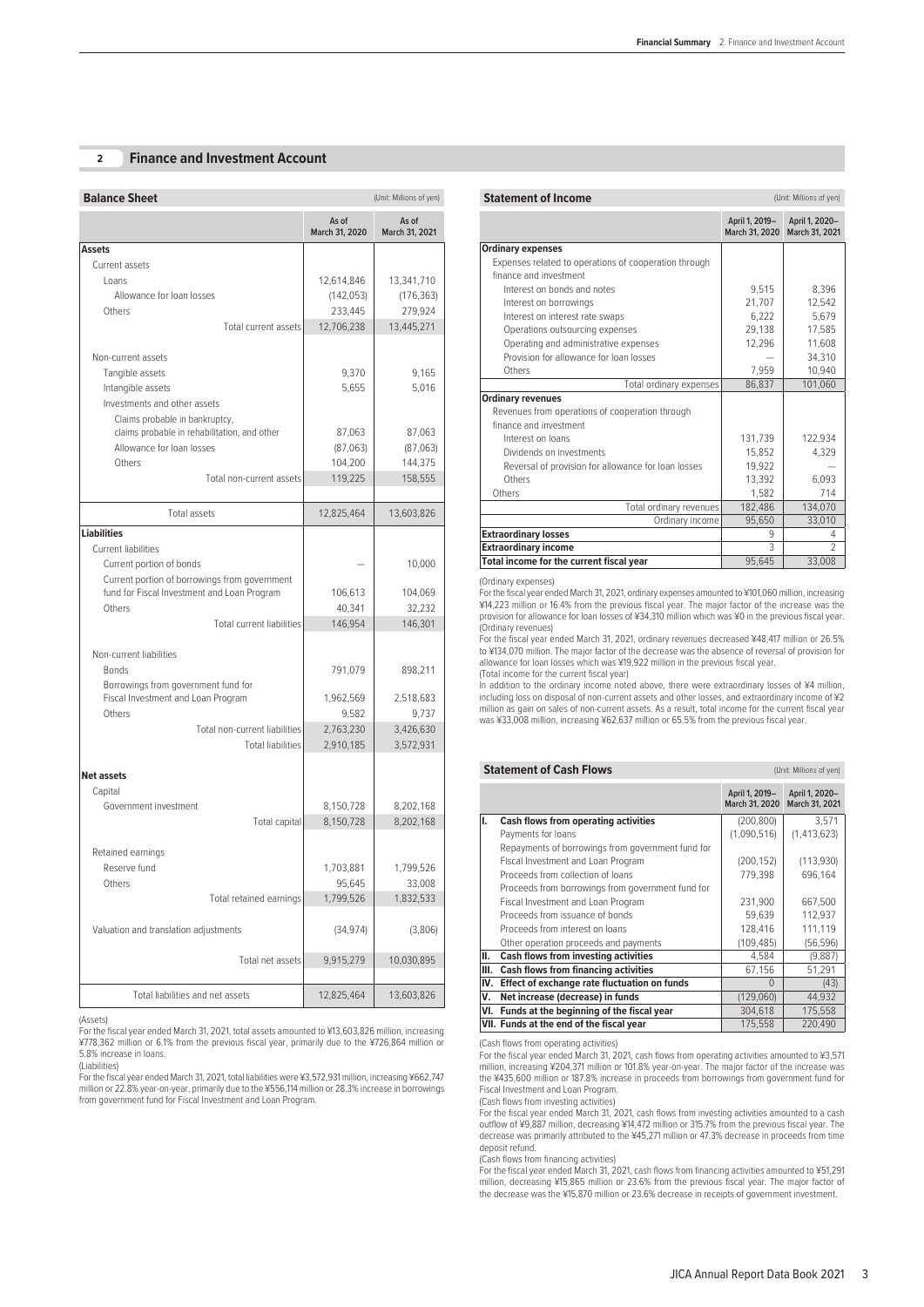# **Statistics on Program Results**

# **Interpreting the Statistics**

The following shows statistics relating to JICA's operations in FY2020.

The methods of calculation and the range of figures are as follows.

1. When categorized according to region, figures for bilateral cooperation are classified into the following six regions.

(1) Asia (including Central Asia and the Caucasus, excluding the Middle East); (2) Pacific;

- (3) North America and Latin America; (4) Middle East (west of Iran and north of
- Sahara except Sudan);
- (5) Africa (excluding the Middle East); (6) Europe (including Turkey)
- 2. Technical Cooperation program results by number of participants are classified into the following five types.
	- (1) Acceptance of training participants;
	- (2) Dispatch of experts;
	- (3) Dispatch of study teams;
	- (4) Dispatch of Japan Overseas Cooperation Volunteers (JOCVs);
	- (5) Dispatch of other volunteers
- 3. All other data in connection with JICA's operations and performance together with revisions and updates of achievements and results not appearing in this report shall be posted on JICA's website in a timely and appropriate manner.

### **Breakdown of Countries and Regions**

| Asia                               | Southeast Asia                       | Brunei Darussalam, Cambodia, Indonesia, Laos, Malaysia,<br>Myanmar, Philippines, Singapore, Thailand, Timor-Leste,<br>Viet Nam                                                                                                                                                                                                                                                                                                                                                                                                                                                |  |  |  |
|------------------------------------|--------------------------------------|-------------------------------------------------------------------------------------------------------------------------------------------------------------------------------------------------------------------------------------------------------------------------------------------------------------------------------------------------------------------------------------------------------------------------------------------------------------------------------------------------------------------------------------------------------------------------------|--|--|--|
|                                    | East Asia                            | China, Hong Kong, Macao, Mongolia, Republic of Korea                                                                                                                                                                                                                                                                                                                                                                                                                                                                                                                          |  |  |  |
|                                    | South Asia                           | Afghanistan, Bangladesh, Bhutan, India, Maldives, Nepal,<br>Pakistan, Sri Lanka                                                                                                                                                                                                                                                                                                                                                                                                                                                                                               |  |  |  |
|                                    | Central Asia and<br>the Caucasus     | Armenia, Azerbaijan, Georgia, Kazakhstan, Kyrgyz Republic,<br>Tajikistan, Turkmenistan, Uzbekistan                                                                                                                                                                                                                                                                                                                                                                                                                                                                            |  |  |  |
| Pacific                            | Pacific                              | Australia, Cook Islands, Federated States of Micronesia, Fiji,<br>Guam, Kiribati, Marshall Islands, Nauru, New Caledonia,<br>New Zealand, Niue, North Mariana Islands, Palau,<br>Papua New Guinea, Samoa, Solomon Islands, Tonga, Tuvalu,<br>Vanuatu                                                                                                                                                                                                                                                                                                                          |  |  |  |
| North America and<br>Latin America | Central America and<br>the Caribbean | Antiqua and Barbuda, Bahamas, Barbados, Belize,<br>Costa Rica, Cuba, Dominica, Dominican Republic, El Salvador,<br>Grenada, Guatemala, Guyana, Haiti, Honduras, Jamaica, Mexico,<br>Montserrat, Netherlands Antilles Curacao,<br>Nicaragua, Panama, Puerto Rico, Saint Christopher and Nevis,<br>Saint Lucia, St. Vincent and the Grenadines, Suriname, Trinidad<br>and Tobago                                                                                                                                                                                                |  |  |  |
|                                    | South America                        | Argentina, Bolivia, Brazil, Chile, Colombia, Ecuador, Paraguay,<br>Peru, Uruguay, Venezuela                                                                                                                                                                                                                                                                                                                                                                                                                                                                                   |  |  |  |
|                                    | North America                        | Canada, United States of America                                                                                                                                                                                                                                                                                                                                                                                                                                                                                                                                              |  |  |  |
| Middle East                        | Middle East                          | Algeria, Bahrain, Egypt, Iran, Iraq, Israel, Jordan, Kuwait,<br>Lebanon, Libya, Morocco, Oman, Palestine, Qatar,<br>Saudi Arabia, Syria, Tunisia, United Arab Emirates, Yemen                                                                                                                                                                                                                                                                                                                                                                                                 |  |  |  |
| Africa                             | Africa                               | Angola, Benin, Botswana, Burkina Faso, Burundi, Cameroon,<br>Cape Verde, Central African Republic, Chad, Comoros,<br>Congo, Côte d'Ivoire, Democratic Republic of the Congo,<br>Djibouti, Equatorial Guinea, Eritrea, Eswatini, Ethiopia, Gabon,<br>Gambia, Ghana, Guinea, Guinea-Bissau, Kenya, Lesotho,<br>Liberia, Madagascar, Malawi, Mali, Mauritania, Mauritius,<br>Mozambique, Namibia, Niger, Nigeria, Rwanda, Sao Tome and<br>Principe, Senegal, Seychelles,<br>Sierra Leone, Somalia, South Africa, South Sudan, Sudan,<br>Tanzania, Togo, Uganda, Zambia, Zimbabwe |  |  |  |
| Europe                             | Europe                               | Albania, Austria, Belarus, Belgium, Bosnia and Herzegovina,<br>Bulgaria, Croatia, Cyprus, Czech Republic, Denmark, Estonia,<br>Finland, France, Germany, Greece, Hungary, Iceland, Ireland,<br>Italy, Kosovo, Latvia, Lithuania, Luxembourg, Malta, Moldova,<br>Monaco, Montenegro, Netherlands,<br>North Macedonia, Norway, Poland, Portugal, Romania, Russia,<br>Serbia, Slovakia, Slovenia, Spain, Sweden, Switzerland, Turkey,<br>Ukraine, United Kingdom                                                                                                                 |  |  |  |
| Others                             | International<br>Organizations, etc. |                                                                                                                                                                                                                                                                                                                                                                                                                                                                                                                                                                               |  |  |  |
|                                    | Worldwide                            | Multiregional Cooperation                                                                                                                                                                                                                                                                                                                                                                                                                                                                                                                                                     |  |  |  |

Note: On a geographic regional classification basis and with regard to ODA Loan data prior to FY2007, Algeria, Egypt, Libya,<br>Morocco and Tunisia have been included in figures for Africa (North of Sahara), while Turkey has for the Middle East.

 With respect to Technical Cooperation and Grants data prior to FY2007, Afghanistan, Sudan and Turkey have been classified under the Middle East.

Country names appearing by region appear in alphabetical order.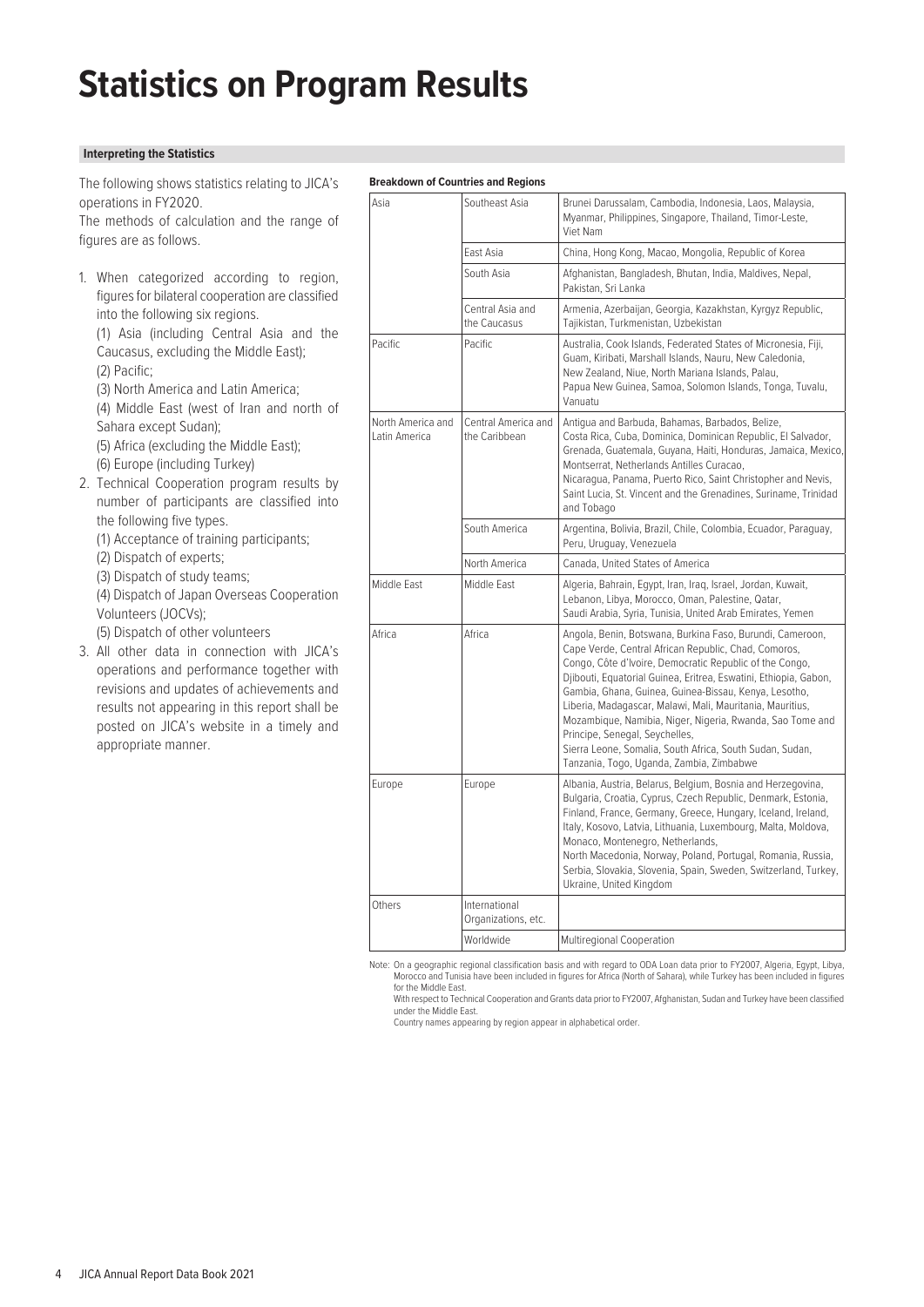|                  | Dollar Basis (US\$ 1 million)<br><b>ODA Disbursements (Calendar Year 2020)</b> |                                                                                                      |                     |                      | Yen Basis (¥ 1 billion)             |                     |                      | <b>Percent of Total</b>             |                                                           |                                                    |
|------------------|--------------------------------------------------------------------------------|------------------------------------------------------------------------------------------------------|---------------------|----------------------|-------------------------------------|---------------------|----------------------|-------------------------------------|-----------------------------------------------------------|----------------------------------------------------|
| <b>Type</b>      |                                                                                |                                                                                                      | <b>Current Year</b> | <b>Previous Year</b> | Rate of<br>increase/<br>decrease(%) | <b>Current Year</b> | <b>Previous Year</b> | Rate of<br>increase/<br>decrease(%) | <b>ODA Total</b><br>(Net<br><b>Disbursement</b><br>Basis) | <b>ODA Total</b><br>(Grant<br>Equivalent<br>Basis) |
| <b>DDA</b>       | Grants                                                                         | Grants                                                                                               | 3.082.59            | 2.557.44             | 20.5                                | 329.104             | 278.879              | 18.0                                | 22.6                                                      |                                                    |
| <b>Bilateral</b> |                                                                                | Debt Relief                                                                                          |                     |                      | $\sim$                              |                     |                      |                                     |                                                           |                                                    |
| <b>DDA</b>       |                                                                                | Grants Provided through International Organizations                                                  | 1,792.24            | 1,160.78             | 54.4                                | 191.344             | 126.578              | 51.2                                | 13.1                                                      |                                                    |
|                  |                                                                                | Grants Excluding the Above                                                                           | 1,290.34            | 1,396.67             | $-7.6$                              | 137.760             | 152.301              | $-9.5$                              | 9.5                                                       |                                                    |
|                  |                                                                                | Grants (Excluding Disbursements for Graduated Countries)                                             | 3.066.54            | 2.555.99             | 20.0                                | 327.391             | 278.720              | 17.5                                | 22.4                                                      | 18.9                                               |
|                  |                                                                                | Debt Relief                                                                                          |                     |                      | $\overline{\phantom{a}}$            |                     |                      |                                     | $\overline{\phantom{a}}$                                  | $\equiv$                                           |
|                  |                                                                                | Grants Provided through International Organizations                                                  | 1,792.08            | 1,160.34             | 54.4                                | 191.327             | 126.530              | 51.2                                | 13.1                                                      | 11.0                                               |
|                  |                                                                                | Grants Excluding the Above                                                                           | 1,274.46            | 1,395.65             | $-8.7$                              | 136.065             | 152.190              | $-10.6$                             | 9.3                                                       | 7.8                                                |
|                  |                                                                                | Technical Cooperation*                                                                               | 2,412.31            | 2,726.24             | $-11.5$                             | 257.545             | 297.285              | $-13.4$                             | 17.7                                                      |                                                    |
|                  |                                                                                | Technical Cooperation (Excluding Disbursements for Graduated Countries)*                             | 2,408.27            | 2,722.11             | $-11.5$                             | 257.113             | 296.835              | $-13.4$                             | 17.6                                                      | 14.8                                               |
|                  |                                                                                | <b>Total Grants</b>                                                                                  | 5,494.90            | 5,283.68             | 4.0                                 | 586.649             | 576.164              | 1.8                                 | 40.3                                                      |                                                    |
|                  |                                                                                | Total Grants (Excluding Disbursements for Graduated Countries)                                       | 5.474.81            | 5.278.10             | 3.7                                 | 584.504             | 575.555              | 1.6                                 | 40.1                                                      | 33.7                                               |
|                  |                                                                                | Loan Aid (Gross Disbursement)                                                                        | 11,419.94           | 9,398.92             | 21.5                                | 1,219.220           | 1,024.914            | 19.0                                |                                                           |                                                    |
|                  |                                                                                | (Amount Recovered)                                                                                   | 6,692.39            | 7,248.12             | $-7.7$                              | 714.496             | 790.378              | $-9.6$                              |                                                           |                                                    |
|                  |                                                                                | (Amount Recovered Excluding Debt Relief)                                                             | 6,692.39            | 7,248.12             | $-7.7$                              | 714.496             | 790.378              | $-9.6$                              |                                                           |                                                    |
|                  |                                                                                | (Net Disbursement)                                                                                   | 4,727.54            | 2,150.80             | 119.8                               | 504.724             | 234.535              | 115.2                               | 34.7                                                      |                                                    |
|                  |                                                                                | (Net Disbursement Excluding Debt Relief)                                                             | 4,727.54            | 2,150.80             | 119.8                               | 504.724             | 234.535              | 115.2                               |                                                           |                                                    |
|                  |                                                                                | Loan Aid (Gross Disbursement, Excluding Disbursements for Graduated Countries)                       | 11,417.26           | 9,398.92             | 21.5                                | 1,218.934           | 1,024.914            | 18.9                                |                                                           |                                                    |
|                  |                                                                                | (Amount Recovered)                                                                                   | 6,643.77            | 7,199.60             | $-7.7$                              | 709.305             | 785.087              | $-9.7$                              |                                                           |                                                    |
|                  |                                                                                | (Amount Recovered Excluding Debt Relief)                                                             | 6.643.77            | 7.199.60             | $-7.7$                              | 709.305             | 785.087              | $-9.7$                              |                                                           |                                                    |
|                  |                                                                                | (Net Disbursement)                                                                                   | 4,773.49            | 2,199.32             | 117.0                               | 509.629             | 239.827              | 112.5                               | 34.9                                                      |                                                    |
|                  |                                                                                | (Net Disbursement Excluding Debt Relief)                                                             | 4,773.49            | 2,199.32             | 117.0                               | 509.629             | 239.827              | 112.5                               |                                                           |                                                    |
|                  |                                                                                | (Grant Equivalent)                                                                                   | 7,711.60            | 6,515.53             | 18.4                                | 823.309             | 710.492              | 15.9                                |                                                           | 47.4                                               |
|                  |                                                                                | Total Bilateral ODA (Gross Disbursement Basis)                                                       | 16,914.84           | 14,682.60            | 15.2                                | 1,805.868           | 1,601.078            | 12.8                                |                                                           |                                                    |
|                  |                                                                                | Total Bilateral ODA (Gross Disbursement Basis, Excluding Disbursements for Graduated Countries)      | 16,892.07           | 14,677.02            | 15.1                                | 1,803.438           | 1,600.469            | 12.7                                |                                                           |                                                    |
|                  |                                                                                | Total Bilateral ODA (Net Disbursement Basis)                                                         | 10,222.44           | 7,434.48             | 37.5                                | 1,091.373           | 810.699              | 34.6                                | 74.9                                                      |                                                    |
|                  |                                                                                | Total Bilateral ODA (Net Disbursement Basis, Excluding Disbursements for Graduated Countries)        | 10,248.30           | 7,477.42             | 37.1                                | 1,094.133           | 815.382              | 34.2                                | 75.0                                                      |                                                    |
|                  |                                                                                | Total Bilateral ODA (Grant Equivalent Basis, Excluding Disbursements for Graduated Countries)        | 13.186.42           | 11,793.63            | 11.8                                | 1,407.813           | 1,286.047            | 9.5                                 |                                                           | 81.1                                               |
|                  |                                                                                | Grants                                                                                               | 2,504.60            | 3,123.03             | $-19.8$                             | 267.398             | 340.554              | $-21.5$                             | 18.3                                                      | 15.4                                               |
|                  |                                                                                | Loan Aid (Amount Disbursed)                                                                          | 913.24              | 1,119.72             | $-18.4$                             | 97.500              | 122.101              | $-20.1$                             | 6.7                                                       |                                                    |
|                  |                                                                                | Loan Aid (Grant Equivalent)                                                                          | 575.19              | 671.00               | $-14.3$                             | 61.409              | 73.170               | $-16.1$                             |                                                           | 3.5                                                |
|                  |                                                                                | Contributions and Subscriptions to International Organizations<br>(Gross and Net Disbursement Basis) | 3,417.85            | 4,242.75             | $-19.4$                             | 364.898             | 462.655              | $-21.1$                             | 25.0                                                      |                                                    |
|                  |                                                                                | Contributions and Subscriptions to International Organizations<br>(Grant Equivalent Basis)           | 3,079.80            | 3,794.03             | $-18.8$                             | 328.806             | 413.724              | $-20.5$                             |                                                           | 18.9                                               |
|                  |                                                                                | Total ODA (Gross Disbursement)                                                                       | 20,332.68           | 18,925.35            | 7.4                                 | 2,170.766           | 2,063.732            | 5.2                                 |                                                           |                                                    |
|                  |                                                                                | Total ODA (Gross Disbursement, Excluding Disbursements for Graduated Countries)                      | 20.309.92           | 18,919.77            | 7.3                                 | 2,168.336           | 2,063.123            | 5.1                                 |                                                           |                                                    |
|                  |                                                                                | Total ODA (Net Disbursement)                                                                         | 13,640.29           | 11,677.23            | 16.8                                | 1,456.270           | 1,273.354            | 14.4                                | 100.0                                                     |                                                    |
|                  |                                                                                | Total ODA (Net Disbursement, Excluding Disbursements for Graduated Countries)                        | 13,666.15           | 11,720.17            | 16.6                                | 1,459.031           | 1,278.037            | 14.2                                | 100.0                                                     |                                                    |
|                  |                                                                                | Total ODA (Grant Equivalent, Excluding Disbursements for Graduated Countries)                        | 16,266.21           | 15,587.66            | 4.4                                 | 1,736.620           | 1,699.771            | 2.2                                 |                                                           | 100.0                                              |
|                  |                                                                                | Preliminary Estimate of Nominal Gross National Income (GNI) (US\$ billion, ¥ billion)                | 5,249.24            | 5,346.04             | $-1.8$                              | 56,042.150          | 58,296.320           | $-3.9$                              |                                                           |                                                    |
| % of GNI         |                                                                                |                                                                                                      | 0.26                | 0.22                 |                                     | 0.026               | 0.022                |                                     |                                                           |                                                    |
|                  |                                                                                | % of GNI (Net Disbursement Basis, Excluding Disbursements for Graduated Countries)                   | 0.26                | 0.22                 |                                     | 0.026               | 0.022                |                                     |                                                           |                                                    |
|                  |                                                                                | % of GNI (Grant Equivalent Basis, Excluding Disbursements for Graduated Countries)                   | 0.31                | 0.29                 |                                     | 0.031               | 0.029                |                                     |                                                           |                                                    |

# **1 Japan's ODA by Type, 2020 (Preliminary Figures)**

Note: 1. Japan has a record of disbursements to the following 16 graduated countries and regions that are not DAC members: Bahrain, Barbados, Brunei Darussalam, Chile, Cook Islands, [French Polynesia], \_ [New Caledonia], Oman, Saint Christopher and Nevis, Romania, Saudi Arabia, Seychelles, Singapore, Trinidad and Tobago, United Arab Emirates, and Uruguay.<br>2. 2020 DAC designated exchange rate: US\$1.00 = ¥106.7624 (an app

4. Debt relief refers to exemption from commercial debts, and does not include debt deferral.<br>5. In the past, grants through international organizations were treated as "Contributions and Subscriptions to International Org

6. Starting with 2011 results, NGO project grants have been included in grants for individual countries.<br>7. Grant equivalents are calculated starting from 2018 data. Since calculation is based on and differentiated by DAC

\* Technical Cooperation includes administrative and development awareness costs.

| <b>Overview of MOFA's ODA Budget</b><br>$\mathbf{2}$ |  |               |                               |               | (Unit: ¥ billion)             |
|------------------------------------------------------|--|---------------|-------------------------------|---------------|-------------------------------|
|                                                      |  |               | <b>FY2020</b>                 |               | FY2021                        |
|                                                      |  | <b>Budget</b> | Rate of increase/<br>decrease | <b>Budget</b> | Rate of increase/<br>decrease |
| Entire government                                    |  | 561.0         | 0.8%                          | 568.0         | 1.2%                          |
| Within the Ministry                                  |  | 442.9         | 1.2%                          | 449.8         | 1.6%                          |
| Grants                                               |  | 163.2         | 0.1%                          | 163.2         | -                             |
| Management Grants (General Account)                  |  | 151.6         | 0.4%                          | 151.7         | 0.0%                          |
| Contributions and donations                          |  | 54.9          | 11.4%                         | 62.0          | 12.8%                         |
| Aid for assistance activities                        |  | 73.2          | $-1.4%$                       | 73.0          | $-0.2%$                       |

Note: Due to rounding, the total may not match the sum of each number.

Data is provided by the Ministry of Foreign Affairs.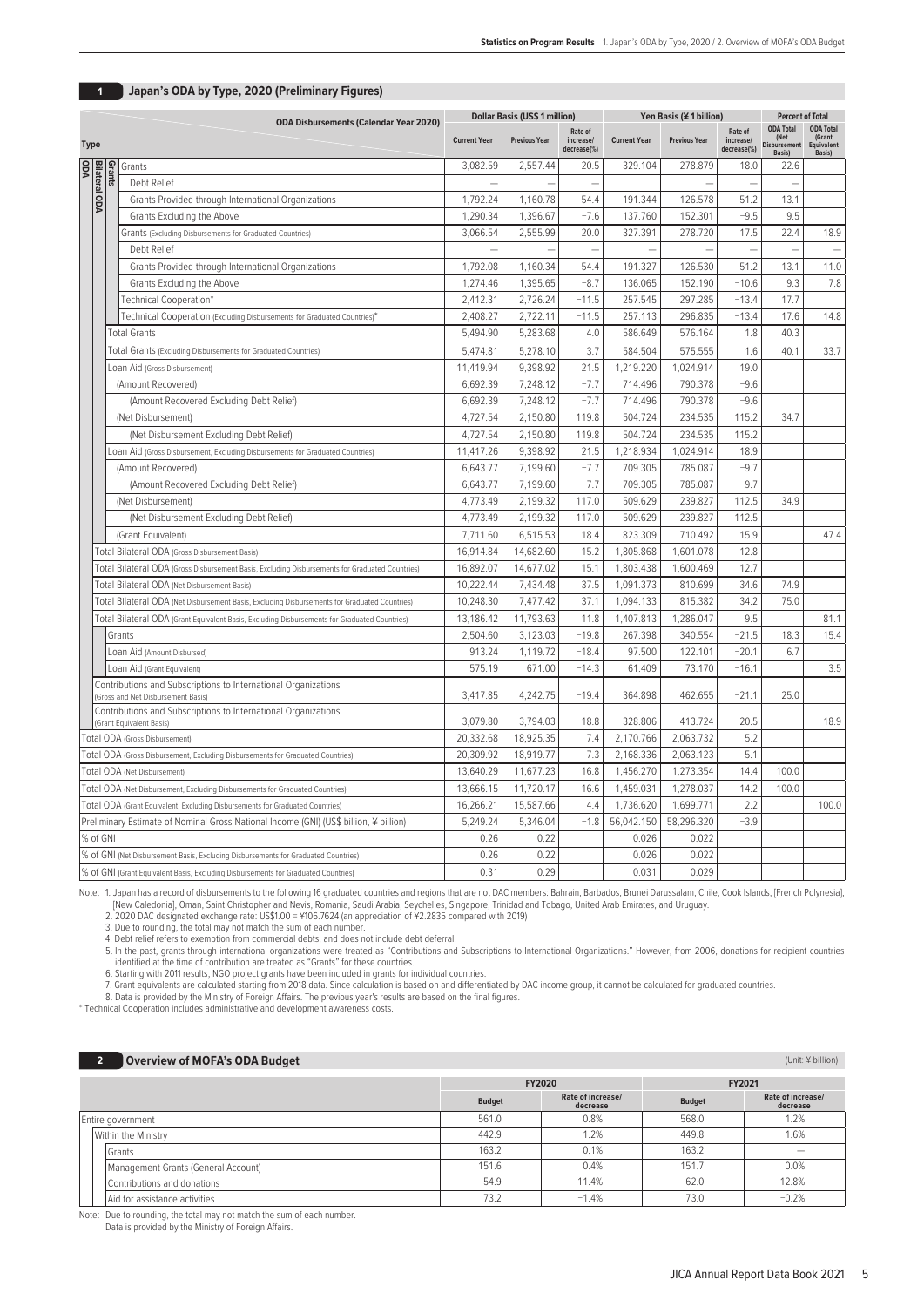## **3 Outline of JICA Operations**

|     | <b>Content of Cooperation</b>                                                                      | <b>FY2020</b>                        | FY2019 (reference)         |
|-----|----------------------------------------------------------------------------------------------------|--------------------------------------|----------------------------|
|     | Developing Countries/Regions Targeted for Assistance*                                              | 143 countries/regions                | 150 countries/regions      |
| 2.  | Japan's total ODA (Calendar year, gross disbursement, including aid for graduate countries)        | ¥2.170.8 billion                     | ¥2.063.7 billion           |
| 3.  | JICA's Technical Cooperation Expenses **                                                           | ¥131.6 billion                       | ¥175.1 billion             |
| 4.  | JICA's Finance and Investment Cooperation Projects (New Commitments) ***                           | ¥1,566.6 billion                     | ¥1,523.2 billion           |
| 5.  | JICA's Grant Projects (New G/As concluded) ****                                                    | ¥83.9 billion                        | ¥85.6 billion              |
| 6.  | Training Participants (New)                                                                        | 5,290 (persons)                      | 12,187 (persons)           |
|     | Experts Dispatched (New)                                                                           | 553 (persons)                        | 8,012 (persons)            |
| 8.  | Members of Study Teams Dispatched (New)                                                            | 238 (persons)                        | 5,257 (persons)            |
| 9.  | JOCVs Dispatched (New)                                                                             | 10 (persons)                         | 999 (persons)              |
| 10. | Other Volunteers Dispatched (New)                                                                  | 10 (persons)                         | 152 (persons)              |
| 11. | No. of Technical Cooperation Projects (Ongoing)                                                    | 513 (95 countries/regions)           | 501 (90 countries/regions) |
| 12. | No. of Science and Technology Research Partnership for Sustainable Development (SATREPS) (Ongoing) | 67 (36 countries)                    | 74 (36 countries)          |
| 13. | No. of Finance and Investment Cooperation Projects (New Commitments) ***                           | 53 (22 countries and 1 organization) | 51 (19 countries)          |
| 14. | No. of Grant Projects (New G/As concluded)                                                         | 155 (51 countries/regions)           | 147 (49 countries/regions) |
| 15. | No. of JICA Partnership Program (JPP) Projects (New/Ongoing)                                       | 140 (43 countries)                   | 197 (51 countries)         |
| 16. | Dispatch of Japan Disaster Relief Team (JDR), Provision of Disaster Relief Supplies                | 11 (11 countries)                    | 15 (12 countries)          |
|     | DAC Rate: US\$1=                                                                                   | ¥106.7624                            | ¥109.0459                  |

Note: Figures do not include those for worldwide projects across countries and regions.<br>\* The number of countries in which there are JICA projects except the Development Assistance Committee (DAC) member countries.<br>\*\* Tech

## **4 Geographical Distribution of JICA Operations**

Note: The figures within Japan's ODA (2020) are provisional figures for the calendar year prepared from materials from the Ministry of Foreign Affairs of Japan. Cumulative total persons are cumulative new persons and (incl

administrative costs. \*\*\* The amount is calculated based on the FY2020 budget; it does not correspond to the total amount of Grant Agreements (G/As) concluded in FY2020.

|                         |        | Japan's ODA (2020)              |                 |                              |            |                         |            |           |            |                      | <b>JICA's Technical Cooperation (FY2020)</b> |                  |     |              |            |                         | JICA's<br>F and IC* | JICA's<br>Grants            |
|-------------------------|--------|---------------------------------|-----------------|------------------------------|------------|-------------------------|------------|-----------|------------|----------------------|----------------------------------------------|------------------|-----|--------------|------------|-------------------------|---------------------|-----------------------------|
| <b>Region / Country</b> |        | <b>Technical</b>                |                 | <b>Technical Cooperation</b> |            |                         |            |           |            |                      | Type (¥1 thousand)                           |                  |     |              |            |                         |                     |                             |
|                         | Grants | Cooperation                     | Loans           | Expenses**                   |            | Training Participants** |            | Experts** |            | Study Team Members** | Provision of                                 | Other Expenses** |     | <b>JOCVs</b> |            | <b>Other Volunteers</b> | (FY2020)            | (FY2020)<br>(¥1 billion)*** |
|                         |        | (US\$1 million) (US\$1 million) | (US\$1 million) | (¥1 billion)                 | <b>New</b> | Ongoin                  | <b>New</b> | Ongoing   | <b>New</b> | Ongoing              | Equipment**                                  |                  | New | Ongoing      | <b>New</b> | Ongoing                 | (¥1 billion)        |                             |

| Person<br>2020<br>ixpens<br>0.01<br>237<br>1,246<br>114<br>amulativ<br>3.948<br>Total<br>1,744,654<br>1,011,566<br>678,023<br>416,318<br>97,362<br>24:<br>100:<br>33<br>29:<br>41<br>-11<br>18<br>$\overline{2}$<br>ersons<br>2020<br>1.833<br>128.850<br>1,392,306<br>237,103<br>45.223<br>4,774<br>593<br>24.084<br>139.94<br>25.000<br>2.977<br>97.98<br>22.18<br>Cambodia<br>224<br>14,744<br>6,604<br>5,765<br>543<br>amulativ<br>95.054<br>Total<br>11,864,797<br>38,675,224<br>23,443,469<br>5,322,189<br>7,986,955<br>4,891,384<br>2,870,243<br>vnens<br>$2^{\frac{1}{2}}$<br>зÍ<br>311:<br>86<br>56<br>14<br>$\overline{1}$<br>2020<br>2.491<br>287,369<br>1,465,860<br>423<br>2,655<br>673,073<br>29,994<br>31,353<br>$-206.84$<br>106.046<br>3.000<br>20.02<br>38.10<br>Indonesia<br>264<br>46,000<br>18,875<br>25,737<br>763<br>erson<br><b>Cumulative</b><br>371.035<br>Total<br>50,917,778<br>140.461.871<br>107.559.423<br>7,742,557<br>40.223.996<br>20,453,981<br>3,675,197<br>83:<br>21:<br>11 <sup>1</sup><br>17<br>44<br>37<br>1.369<br>2020<br>97,144<br>1,106,465<br>63,579<br>6,399<br>92,369<br>1,932<br>1,044<br>1.561<br>52.11<br>20.47<br>10.87<br>Laos<br>10,710<br>5,664<br>4,407<br>858<br>162<br>amulativ<br>81.898<br>Total<br>11,001,259<br>32,886,100<br>5,628,708<br>7,074,373<br>2,122,684<br>18,269,083<br>4,916,165<br>68:<br>4 :<br>30<br>12<br>14<br>-5<br>erson<br>0.570<br>2020<br>86,945<br>425,534<br>5,621<br>35,381<br>12,616<br>1,266<br>2,303<br>2.29<br>$-90.82$<br>7.35<br>Malaysia<br>18,633<br>4,460<br>6,803<br>1,341<br>211<br><b>Cumulative</b><br>120.138<br>Total<br>31,076,390<br>28,233,185<br>30,575,995<br>13,821,484<br>2,322,338<br>11,411,756<br>2,696,421<br>vnens<br>156 <sup>1</sup><br>$21^{\frac{1}{2}}$<br>1 <sup>1</sup><br>67<br>66<br>17<br>$\overline{2}$<br>2020<br>4.879<br>227,136<br>3,069,263<br>1,387,521<br>536<br>149,004<br>41,786<br>3,664<br>943.13<br>72.779<br>103.22<br>47.94<br>13.146<br>Myanmar<br>42<br>11,151<br>7,361<br>21<br>10,770<br>erson<br>amulativ<br>109.949<br>Total<br>16,227,083<br>41,609,336<br>34,662,843<br>9,359,643<br>7,635,903<br>168,643<br>285,662<br>19 <sub>1</sub><br>107 <sup>1</sup><br>42<br>- q f<br>26<br>29<br>$\overline{\phantom{a}}$<br>5.454<br>2020<br>137,109<br>776,565<br>4,441,866<br>875<br>18,059<br>72,695<br>7,264<br><b>xnens</b><br>254.055<br>0.309<br>Philippines<br>46.23<br>72.63<br>530.54<br>42.372<br>10,536<br>21,446<br>1,677<br>8<br>amulativ<br>265.792<br>Total<br>35,383,641<br>71,135,809<br>91,439,850<br>26,682,979<br>26,767,457<br>14,319,468<br>63,295<br>vnens<br>1ŧ<br>Person<br>2020<br>0.04<br>Singapore<br>4,822<br>1,281<br>854<br><b>Cumulative</b><br>21.855<br>Total<br>8,134,718<br>7,709,467<br>1,812,322<br>3,630,484<br>567,584<br><b>xnens</b><br>42 :<br>21:<br>57<br>28<br>19<br>$\Delta$<br>2020<br>1.674<br>92,746<br>1,378,128<br>113,314<br>649<br>49,657<br>9,689<br>29,673<br>4.78<br>24.51<br>$-13.21$<br>Thailand<br>11,358<br>32,199<br>16,431<br>745<br>326<br>arson<br><b>Cumulative</b><br>239.070<br>Total<br>42,026,866<br>80,688,918<br>58,452,667<br>40,106,452<br>6,533,847<br>7,626,654<br>3,634,299<br>108:<br>11<br>3<br>4:<br>11<br>36<br>0.524<br>2020<br>71,390<br>336,112<br>83,533<br>6,192<br>22,753<br>4.386<br>xnens<br>4.50<br>0.126<br>8.47<br>6.09<br>Timor-Leste<br>2,558<br>1,367<br>945<br>116<br>umulativ<br>15.642<br>Total<br>2,181,007<br>7,102,626<br>3,990,989<br>395,074<br>1,066,249<br>906,357<br>35<br>56:<br>2 <sub>i</sub><br>89:<br>50<br>27<br>$\overline{9}$<br>arson<br>2020<br>4.290<br>118,724<br>70,952<br>3,236,062<br>688,667<br>1,072<br>154,781<br>19,812<br>49.353<br>2.125<br>30.44<br>43.92<br>1.09<br>Viet Nam<br>194 | <b>Southeast Asia</b> |  |            |  |        |        |        |  |     |  |  |
|-------------------------------------------------------------------------------------------------------------------------------------------------------------------------------------------------------------------------------------------------------------------------------------------------------------------------------------------------------------------------------------------------------------------------------------------------------------------------------------------------------------------------------------------------------------------------------------------------------------------------------------------------------------------------------------------------------------------------------------------------------------------------------------------------------------------------------------------------------------------------------------------------------------------------------------------------------------------------------------------------------------------------------------------------------------------------------------------------------------------------------------------------------------------------------------------------------------------------------------------------------------------------------------------------------------------------------------------------------------------------------------------------------------------------------------------------------------------------------------------------------------------------------------------------------------------------------------------------------------------------------------------------------------------------------------------------------------------------------------------------------------------------------------------------------------------------------------------------------------------------------------------------------------------------------------------------------------------------------------------------------------------------------------------------------------------------------------------------------------------------------------------------------------------------------------------------------------------------------------------------------------------------------------------------------------------------------------------------------------------------------------------------------------------------------------------------------------------------------------------------------------------------------------------------------------------------------------------------------------------------------------------------------------------------------------------------------------------------------------------------------------------------------------------------------------------------------------------------------------------------------------------------------------------------------------------------------------------------------------------------------------------------------------------------------------------------------------------------------------------------------------------------------------------------------------------------------------------------------------------------------------------------------------------------------------------------------------------------------------------------------------------------------------------------------------------------------------------------------------------------------------------------------------------------------------------------------------------------------------------------------------------------------------------------------------------------------------------------------------------------------------------|-----------------------|--|------------|--|--------|--------|--------|--|-----|--|--|
|                                                                                                                                                                                                                                                                                                                                                                                                                                                                                                                                                                                                                                                                                                                                                                                                                                                                                                                                                                                                                                                                                                                                                                                                                                                                                                                                                                                                                                                                                                                                                                                                                                                                                                                                                                                                                                                                                                                                                                                                                                                                                                                                                                                                                                                                                                                                                                                                                                                                                                                                                                                                                                                                                                                                                                                                                                                                                                                                                                                                                                                                                                                                                                                                                                                                                                                                                                                                                                                                                                                                                                                                                                                                                                                                                                   |                       |  |            |  |        |        |        |  |     |  |  |
|                                                                                                                                                                                                                                                                                                                                                                                                                                                                                                                                                                                                                                                                                                                                                                                                                                                                                                                                                                                                                                                                                                                                                                                                                                                                                                                                                                                                                                                                                                                                                                                                                                                                                                                                                                                                                                                                                                                                                                                                                                                                                                                                                                                                                                                                                                                                                                                                                                                                                                                                                                                                                                                                                                                                                                                                                                                                                                                                                                                                                                                                                                                                                                                                                                                                                                                                                                                                                                                                                                                                                                                                                                                                                                                                                                   | Brunei                |  |            |  |        |        |        |  |     |  |  |
|                                                                                                                                                                                                                                                                                                                                                                                                                                                                                                                                                                                                                                                                                                                                                                                                                                                                                                                                                                                                                                                                                                                                                                                                                                                                                                                                                                                                                                                                                                                                                                                                                                                                                                                                                                                                                                                                                                                                                                                                                                                                                                                                                                                                                                                                                                                                                                                                                                                                                                                                                                                                                                                                                                                                                                                                                                                                                                                                                                                                                                                                                                                                                                                                                                                                                                                                                                                                                                                                                                                                                                                                                                                                                                                                                                   | Darussalam            |  |            |  |        |        |        |  |     |  |  |
|                                                                                                                                                                                                                                                                                                                                                                                                                                                                                                                                                                                                                                                                                                                                                                                                                                                                                                                                                                                                                                                                                                                                                                                                                                                                                                                                                                                                                                                                                                                                                                                                                                                                                                                                                                                                                                                                                                                                                                                                                                                                                                                                                                                                                                                                                                                                                                                                                                                                                                                                                                                                                                                                                                                                                                                                                                                                                                                                                                                                                                                                                                                                                                                                                                                                                                                                                                                                                                                                                                                                                                                                                                                                                                                                                                   |                       |  |            |  |        |        |        |  |     |  |  |
|                                                                                                                                                                                                                                                                                                                                                                                                                                                                                                                                                                                                                                                                                                                                                                                                                                                                                                                                                                                                                                                                                                                                                                                                                                                                                                                                                                                                                                                                                                                                                                                                                                                                                                                                                                                                                                                                                                                                                                                                                                                                                                                                                                                                                                                                                                                                                                                                                                                                                                                                                                                                                                                                                                                                                                                                                                                                                                                                                                                                                                                                                                                                                                                                                                                                                                                                                                                                                                                                                                                                                                                                                                                                                                                                                                   |                       |  |            |  |        |        |        |  |     |  |  |
|                                                                                                                                                                                                                                                                                                                                                                                                                                                                                                                                                                                                                                                                                                                                                                                                                                                                                                                                                                                                                                                                                                                                                                                                                                                                                                                                                                                                                                                                                                                                                                                                                                                                                                                                                                                                                                                                                                                                                                                                                                                                                                                                                                                                                                                                                                                                                                                                                                                                                                                                                                                                                                                                                                                                                                                                                                                                                                                                                                                                                                                                                                                                                                                                                                                                                                                                                                                                                                                                                                                                                                                                                                                                                                                                                                   |                       |  |            |  |        |        |        |  |     |  |  |
|                                                                                                                                                                                                                                                                                                                                                                                                                                                                                                                                                                                                                                                                                                                                                                                                                                                                                                                                                                                                                                                                                                                                                                                                                                                                                                                                                                                                                                                                                                                                                                                                                                                                                                                                                                                                                                                                                                                                                                                                                                                                                                                                                                                                                                                                                                                                                                                                                                                                                                                                                                                                                                                                                                                                                                                                                                                                                                                                                                                                                                                                                                                                                                                                                                                                                                                                                                                                                                                                                                                                                                                                                                                                                                                                                                   |                       |  |            |  |        |        |        |  |     |  |  |
|                                                                                                                                                                                                                                                                                                                                                                                                                                                                                                                                                                                                                                                                                                                                                                                                                                                                                                                                                                                                                                                                                                                                                                                                                                                                                                                                                                                                                                                                                                                                                                                                                                                                                                                                                                                                                                                                                                                                                                                                                                                                                                                                                                                                                                                                                                                                                                                                                                                                                                                                                                                                                                                                                                                                                                                                                                                                                                                                                                                                                                                                                                                                                                                                                                                                                                                                                                                                                                                                                                                                                                                                                                                                                                                                                                   |                       |  |            |  |        |        |        |  |     |  |  |
|                                                                                                                                                                                                                                                                                                                                                                                                                                                                                                                                                                                                                                                                                                                                                                                                                                                                                                                                                                                                                                                                                                                                                                                                                                                                                                                                                                                                                                                                                                                                                                                                                                                                                                                                                                                                                                                                                                                                                                                                                                                                                                                                                                                                                                                                                                                                                                                                                                                                                                                                                                                                                                                                                                                                                                                                                                                                                                                                                                                                                                                                                                                                                                                                                                                                                                                                                                                                                                                                                                                                                                                                                                                                                                                                                                   |                       |  |            |  |        |        |        |  |     |  |  |
|                                                                                                                                                                                                                                                                                                                                                                                                                                                                                                                                                                                                                                                                                                                                                                                                                                                                                                                                                                                                                                                                                                                                                                                                                                                                                                                                                                                                                                                                                                                                                                                                                                                                                                                                                                                                                                                                                                                                                                                                                                                                                                                                                                                                                                                                                                                                                                                                                                                                                                                                                                                                                                                                                                                                                                                                                                                                                                                                                                                                                                                                                                                                                                                                                                                                                                                                                                                                                                                                                                                                                                                                                                                                                                                                                                   |                       |  |            |  |        |        |        |  |     |  |  |
|                                                                                                                                                                                                                                                                                                                                                                                                                                                                                                                                                                                                                                                                                                                                                                                                                                                                                                                                                                                                                                                                                                                                                                                                                                                                                                                                                                                                                                                                                                                                                                                                                                                                                                                                                                                                                                                                                                                                                                                                                                                                                                                                                                                                                                                                                                                                                                                                                                                                                                                                                                                                                                                                                                                                                                                                                                                                                                                                                                                                                                                                                                                                                                                                                                                                                                                                                                                                                                                                                                                                                                                                                                                                                                                                                                   |                       |  |            |  |        |        |        |  |     |  |  |
|                                                                                                                                                                                                                                                                                                                                                                                                                                                                                                                                                                                                                                                                                                                                                                                                                                                                                                                                                                                                                                                                                                                                                                                                                                                                                                                                                                                                                                                                                                                                                                                                                                                                                                                                                                                                                                                                                                                                                                                                                                                                                                                                                                                                                                                                                                                                                                                                                                                                                                                                                                                                                                                                                                                                                                                                                                                                                                                                                                                                                                                                                                                                                                                                                                                                                                                                                                                                                                                                                                                                                                                                                                                                                                                                                                   |                       |  |            |  |        |        |        |  |     |  |  |
|                                                                                                                                                                                                                                                                                                                                                                                                                                                                                                                                                                                                                                                                                                                                                                                                                                                                                                                                                                                                                                                                                                                                                                                                                                                                                                                                                                                                                                                                                                                                                                                                                                                                                                                                                                                                                                                                                                                                                                                                                                                                                                                                                                                                                                                                                                                                                                                                                                                                                                                                                                                                                                                                                                                                                                                                                                                                                                                                                                                                                                                                                                                                                                                                                                                                                                                                                                                                                                                                                                                                                                                                                                                                                                                                                                   |                       |  |            |  |        |        |        |  |     |  |  |
|                                                                                                                                                                                                                                                                                                                                                                                                                                                                                                                                                                                                                                                                                                                                                                                                                                                                                                                                                                                                                                                                                                                                                                                                                                                                                                                                                                                                                                                                                                                                                                                                                                                                                                                                                                                                                                                                                                                                                                                                                                                                                                                                                                                                                                                                                                                                                                                                                                                                                                                                                                                                                                                                                                                                                                                                                                                                                                                                                                                                                                                                                                                                                                                                                                                                                                                                                                                                                                                                                                                                                                                                                                                                                                                                                                   |                       |  |            |  |        |        |        |  |     |  |  |
|                                                                                                                                                                                                                                                                                                                                                                                                                                                                                                                                                                                                                                                                                                                                                                                                                                                                                                                                                                                                                                                                                                                                                                                                                                                                                                                                                                                                                                                                                                                                                                                                                                                                                                                                                                                                                                                                                                                                                                                                                                                                                                                                                                                                                                                                                                                                                                                                                                                                                                                                                                                                                                                                                                                                                                                                                                                                                                                                                                                                                                                                                                                                                                                                                                                                                                                                                                                                                                                                                                                                                                                                                                                                                                                                                                   |                       |  |            |  |        |        |        |  |     |  |  |
|                                                                                                                                                                                                                                                                                                                                                                                                                                                                                                                                                                                                                                                                                                                                                                                                                                                                                                                                                                                                                                                                                                                                                                                                                                                                                                                                                                                                                                                                                                                                                                                                                                                                                                                                                                                                                                                                                                                                                                                                                                                                                                                                                                                                                                                                                                                                                                                                                                                                                                                                                                                                                                                                                                                                                                                                                                                                                                                                                                                                                                                                                                                                                                                                                                                                                                                                                                                                                                                                                                                                                                                                                                                                                                                                                                   |                       |  |            |  |        |        |        |  |     |  |  |
|                                                                                                                                                                                                                                                                                                                                                                                                                                                                                                                                                                                                                                                                                                                                                                                                                                                                                                                                                                                                                                                                                                                                                                                                                                                                                                                                                                                                                                                                                                                                                                                                                                                                                                                                                                                                                                                                                                                                                                                                                                                                                                                                                                                                                                                                                                                                                                                                                                                                                                                                                                                                                                                                                                                                                                                                                                                                                                                                                                                                                                                                                                                                                                                                                                                                                                                                                                                                                                                                                                                                                                                                                                                                                                                                                                   |                       |  |            |  |        |        |        |  |     |  |  |
|                                                                                                                                                                                                                                                                                                                                                                                                                                                                                                                                                                                                                                                                                                                                                                                                                                                                                                                                                                                                                                                                                                                                                                                                                                                                                                                                                                                                                                                                                                                                                                                                                                                                                                                                                                                                                                                                                                                                                                                                                                                                                                                                                                                                                                                                                                                                                                                                                                                                                                                                                                                                                                                                                                                                                                                                                                                                                                                                                                                                                                                                                                                                                                                                                                                                                                                                                                                                                                                                                                                                                                                                                                                                                                                                                                   |                       |  |            |  |        |        |        |  |     |  |  |
|                                                                                                                                                                                                                                                                                                                                                                                                                                                                                                                                                                                                                                                                                                                                                                                                                                                                                                                                                                                                                                                                                                                                                                                                                                                                                                                                                                                                                                                                                                                                                                                                                                                                                                                                                                                                                                                                                                                                                                                                                                                                                                                                                                                                                                                                                                                                                                                                                                                                                                                                                                                                                                                                                                                                                                                                                                                                                                                                                                                                                                                                                                                                                                                                                                                                                                                                                                                                                                                                                                                                                                                                                                                                                                                                                                   |                       |  |            |  |        |        |        |  |     |  |  |
|                                                                                                                                                                                                                                                                                                                                                                                                                                                                                                                                                                                                                                                                                                                                                                                                                                                                                                                                                                                                                                                                                                                                                                                                                                                                                                                                                                                                                                                                                                                                                                                                                                                                                                                                                                                                                                                                                                                                                                                                                                                                                                                                                                                                                                                                                                                                                                                                                                                                                                                                                                                                                                                                                                                                                                                                                                                                                                                                                                                                                                                                                                                                                                                                                                                                                                                                                                                                                                                                                                                                                                                                                                                                                                                                                                   |                       |  |            |  |        |        |        |  |     |  |  |
|                                                                                                                                                                                                                                                                                                                                                                                                                                                                                                                                                                                                                                                                                                                                                                                                                                                                                                                                                                                                                                                                                                                                                                                                                                                                                                                                                                                                                                                                                                                                                                                                                                                                                                                                                                                                                                                                                                                                                                                                                                                                                                                                                                                                                                                                                                                                                                                                                                                                                                                                                                                                                                                                                                                                                                                                                                                                                                                                                                                                                                                                                                                                                                                                                                                                                                                                                                                                                                                                                                                                                                                                                                                                                                                                                                   |                       |  |            |  |        |        |        |  |     |  |  |
|                                                                                                                                                                                                                                                                                                                                                                                                                                                                                                                                                                                                                                                                                                                                                                                                                                                                                                                                                                                                                                                                                                                                                                                                                                                                                                                                                                                                                                                                                                                                                                                                                                                                                                                                                                                                                                                                                                                                                                                                                                                                                                                                                                                                                                                                                                                                                                                                                                                                                                                                                                                                                                                                                                                                                                                                                                                                                                                                                                                                                                                                                                                                                                                                                                                                                                                                                                                                                                                                                                                                                                                                                                                                                                                                                                   |                       |  |            |  |        |        |        |  |     |  |  |
|                                                                                                                                                                                                                                                                                                                                                                                                                                                                                                                                                                                                                                                                                                                                                                                                                                                                                                                                                                                                                                                                                                                                                                                                                                                                                                                                                                                                                                                                                                                                                                                                                                                                                                                                                                                                                                                                                                                                                                                                                                                                                                                                                                                                                                                                                                                                                                                                                                                                                                                                                                                                                                                                                                                                                                                                                                                                                                                                                                                                                                                                                                                                                                                                                                                                                                                                                                                                                                                                                                                                                                                                                                                                                                                                                                   |                       |  |            |  |        |        |        |  |     |  |  |
|                                                                                                                                                                                                                                                                                                                                                                                                                                                                                                                                                                                                                                                                                                                                                                                                                                                                                                                                                                                                                                                                                                                                                                                                                                                                                                                                                                                                                                                                                                                                                                                                                                                                                                                                                                                                                                                                                                                                                                                                                                                                                                                                                                                                                                                                                                                                                                                                                                                                                                                                                                                                                                                                                                                                                                                                                                                                                                                                                                                                                                                                                                                                                                                                                                                                                                                                                                                                                                                                                                                                                                                                                                                                                                                                                                   |                       |  |            |  |        |        |        |  |     |  |  |
|                                                                                                                                                                                                                                                                                                                                                                                                                                                                                                                                                                                                                                                                                                                                                                                                                                                                                                                                                                                                                                                                                                                                                                                                                                                                                                                                                                                                                                                                                                                                                                                                                                                                                                                                                                                                                                                                                                                                                                                                                                                                                                                                                                                                                                                                                                                                                                                                                                                                                                                                                                                                                                                                                                                                                                                                                                                                                                                                                                                                                                                                                                                                                                                                                                                                                                                                                                                                                                                                                                                                                                                                                                                                                                                                                                   |                       |  |            |  |        |        |        |  |     |  |  |
|                                                                                                                                                                                                                                                                                                                                                                                                                                                                                                                                                                                                                                                                                                                                                                                                                                                                                                                                                                                                                                                                                                                                                                                                                                                                                                                                                                                                                                                                                                                                                                                                                                                                                                                                                                                                                                                                                                                                                                                                                                                                                                                                                                                                                                                                                                                                                                                                                                                                                                                                                                                                                                                                                                                                                                                                                                                                                                                                                                                                                                                                                                                                                                                                                                                                                                                                                                                                                                                                                                                                                                                                                                                                                                                                                                   |                       |  |            |  |        |        |        |  |     |  |  |
|                                                                                                                                                                                                                                                                                                                                                                                                                                                                                                                                                                                                                                                                                                                                                                                                                                                                                                                                                                                                                                                                                                                                                                                                                                                                                                                                                                                                                                                                                                                                                                                                                                                                                                                                                                                                                                                                                                                                                                                                                                                                                                                                                                                                                                                                                                                                                                                                                                                                                                                                                                                                                                                                                                                                                                                                                                                                                                                                                                                                                                                                                                                                                                                                                                                                                                                                                                                                                                                                                                                                                                                                                                                                                                                                                                   |                       |  |            |  |        |        |        |  |     |  |  |
|                                                                                                                                                                                                                                                                                                                                                                                                                                                                                                                                                                                                                                                                                                                                                                                                                                                                                                                                                                                                                                                                                                                                                                                                                                                                                                                                                                                                                                                                                                                                                                                                                                                                                                                                                                                                                                                                                                                                                                                                                                                                                                                                                                                                                                                                                                                                                                                                                                                                                                                                                                                                                                                                                                                                                                                                                                                                                                                                                                                                                                                                                                                                                                                                                                                                                                                                                                                                                                                                                                                                                                                                                                                                                                                                                                   |                       |  |            |  |        |        |        |  |     |  |  |
|                                                                                                                                                                                                                                                                                                                                                                                                                                                                                                                                                                                                                                                                                                                                                                                                                                                                                                                                                                                                                                                                                                                                                                                                                                                                                                                                                                                                                                                                                                                                                                                                                                                                                                                                                                                                                                                                                                                                                                                                                                                                                                                                                                                                                                                                                                                                                                                                                                                                                                                                                                                                                                                                                                                                                                                                                                                                                                                                                                                                                                                                                                                                                                                                                                                                                                                                                                                                                                                                                                                                                                                                                                                                                                                                                                   |                       |  |            |  |        |        |        |  |     |  |  |
|                                                                                                                                                                                                                                                                                                                                                                                                                                                                                                                                                                                                                                                                                                                                                                                                                                                                                                                                                                                                                                                                                                                                                                                                                                                                                                                                                                                                                                                                                                                                                                                                                                                                                                                                                                                                                                                                                                                                                                                                                                                                                                                                                                                                                                                                                                                                                                                                                                                                                                                                                                                                                                                                                                                                                                                                                                                                                                                                                                                                                                                                                                                                                                                                                                                                                                                                                                                                                                                                                                                                                                                                                                                                                                                                                                   |                       |  |            |  |        |        |        |  |     |  |  |
|                                                                                                                                                                                                                                                                                                                                                                                                                                                                                                                                                                                                                                                                                                                                                                                                                                                                                                                                                                                                                                                                                                                                                                                                                                                                                                                                                                                                                                                                                                                                                                                                                                                                                                                                                                                                                                                                                                                                                                                                                                                                                                                                                                                                                                                                                                                                                                                                                                                                                                                                                                                                                                                                                                                                                                                                                                                                                                                                                                                                                                                                                                                                                                                                                                                                                                                                                                                                                                                                                                                                                                                                                                                                                                                                                                   |                       |  |            |  |        |        |        |  |     |  |  |
|                                                                                                                                                                                                                                                                                                                                                                                                                                                                                                                                                                                                                                                                                                                                                                                                                                                                                                                                                                                                                                                                                                                                                                                                                                                                                                                                                                                                                                                                                                                                                                                                                                                                                                                                                                                                                                                                                                                                                                                                                                                                                                                                                                                                                                                                                                                                                                                                                                                                                                                                                                                                                                                                                                                                                                                                                                                                                                                                                                                                                                                                                                                                                                                                                                                                                                                                                                                                                                                                                                                                                                                                                                                                                                                                                                   |                       |  |            |  |        |        |        |  |     |  |  |
|                                                                                                                                                                                                                                                                                                                                                                                                                                                                                                                                                                                                                                                                                                                                                                                                                                                                                                                                                                                                                                                                                                                                                                                                                                                                                                                                                                                                                                                                                                                                                                                                                                                                                                                                                                                                                                                                                                                                                                                                                                                                                                                                                                                                                                                                                                                                                                                                                                                                                                                                                                                                                                                                                                                                                                                                                                                                                                                                                                                                                                                                                                                                                                                                                                                                                                                                                                                                                                                                                                                                                                                                                                                                                                                                                                   |                       |  |            |  |        |        |        |  |     |  |  |
|                                                                                                                                                                                                                                                                                                                                                                                                                                                                                                                                                                                                                                                                                                                                                                                                                                                                                                                                                                                                                                                                                                                                                                                                                                                                                                                                                                                                                                                                                                                                                                                                                                                                                                                                                                                                                                                                                                                                                                                                                                                                                                                                                                                                                                                                                                                                                                                                                                                                                                                                                                                                                                                                                                                                                                                                                                                                                                                                                                                                                                                                                                                                                                                                                                                                                                                                                                                                                                                                                                                                                                                                                                                                                                                                                                   |                       |  |            |  |        |        |        |  |     |  |  |
|                                                                                                                                                                                                                                                                                                                                                                                                                                                                                                                                                                                                                                                                                                                                                                                                                                                                                                                                                                                                                                                                                                                                                                                                                                                                                                                                                                                                                                                                                                                                                                                                                                                                                                                                                                                                                                                                                                                                                                                                                                                                                                                                                                                                                                                                                                                                                                                                                                                                                                                                                                                                                                                                                                                                                                                                                                                                                                                                                                                                                                                                                                                                                                                                                                                                                                                                                                                                                                                                                                                                                                                                                                                                                                                                                                   |                       |  |            |  |        |        |        |  |     |  |  |
|                                                                                                                                                                                                                                                                                                                                                                                                                                                                                                                                                                                                                                                                                                                                                                                                                                                                                                                                                                                                                                                                                                                                                                                                                                                                                                                                                                                                                                                                                                                                                                                                                                                                                                                                                                                                                                                                                                                                                                                                                                                                                                                                                                                                                                                                                                                                                                                                                                                                                                                                                                                                                                                                                                                                                                                                                                                                                                                                                                                                                                                                                                                                                                                                                                                                                                                                                                                                                                                                                                                                                                                                                                                                                                                                                                   |                       |  |            |  |        |        |        |  |     |  |  |
|                                                                                                                                                                                                                                                                                                                                                                                                                                                                                                                                                                                                                                                                                                                                                                                                                                                                                                                                                                                                                                                                                                                                                                                                                                                                                                                                                                                                                                                                                                                                                                                                                                                                                                                                                                                                                                                                                                                                                                                                                                                                                                                                                                                                                                                                                                                                                                                                                                                                                                                                                                                                                                                                                                                                                                                                                                                                                                                                                                                                                                                                                                                                                                                                                                                                                                                                                                                                                                                                                                                                                                                                                                                                                                                                                                   |                       |  |            |  |        |        |        |  |     |  |  |
|                                                                                                                                                                                                                                                                                                                                                                                                                                                                                                                                                                                                                                                                                                                                                                                                                                                                                                                                                                                                                                                                                                                                                                                                                                                                                                                                                                                                                                                                                                                                                                                                                                                                                                                                                                                                                                                                                                                                                                                                                                                                                                                                                                                                                                                                                                                                                                                                                                                                                                                                                                                                                                                                                                                                                                                                                                                                                                                                                                                                                                                                                                                                                                                                                                                                                                                                                                                                                                                                                                                                                                                                                                                                                                                                                                   |                       |  |            |  |        |        |        |  |     |  |  |
|                                                                                                                                                                                                                                                                                                                                                                                                                                                                                                                                                                                                                                                                                                                                                                                                                                                                                                                                                                                                                                                                                                                                                                                                                                                                                                                                                                                                                                                                                                                                                                                                                                                                                                                                                                                                                                                                                                                                                                                                                                                                                                                                                                                                                                                                                                                                                                                                                                                                                                                                                                                                                                                                                                                                                                                                                                                                                                                                                                                                                                                                                                                                                                                                                                                                                                                                                                                                                                                                                                                                                                                                                                                                                                                                                                   |                       |  |            |  |        |        |        |  |     |  |  |
|                                                                                                                                                                                                                                                                                                                                                                                                                                                                                                                                                                                                                                                                                                                                                                                                                                                                                                                                                                                                                                                                                                                                                                                                                                                                                                                                                                                                                                                                                                                                                                                                                                                                                                                                                                                                                                                                                                                                                                                                                                                                                                                                                                                                                                                                                                                                                                                                                                                                                                                                                                                                                                                                                                                                                                                                                                                                                                                                                                                                                                                                                                                                                                                                                                                                                                                                                                                                                                                                                                                                                                                                                                                                                                                                                                   |                       |  |            |  |        |        |        |  |     |  |  |
|                                                                                                                                                                                                                                                                                                                                                                                                                                                                                                                                                                                                                                                                                                                                                                                                                                                                                                                                                                                                                                                                                                                                                                                                                                                                                                                                                                                                                                                                                                                                                                                                                                                                                                                                                                                                                                                                                                                                                                                                                                                                                                                                                                                                                                                                                                                                                                                                                                                                                                                                                                                                                                                                                                                                                                                                                                                                                                                                                                                                                                                                                                                                                                                                                                                                                                                                                                                                                                                                                                                                                                                                                                                                                                                                                                   |                       |  |            |  |        |        |        |  |     |  |  |
|                                                                                                                                                                                                                                                                                                                                                                                                                                                                                                                                                                                                                                                                                                                                                                                                                                                                                                                                                                                                                                                                                                                                                                                                                                                                                                                                                                                                                                                                                                                                                                                                                                                                                                                                                                                                                                                                                                                                                                                                                                                                                                                                                                                                                                                                                                                                                                                                                                                                                                                                                                                                                                                                                                                                                                                                                                                                                                                                                                                                                                                                                                                                                                                                                                                                                                                                                                                                                                                                                                                                                                                                                                                                                                                                                                   |                       |  |            |  |        |        |        |  |     |  |  |
|                                                                                                                                                                                                                                                                                                                                                                                                                                                                                                                                                                                                                                                                                                                                                                                                                                                                                                                                                                                                                                                                                                                                                                                                                                                                                                                                                                                                                                                                                                                                                                                                                                                                                                                                                                                                                                                                                                                                                                                                                                                                                                                                                                                                                                                                                                                                                                                                                                                                                                                                                                                                                                                                                                                                                                                                                                                                                                                                                                                                                                                                                                                                                                                                                                                                                                                                                                                                                                                                                                                                                                                                                                                                                                                                                                   |                       |  | Cumulative |  | 26,959 | 15,138 | 14,161 |  | 482 |  |  |
| 173.491<br>Total<br>1,639,347<br>21,676,097<br>66,193,895<br>54,034,518<br>11,985,809<br>4,439,826<br>13,521,441<br><b>xpens</b>                                                                                                                                                                                                                                                                                                                                                                                                                                                                                                                                                                                                                                                                                                                                                                                                                                                                                                                                                                                                                                                                                                                                                                                                                                                                                                                                                                                                                                                                                                                                                                                                                                                                                                                                                                                                                                                                                                                                                                                                                                                                                                                                                                                                                                                                                                                                                                                                                                                                                                                                                                                                                                                                                                                                                                                                                                                                                                                                                                                                                                                                                                                                                                                                                                                                                                                                                                                                                                                                                                                                                                                                                                  |                       |  |            |  |        |        |        |  |     |  |  |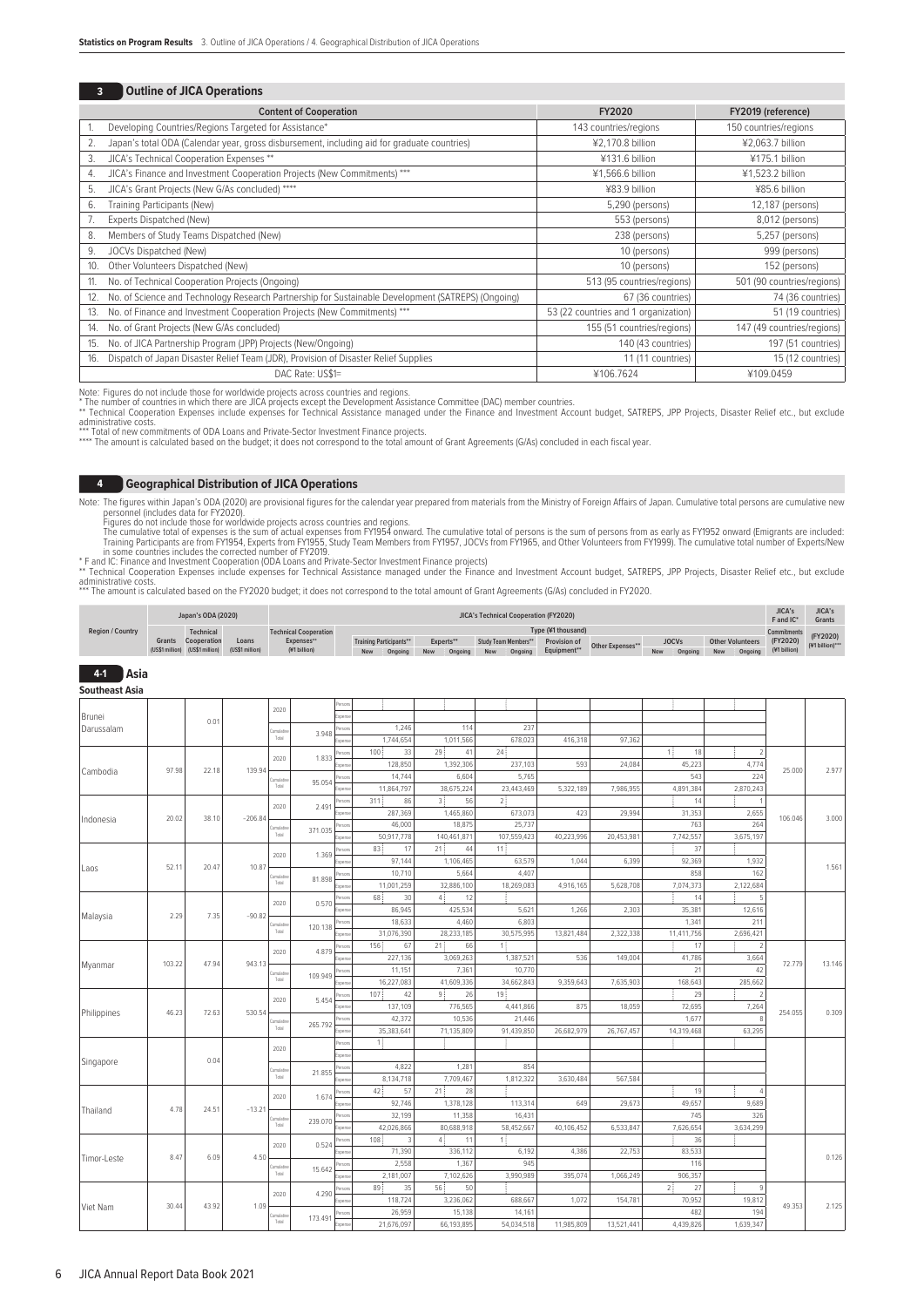|                                      |        | Japan's ODA (2020)              |                 |                    |                                            |       |                                                  |                                                 | JICA's Technical Cooperation (FY2020) |                                    |                  |                     |                           | JICA's<br>F and IC*     | JICA's<br>Grants           |
|--------------------------------------|--------|---------------------------------|-----------------|--------------------|--------------------------------------------|-------|--------------------------------------------------|-------------------------------------------------|---------------------------------------|------------------------------------|------------------|---------------------|---------------------------|-------------------------|----------------------------|
| <b>Region / Country</b>              | Grants | Technical<br>Cooperation        | Loans           |                    | <b>Technical Cooperation</b><br>Expenses** |       | <b>Training Participants**</b>                   | Experts**                                       | Study Team Members**                  | Type (¥1 thousand)<br>Provision of | Other Expenses** | <b>JOCVs</b>        | <b>Other Volunteers</b>   | Commitments<br>(FY2020) | (FY2020)<br>(¥1 billion)** |
| 4-1 Asia (Continued)                 |        | (US\$1 million) (US\$1 million) | (US\$1 million) |                    | (¥1 billion)                               |       | <b>New</b><br>Ongoing                            | Ongoing New<br>New                              | Ongoing                               | Equipment**                        |                  | Ongoing             | Ongoing<br><b>New</b>     | (¥1 billion)            |                            |
| East Asia                            |        |                                 |                 |                    |                                            |       |                                                  |                                                 |                                       |                                    |                  |                     |                           |                         |                            |
|                                      |        |                                 |                 | 2020               | 0.156                                      |       | 49:<br>$\overline{1}$<br>1,438                   | $\,6\,$<br>116,582                              | 88                                    | 310                                | 13,537           | 11<br>23,585        |                           |                         |                            |
| China                                |        | 1.92                            | $-858.89$       | umulativ<br>Total  | 185.816                                    |       | 37,933                                           | 9,520                                           | 13,832                                |                                    |                  | 817                 | 33                        |                         |                            |
|                                      |        |                                 |                 | 2020               |                                            |       | 38,205,082                                       | 49,149,522                                      | 53,675,282                            | 28,688,510                         | 6,969,897        | 8,810,931           | 316,372                   |                         |                            |
| Hong Kong                            |        |                                 |                 |                    |                                            |       | 653                                              | 37                                              | 39                                    |                                    |                  |                     |                           |                         |                            |
|                                      |        |                                 |                 | umulativ<br>Total  | 1.909                                      |       | 1,157,472                                        | 313,236                                         | 49,766                                | 386,594                            | 1,725            |                     |                           |                         |                            |
|                                      |        |                                 |                 | 2020               |                                            | erson |                                                  |                                                 |                                       |                                    |                  |                     |                           |                         |                            |
| Масао                                |        |                                 |                 | umulativ<br>Total  | 0.00                                       |       | $\overline{1}$<br>971                            |                                                 |                                       |                                    |                  |                     |                           |                         |                            |
|                                      |        |                                 |                 | 2020               | 1.293                                      |       | 58:<br>$\,$ 8<br>60,276                          | 11 <sup>1</sup><br>19<br>897,094                | $2\frac{1}{2}$<br>212,785             | 988                                | 25,823           | 35<br>96,366        |                           |                         |                            |
| Mongolia                             | 21.28  | 15.83                           | 226.10          | umulati            | 53.391                                     |       | 5,829                                            | 5,037                                           | 3,743                                 |                                    |                  | 588                 | 139                       | 25.000                  | 0.869                      |
|                                      |        |                                 |                 | Total              |                                            |       | 7,258,868                                        | 17,076,260                                      | 16,594,860                            | 3,322,483                          | 2,089,168        | 5,605,312           | 1,443,846                 |                         |                            |
| Republic of Korea                    |        |                                 |                 | 2020               |                                            |       | 6,178                                            | 1,635                                           | 1,074                                 |                                    |                  |                     |                           |                         |                            |
|                                      |        |                                 |                 | umulativ<br>Total  | 24.473                                     |       | 9,545,471                                        | 3,802,838                                       | 1,841,150                             | 9,002,856                          | 280,302          |                     |                           |                         |                            |
| South Asia                           |        |                                 |                 |                    |                                            |       |                                                  |                                                 |                                       |                                    |                  |                     |                           |                         |                            |
| Afghanistan                          | 116.97 | 9.33                            |                 | 2020               | 0.905                                      |       | 102<br>75<br>296,507                             | 518,103                                         | 70,394                                | 11,162                             | 8,982            |                     |                           |                         | 3.357                      |
|                                      |        |                                 |                 | umulativ<br>Total  | 65.130                                     |       | 6,096<br>12,403,089                              | 2,242<br>28,495,817                             | 1,926<br>10,925,127                   | 2,178,288                          | 11,127,992       |                     |                           |                         |                            |
|                                      |        |                                 |                 | 2020               | 2.624                                      |       | $52\frac{1}{2}$<br>19                            | 49:<br>22                                       | 17 <sup>1</sup>                       |                                    |                  |                     |                           |                         |                            |
| Bangladesh                           | 50.05  | 24.61                           | 1,935.50        | umulativ           | 95.801                                     |       | 87,979<br>13,918                                 | 1,684,197<br>4,970                              | 572,078<br>6,949                      | 252,490                            | 27,200           | 1,265               | 20                        | 373.247                 | 0.935                      |
|                                      |        |                                 |                 | Total              |                                            |       | 14,228,475<br>22 i<br>5                          | 30,878,482<br>4<br>10                           | 27,275,698                            | 6,206,445                          | 5,255,330        | 11,787,604<br>15    | 169,230<br>$\overline{4}$ |                         |                            |
| Bhutan                               | 13.35  | 8.56                            | $-0.21$         | 2020               | 0.798                                      |       | 48,936<br>2,302                                  | 395,721<br>963                                  | 284,985<br>1,296                      | 9,178                              | 10,758           | 36,270<br>461       | 11,984<br>151             |                         | 0.426                      |
|                                      |        |                                 |                 | umulativ<br>Total  | 24.058                                     |       | 3,264,796                                        | 6,430,145                                       | 5,588,311                             | 1,723,155                          | 764,502          | 4,716,404           | 1,570,898                 |                         |                            |
|                                      |        |                                 |                 | 2020               | 7.314                                      |       | 28 <sup>3</sup><br>74<br>222,297                 | 2 <sup>1</sup><br>17<br>1,479,976               | 11<br>5,536,220                       | 564                                | 24,494           | 20<br>50,401        | 480                       |                         |                            |
| India                                | 12.55  | 81.73                           | 597.77          | umulati<br>Total   | 99.994                                     |       | 8,440<br>11,971,551                              | 3,712<br>20,963,744                             | 7,819<br>46,778,360                   | 3,764,902                          | 15,363,786       | 235<br>1,147,791    | $\overline{2}$<br>4,172   | 374.393                 |                            |
|                                      |        |                                 |                 | 2020               | 0.143                                      |       | 28 <sub>1</sub><br>$\overline{2}$                | 1 <sub>1</sub><br>$\overline{2}$                |                                       |                                    |                  | 9                   |                           |                         |                            |
| Maldives                             | 12.78  | 1.43                            | 46.27           | umulativ           |                                            |       | 21,585<br>1,191                                  | 56,698<br>115                                   | 36,689<br>477                         | 254                                | 282              | 27,496<br>348       | 11                        | 5.000                   | 0.031                      |
|                                      |        |                                 |                 | Total              | 8.282                                      |       | 1,803,962<br>55 <sub>1</sub><br>$\boldsymbol{7}$ | 466,935<br>6:<br>20                             | 1,976,687<br>10 <sup>1</sup>          | 216,998                            | 257,691          | 3,503,426<br>32     | 56,344<br>$\overline{4}$  |                         |                            |
| Nepal                                | 22.99  | 16.79                           | 42.83           | 2020               | 1.192                                      |       | 81,840                                           | 674,485                                         | 337,613                               | 1,016                              | 3,637            | 82,646              | 10,429                    |                         | 2.013                      |
|                                      |        |                                 |                 | umulativ<br>Total  | 81.942                                     |       | 6,291<br>10,091,606                              | 3,960<br>27,136,666                             | 4,660<br>20,889,185                   | 7,370,472                          | 3,084,384        | 1,250<br>11,487,792 | 179<br>1,881,406          |                         |                            |
|                                      |        |                                 |                 | 2020               | 1.356                                      |       | 37 <sup>1</sup><br>18<br>44,601                  | $10^{\frac{1}{3}}$<br>$\overline{3}$<br>786,434 | $1\frac{1}{2}$<br>494,471             | 549                                | 30,028           |                     |                           |                         |                            |
| Pakistan                             | 27.00  | 9.95                            | $-12.36$        | mulativ<br>Total   | 63.201                                     |       | 7,273                                            | 2,873                                           | 4,660                                 |                                    |                  | 167                 | 54                        |                         | 2.836                      |
|                                      |        |                                 |                 | 2020               | 0.993                                      |       | 11,671,245<br>229:<br>12                         | 20,486,776<br>7 :<br>$\overline{4}$             | 19,648,181                            | 4,839,008                          | 4,232,944        | 1,750,358           | 572,017                   |                         |                            |
| Sri Lanka                            | 32.44  | 11.29                           | 39.94           |                    |                                            |       | 92,542<br>14,056                                 | 685,603<br>3,072                                | 192,579<br>5,965                      |                                    | 22,207           | 526<br>1,057        | 91                        |                         | 0.461                      |
|                                      |        |                                 |                 | umulativ<br>Total  | 86.665                                     |       | 16,801,493                                       | 20,758,988                                      | 25,975,967                            | 7,454,879                          | 5,802,098        | 9,194,276           | 677,284                   |                         |                            |
| <b>Central Asia and the Caucasus</b> |        |                                 |                 |                    |                                            |       | $10\frac{1}{3}$                                  |                                                 |                                       |                                    |                  |                     |                           |                         |                            |
| Armenia                              | 0.99   | 0.89                            | $-10.51$        | 2020               | 0.037                                      |       | 10,776                                           | 20,663                                          |                                       |                                    | 5,211            |                     |                           |                         |                            |
|                                      |        |                                 |                 | lumulativ<br>Total | 4.723                                      |       | 740<br>1,126,950                                 | 170<br>1,073,649                                | 461<br>2,243,157                      | 58,531                             | 220,396          |                     |                           |                         |                            |
|                                      |        |                                 |                 | 2020               | 0.020                                      |       | 9<br>$\overline{2}$<br>13,565                    |                                                 |                                       |                                    | 6,538            |                     |                           |                         |                            |
| Azerbaijan                           | 0.53   | 0.26                            | $-21.05$        | umulativ<br>Total  | 3.616                                      |       | 653<br>881,644                                   | $\mathsf g$<br>146,606                          | 388<br>2,372,519                      |                                    | 213,746          |                     |                           |                         |                            |
|                                      |        |                                 |                 | 2020               | 0.040                                      |       | $16\frac{1}{3}$<br>$\mathbf{1}$                  | 1ţ                                              |                                       | 1,160                              |                  |                     |                           |                         |                            |
| Georgia                              | 3.34   | 0.43                            | $-6.87$         | umulativ           |                                            |       | 17,684<br>593                                    | 20,137<br>33                                    | 258                                   |                                    | 1,902            |                     |                           |                         |                            |
|                                      |        |                                 |                 | Total              | 2.529                                      |       | 795,240<br>46:<br>$\overline{4}$                 | 260,876<br>$\overline{2}$                       | 1,188,218                             | 99,554                             | 185,275          |                     |                           |                         |                            |
| Kazakhstan                           | 0.31   | 1.05                            | $-42.68$        | 2020               | 0.086                                      |       | 42,652                                           | 24,215                                          | 7,463                                 |                                    | 11,489           |                     |                           |                         |                            |
|                                      |        |                                 |                 | umulativ<br>Total  | 13.708                                     |       | 1,756<br>2,448,605                               | 339<br>2,575,868                                | 1,167<br>7,520,389                    | 593,056                            | 570,205          |                     |                           |                         |                            |
|                                      |        |                                 |                 | 2020               | 0.580                                      |       | 49:<br>$\mathbf{1}$<br>56,036                    | 3<br>19<br>425,372                              | 2 <sup>1</sup><br>8,369               | 818                                | 16,634           | 28<br>70,744        | $\overline{1}$<br>1,803   |                         |                            |
| Kyrgyz Republic                      | 15.64  | 6.68                            | $-9.53$         | umulative          | 20.775                                     |       | 2,439                                            | 850                                             | 1,120                                 |                                    |                  | 240                 | 40                        |                         | 0.942                      |
|                                      |        |                                 |                 | Total              |                                            |       | 3,560,031<br>$40\frac{1}{3}$                     | 6,597,608<br>зÍ<br>$\overline{4}$               | 5,731,110<br>3 <sup>1</sup>           | 1,036,148                          | 1,659,187        | 2,002,237           | 188,905<br>$\overline{2}$ |                         |                            |
| Tajikistan                           | 22.40  | 4.15                            |                 | 2020               | 0.728                                      |       | 47,303<br>2,420                                  | 624,196<br>395                                  | 44,759<br>430                         | 56                                 | 7,996            |                     | 3,606<br>16               |                         | 1.814                      |
|                                      |        |                                 |                 | lumulativ<br>Total | 9.744                                      |       | 3,095,684                                        | 3,560,088                                       | 1,897,174                             | 782,503                            | 350,200          |                     | 57,974                    |                         |                            |
|                                      |        | 0.24                            | $-2.05$         | 2020               | 0.037                                      |       | $10^{\frac{1}{3}}$<br>10,222                     | 26,490                                          |                                       |                                    | 256              |                     |                           |                         |                            |
| Turkmenistan                         |        |                                 |                 | umulativ<br>Total  | 1.334                                      |       | 572<br>785,072                                   | 56<br>319,566                                   | 49<br>115,555                         |                                    | 113,544          |                     |                           |                         |                            |
|                                      |        |                                 |                 | 2020               | 0.47                                       |       | 41:<br>$\boldsymbol{7}$<br>72,777                | 2<br>$\boldsymbol{7}$<br>185,680                | 15 <sup>1</sup><br>138,240            | 790                                | 6,673            | 23<br>56,816        | 5<br>10,471               |                         |                            |
| Uzbekistan                           | 7.97   | 7.77                            | 255.37          | umulativ           | 19.585                                     |       | 2,588                                            | 1,115                                           | 1,333                                 |                                    |                  | 258                 | 82                        | 15.000                  | 0.258                      |
|                                      |        |                                 |                 | Total              |                                            |       | 3,267,224                                        | 5,132,611                                       | 5,473,627                             | 1,313,277                          | 1,487,635        | 2,092,066           | 818,658                   |                         |                            |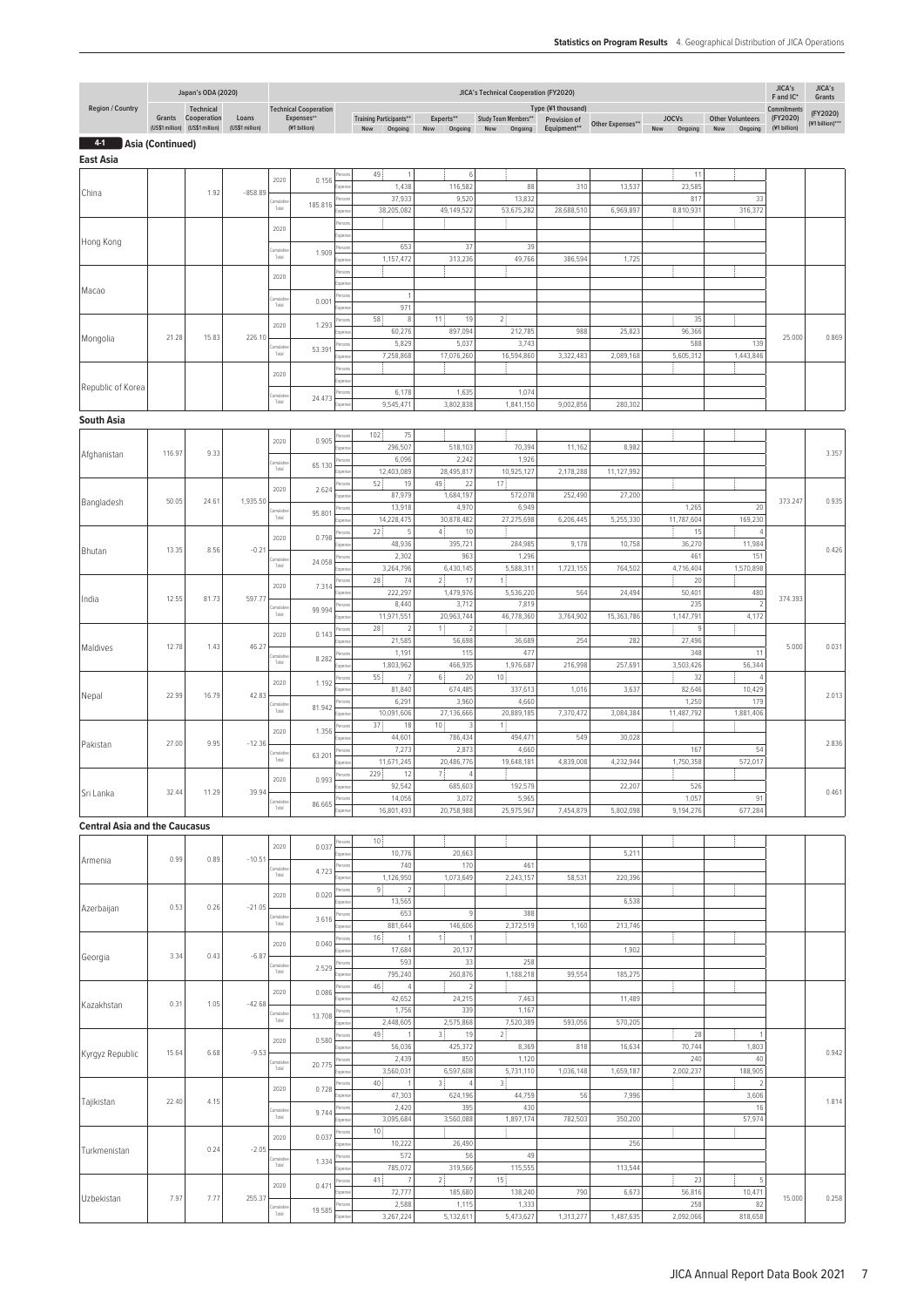|                                          |        | Japan's ODA (2020)              |                 |                    |                                            |       |                                                |                                           | JICA's Technical Cooperation (FY2020) |                             |                  |                  |                           | JICA's<br>F and IC*            | JICA's<br>Grants |
|------------------------------------------|--------|---------------------------------|-----------------|--------------------|--------------------------------------------|-------|------------------------------------------------|-------------------------------------------|---------------------------------------|-----------------------------|------------------|------------------|---------------------------|--------------------------------|------------------|
| Region / Country                         | Grants | Technical<br>Cooperation        | Loans           |                    | <b>Technical Cooperation</b><br>Expenses** |       | <b>Training Participants**</b>                 | Experts**                                 | Study Team Members**                  | Type (¥1 thousand)          |                  | <b>JOCVs</b>     | <b>Other Volunteers</b>   | <b>Commitments</b><br>(FY2020) | (FY2020)         |
|                                          |        | (US\$1 million) (US\$1 million) | (US\$1 million) |                    | (¥1 billion)                               |       | New<br>Ongoing                                 | New                                       | Ongoing New Ongoing                   | Provision of<br>Equipment** | Other Expenses** | Ongoing<br>New   | Ongoing<br>New            | (¥1 billion)                   | (¥1 billion)**   |
| <b>Pacific</b><br>$4 - 2$                |        |                                 |                 |                    |                                            |       |                                                |                                           |                                       |                             |                  |                  |                           |                                |                  |
|                                          |        |                                 |                 | 2020               |                                            |       |                                                |                                           |                                       |                             |                  |                  |                           |                                |                  |
| Australia                                |        |                                 |                 | amulativ           | 0.254                                      |       |                                                | 19                                        | 44                                    |                             |                  |                  |                           |                                |                  |
|                                          |        |                                 |                 | Total              |                                            |       | 31,795<br>2:<br>$\overline{1}$                 | 21,425                                    | 98,770                                | 3,954                       | 71,972           | 934              |                           |                                |                  |
| Cook Islands                             | 0.49   | 0.02                            |                 | 2020               | 0.001                                      |       | 1,484                                          |                                           |                                       |                             |                  |                  |                           |                                |                  |
|                                          |        |                                 |                 | amulativ<br>Total  | 0.878                                      |       | 260<br>361,481                                 | 23<br>80,190                              | 43<br>398,903                         | 30,974                      | 6,417            |                  |                           |                                |                  |
|                                          |        |                                 |                 | 2020               | 0.179                                      |       | 12 <sup>1</sup><br>3                           | 3                                         |                                       |                             |                  | 14               | $\overline{4}$            |                                |                  |
| <b>Federated States</b><br>of Micronesia | 5.58   | 1.93                            |                 | amulativ           |                                            |       | 20,086<br>719                                  | 31,544<br>182                             | 71,571<br>388                         | 508                         |                  | 45,207<br>365    | 9,859<br>85               |                                |                  |
|                                          |        |                                 |                 | Total              | 9.741                                      |       | 1,205,867                                      | 1,281,873                                 | 1,636,803                             | 594,766                     | 142,876          | 4,037,735        | 840,701                   |                                |                  |
|                                          | 15.56  |                                 | 19.00           | 2020               | 0.401                                      |       | 32 <sup>1</sup><br>17<br>41,225                | 7<br>$\,6\,$<br>226,746                   | 63,236                                | 677                         | 10,297           | 21<br>51,483     | 3<br>7,193                | 10.000                         | 0.060            |
| Fiji                                     |        | 5.74                            |                 | umulativ<br>Total  | 30.841                                     |       | 2,995<br>5,980,868                             | 1,035<br>8,525,280                        | 1,014<br>5,487,258                    | 2,386,360                   | 783,475          | 589<br>5,800,535 | 147<br>1,877,540          |                                |                  |
|                                          |        |                                 |                 | 2020               |                                            |       |                                                |                                           |                                       |                             |                  |                  |                           |                                |                  |
| Guam                                     |        |                                 |                 |                    |                                            |       |                                                |                                           | $\mathbf{1}$                          |                             |                  |                  |                           |                                |                  |
|                                          |        |                                 |                 | umulati<br>Total   |                                            |       |                                                |                                           |                                       |                             |                  |                  |                           |                                |                  |
|                                          |        |                                 |                 | 2020               | 0.036                                      |       | 8:<br>8,041                                    | 13,136                                    |                                       | 85                          | 6,728            | 3<br>8,089       |                           |                                |                  |
| Kiribati                                 | 11.90  | 0.41                            |                 | amulativ           |                                            |       | 674                                            | 30                                        | 279                                   |                             |                  | 59               |                           |                                |                  |
|                                          |        |                                 |                 | Total              | 5.012                                      |       | 1,136,370                                      | 803,148                                   | 2,375,533                             | 158,138                     | 84,941           | 453,491          |                           |                                |                  |
|                                          |        |                                 |                 | 2020               | 0.092                                      |       | 8:<br>$\overline{4}$<br>15,059                 | 1 <sub>1</sub><br>$\overline{1}$<br>5,478 | 41,975                                | 282                         | 5,967            | 7<br>16,375      | 3<br>6,764                |                                |                  |
| Marshall Islands                         | 11.56  | 0.98                            |                 | amulativ<br>Total  | 5.442                                      |       | 484                                            | 17                                        | 282                                   |                             |                  | 243              | 43                        |                                | 0.138            |
|                                          |        |                                 |                 |                    |                                            |       | 644,374                                        | 286,243                                   | 1,365,575                             | 137,920                     | 110,121          | 2,491,482        | 406,372                   |                                |                  |
| Nauru                                    | 2.41   | 0.05                            |                 | 2020               | 0.002                                      |       | 1,937                                          |                                           |                                       |                             |                  |                  |                           |                                |                  |
|                                          |        |                                 |                 | amulativ<br>Total  | 0.291                                      |       | 210<br>225,120                                 | $\overline{2}$<br>10,928                  | 11<br>53,094                          |                             | 1,386            |                  |                           |                                |                  |
|                                          |        |                                 |                 | 2020               |                                            |       |                                                |                                           |                                       |                             |                  |                  |                           |                                |                  |
| New Caledonia                            |        | 0.00                            |                 | emulativ           |                                            |       |                                                |                                           |                                       |                             |                  |                  |                           |                                |                  |
|                                          |        |                                 |                 | Total              | 0.002                                      |       |                                                |                                           | 1,582                                 |                             |                  |                  |                           |                                |                  |
|                                          |        |                                 |                 | 2020               |                                            |       |                                                |                                           |                                       |                             |                  |                  |                           |                                |                  |
| New Zealand                              |        |                                 |                 | umulativ           | 0.278                                      |       | 6                                              | 138                                       | 6                                     |                             |                  |                  |                           |                                |                  |
|                                          |        |                                 |                 | Total              |                                            | erson | 1,517                                          | 142,331                                   | 6,121                                 | 127,242                     | 345              |                  |                           |                                |                  |
| Niue                                     | 0.15   | 0.03                            |                 | 2020               |                                            |       |                                                |                                           |                                       |                             |                  |                  |                           |                                |                  |
|                                          |        |                                 |                 | amulativ<br>Total  | 0.213                                      |       | 136<br>208,379                                 |                                           | 1,990                                 |                             | 2,844            |                  |                           |                                |                  |
|                                          |        |                                 |                 | 2020               |                                            |       |                                                |                                           |                                       |                             |                  |                  |                           |                                |                  |
| North Mariana<br>Islands                 |        |                                 |                 |                    |                                            |       | $\overline{1}$                                 |                                           |                                       |                             |                  |                  |                           |                                |                  |
|                                          |        |                                 |                 | amulativ<br>Total  | 0.002                                      |       | 1,736                                          |                                           |                                       |                             |                  |                  |                           |                                |                  |
|                                          |        |                                 |                 | 2020               | 0.103                                      |       | 15 <sup>1</sup><br>3<br>15,040                 | 2:<br>19,410                              | 32,140                                | 1,227                       | 1,909            | q<br>22,155      | -5<br>10,977              |                                |                  |
| Palau                                    | 16.23  | 1.20                            | 15.48           |                    | 7.888                                      |       | 462                                            | 294                                       | 543                                   |                             |                  | 202              | 79                        |                                |                  |
|                                          |        |                                 |                 | Total              |                                            |       | 842,749<br>48:<br>$\,$ 8                       | 1,450,576<br>$6\frac{1}{2}$<br>$\,$ 8     | 1,798,196<br>2 <sup>1</sup>           | 424,959                     | 322,215          | 2,158,283<br>21  | 891,373<br>$\overline{1}$ |                                |                  |
| Papua New                                | 23.28  | 6.63                            | 88.00           | 2020               | 0.574                                      |       | 69,034                                         | 351,237                                   | 91,416                                | 621                         |                  | 58,675           | 2,554                     | 30.000                         |                  |
| Guinea                                   |        |                                 |                 | emulativ<br>Total  | 37.705                                     |       | 4,509<br>7,074,901                             | 1,355<br>10,394,887                       | 1,449<br>6,818,844                    | 1,947,826                   | 1,509,960        | 704<br>8,252,125 | 93<br>1,706,117           |                                |                  |
|                                          |        |                                 |                 | 2020               | 0.168                                      |       | 24:<br>$\overline{2}$                          | 1 <sup>1</sup><br>$\overline{9}$          |                                       |                             |                  | 14               | $\overline{1}$            |                                |                  |
| Samoa                                    | 7.55   | 1.91                            | $-0.93$         |                    |                                            |       | 32,822<br>1,366                                | 80,569<br>324                             | 5,277<br>430                          | 423                         | 1,242            | 44,646<br>554    | 2,907<br>114              |                                | 0.026            |
|                                          |        |                                 |                 | umulative<br>Total | 15.662                                     |       | 2,672,004                                      | 2,738,215                                 | 1,805,491                             | 867,402                     | 599,860          | 5,554,403        | 1,424,416                 |                                |                  |
|                                          |        |                                 |                 | 2020               | 0.380                                      |       | 17 <sup>1</sup><br>$\,6\,$<br>21,546           | 1Í.<br>$\,$ 8<br>169,839                  | 121,376                               | 593                         | 12,158           | 20<br>51,132     | $\overline{1}$<br>3,451   |                                |                  |
| Solomon Islands                          | 9.95   | 3.60                            |                 | Cumulativ<br>Total | 13.821                                     |       | 1,237                                          | 390                                       | 665                                   |                             |                  | 433              | 27                        | 2.500                          | 2.269            |
|                                          |        |                                 |                 |                    |                                            |       | 1,900,546<br>13 <sup>1</sup><br>$\overline{7}$ | 3,152,625<br>1}<br>3                      | 2,920,514                             | 749,730                     | 601,319          | 4,177,374<br>17  | 318,445                   |                                |                  |
|                                          | 16.66  | 0.99                            |                 | 2020               | 0.089                                      |       | 27,219                                         | 20,366                                    |                                       | 480                         | 442              | 40,453           |                           |                                |                  |
| Tonga                                    |        |                                 |                 | amulativ<br>Total  | 11.932                                     |       | 958<br>1,894,083                               | 225<br>1,830,222                          | 358<br>1,507,332                      | 1,011,414                   | 208,284          | 483<br>4,590,004 | 82<br>890,806             |                                |                  |
|                                          |        |                                 |                 | 2020               |                                            |       | $\overline{1}$                                 |                                           |                                       |                             |                  |                  |                           |                                |                  |
| Tuvalu                                   | 2.06   | 0.06                            |                 |                    | 0.002                                      |       | 2,371                                          |                                           |                                       |                             |                  |                  |                           |                                |                  |
|                                          |        |                                 |                 | amulative<br>Total | 3.129                                      |       | 401<br>582,221                                 | 90<br>366,318                             | 262<br>1,528,783                      | 81,149                      | 570,586          |                  |                           |                                |                  |
|                                          |        |                                 |                 | 2020               | 0.245                                      |       | 13:<br>$6\phantom{.}6$                         | 2 <sup>1</sup><br>$\overline{4}$          |                                       |                             |                  | 23               |                           |                                |                  |
| Vanuatu                                  | 6.74   | 3.22                            | $-0.02$         | amulative          |                                            |       | 23,105<br>983                                  | 109,784<br>267                            | 55,244<br>302                         | 649                         |                  | 56,432<br>328    | 74                        |                                | 0.381            |
|                                          |        |                                 |                 | Total              | 9.886                                      |       | 1,357,609                                      | 2,131,297                                 | 1,470,082                             | 331,983                     | 250,834          | 3,376,052        | 967,705                   |                                |                  |

# **4-3 North America and Latin America**

**Central America and the Caribbean**

|                        |      |      | 0.005<br>2020       | Persons  |         |         |         |        |        |  |  |
|------------------------|------|------|---------------------|----------|---------|---------|---------|--------|--------|--|--|
|                        | 0.09 | 0.04 |                     | Expens   | 4.540   |         |         |        |        |  |  |
| Antigua and<br>Barbuda |      |      | Cumulative<br>0.974 | Person   | 131     |         |         |        |        |  |  |
|                        |      |      | Total               | Expense  | 284,140 | 362,454 | 261,466 | 36,959 | 29,390 |  |  |
| Bahamas                |      |      | 0.002<br>2020       | Persons  |         |         |         |        |        |  |  |
|                        |      |      |                     | Expens   | 1,955   |         |         |        |        |  |  |
|                        |      |      | Cumulative<br>0.084 | 4 Person |         |         |         |        |        |  |  |
|                        |      |      | Total               | Expense  | 65,380  |         | 4.177   | 14,135 |        |  |  |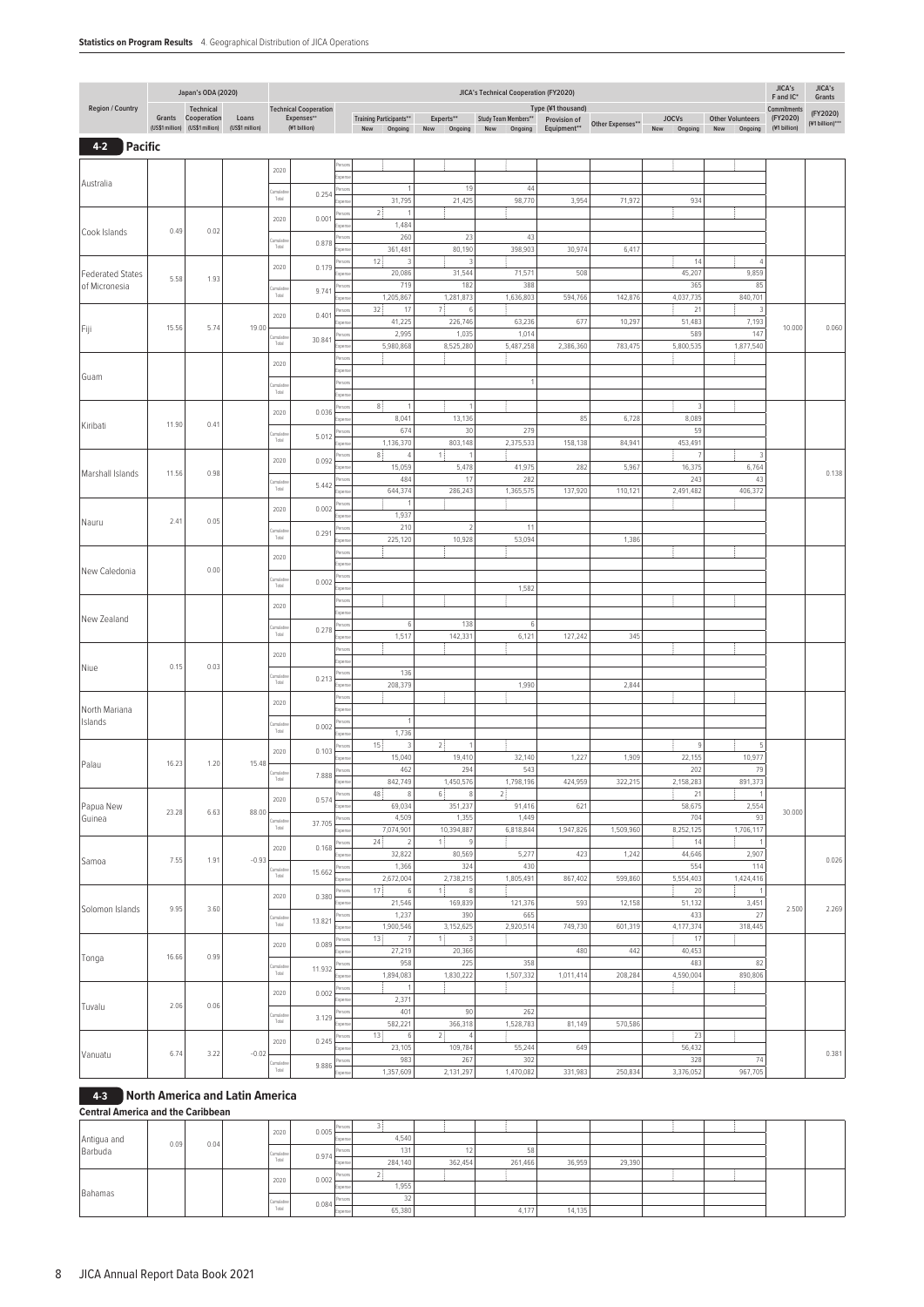|                         |       | Japan's ODA (2020)                                                 |                          |                    |                                                            |       |                                                                                            |                                           | JICA's Technical Cooperation (FY2020)       |                                                   |                 |                             |                                           | JICA's<br>F and IC*                     | JICA's<br>Grants          |
|-------------------------|-------|--------------------------------------------------------------------|--------------------------|--------------------|------------------------------------------------------------|-------|--------------------------------------------------------------------------------------------|-------------------------------------------|---------------------------------------------|---------------------------------------------------|-----------------|-----------------------------|-------------------------------------------|-----------------------------------------|---------------------------|
| <b>Region / Country</b> |       | Technical<br>Grants Cooperation<br>(US\$1 million) (US\$1 million) | Loans<br>(US\$1 million) |                    | <b>Technical Cooperation</b><br>Expenses**<br>(¥1 billion) |       | <b>Training Participants**</b><br>New Ongoing New                                          | Experts**                                 | Study Team Members**<br>Ongoing New Ongoing | Type (¥1 thousand)<br>Provision of<br>Equipment** | Other Expenses* | <b>JOCVs</b><br>New Ongoing | <b>Other Volunteers</b><br>New<br>Ongoing | Commitments<br>(FY2020)<br>(¥1 billion) | (FY2020)<br>(¥1 billion)* |
|                         |       |                                                                    |                          |                    |                                                            |       | <b>4-3</b> North America and Latin America _ Central America and the Caribbean (Continued) |                                           |                                             |                                                   |                 |                             |                                           |                                         |                           |
|                         |       |                                                                    |                          | 2020               | 0.001                                                      |       |                                                                                            |                                           |                                             |                                                   |                 |                             |                                           |                                         |                           |
| Barbados                |       | 0.00                                                               |                          | umulativ           |                                                            |       | 116                                                                                        | 1,270<br>72                               | 11                                          |                                                   |                 |                             |                                           |                                         |                           |
|                         |       |                                                                    |                          | Total              | 1.300                                                      |       | 245,337                                                                                    | 704,633                                   | 54,272                                      | 138,292                                           | 157,028         |                             |                                           |                                         |                           |
|                         | 0.21  | 0.60                                                               |                          | 2020               | 0.067                                                      |       | 13:<br>19,127                                                                              | $\overline{1}$<br>13,480                  |                                             | 395                                               |                 | 14<br>33,726                |                                           |                                         |                           |
| Belize                  |       |                                                                    |                          | umulativ<br>Total  | 2.620                                                      |       | 330<br>499,881                                                                             | $\,9$<br>167,799                          | 23,498                                      | 93,327                                            | 43,185          | 180<br>1,694,042            | 11<br>98,533                              |                                         |                           |
|                         |       |                                                                    |                          | 2020               | 0.154                                                      |       | 34 <sup>1</sup><br>$\overline{2}$                                                          | 4                                         |                                             |                                                   |                 | 27                          | 6                                         |                                         |                           |
| Costa Rica              | 0.05  | 1.79                                                               | $-4.31$                  | mulativ            |                                                            |       | 31,580<br>2,400                                                                            | 41,663<br>626                             | 932                                         | 931                                               | 5,922           | 61,168<br>634               | 12,404<br>104                             |                                         |                           |
|                         |       |                                                                    |                          | Total              | 24.135                                                     |       | 3,725,797                                                                                  | 5,377,175                                 | 5,003,922                                   | 2,087,124                                         | 592,804         | 6,179,473                   | 1,168,328                                 |                                         |                           |
|                         |       |                                                                    |                          | 2020               | 0.188                                                      |       | 9<br>9,914                                                                                 | 11<br>$\overline{4}$<br>55,011            | 54,568                                      | 59,347                                            | 6,673           |                             | 2,078                                     |                                         |                           |
| Cuba                    | 6.75  | 3.57                                                               |                          | umulativ<br>Total  | 8.272                                                      |       | 1,082                                                                                      | 312                                       | 537                                         |                                                   |                 |                             |                                           |                                         |                           |
|                         |       |                                                                    |                          | 2020               |                                                            | erson | 2,212,474                                                                                  | 2,708,184                                 | 2,196,132                                   | 643,023                                           | 507,499         |                             | 4,384                                     |                                         |                           |
| Dominica                | 0.47  | 0.17                                                               |                          |                    |                                                            |       | 158                                                                                        | 10                                        | 96                                          |                                                   |                 | 41                          |                                           |                                         |                           |
|                         |       |                                                                    |                          | umulativ<br>Total  | 1.680                                                      |       | 350,394                                                                                    | 371,764                                   | 377,760                                     | 155,620                                           | 25,224          | 399,626                     |                                           |                                         |                           |
| Dominican               |       |                                                                    |                          | 2020               | 0.421                                                      |       | 31 <sup>1</sup><br>$\overline{1}$<br>29,893                                                | 4:<br>5<br>286,728                        |                                             | 903                                               | 26,125          | 27<br>66,576                | 5<br>11,169                               |                                         |                           |
| Republic                | 3.30  | 4.69                                                               | $-4.03$                  | umulativ           | 36.196                                                     |       | 2,254                                                                                      | 864                                       | 1,257                                       |                                                   |                 | 678                         | 309                                       |                                         |                           |
|                         |       |                                                                    |                          | Total              |                                                            |       | 4,221,503<br>39:<br>6                                                                      | 9,716,510<br>5 <sup>1</sup><br>10         | 6,565,342                                   | 2,582,835                                         | 1,852,877       | 7,138,487<br>13             | 4,079,897                                 |                                         |                           |
| El Salvador             | 5.26  | 3.67                                                               | 32.88                    | 2020               | 0.551                                                      |       | 56,612                                                                                     | 261,213                                   | 176,666                                     | 367                                               | 22,704          | 33,592                      |                                           |                                         | 0.044                     |
|                         |       |                                                                    |                          | mulativ<br>Total   | 27.707                                                     |       | 2,391<br>3,541,417                                                                         | 973<br>8,763,127                          | 1,244<br>6,102,810                          | 1,743,540                                         | 1,928,934       | 550<br>5,269,966            | 37<br>357,625                             |                                         |                           |
|                         |       |                                                                    |                          | 2020               | 0.001                                                      |       | 1 <sub>i</sub>                                                                             |                                           |                                             |                                                   |                 |                             |                                           |                                         |                           |
| Grenada                 | 1.87  | 0.01                                                               |                          | umulativ           | 1.194                                                      |       | 542<br>159                                                                                 | 5                                         | 95                                          |                                                   |                 |                             |                                           |                                         |                           |
|                         |       |                                                                    |                          | Total              |                                                            |       | 318,202<br>$40\frac{1}{3}$                                                                 | 304,566<br>2<br>11                        | 460,890                                     | 107,710                                           | 2,898           | 22                          |                                           |                                         |                           |
| Guatemala               | 2.89  | 3.14                                                               | 21.29                    | 2020               | 0.401                                                      |       | 35,386                                                                                     | 277,523                                   | 12,398                                      | 649                                               | 17,641          | 54,732                      | 2,269                                     |                                         |                           |
|                         |       |                                                                    |                          | umulativ<br>Total  | 32.428                                                     |       | 2,582<br>3,672,459                                                                         | 878<br>7,782,161                          | 1,747<br>9,325,453                          | 1,751,910                                         | 1,677,937       | 767<br>7,917,693            | 35<br>300,174                             |                                         |                           |
|                         |       |                                                                    |                          | 2020               | 0.003                                                      |       | 3                                                                                          |                                           |                                             |                                                   |                 |                             |                                           |                                         |                           |
| Guyana                  | 9.70  | 0.17                                                               |                          | umulativ           |                                                            |       | 3,196<br>222                                                                               | 28                                        | 127                                         |                                                   |                 |                             | 51                                        |                                         |                           |
|                         |       |                                                                    |                          | Total              | 2.006                                                      |       | 527,753                                                                                    | 531,271                                   | 591,347                                     | 100,518                                           | 62,251          | 10,468                      | 182,518                                   |                                         |                           |
|                         | 23.93 | 1.78                                                               |                          | 2020               | 0.190                                                      |       | $\mathbb{1}$<br>1,477                                                                      | $\overline{2}$<br>187,143                 |                                             |                                                   | 1,598           |                             |                                           |                                         |                           |
| Haiti                   |       |                                                                    |                          | umulativ<br>Total  | 4.314                                                      |       | 614<br>924,123                                                                             | 131<br>1,791,795                          | 308<br>1,046,031                            | 131,777                                           | 420,461         |                             |                                           |                                         |                           |
|                         |       |                                                                    |                          | 2020               | 0.371                                                      |       | 22:<br>$\mathbf{1}$                                                                        | 2<br>$\overline{7}$                       |                                             |                                                   |                 | 23                          |                                           |                                         |                           |
| Honduras                | 11.50 | 3.15                                                               | 0.69                     |                    |                                                            |       | 25,970<br>3,205                                                                            | 190,406<br>1,230                          | 92,569<br>1,809                             | 1,234                                             | 3,513           | 56,981<br>1,253             | 155                                       |                                         | 0.062                     |
|                         |       |                                                                    |                          | mulativ<br>Total   | 45.751                                                     |       | 3,842,679                                                                                  | 11,741,631                                | 9,526,389                                   | 4,278,523                                         | 1,352,090       | 13,150,727                  | 1,859,442                                 |                                         |                           |
|                         |       |                                                                    |                          | 2020               | 0.107                                                      |       | 17:<br>2<br>15,685                                                                         | 3<br>30,647                               |                                             | 677                                               | 96              | 21<br>53,066                | 3<br>7,172                                |                                         |                           |
| Jamaica                 | 5.69  | 1.30                                                               | $-4.75$                  | umulative<br>Total | 10.640                                                     |       | 649                                                                                        | 145                                       | 248                                         |                                                   |                 | 392                         | 73                                        |                                         |                           |
|                         |       |                                                                    |                          |                    |                                                            |       | 1,433,406<br>33 <sup>1</sup><br>$\overline{2}$                                             | 1,801,247<br>$2\frac{1}{2}$<br>5          | 992,275                                     | 811,/44                                           | 513,793         | 4,123,795                   | 963,507<br>6                              |                                         |                           |
| Mexico                  | 7.61  | 5.31                                                               | 100.00                   | 2020               | 0.430                                                      |       | 37,973                                                                                     | 261,622                                   | 84,093                                      | 226                                               | 26,865          | 5,488                       | 14,040                                    | 5.287                                   |                           |
|                         |       |                                                                    |                          | umulativ<br>Total  | 78.510                                                     |       | 7,535<br>22,437,459                                                                        | 2,651<br>24,506,450                       | 2,771<br>12,743,552                         | 10,302,489                                        | 2,540,982       | 237<br>2,839,838            | 204<br>2,900,887                          |                                         |                           |
|                         |       |                                                                    |                          | 2020               |                                                            |       |                                                                                            |                                           |                                             |                                                   |                 |                             |                                           |                                         |                           |
| Montserrat              |       |                                                                    |                          | umulativ           | 0.007                                                      |       | $\vert$                                                                                    |                                           |                                             |                                                   |                 |                             |                                           |                                         |                           |
|                         |       |                                                                    |                          | Total              |                                                            |       | 529                                                                                        |                                           |                                             | 6,144                                             |                 |                             |                                           |                                         |                           |
| Netherlands             |       |                                                                    |                          | 2020               |                                                            |       |                                                                                            |                                           |                                             |                                                   |                 |                             |                                           |                                         |                           |
| Antilles Curacao        |       |                                                                    |                          | umulativ<br>Total  | 0.006                                                      |       | 3,004                                                                                      | 2,091                                     |                                             | 1,329                                             |                 |                             |                                           |                                         |                           |
|                         |       |                                                                    |                          | 2020               | 0.171                                                      |       | 26:<br>$\mathbf{1}$<br>25,470                                                              | $2\frac{5}{3}$<br>$\,$ 5                  |                                             |                                                   | 20,432          | $\overline{2}$<br>5,050     |                                           |                                         |                           |
| Nicaragua               | 2.08  | 3.18                                                               | 0.45                     | umulativ           | 27.422                                                     |       | 2,200                                                                                      | 110,875<br>679                            | 8,983<br>1,331                              | 56                                                |                 | 604                         | 56                                        |                                         |                           |
|                         |       |                                                                    |                          | Total              |                                                            |       | 3,573,351<br>30 <sup>1</sup>                                                               | 6,967,114<br>$1\frac{1}{2}$<br>3          | 6,997,791<br>1 <sub>i</sub>                 | 1,503,256                                         | 1,427,312       | 6,390,167<br>16             | 563,344<br>2                              |                                         |                           |
| Panama                  | 5.80  | 13.43                                                              | $-9.80$                  | 2020               | 0.212                                                      |       | 17,719                                                                                     | 29,481                                    | 112,540                                     | 508                                               | 10,204          | 37,062                      | 4,201                                     |                                         |                           |
|                         |       |                                                                    |                          | umulativ<br>Total  | 33.261                                                     |       | 2,044<br>3,641,438                                                                         | 721<br>8,210,176                          | 1,408<br>9,739,416                          | 4,046,645                                         | 1,188,160       | 432<br>4,962,440            | 118<br>1,473,007                          |                                         |                           |
|                         |       |                                                                    |                          | 2020               |                                                            |       |                                                                                            |                                           |                                             |                                                   |                 |                             |                                           |                                         |                           |
| Puerto Rico             |       |                                                                    |                          | umulativ           |                                                            |       | $\mathbf{1}$                                                                               |                                           |                                             |                                                   |                 |                             |                                           |                                         |                           |
|                         |       |                                                                    |                          | Total              | 0.002                                                      |       | 982                                                                                        | 934                                       |                                             |                                                   | 115             |                             |                                           |                                         |                           |
| Saint Christopher       |       |                                                                    |                          | 2020               |                                                            |       |                                                                                            |                                           |                                             |                                                   |                 |                             |                                           |                                         |                           |
| and Nevis               | 1.87  | 0.05                                                               |                          | umulativ<br>Total  | 0.526                                                      |       | 101                                                                                        | 2                                         | 46                                          |                                                   |                 |                             |                                           |                                         |                           |
|                         |       |                                                                    |                          | 2020               | 0.107                                                      |       | 202,789<br>4:                                                                              | 6,262<br>5 <sub>1</sub><br>$\overline{2}$ | 158,766                                     | 43,731                                            | 114,057         | 8                           |                                           |                                         |                           |
| Saint Lucia             | 0.15  | 1.08                                                               |                          |                    |                                                            |       | 3,531<br>258                                                                               | 26,233<br>32                              | 58,520<br>118                               | 226                                               |                 | 18,671<br>246               | 16                                        |                                         |                           |
|                         |       |                                                                    |                          | umulativ<br>Total  | 3.850                                                      |       | 545,325                                                                                    | 647,963                                   | 676,279                                     | 58,763                                            | 99,672          | 1,630,908                   | 190,997                                   |                                         |                           |
| St. Vincent and         |       |                                                                    |                          | 2020               | 0.044                                                      |       | $\mathbf{1}$<br>1,034                                                                      | 35,152                                    |                                             | 85                                                |                 | 3<br>7,532                  |                                           |                                         |                           |
| the Grenadines          |       | 0.46                                                               |                          | mulative<br>Total  | 1.911                                                      |       | 188<br>458,869                                                                             | 15<br>497,441                             | 79<br>312,161                               | 71,854                                            | 8,384           | 54<br>562,077               |                                           |                                         |                           |
|                         |       |                                                                    |                          |                    |                                                            |       |                                                                                            |                                           |                                             |                                                   |                 |                             |                                           |                                         |                           |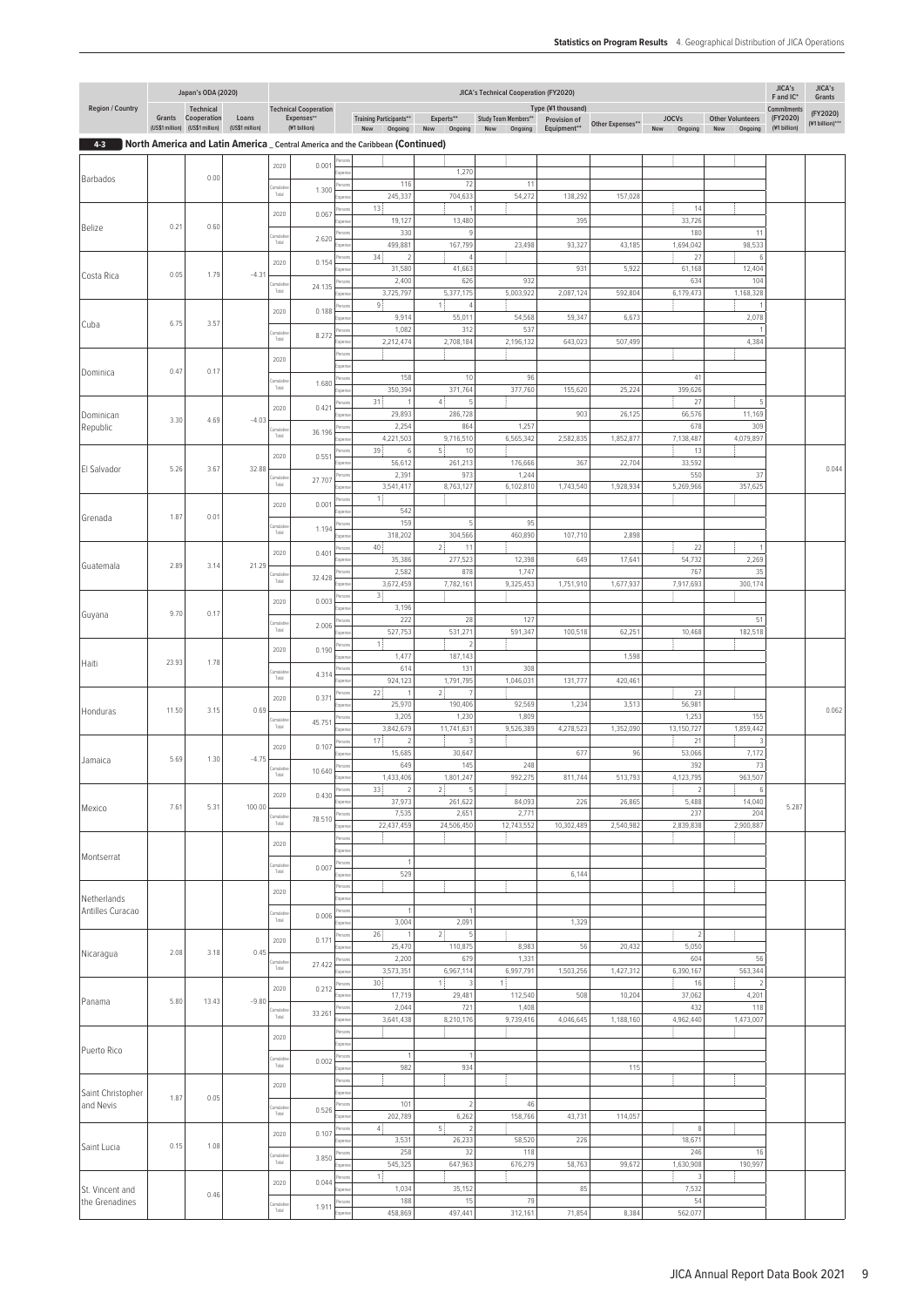|                      |                    | Japan's ODA (2020)                             |                          | JICA's Technical Cooperation (FY2020) |                              |       |                                                                                 |                                               |                                 |                             |                 |                                       | JICA's<br>F and IC*                              | JICA's                   |                    |
|----------------------|--------------------|------------------------------------------------|--------------------------|---------------------------------------|------------------------------|-------|---------------------------------------------------------------------------------|-----------------------------------------------|---------------------------------|-----------------------------|-----------------|---------------------------------------|--------------------------------------------------|--------------------------|--------------------|
| Region / Country     |                    | Technical                                      |                          |                                       | <b>Technical Cooperation</b> |       |                                                                                 |                                               |                                 | Type (¥1 thousand)          |                 |                                       |                                                  | Commitments              | Grants<br>(FY2020) |
|                      | Grants             | Cooperation<br>(US\$1 million) (US\$1 million) | Loans<br>(US\$1 million) |                                       | Expenses**<br>(¥1 billion)   |       | <b>Training Participants**</b><br>New<br>Ongoing                                | Experts**<br>Ongoing New<br>New               | Study Team Members**<br>Ongoing | Provision of<br>Equipment** | Other Expenses* | <b>JOCVs</b><br>Ongoing<br><b>New</b> | <b>Other Volunteers</b><br>Ongoing<br><b>New</b> | (FY2020)<br>(¥1 billion) | (¥1 billion)**     |
| $4 - 3$              |                    |                                                |                          |                                       |                              |       | North America and Latin America _ Central America and the Caribbean (Continued) |                                               |                                 |                             |                 |                                       |                                                  |                          |                    |
|                      |                    |                                                |                          | 2020                                  |                              | erson |                                                                                 |                                               |                                 |                             |                 |                                       |                                                  |                          |                    |
| Suriname             |                    | 0.03                                           |                          | mulativ                               | 0.767                        |       | 126                                                                             | $\,$ 8                                        | 66                              |                             |                 |                                       |                                                  |                          |                    |
|                      |                    |                                                |                          | Total                                 |                              |       | 293,708<br>3                                                                    | 214,831                                       | 250,224                         | 4,225                       | 4,404           |                                       |                                                  |                          |                    |
| Trinidad and         |                    | 0.02                                           |                          | 2020                                  | 0.002                        |       | 1,575                                                                           |                                               |                                 |                             |                 |                                       |                                                  |                          |                    |
| Tobago               |                    |                                                |                          | mulativ<br>Total                      | 3.303                        |       | 176<br>407,354                                                                  | 70<br>1,829,002                               | 142<br>640,015                  | 413,255                     | 12,937          |                                       |                                                  |                          |                    |
| South America        |                    |                                                |                          |                                       |                              |       |                                                                                 |                                               |                                 |                             |                 |                                       |                                                  |                          |                    |
|                      |                    |                                                |                          | 2020                                  | 0.343                        |       | 59:<br>3                                                                        | 1ţ<br>3                                       |                                 |                             |                 |                                       | 25                                               |                          |                    |
| Argentina            | 0.22               | 2.83                                           | $-1.17$                  | umulativ                              |                              |       | 39,828<br>4,131                                                                 | 217,201<br>1,417                              | 1,694                           | 705                         | 21,523          | 21                                    | 63,925<br>389                                    |                          |                    |
|                      |                    |                                                |                          | Total                                 | 50.406                       |       | 9,716,237                                                                       | 13,928,524                                    | 10,211,652                      | 7,868,597                   | 2,880,541       | 802,789                               | 4,311,534                                        |                          |                    |
|                      |                    |                                                | 1.82                     | 2020                                  | 0.606                        |       | 37 <sup>1</sup><br>$\overline{1}$<br>66,170                                     | -11<br>9<br>376,647                           | 32,144                          | 959                         | 44,383          | 32<br>82,252                          | 2<br>3,776                                       |                          | 2.009              |
| Bolivia              | 8.90               | 4.05                                           |                          | umulativ<br>Total                     | 75.84                        |       | 6,223<br>8,760,572                                                              | 1,542<br>21,195,249                           | 2,724<br>16,439,109             | 8,980,510                   | 6,546,728       | 1,076<br>11,039,408                   | 188<br>2,478,638                                 |                          |                    |
|                      |                    |                                                |                          | 2020                                  | 0.828                        |       | 125<br>9                                                                        | 2 <sup>1</sup><br>8                           |                                 |                             |                 |                                       | 81                                               |                          |                    |
| Brazil               | 6.25               | 8.27                                           | 58.19                    |                                       |                              |       | 168,657<br>12,161                                                               | 121,553<br>3,340                              | 12,574<br>4,002                 | 2,285                       | 321,228         | 49                                    | 201,621<br>873                                   | 9.900                    |                    |
|                      |                    |                                                |                          | umulativ<br>Total                     | 120.982                      |       | 31,110,249                                                                      | 31,034,753                                    | 18,648,932                      | 15,677,970                  | 10,737,594      | 1,373,673                             | 10,163,632                                       |                          |                    |
|                      |                    |                                                |                          | 2020                                  | 0.155                        |       | 14:<br>3<br>31,859                                                              | $\overline{2}$<br>115,097                     |                                 | 28                          | 5,294           | 795                                   | $\overline{1}$<br>1,875                          |                          |                    |
| Chile                | 5.09               | 3.28                                           |                          | umulativ                              | 44.190                       |       | 3,562                                                                           | 1,422                                         | 1,879                           |                             |                 | 201                                   | 105                                              |                          |                    |
|                      |                    |                                                |                          | Total                                 |                              |       | 7,327,581<br>16:                                                                | 14,717,824<br>$\,6\,$                         | 10,131,496                      | 7,880,586                   | 579,989         | 2,293,849<br>14                       | 1,183,397<br>6                                   |                          |                    |
| Colombia             | 5.59               | 2.65                                           |                          | 2020                                  | 0.174                        |       | 17,854                                                                          | 77,489                                        | 18,807                          | 593                         | 5,266           | 37,654                                | 16,587                                           |                          |                    |
|                      |                    |                                                |                          | Total                                 | 34.889                       |       | 5,345<br>8,734,450                                                              | 704<br>6,942,727                              | 1,694<br>10,464,964             | 3,136,431                   | 718,699         | 306<br>3,222,886                      | 133<br>1,641,112                                 |                          |                    |
|                      |                    |                                                |                          | 2020                                  | 0.251                        |       | 35 <sup>1</sup>                                                                 | 2 <sub>i</sub><br>$6\phantom{.}6$             |                                 |                             |                 | 35                                    | $\overline{2}$                                   |                          |                    |
| Ecuador              | 2.00               | 4.02                                           | $-4.63$                  | umulatiy                              |                              |       | 44,120<br>2,336                                                                 | 61,394<br>541                                 | 52,889<br>1,327                 | 1,044                       | 1,977           | 84,584<br>628                         | 4,830<br>95                                      |                          |                    |
|                      |                    |                                                |                          | Total                                 | 28.140                       |       | 3,597,830                                                                       | 6,257,094                                     | 8,031,495                       | 2,363,946                   | 453,575         | 6,545,792                             | 890,568                                          |                          |                    |
|                      |                    |                                                |                          | 2020                                  | 0.425                        |       | 44:<br>$\sqrt{3}$<br>28,243                                                     | 3<br>6<br>183,698                             | 77,562                          | 1,185                       | 20,412          | 31<br>78,587                          | 11<br>34,857                                     |                          |                    |
| Paraguay             | 0.11               | 4.59                                           | 7.26                     | umulativ<br>Total                     | 90.170                       |       | 4,376                                                                           | 2,026                                         | 2,707                           |                             |                 | 1,281                                 | 375                                              | 9.130                    | 0.680              |
|                      |                    |                                                |                          |                                       |                              |       | 10,305,428<br>58 <sub>3</sub><br>3                                              | 28,146,212<br>4ŧ<br>$\overline{7}$            | 13,250,502                      | 13,057,745                  | 6,756,524       | 13,097,817<br>36                      | 4,932,281<br>6                                   |                          |                    |
| Peru                 | 0.38               | 6.48                                           | $-35.18$                 | 2020                                  | 0.440                        |       | 64,413                                                                          | 216,660                                       | 40,965                          | 1,185                       | 17,294          | 85,538                                | 13,954                                           |                          |                    |
|                      |                    |                                                |                          | umulativ<br>Total                     | 58.949                       |       | 7,404<br>15,035,937                                                             | 1,504<br>13,759,200                           | 2,815<br>15,703,630             | 6,931,084                   | 3,682,978       | 491<br>3,190,593                      | 58<br>592,574                                    |                          |                    |
|                      |                    |                                                |                          | 2020                                  | 0.016                        |       | 4:                                                                              |                                               |                                 |                             |                 |                                       | $\overline{3}$                                   |                          |                    |
| Uruguay              | 0.08               | 0.12                                           |                          | mulativ                               | 15.641                       |       | 4,354<br>1,574                                                                  | 455                                           | 589                             | 85                          | 5,040           | 3                                     | 6,281<br>162                                     |                          |                    |
|                      |                    |                                                |                          | Total                                 |                              |       | 3,132,821                                                                       | 4,660,311                                     | 2,354,145                       | 2,925,502                   | 356,373         | 104,649                               | 2,106,579                                        |                          |                    |
|                      | 0.18               | 0.13                                           |                          | 2020                                  | 0.009                        |       |                                                                                 |                                               |                                 |                             | 8,948           |                                       |                                                  |                          |                    |
| Venezuela            |                    |                                                |                          | mulativ<br>Total                      | 10.787                       |       | 1,669<br>2,882,575                                                              | 265<br>2,665,716                              | 578<br>3,365,381                | 764,240                     | 144,082         | 105<br>961,843                        |                                                  |                          |                    |
| <b>North America</b> |                    |                                                |                          |                                       |                              |       |                                                                                 |                                               |                                 |                             |                 |                                       |                                                  |                          |                    |
|                      |                    |                                                |                          | 2020                                  | 0.000                        |       | 4:                                                                              |                                               |                                 |                             |                 |                                       |                                                  |                          |                    |
| Canada               |                    |                                                |                          |                                       |                              |       | 227<br>150                                                                      | 13                                            | 25                              |                             |                 |                                       |                                                  |                          |                    |
|                      |                    |                                                |                          | umulati<br>Total                      | 0.581                        |       | 138,494                                                                         | 205,908                                       | 38,995                          | 22,128                      | 142,001         |                                       |                                                  |                          |                    |
| United States of     |                    |                                                |                          | 2020                                  |                              |       |                                                                                 |                                               |                                 |                             |                 |                                       |                                                  |                          |                    |
| America              |                    |                                                |                          | umulativ<br>Total                     | 1.903                        |       | 11                                                                              | 71                                            | 166                             |                             |                 |                                       |                                                  |                          |                    |
|                      |                    |                                                |                          |                                       |                              |       | 1,295                                                                           | 539,625                                       | 650,056                         | 136,945                     | 575,571         |                                       |                                                  |                          |                    |
| $4 - 4$              | <b>Middle East</b> |                                                |                          |                                       |                              |       |                                                                                 |                                               |                                 |                             |                 |                                       |                                                  |                          |                    |
|                      |                    |                                                |                          | 2020                                  | 0.015                        |       | 6:<br>$\overline{2}$<br>8,854                                                   | 1,634                                         |                                 |                             | 4,142           |                                       |                                                  |                          |                    |
| Algeria              | 1.50               | 0.14                                           | $-0.75$                  | umulativ                              | 7.803                        |       | 881                                                                             | 404                                           | 418                             |                             |                 |                                       |                                                  |                          |                    |
|                      |                    |                                                |                          | Total                                 |                              |       | 2,236,611                                                                       | 1,851,245                                     | 1,790,473                       | 1,618,435                   | 306,720         |                                       |                                                  |                          |                    |
| Bahrain              |                    | 0.01                                           |                          | 2020                                  |                              |       |                                                                                 |                                               |                                 |                             |                 |                                       |                                                  |                          |                    |
|                      |                    |                                                |                          | umulativ<br>Total                     | 1.368                        |       | 241<br>530,070                                                                  | 30<br>772,282                                 | 6<br>5,777                      | 52,558                      | 6,817           |                                       |                                                  |                          |                    |
|                      |                    |                                                |                          | 2020                                  | 1.143                        |       | 58:<br>16                                                                       | 14:<br>18                                     | $2\frac{1}{2}$                  |                             |                 | 15                                    | $\overline{2}$                                   |                          |                    |
| Egypt                | 18.93              | 15.64                                          | 57.39                    |                                       |                              |       | 148,662<br>11,531                                                               | 864,858<br>3,652                              | 63,629<br>5,681                 | 480                         | 29,197          | 32,860<br>267                         | 3,606<br>41                                      | 30.287                   |                    |
|                      |                    |                                                |                          | mulativ<br>Total                      | 87.566                       |       | 16,109,147                                                                      | 27,841,503                                    | 26,838,275                      | 9,192,311                   | 4,592,812       | 2,652,729                             | 339,576                                          |                          |                    |
|                      |                    |                                                |                          | 2020                                  | 0.312                        |       | $16\frac{1}{2}$<br>$\overline{1}$<br>14,162                                     | $2\frac{1}{2}$<br>$\overline{2}$<br>221,608   | 73,920                          |                             | 2,021           |                                       |                                                  |                          |                    |
| Iran                 | 11.12              | 4.04                                           | $-3.79$                  |                                       | 30.985                       |       | 3,776                                                                           | 1,459                                         | 2,297                           |                             |                 |                                       | $\overline{1}$                                   |                          |                    |
|                      |                    |                                                |                          | Total                                 |                              |       | 6,579,031<br>$30\frac{1}{2}$<br>$\overline{2}$                                  | 9,221,134<br>$2\frac{1}{2}$<br>$\overline{2}$ | 11,211,585                      | 2,910,639                   | 1,049,216       | 10,923                                | 2,437                                            |                          |                    |
| Iraq                 | 50.63              | 3.85                                           | 644.29                   | 2020                                  | 0.222                        |       | 36,169                                                                          | 75,332                                        | 33,808                          |                             | 76,201          |                                       |                                                  |                          |                    |
|                      |                    |                                                |                          | umulativ<br>Total                     | 22.239                       |       | 10,488<br>8,584,747                                                             | 266<br>2,884,495                              | 891<br>5,435,313                | 1,110,643                   | 4,223,558       |                                       |                                                  |                          |                    |
|                      |                    |                                                |                          | 2020                                  |                              |       |                                                                                 |                                               |                                 |                             |                 |                                       |                                                  |                          |                    |
| Israel               |                    |                                                |                          |                                       |                              |       | 27                                                                              | $\overline{2}$                                | 33                              |                             |                 |                                       |                                                  |                          |                    |
|                      |                    |                                                |                          | lumulativ<br>Total                    | 0.046                        |       | 16,423                                                                          | 5,950                                         | 23,493                          |                             |                 |                                       |                                                  |                          |                    |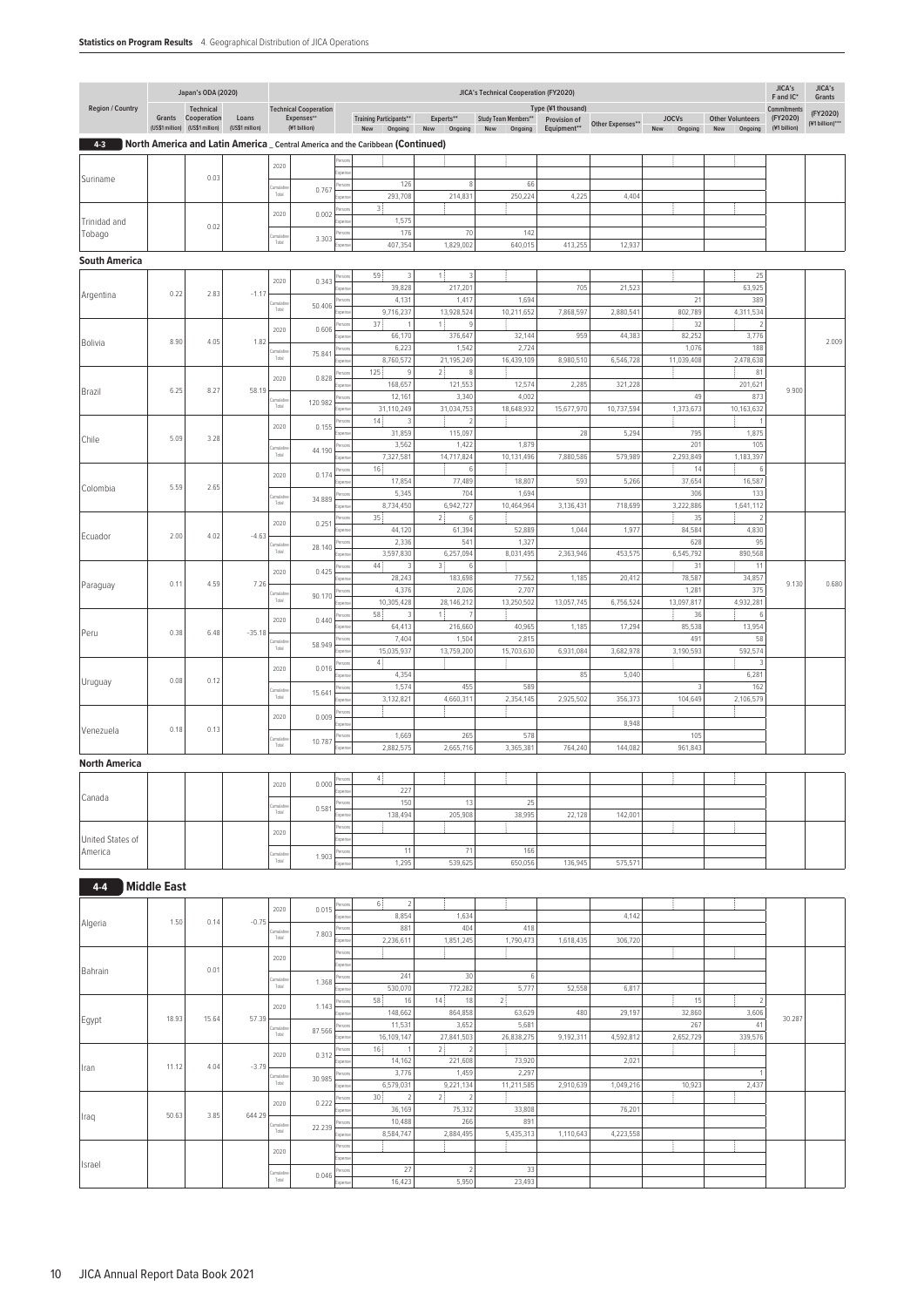|                                |       | Japan's ODA (2020)                                                        |                          |                     |                                                            |         |                                                         |                                            | <b>JICA's Technical Cooperation (FY2020)</b> |                                                   |                  |                                       |                                           | JICA's<br>F and IC*                     | JICA's<br>Grants           |
|--------------------------------|-------|---------------------------------------------------------------------------|--------------------------|---------------------|------------------------------------------------------------|---------|---------------------------------------------------------|--------------------------------------------|----------------------------------------------|---------------------------------------------------|------------------|---------------------------------------|-------------------------------------------|-----------------------------------------|----------------------------|
| Region / Country               |       | Technical<br><b>Grants</b> Cooperation<br>(US\$1 million) (US\$1 million) | Loans<br>(US\$1 million) |                     | <b>Technical Cooperation</b><br>Expenses**<br>(¥1 billion) |         | <b>Training Participants**</b><br><b>New</b><br>Ongoing | Experts**<br>New                           | Study Team Members**<br>Ongoing New Ongoing  | Type (¥1 thousand)<br>Provision of<br>Equipment** | Other Expenses** | <b>JOCVs</b><br>Ongoing<br><b>New</b> | <b>Other Volunteers</b><br>Ongoing<br>New | Commitments<br>(FY2020)<br>(¥1 billion) | (FY2020)<br>(¥1 billion)** |
| $4-4$                          |       | <b>Middle East (Continued)</b>                                            |                          |                     |                                                            |         |                                                         |                                            |                                              |                                                   |                  |                                       |                                           |                                         |                            |
|                                |       |                                                                           |                          | 2020                | 0.517                                                      |         | 12 <sup>1</sup><br>$\overline{2}$<br>38,770             | 2 <sub>1</sub><br>12<br>278,281            | 102,208                                      | 1,185                                             | 2,232            | 38<br>86,228                          | $\overline{1}$<br>8,347                   |                                         |                            |
| Jordan                         | 48.17 | 5.32                                                                      | 119.93                   | umulatiy            | 38.558                                                     |         | 2,953                                                   | 1,093                                      | 1,909                                        |                                                   |                  | 622                                   | 206                                       |                                         | 0.047                      |
|                                |       |                                                                           |                          | Total               |                                                            |         | 4,010,571                                               | 10,544,138                                 | 8,833,789                                    | 4,288,796                                         | 2,190,667        | 6,116,769                             | 2,573,491                                 |                                         |                            |
| Kuwait                         |       |                                                                           |                          | 2020                |                                                            |         | 205                                                     | 35                                         |                                              |                                                   |                  |                                       |                                           |                                         |                            |
|                                |       |                                                                           |                          | amulativ<br>Total   | 0.963                                                      |         | 378,882                                                 | 489,426                                    | 2<br>42,996                                  | 43,565                                            | 7,997            |                                       |                                           |                                         |                            |
|                                |       |                                                                           |                          | 2020                | 0.036                                                      |         | 6 <sub>1</sub><br>5,712                                 |                                            |                                              |                                                   | 30,566           |                                       |                                           |                                         |                            |
| Lebanon                        | 24.51 | 0.26                                                                      | $-6.52$                  | mulativ<br>Total    | 1.940                                                      |         | 277                                                     | 17                                         | 230                                          |                                                   |                  |                                       |                                           |                                         |                            |
|                                |       |                                                                           |                          | 2020                | 0.003                                                      |         | 440,966<br>$\overline{1}$<br>$\mathbf{1}$               | 205,097                                    | 1,218,976                                    | 17,350                                            | 57,385           |                                       |                                           |                                         |                            |
| Libya                          | 9.47  | 0.03                                                                      |                          |                     |                                                            |         | 2,581<br>127                                            | 10                                         | 20                                           |                                                   |                  |                                       |                                           |                                         |                            |
|                                |       |                                                                           |                          | umulati<br>Total    | 0.221                                                      |         | 182,323                                                 | 10,764                                     | 25,199                                       | 130                                               | 2,124            |                                       |                                           |                                         |                            |
|                                |       |                                                                           |                          | 2020                | 0.321                                                      |         | 17 <sup>1</sup><br>14<br>35,933                         | 1į<br>6<br>129,417                         | 91,806                                       | 649                                               | 7,074            | 20<br>46,851                          | 3<br>9,674                                |                                         |                            |
| Morocco                        | 8.22  | 3.39                                                                      | $-41.41$                 | mulativ<br>Total    | 40.995                                                     |         | 1,844<br>4,208,323                                      | 713<br>8,985,287                           | 1,986<br>12,319,453                          | 2,999,065                                         | 925,787          | 1,010<br>9,712,154                    | 155<br>1,844,651                          | 38.279                                  |                            |
|                                |       |                                                                           |                          | 2020                | 0.000                                                      |         |                                                         |                                            |                                              |                                                   |                  |                                       |                                           |                                         |                            |
| Oman                           | 0.08  | 0.00                                                                      |                          | umulativ            |                                                            |         | 618                                                     | 185                                        | 33<br>1,313                                  |                                                   |                  |                                       |                                           |                                         |                            |
|                                |       |                                                                           |                          | Total               | 14.401                                                     |         | 1,334,859                                               | 3,628,786<br>3                             | 8,873,915                                    | 467,697                                           | 95,498           |                                       |                                           |                                         |                            |
|                                | 55.63 | 6.29                                                                      |                          | 2020                | 0.478                                                      |         | 82:<br>35,800                                           | 5 <sup>1</sup><br>405,917                  | 15,628                                       |                                                   | 20,596           |                                       |                                           |                                         | 1.523                      |
| Palestine                      |       |                                                                           |                          | amulativ<br>Total   | 18.021                                                     |         | 6,496<br>3,814,953                                      | 1,012<br>7,670,042                         | 684<br>3,235,546                             | 681,779                                           | 2,618,795        |                                       |                                           |                                         |                            |
|                                |       |                                                                           |                          | 2020                |                                                            |         |                                                         |                                            |                                              |                                                   |                  |                                       |                                           |                                         |                            |
| Qatar                          |       |                                                                           |                          |                     |                                                            |         | 116                                                     | 37                                         | 33                                           |                                                   |                  |                                       |                                           |                                         |                            |
|                                |       |                                                                           |                          | mulativ<br>Total    | 1.106                                                      |         | 244,744                                                 | 531,139                                    | 268,632                                      | 22,987                                            | 38,549           |                                       |                                           |                                         |                            |
|                                |       |                                                                           |                          | 2020                | 0.039                                                      |         |                                                         | 2<br>20,079                                |                                              |                                                   | 19,165           |                                       |                                           |                                         |                            |
| Saudi Arabia                   |       | 0.38                                                                      |                          | umulati<br>Total    | 21.693                                                     |         | 2,111<br>4,176,364                                      | 818                                        | 1,188                                        |                                                   |                  |                                       |                                           |                                         |                            |
|                                |       |                                                                           |                          | 2020                | 0.397                                                      |         | $6\frac{1}{3}$<br>44                                    | 9,516,991                                  | 4,366,251                                    | 3,039,539                                         | 594,196          |                                       |                                           |                                         |                            |
| Syria                          | 72.17 | 4.14                                                                      |                          |                     |                                                            |         | 269,808<br>2,451                                        | 664                                        | 121,626<br>1,410                             |                                                   | 5,698            | 568                                   | 112                                       |                                         |                            |
|                                |       |                                                                           |                          | umulativ<br>Total   | 31.602                                                     |         | 4,643,276                                               | 5,776,485                                  | 7,708,573                                    | 3,602,375                                         | 2,368,200        | 6,142,494                             | 1,360,442                                 |                                         |                            |
|                                |       |                                                                           |                          | 2020                | 0.152                                                      |         | 22:<br>12<br>39,418                                     | 1 <sup>1</sup><br>4<br>68,233              | 28,227                                       | 169                                               | 2,092            | 6<br>13,741                           |                                           |                                         |                            |
| Tunisia                        | 9.56  | 3.31                                                                      | $-35.99$                 | umulatiy<br>Total   | 28.252                                                     |         | 1,663                                                   | 710                                        | 1,539                                        |                                                   |                  | 358                                   | 158                                       |                                         |                            |
|                                |       |                                                                           |                          | 2020                |                                                            |         | 3,397,289                                               | 6,358,636                                  | 8,975,840                                    | 2,637,162                                         | 1,202,755        | 3,695,836                             | 1,984,960                                 |                                         |                            |
| <b>United Arab</b><br>Emirates |       | 0.05                                                                      |                          |                     |                                                            |         | 197                                                     | 150                                        | 248                                          |                                                   |                  |                                       |                                           |                                         |                            |
|                                |       |                                                                           |                          | amulativ<br>Total   | 3.786                                                      |         | 299,480                                                 | 1,893,359                                  | 1,314,972                                    | 210,747                                           | 67,800           |                                       |                                           |                                         |                            |
|                                |       |                                                                           |                          | 2020                | 0.006                                                      |         | 5 <sub>i</sub><br>4,734                                 |                                            |                                              |                                                   | 1,716            |                                       |                                           |                                         |                            |
| Yemen                          | 47.54 | 0.20                                                                      |                          | umulative<br>Total  | 11.114                                                     | Person  | 1,886                                                   | 319                                        | 659                                          |                                                   |                  | 68                                    |                                           |                                         |                            |
|                                |       |                                                                           |                          |                     |                                                            | Expense | 1,933,051                                               | 3,171,176                                  | 2,981,443                                    | 1,686,389                                         | 788,260          | 553,984                               |                                           |                                         |                            |
| $4-5$<br><b>Africa</b>         |       |                                                                           |                          |                     |                                                            |         |                                                         |                                            |                                              |                                                   |                  |                                       |                                           |                                         |                            |
|                                |       |                                                                           |                          | 2020                | 0.151                                                      |         | 5 <sup>1</sup><br>4<br>23,651                           | 2 <sub>1</sub><br>$\overline{2}$<br>62,384 | 28,823                                       |                                                   | 35,951           |                                       |                                           |                                         |                            |
| Angola                         | 3.98  | 3.29                                                                      |                          | amulativ<br>Total   | 7.808                                                      |         | 1,870                                                   | 253<br>2,551,648                           | 568                                          | 26,228                                            | 491,524          |                                       |                                           |                                         |                            |
|                                |       |                                                                           |                          | 2020                | 0.294                                                      |         | 967,330<br>25:<br>$\overline{\mathbf{3}}$               | 1<br>$\overline{7}$                        | 3,771,195                                    |                                                   |                  | 36                                    |                                           |                                         |                            |
| Benin                          | 13.62 | 4.72                                                                      |                          |                     |                                                            |         | 28,442<br>1,390                                         | 139,889<br>200                             | 33,072<br>391                                | 1,016                                             | 9,367            | 81,818<br>333                         |                                           |                                         | 0.307                      |
|                                |       |                                                                           |                          | umulativ<br>Total   | 10.505                                                     |         | 1,834,619                                               | 2,635,053                                  | 2,620,284                                    | 163,716                                           | 389,733          | 2,861,098                             |                                           |                                         |                            |
|                                |       |                                                                           |                          | 2020                | 0.268                                                      |         | 27:<br>6<br>41,179                                      | 3<br>180,963                               |                                              | 451                                               | 3,285            | 16<br>42,159                          |                                           |                                         |                            |
| Botswana                       | 4.47  | 2.60                                                                      | $-0.48$                  | umulativ<br>Total   | 9.594                                                      |         | 1,110                                                   | 233                                        | 274                                          |                                                   |                  | 367                                   | 43                                        |                                         |                            |
|                                |       |                                                                           |                          | 2020                | 0.508                                                      |         | 1,528,367<br>46:<br>$\mathbf{3}$                        | 2,122,065<br>3 <sup>1</sup><br>5           | 1,444,761                                    | 257,312                                           | 162,735          | 3,568,695                             | 510,054                                   |                                         |                            |
| Burkina Faso                   | 39.73 | 3.58                                                                      | 9.78                     |                     |                                                            |         | 56,433<br>1,468                                         | 414,413<br>507                             | 30,294<br>918                                |                                                   | 6,615            | 400                                   |                                           |                                         | 3.095                      |
|                                |       |                                                                           |                          | umulativ<br>Total   | 19.942                                                     |         | 2,377,289                                               | 6,104,926                                  | 6,045,689                                    | 504,314                                           | 1,393,128        | 3,516,975                             |                                           |                                         |                            |
|                                |       |                                                                           |                          | 2020                | 0.105                                                      |         | 19:<br>$6 \mid$<br>29,584                               | $\mathbb{1}$<br>3<br>59,748                |                                              |                                                   | 15,388           |                                       |                                           |                                         |                            |
| Burundi                        | 4.79  | 0.81                                                                      |                          | amulativ<br>Total   | 5.031                                                      |         | 789                                                     | 128                                        | 370                                          |                                                   |                  | 12                                    |                                           |                                         |                            |
|                                |       |                                                                           |                          |                     |                                                            |         | 958,356<br>32 <sub>1</sub><br>$\sqrt{5}$                | 1,146,271<br>4:<br>12                      | 2,022,734                                    | 226,603                                           | 628,949          | 47,960<br>26                          | $\overline{2}$                            |                                         |                            |
| Cameroon                       | 10.90 | 3.54                                                                      | 10.42                    | 2020                | 0.603                                                      |         | 40,481<br>1,338                                         | 484,142<br>437                             | 8 <sup>1</sup><br>484                        | 12,755                                            | 833              | 60,125<br>159                         | 4,435<br>8                                |                                         |                            |
|                                |       |                                                                           |                          | amulativ<br>Total   | 12.379                                                     |         | 2,340,923                                               | 4,347,739                                  | 3,122,157                                    | 729,899                                           | 190,665          | 1,561,529                             | 85,998                                    |                                         |                            |
|                                |       |                                                                           |                          | 2020                | 0.002                                                      |         | 3<br>$\overline{1}$<br>2,354                            |                                            |                                              |                                                   |                  |                                       |                                           |                                         |                            |
| Cape Verde                     | 0.09  | 0.03                                                                      | 1.63                     | mulativ<br>Total    | 2.463                                                      |         | 403                                                     | 12                                         | 289                                          |                                                   |                  |                                       |                                           |                                         |                            |
|                                |       |                                                                           |                          | 2020                | 0.003                                                      |         | 442,014<br>3                                            | 375,316                                    | 1,200,524                                    | 126,419                                           | 319,223          |                                       |                                           |                                         |                            |
| Central African<br>Republic    | 10.79 | 0.06                                                                      |                          |                     |                                                            |         | 3,194<br>246                                            | 9                                          | 223                                          |                                                   |                  |                                       |                                           |                                         |                            |
|                                |       |                                                                           |                          | Cumulative<br>Total | 2.827                                                      |         | 591,593                                                 | 369,622                                    | 1,400,958                                    | 451,204                                           | 13,254           |                                       |                                           |                                         |                            |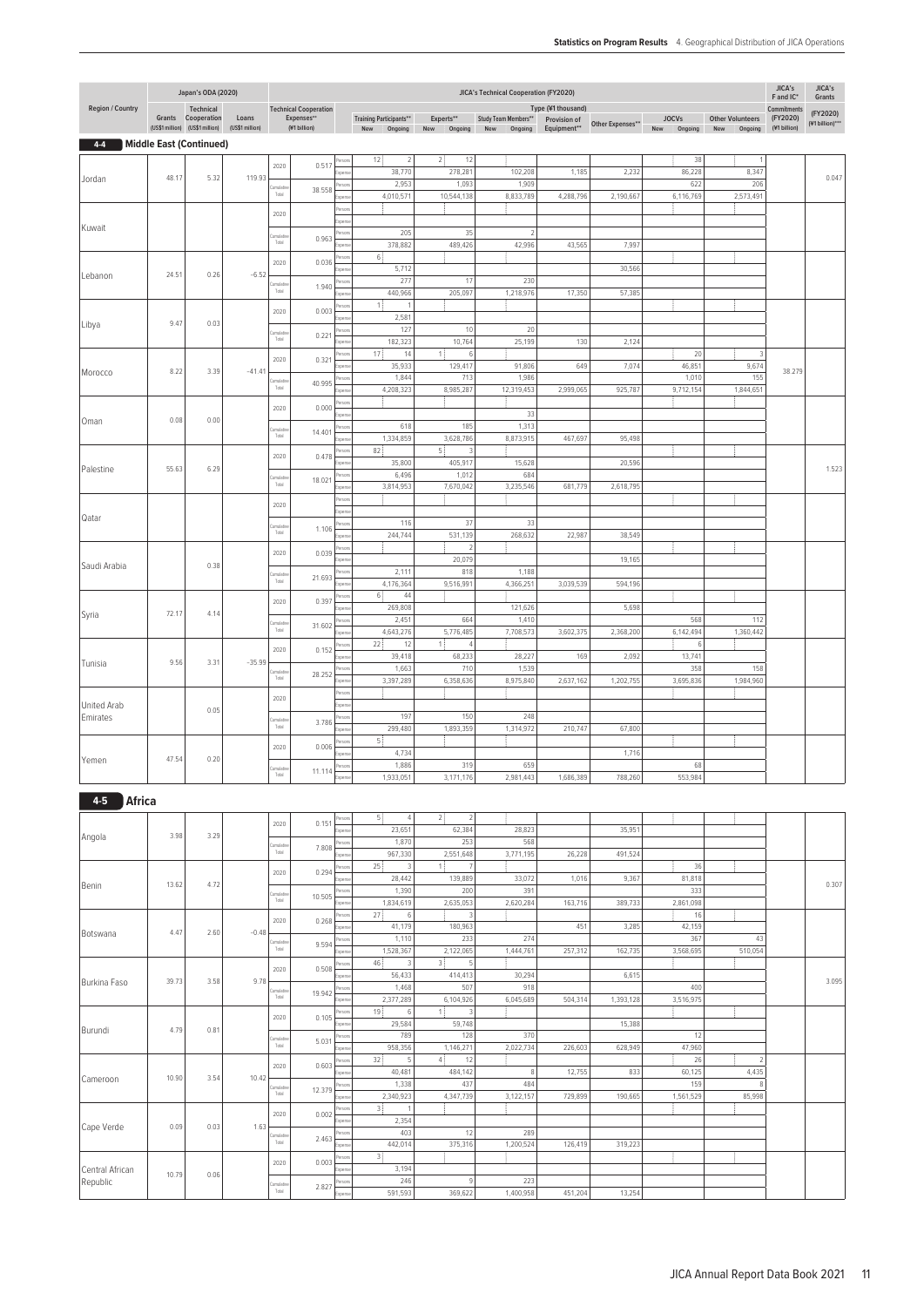|                          |                           | Japan's ODA (2020)                     |                 |                                                                       |                                            |         |                                               |                                            | JICA's Technical Cooperation (FY2020) |                                    |                  |                                 |                         | JICA's<br>F and IC*     | JICA's<br>Grants |
|--------------------------|---------------------------|----------------------------------------|-----------------|-----------------------------------------------------------------------|--------------------------------------------|---------|-----------------------------------------------|--------------------------------------------|---------------------------------------|------------------------------------|------------------|---------------------------------|-------------------------|-------------------------|------------------|
| Region / Country         |                           | Technical<br><b>Grants</b> Cooperation | Loans           |                                                                       | <b>Technical Cooperation</b><br>Expenses** |         | <b>Training Participants**</b>                | Experts**                                  | Study Team Members**                  | Type (¥1 thousand)<br>Provision of |                  | <b>JOCVs</b>                    | <b>Other Volunteers</b> | Commitments<br>(FY2020) | (FY2020)         |
|                          | <b>Africa (Continued)</b> | (US\$1 million) (US\$1 million)        | (US\$1 million) |                                                                       | (¥1 billion)                               |         | New<br>Ongoing                                | Ongoing New<br>New                         | Ongoing                               | Equipment**                        | Other Expenses** | Ongoing<br><b>New</b>           | New<br>Ongoing          | (¥1 billion)            | (¥1 billion)**   |
| $4-5$                    |                           |                                        |                 |                                                                       | 0.008                                      |         | 4:<br>$\overline{2}$                          |                                            |                                       |                                    |                  |                                 |                         |                         |                  |
| Chad                     | 7.45                      | 0.10                                   |                 | 2020                                                                  |                                            |         | 7,376<br>352                                  | $\sqrt{5}$                                 | 43                                    |                                    | 470              |                                 |                         |                         |                  |
|                          |                           |                                        |                 | amulativ<br>Total                                                     | 1.036                                      |         | 572,265                                       | 136,736                                    | 225,987                               | 58,402                             | 42,654           |                                 |                         |                         |                  |
| Comoros                  | 5.59                      | 0.11                                   |                 | 2020                                                                  | 0.008                                      |         | 5 <sub>1</sub><br>$\overline{1}$<br>8,183     |                                            |                                       |                                    |                  |                                 |                         |                         |                  |
|                          |                           |                                        |                 | umulativ<br>Total                                                     | 1.429                                      |         | 250<br>409,770                                | 48<br>596,078                              | 42<br>213,466                         | 139,641                            | 70,032           |                                 |                         |                         |                  |
|                          |                           |                                        |                 | 2020                                                                  | 0.007                                      |         | 2 <sup>1</sup><br>$\overline{2}$<br>6,518     |                                            |                                       |                                    |                  |                                 |                         |                         |                  |
| Congo                    | 3.87                      | 0.35                                   |                 | umulativ<br>Total                                                     | 1.324                                      |         | 216                                           | $\overline{4}$                             | 140                                   |                                    |                  |                                 |                         |                         |                  |
|                          |                           |                                        |                 | 2020                                                                  | 0.590                                      |         | 333,429<br>814:<br>$\sqrt{4}$                 | 30,386<br>5 <sub>i</sub><br>$\overline{7}$ | 889,504                               | 60,176                             | 10,055           |                                 |                         |                         |                  |
| Côte d'Ivoire            | 25.21                     | 5.92                                   | 34.33           | umulativ                                                              |                                            |         | 55,598<br>12,183                              | 424,010<br>577                             | 107,193<br>1,174                      |                                    | 3,226            | 173                             |                         |                         | 2.645            |
|                          |                           |                                        |                 | Total                                                                 | 21.465                                     |         | 4,039,085                                     | 6,167,471                                  | 6,962,845                             | 933,187                            | 1,081,854        | 2,280,540                       |                         |                         |                  |
| Democratic               | 38.97                     | 6.78                                   |                 | 2020                                                                  | 0.628                                      |         | $30\frac{1}{2}$<br>11<br>40,145               | $2\frac{1}{2}$<br>12<br>547,921            | 1 <sup>1</sup><br>24,545              | 8,209                              | 7,027            |                                 |                         |                         |                  |
| Republic of<br>the Congo |                           |                                        |                 | umulativ<br>Total                                                     | 20.244                                     |         | 24,767<br>3,970,377                           | 606<br>8,494,789                           | 912<br>5,477,152                      | 1,344,198                          | 957,745          |                                 |                         |                         |                  |
|                          |                           |                                        |                 | 2020                                                                  | 0.318                                      |         | 14:<br>$\,6\,$                                | 1Ė<br>5                                    | 7                                     |                                    |                  | 13                              |                         |                         |                  |
| Djibouti                 | 9.58                      | 4.31                                   |                 | amulativ                                                              | 7.599                                      |         | 22,378<br>659                                 | 183,620<br>154                             | 79,132<br>623                         | 367                                | 616              | 31,921<br>148                   |                         |                         | 4.278            |
|                          |                           |                                        |                 | Total                                                                 |                                            |         | 1,171,476<br>$2\frac{1}{2}$<br>$\overline{1}$ | 1,252,275                                  | 3,182,384                             | 140,422                            | 473,787          | 1,378,216                       |                         |                         |                  |
| Equatorial Guinea        |                           | 0.08                                   |                 | 2020                                                                  | 0.004                                      |         | 3,550<br>100                                  | $\mathbf{1}$                               |                                       |                                    |                  |                                 |                         |                         |                  |
|                          |                           |                                        |                 | umulativ<br>Total                                                     | 0.385                                      |         | 294,371                                       | 54,983                                     | 4,369                                 | 29,240                             | 1,657            |                                 |                         |                         |                  |
|                          |                           |                                        |                 | 2020                                                                  | 0.040                                      |         | 8<br>3<br>16,153                              | 3,848                                      | 19,705                                |                                    |                  |                                 |                         |                         |                  |
| Eritrea                  | 1.90                      | 0.17                                   |                 | umulativ<br>Total                                                     | 2.855                                      |         | 336<br>605,825                                | 47<br>632,179                              | 183<br>929,331                        | 400,637                            | 287,476          |                                 |                         |                         |                  |
|                          |                           |                                        |                 | 2020                                                                  | 0.023                                      |         | 11:<br>$\overline{2}$                         |                                            |                                       |                                    |                  | $\overline{1}$                  |                         |                         |                  |
| Eswatini                 | 6.75                      | 0.21                                   | $-1.89$         | umulativ                                                              |                                            |         | 19,961<br>1,378                               | 64                                         | 259                                   | 28                                 |                  | 3,432<br>$\overline{4}$         | $\overline{4}$          |                         |                  |
|                          |                           |                                        |                 | Total                                                                 | 4.736                                      |         | 1,305,768<br>63:<br>25                        | 876,569<br>20<br>8:                        | 1,962,150                             | 251,635                            | 258,388          | 56,747<br>16                    | 24,268                  |                         |                  |
| Ethiopia                 | 63.31                     | 11.90                                  |                 | 2020                                                                  | 1.418                                      |         | 108,774                                       | 955,700                                    | 305,031                               | 451                                | 4,692            | 43,247                          |                         |                         | 1.766            |
|                          |                           |                                        |                 | umulativ<br>Total                                                     | 53.534                                     |         | 3,330<br>6,416,503                            | 1,972<br>19,768,517                        | 2,311<br>13,368,270                   | 3,536,774                          | 3,616,480        | 726<br>6,495,474                | 40<br>332,392           |                         |                  |
|                          |                           |                                        |                 | 2020                                                                  | 0.134                                      |         | $15\frac{1}{3}$<br>3<br>19,352                | 2<br>$\overline{4}$<br>62,243              |                                       | 536                                | 6,096            | $2\frac{1}{2}$<br>14<br>37,321  | 3<br>8,342              |                         |                  |
| Gabon                    | 0.41                      | 1.79                                   |                 | amulativ<br>Total                                                     | 6.316                                      |         | 644                                           | 129                                        | 213<br>1.294.287                      |                                    |                  | 163<br>1.553.359                | 15                      |                         |                  |
|                          |                           |                                        |                 | 2020                                                                  | 0.028                                      |         | 1,012,385<br>8:<br>5                          | 1,767,919                                  |                                       | 229,812                            | 224,635          |                                 | 233,886                 |                         |                  |
| Gambia                   | 2.73                      | 0.40                                   |                 | umulativ                                                              |                                            |         | 17,750<br>387                                 | 10,000<br>12                               | 244                                   |                                    | 425              |                                 |                         |                         | 1.591            |
|                          |                           |                                        |                 | Total                                                                 | 3.283                                      |         | 773,275<br>56<br>11                           | 427,485<br>11:<br>19                       | 1,367,018<br>8                        | 488,247                            | 226,671          | 52                              |                         |                         |                  |
| Ghana                    | 35.86                     | 13.94                                  | 1.57            | 2020                                                                  | 1.224                                      |         | 84,007                                        | 917,369                                    | 78,677                                | 1,467                              | 13,123           | 129,762                         |                         |                         | 2.300            |
|                          |                           |                                        |                 | umulative                                                             | 63.762                                     | Expense | 4,792<br>9,392,633                            | 2,043<br>21,084,836                        | 1,992<br>9,883,249                    | 4,818,187                          | 4,428,887        | 1,404<br>13,822,980             | 33<br>331,052           |                         |                  |
|                          |                           |                                        |                 | 2020                                                                  | 0.298                                      |         | 15 <sup>1</sup><br>$\sqrt{2}$<br>16,806       | $4\frac{1}{3}$<br>$\sqrt{2}$<br>81,857     | $4\frac{1}{2}$<br>92,436              | 50,135                             | 56,633           |                                 |                         |                         |                  |
| Guinea                   | 11.67                     | 1.25                                   |                 | Cumulative<br>Total                                                   | 9.093                                      |         | 844                                           | 63                                         | 798                                   |                                    |                  |                                 |                         |                         | 0.757            |
|                          |                           |                                        |                 | 2020                                                                  |                                            |         | 1,543,052<br>$4\frac{1}{2}$<br>$\overline{2}$ | 1,344,230                                  | 4,764,638                             | 866,060                            | 575,179          |                                 |                         |                         |                  |
| Guinea-Bissau            | 5.27                      | 0.06                                   |                 |                                                                       | 0.006                                      |         | 5,886<br>201                                  | 11                                         | 81                                    |                                    |                  |                                 |                         |                         |                  |
|                          |                           |                                        |                 | amulativ<br>$\begin{tabular}{c} \hline Total \\ \hline \end{tabular}$ | 0.981                                      |         | 364,460                                       | 191,542                                    | 369,766                               | 29,413                             | 26,000           |                                 |                         |                         |                  |
|                          | 30.63                     | 40.49                                  | 67.99           | 2020                                                                  | 2.140                                      |         | 214:<br>27<br>118,942                         | 36 <sup>1</sup><br>26<br>1,593,634         | 34 <sup>1</sup><br>304,828            | 1,241                              | 12,072           | 5 <sup>1</sup><br>35<br>100,646 | 3<br>8,702              | 8.000                   | 1.900            |
| Kenya                    |                           |                                        |                 | umulative<br>Total                                                    | 135.959                                    |         | 14,838<br>18,392,434                          | 4,311<br>53,025,463                        | 4,914<br>30,625,885                   | 12,180,335                         | 5,422,716        | 1,684<br>15,916,623             | 49<br>395,912           |                         |                  |
|                          |                           |                                        |                 | 2020                                                                  | 0.046                                      |         | 12:<br>$\sqrt{5}$                             |                                            |                                       |                                    |                  |                                 |                         |                         |                  |
| Lesotho                  | 3.65                      | 0.46                                   |                 | lumulative<br>Total                                                   | 1.473                                      |         | 22,308<br>805                                 |                                            | 23,923<br>74                          |                                    |                  | 205<br>$\overline{1}$           | 4                       |                         |                  |
|                          |                           |                                        |                 |                                                                       |                                            |         | 866,837<br>18 <sub>1</sub><br>$\sim$ 1        | 307<br>1 <sup>1</sup><br>$\left  \right $  | 319,140                               | 182,332                            | 64,103           | 21,177                          | 19,226                  |                         |                  |
| Liberia                  | 19.93                     | 1.95                                   |                 | 2020                                                                  | 0.207                                      |         | 20,829<br>736                                 | 130,009<br>86                              | 51,313<br>228                         |                                    | 4,678            | 170                             |                         |                         | 1.658            |
|                          |                           |                                        |                 | lumulative<br>Total                                                   | 6.675                                      |         | 1,533,576                                     | 1,117,364                                  | 1,702,280                             | 451,468                            | 206,172          | 1,663,981                       |                         |                         |                  |
|                          |                           |                                        |                 | 2020                                                                  | 0.959                                      |         | 38 <sup>1</sup><br>7<br>46,351                | $6\frac{1}{2}$<br>12<br>755,721            | 60,467                                | 875                                | 25,436           | 29<br>70,226                    |                         |                         |                  |
| Madagascar               | 16.65                     | 7.58                                   | 40.16           | lumulative<br>Total                                                   | 23.722                                     |         | 1,308<br>2,558,900                            | 618<br>9,097,120                           | 1,294<br>7,057,698                    | 1,698,113                          | 1,372,436        | 210<br>1,935,904                | $\overline{1}$<br>2,020 |                         | 1.219            |
|                          |                           |                                        |                 | 2020                                                                  | 0.629                                      |         | 65 <sup>1</sup><br>15                         | 13<br>2 <sup>1</sup>                       |                                       |                                    |                  | 29                              |                         |                         |                  |
| Malawi                   | 22.55                     | 5.55                                   |                 | amulativ                                                              | 48.599                                     |         | 100,936<br>3,649                              | 378,834<br>1,089                           | 80,924<br>1,440                       | 875                                | 1,350            | 66,291<br>1,837                 | 50                      |                         | 0.477            |
|                          |                           |                                        |                 | Total                                                                 |                                            |         | 5,957,983<br>2 <sup>1</sup><br>5              | 12,916,592                                 | 8,015,684                             | 2,612,064                          | 1,826,866        | 16,825,606                      | 444,291                 |                         |                  |
| Mali                     | 8.16                      | 0.74                                   |                 | 2020                                                                  | 0.075                                      |         | 5,824                                         | 49,535                                     | 19,887                                |                                    |                  |                                 |                         |                         |                  |
|                          |                           |                                        |                 | amulative<br>Total                                                    | 10.809                                     |         | 2,212<br>1,441,994                            | 57<br>684,203                              | 867<br>8,113,523                      | 152,119                            | 295,997          | 11<br>120,676                   | 837                     |                         |                  |
|                          |                           |                                        |                 | 2020                                                                  | 0.031                                      |         | 3:<br>2,761                                   | 1}<br>11,991                               | 16,137                                |                                    |                  |                                 |                         |                         |                  |
| Mauritania               | 11.27                     | 0.43                                   |                 | umulativ<br>Total                                                     | 7.043                                      |         | 717<br>1,087,455                              | 49<br>972,060                              | 729<br>4,689,504                      | 259,383                            | 34,547           |                                 |                         |                         |                  |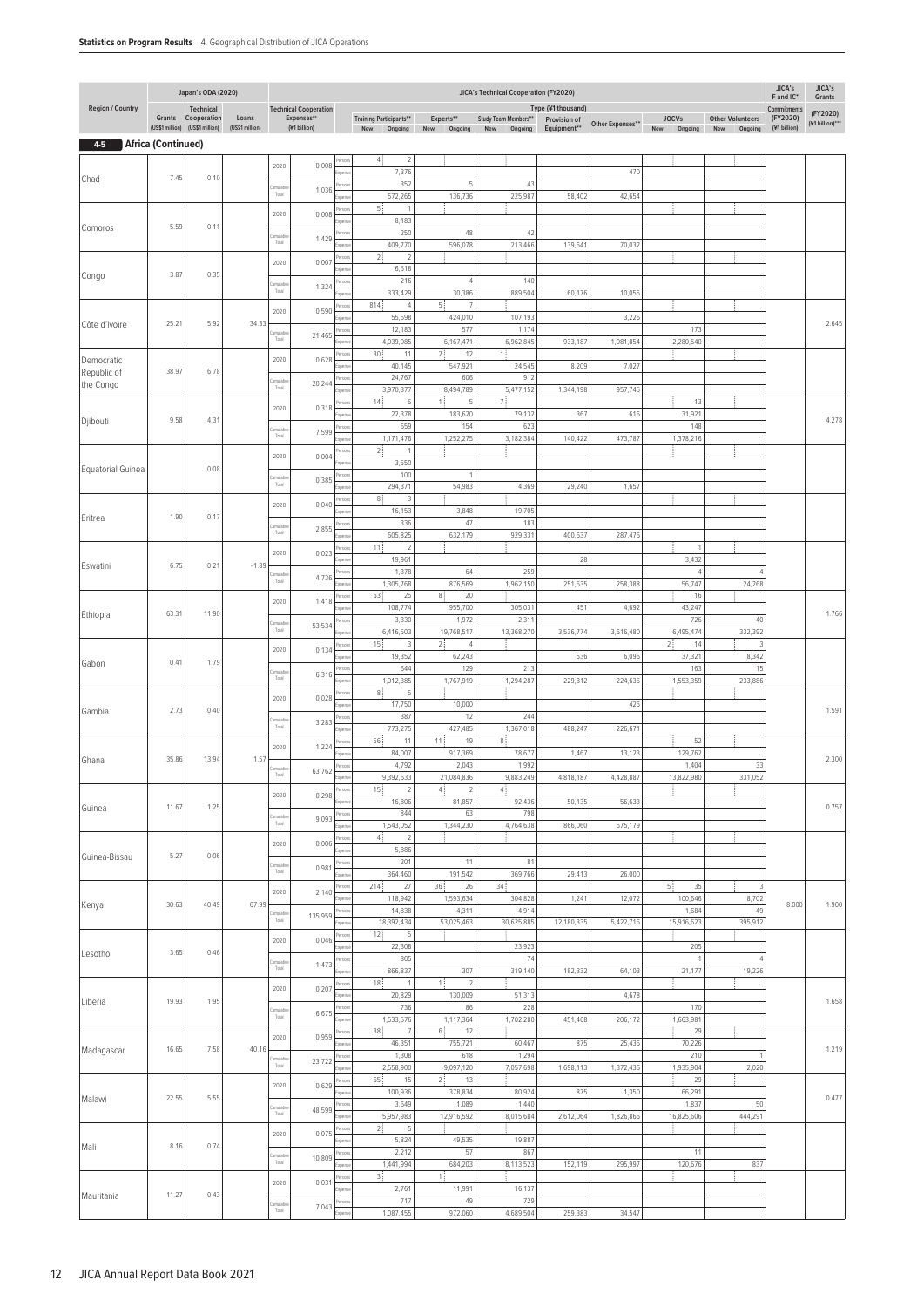|                         |                           | Japan's ODA (2020)              |                 | JICA's<br>JICA's Technical Cooperation (FY2020)<br>F and IC* |                                            |         |                                             |                                             |                             |                                    |                  |                  |                          |                         | JICA's<br>Grants |
|-------------------------|---------------------------|---------------------------------|-----------------|--------------------------------------------------------------|--------------------------------------------|---------|---------------------------------------------|---------------------------------------------|-----------------------------|------------------------------------|------------------|------------------|--------------------------|-------------------------|------------------|
| <b>Region / Country</b> | Grants                    | Technical<br>Cooperation        | Loans           |                                                              | <b>Technical Cooperation</b><br>Expenses** |         | <b>Training Participants**</b>              | Experts**                                   | Study Team Members**        | Type (¥1 thousand)<br>Provision of |                  | <b>JOCVs</b>     | <b>Other Volunteers</b>  | Commitments<br>(FY2020) | (FY2020)         |
|                         |                           | (US\$1 million) (US\$1 million) | (US\$1 million) |                                                              | (¥1 billion)                               |         | <b>New</b><br>Ongoing                       | New<br>Ongoing                              | New Ongoing                 | Equipment**                        | Other Expenses** | Ongoing<br>New   | Ongoing<br>New           | (¥1 billion)            | (¥1 billion)**   |
| 4-5                     | <b>Africa (Continued)</b> |                                 |                 |                                                              |                                            |         | 8:<br>$\overline{1}$                        | 19:                                         | 5 <sub>1</sub>              |                                    |                  |                  |                          |                         |                  |
| Mauritius               | 3.69                      | 1.42                            | 6.60            | 2020                                                         | 0.276                                      |         | 7,483                                       | 76,516                                      | 133,294                     | 6,522                              | 52,374           |                  |                          | 30.000                  |                  |
|                         |                           |                                 |                 | Total                                                        | 6.542                                      |         | 584<br>925,527                              | 146<br>2,452,938                            | 498<br>2,611,471            | 369,928                            | 181,683          |                  |                          |                         |                  |
|                         |                           |                                 |                 | 2020                                                         | 1.031                                      |         | 45:<br>23                                   | 4<br>13                                     |                             |                                    |                  | 30               |                          |                         |                  |
| Mozambique              | 26.60                     | 10.38                           | 34.41           | mulati                                                       |                                            |         | 96,391<br>16,764                            | 632,872<br>1,878                            | 208,981<br>1,851            | 875                                | 15,330           | 73,873<br>317    | 2,893<br>15              |                         | 2.076            |
|                         |                           |                                 |                 | Total                                                        | 34.024                                     |         | 3,825,189                                   | 13,747,492                                  | 10,464,289                  | 801,998                            | 2,060,403        | 2,933,151        | 191,409                  |                         |                  |
|                         |                           |                                 |                 | 2020                                                         | 0.134                                      |         | 12:<br>3<br>15,110                          | зį<br>3<br>89,300                           |                             | 310                                | 1,137            | 11<br>28,435     |                          |                         |                  |
| Namibia                 | 1.34                      | 1.32                            | $-8.79$         | mulativ<br>Total                                             | 6.141                                      |         | 1,547                                       | 124                                         | 301                         |                                    |                  | 146              |                          |                         |                  |
|                         |                           |                                 |                 |                                                              |                                            |         | 1,102,979<br>14:<br>3                       | 1,269,984<br>5:<br>$\overline{\phantom{a}}$ | 1,921,223                   | 195,864                            | 312,840          | 1,338,402        |                          |                         |                  |
| Niger                   | 9.14                      | 2.00                            |                 | 2020                                                         | 0.365                                      |         | 22,260<br>1,131                             | 326,097<br>275                              | 827                         |                                    | 17,109           | 694              |                          |                         |                  |
|                         |                           |                                 |                 | umulati <sub></sub><br>Total                                 | 22.152                                     |         | 1,986,742                                   | 4,604,630                                   | 5,692,458                   | 1,203,455                          | 851,915          | 7,812,803        |                          |                         |                  |
|                         |                           |                                 |                 | 2020                                                         | 0.420                                      |         | 64:<br>12<br>88,653                         | 4:<br>4<br>296,499                          | -1<br>25,787                |                                    | 8,696            |                  |                          |                         |                  |
| Nigeria                 | 9.43                      | 4.02                            | $-5.34$         |                                                              | 22.454                                     |         | 7,032                                       | 676                                         | 1,152                       |                                    |                  |                  |                          |                         | 0.971            |
|                         |                           |                                 |                 | Total                                                        |                                            |         | 5,350,421<br>24:<br>12                      | 7,290,192<br>13:<br>12                      | 7,184,460                   | 1,812,096                          | 817,192          | 36               |                          |                         |                  |
|                         | 16.08                     | 7.36                            | 32.48           | 2020                                                         | 0.859                                      |         | 43,702                                      | 500,139                                     | 207,556                     | 6,842                              | 16,454           | 83,957           |                          |                         | 1.143            |
| Rwanda                  |                           |                                 |                 | Total                                                        | 19.055                                     |         | 1,398<br>2,772,397                          | 887<br>7,561,930                            | 727<br>3,818,865            | 496,638                            | 1,714,809        | 303<br>2,664,438 | $\overline{4}$<br>26,224 |                         |                  |
|                         |                           |                                 |                 | 2020                                                         | 0.001                                      |         | $1\frac{1}{2}$                              |                                             |                             |                                    |                  |                  |                          |                         |                  |
| Sao Tome and            | 3.00                      | 0.04                            |                 |                                                              |                                            |         | 640<br>299                                  | 6                                           | 48                          |                                    |                  |                  |                          |                         |                  |
| Principe                |                           |                                 |                 | umulati<br>Total                                             | 0.856                                      |         | 385,805                                     | 150,474                                     | 242,081                     | 72,816                             | 4,896            |                  |                          |                         |                  |
|                         |                           |                                 |                 | 2020                                                         | 1.314                                      |         | 31:<br>23<br>60,967                         | 9<br>17<br>880,402                          | 244,257                     | 1,129                              | 29,913           | 38<br>93,030     | -1<br>4,615              |                         |                  |
| Senegal                 | 25.40                     | 11.75                           | 2.86            | mulativ                                                      | 56.153                                     |         | 4,618                                       | 1,255                                       | 2,274                       |                                    |                  | 1,151            | 29                       | 7.169                   |                  |
|                         |                           |                                 |                 | Total                                                        |                                            |         | 5,525,853<br>71<br>$\overline{\phantom{a}}$ | 18,096,704                                  | 13,773,989                  | 3,184,243                          | 3,725,841        | 11,675,489       | 170,569                  |                         |                  |
| Seychelles              | 8.43                      | 0.06                            |                 | 2020                                                         | 0.008                                      |         | 7,927                                       |                                             |                             |                                    |                  |                  |                          |                         |                  |
|                         |                           |                                 |                 | umulati<br>Total                                             | 1.960                                      |         | 380<br>889,753                              | 14<br>257,752                               | 149<br>678,235              | 56,767                             | 77,312           |                  |                          |                         |                  |
|                         |                           |                                 |                 | 2020                                                         | 0.175                                      |         | 38:<br>5                                    |                                             |                             |                                    |                  |                  |                          |                         |                  |
| Sierra Leone            | 9.10                      | 2.81                            |                 |                                                              |                                            |         | 60,948<br>736                               | 85,757<br>540                               | 23,247<br>216               |                                    | 5,119            |                  |                          |                         | 2.383            |
|                         |                           |                                 |                 | Total                                                        | 9.105                                      |         | 1,449,972                                   | 4,668,125                                   | 1,485,186                   | 261,785                            | 1,239,598        |                  |                          |                         |                  |
|                         |                           |                                 |                 | 2020                                                         | 0.039                                      |         | 12 <sup>1</sup><br>2<br>14,176              | 25,024                                      |                             |                                    |                  |                  |                          |                         |                  |
| Somalia                 | 15.89                     | 1.88                            |                 | nulat                                                        | 1.493                                      |         | 231                                         | 42                                          | 51                          |                                    |                  |                  |                          |                         |                  |
|                         |                           |                                 |                 | Total                                                        |                                            |         | 421,761<br>24:<br>12                        | 685,170<br>4:<br>16                         | 247,807                     | 106,032                            | 32,277           | 6                |                          |                         |                  |
| South Africa            | 4.51                      | 5.29                            | $-0.88$         | 2020                                                         | 0.419                                      |         | 39,527                                      | 334,329                                     | 12,176                      | 310                                | 1,745            | 17,419           | 13,105                   |                         |                  |
|                         |                           |                                 |                 | milat<br>Total                                               | 17.005                                     |         | 1,983<br>3,973,932                          | 744<br>5,894,739                            | 912<br>4,428,831            | 521,496                            | 983,935          | 116<br>1,008,977 | 23<br>192,972            |                         |                  |
|                         |                           |                                 |                 | 2020                                                         | 0.299                                      |         | 22:<br>$\overline{4}$                       | 1)<br>5                                     |                             |                                    |                  |                  |                          |                         |                  |
| South Sudan             | 19.22                     | 3.10                            |                 |                                                              |                                            | Person  | 30,945<br>659                               | 235,585<br>620                              | 15,922<br>491               |                                    | 16,803           |                  |                          |                         | 0.636            |
|                         |                           |                                 |                 | Total                                                        | 10.978                                     | Expense | 932,228                                     | 5,216,320                                   | 4,295,709                   | 271,690                            | 261,865          |                  |                          |                         |                  |
|                         |                           | 5.51                            |                 | 2020                                                         | 0.684                                      |         | 43:<br>14<br>72,882                         | 12 <sup>1</sup><br>5<br>443,614             | $\mathbb{1}$ :<br>149,167   |                                    | 18,267           | 133              |                          |                         |                  |
| Sudan                   | 11.22                     |                                 |                 | umulativ<br>Total                                            | 26.514                                     |         | 3,756                                       | 1,389                                       | 1,094                       |                                    |                  | 95               |                          |                         | 2.486            |
|                         |                           |                                 |                 |                                                              |                                            | ersor   | 4,059,199<br>28:<br>13                      | 10,765,826<br>8<br>20                       | 5,211,811<br>5 <sup>1</sup> | 2,541,563                          | 3,270,254        | 663,891<br>56    | 1,799<br>$\overline{2}$  |                         |                  |
| Tanzania                | 27.17                     | 12.91                           | 11.15           | 2020                                                         | 1.224                                      |         | 32,475<br>22,064                            | 835,329<br>2,362                            | 187,083<br>3,961            | 1,636                              | 25,397           | 137,159<br>1,671 | 5,397<br>-9              |                         | 1.131            |
|                         |                           |                                 |                 | nulativ<br>Total                                             | 97.268                                     |         | 13,932,989                                  | 33,564,571                                  | 22,359,360                  | 7,094,752                          | 4,905,067        | 15,352,307       | 59,241                   |                         |                  |
|                         |                           |                                 |                 | 2020                                                         | 0.098                                      |         | 10:<br>3<br>13,796                          | 11<br>$\overline{1}$<br>11,066              | 4:<br>72,760                |                                    |                  |                  |                          |                         |                  |
| Togo                    | 4.92                      | 0.90                            |                 | umulativ                                                     | 2.842                                      |         | 599                                         | 10                                          | 216                         |                                    |                  |                  |                          |                         |                  |
|                         |                           |                                 |                 | Total                                                        |                                            |         | 871,223<br>42 :<br>12                       | 195,134<br>7  <br>18                        | 1,690,672<br>$2\frac{1}{2}$ | 27,603                             | 55,733           | 1,465<br>45      | 2                        |                         |                  |
|                         | 15.93                     | 11.03                           | 15.38           | 2020                                                         | 1.092                                      |         | 67,670                                      | 779,591                                     | 99,737                      | 1,354                              | 26,952           | 110,485          | 6,638                    |                         | 2.206            |
| Uganda                  |                           |                                 |                 | imulativ<br>Total                                            | 36.098                                     |         | 3,614<br>4,820,970                          | 1,076<br>13,083,932                         | 1,518<br>9,156,367          | 1,897,570                          | 2,021,742        | 745<br>4,931,797 | 23<br>185,743            |                         |                  |
|                         |                           |                                 |                 | 2020                                                         | 1.101                                      |         | 60:<br>16                                   | 8<br>17                                     | 12:                         |                                    |                  | 50               | -5                       |                         |                  |
| Zambia                  | 7.18                      | 10.04                           | 2.98            |                                                              |                                            |         | 90,221<br>4,360                             | 557,673<br>1,436                            | 304,240<br>2,195            | 1,580                              | 14,674           | 117,878<br>1,512 | 15,229<br>95             |                         | 2.654            |
|                         |                           |                                 |                 | mulativ<br>Total                                             | 67.845                                     |         | 8,189,244                                   | 22,904,422                                  | 11,959,545                  | 5,821,961                          | 2,984,577        | 14,857,307       | 1,128,330                |                         |                  |
|                         |                           |                                 |                 | 2020                                                         | 0.167                                      |         | 34 <sup>1</sup><br>$\overline{7}$<br>62,816 | 11<br>$\overline{4}$<br>84,422              |                             | 226                                |                  | 8<br>19,173      |                          |                         |                  |
| Zimbabwe                | 30.78                     | 1.86                            |                 | umulativ                                                     | 20.108                                     |         | 2,087                                       | 114                                         | 895                         |                                    |                  | 552              |                          |                         |                  |
|                         |                           |                                 |                 | Total                                                        |                                            |         | 3,620,564                                   | 2,521,828                                   | 5,767,391                   | 1,079,375                          | 406,285          | 6,712,598        |                          |                         |                  |

# **4-6 Europe**

|         |      |       |         | 2020       | 0.199 | Person:       |           |         |           |         |         |  |  |  |
|---------|------|-------|---------|------------|-------|---------------|-----------|---------|-----------|---------|---------|--|--|--|
|         | 0.65 | 1.151 | $-6.60$ |            |       |               | 9,791     | 76,077  | 108,508   |         | 4,651   |  |  |  |
| Albania |      |       |         | Cumulative | 4.053 | Person        | 563       | 131     | 275       |         |         |  |  |  |
|         |      |       |         | Total      |       | Expens        | 1,064,014 | 817,642 | 1,726,228 | 280,007 | 165,213 |  |  |  |
| Austria |      |       |         | 2020       |       | Persons       |           |         |           |         |         |  |  |  |
|         |      |       |         |            |       | <b>Expens</b> |           |         |           |         |         |  |  |  |
|         |      |       |         | Cumulative | 0.525 | Person:       |           |         |           |         |         |  |  |  |
|         |      |       |         | Total      |       | Expense       |           | 475,498 | 12,230    | 30,756  | 6,347   |  |  |  |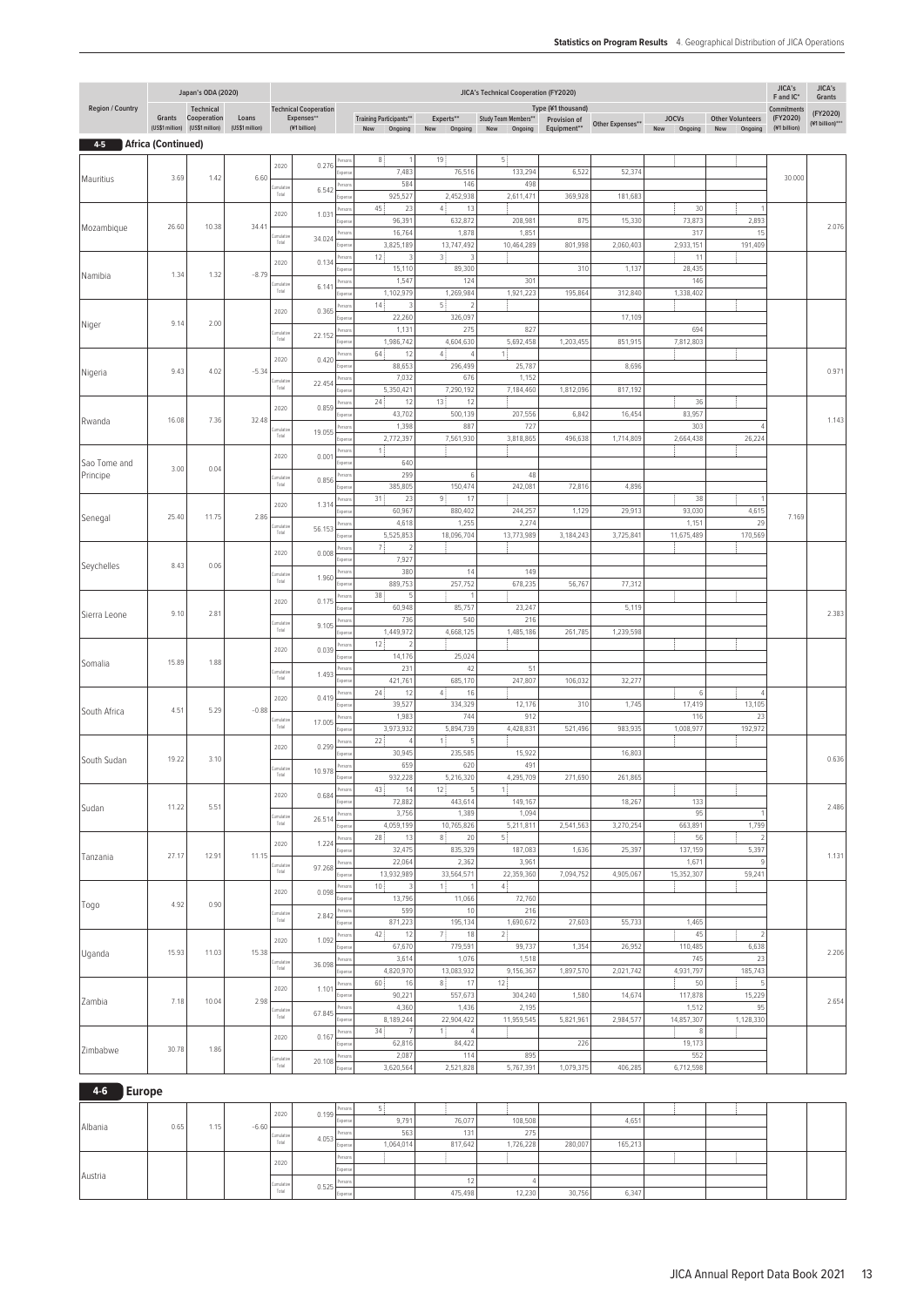|                           |      | Japan's ODA (2020)                                    |                          |                            |                              |                |                                               |                          | JICA's Technical Cooperation (FY2020)           |                             |                  |                             |                                           | JICA's<br>F and IC*      | JICA's<br>Grants            |
|---------------------------|------|-------------------------------------------------------|--------------------------|----------------------------|------------------------------|----------------|-----------------------------------------------|--------------------------|-------------------------------------------------|-----------------------------|------------------|-----------------------------|-------------------------------------------|--------------------------|-----------------------------|
| Region / Country          |      | Technical                                             |                          |                            | <b>Technical Cooperation</b> |                |                                               |                          |                                                 | Type (¥1 thousand)          |                  |                             |                                           | Commitments              |                             |
|                           |      | Grants Cooperation<br>(US\$1 million) (US\$1 million) | Loans<br>(US\$1 million) |                            | Expenses**<br>(¥1 billion)   |                | <b>Training Participants**</b><br>New Ongoing | Experts**                | Study Team Members**<br>New Ongoing New Ongoing | Provision of<br>Equipment** | Other Expenses** | <b>JOCVs</b><br>New Ongoing | <b>Other Volunteers</b><br>Ongoing<br>New | (FY2020)<br>(¥1 billion) | (FY2020)<br>(¥1 billion)*** |
| 4-6 Europe (Continued)    |      |                                                       |                          |                            |                              |                |                                               |                          |                                                 |                             |                  |                             |                                           |                          |                             |
|                           |      |                                                       |                          |                            |                              | erso           |                                               |                          |                                                 |                             |                  |                             |                                           |                          |                             |
| Belarus                   | 0.29 | 0.00                                                  |                          | 2020                       |                              | chen           |                                               |                          |                                                 |                             |                  |                             |                                           |                          |                             |
|                           |      |                                                       |                          | timulativ<br>Total         |                              |                |                                               |                          |                                                 |                             |                  |                             |                                           |                          |                             |
|                           |      |                                                       |                          | 2020                       |                              | erson          |                                               |                          |                                                 |                             |                  |                             |                                           |                          |                             |
| Belgium                   |      |                                                       |                          |                            |                              |                |                                               | 10                       | 7                                               |                             |                  |                             |                                           |                          |                             |
|                           |      |                                                       |                          | Cumulativ<br>Total         | 0.238                        |                |                                               | 199,329                  | 30,119                                          |                             | 8,061            |                             |                                           |                          |                             |
|                           |      |                                                       |                          | 2020                       | 0.057                        |                | 9:                                            |                          |                                                 |                             |                  |                             |                                           |                          |                             |
| Bosnia and<br>Herzegovina | 0.25 | 0.84                                                  | 11.80                    |                            |                              |                | 8,862<br>839                                  | 2,270<br>106             | 42,100<br>558                                   |                             | 3,814            |                             |                                           |                          |                             |
|                           |      |                                                       |                          | <b>Limulative</b><br>Total | 7.276                        |                | 1,454,403                                     | 1,424,641                | 3,240,910                                       | 341,081                     | 814,580          |                             |                                           |                          |                             |
|                           |      |                                                       |                          | 2020                       |                              |                |                                               |                          |                                                 |                             |                  |                             |                                           |                          |                             |
| Bulgaria                  |      |                                                       | $-14.92$                 | amulative                  |                              |                | 842                                           | 243                      | 617                                             |                             |                  | 253                         | $\overline{2}$                            |                          |                             |
|                           |      |                                                       |                          | Total                      | 11.280                       |                | 1,711,194                                     | 2,052,834                | 3,115,803                                       | 913,402                     | 195,132          | 3,286,378                   | 5,468                                     |                          |                             |
|                           |      |                                                       |                          | 2020                       |                              | erson          |                                               |                          |                                                 |                             |                  |                             |                                           |                          |                             |
| Croatia                   |      |                                                       |                          | umulativ                   | 1.108                        |                | 148                                           | 140                      | 73                                              |                             |                  |                             |                                           |                          |                             |
|                           |      |                                                       |                          | Total                      |                              |                | 328,870                                       | 322,609                  | 415,810                                         | 17,185                      | 23,898           |                             |                                           |                          |                             |
|                           |      |                                                       |                          | 2020                       |                              | erson          |                                               |                          |                                                 |                             |                  |                             |                                           |                          |                             |
| Cyprus                    |      |                                                       |                          | umulativ                   | 0.093                        |                | 30                                            |                          |                                                 |                             |                  |                             |                                           |                          |                             |
|                           |      |                                                       |                          | Total                      |                              |                | 92,652                                        |                          |                                                 |                             |                  |                             |                                           |                          |                             |
|                           |      |                                                       |                          | 2020                       |                              |                |                                               |                          |                                                 |                             |                  |                             |                                           |                          |                             |
| Czechoslovakia            |      |                                                       |                          | Cumulativ<br>Total         | 0.596                        |                | 139                                           | 3                        | 33                                              |                             |                  |                             |                                           |                          |                             |
|                           |      |                                                       |                          |                            |                              |                | 438,033                                       | 8,169                    | 149,334                                         | 684                         |                  |                             |                                           |                          |                             |
|                           |      |                                                       |                          | 2020                       |                              |                |                                               |                          |                                                 |                             |                  |                             |                                           |                          |                             |
| Czech Republic            |      |                                                       |                          | amulativ<br>Total          | 0.579                        |                | 185                                           | 11                       | $\overline{1}$                                  |                             |                  |                             |                                           |                          |                             |
|                           |      |                                                       |                          |                            |                              | nen            | 354,012                                       | 149,349                  | 4,392                                           | 65,691                      | 5,283            |                             |                                           |                          |                             |
| Denmark                   |      |                                                       |                          | 2020                       |                              |                |                                               |                          |                                                 |                             |                  |                             |                                           |                          |                             |
|                           |      |                                                       |                          | <b>Cumulative</b><br>Total | 0.035                        |                |                                               |                          | 6<br>12,515                                     |                             | 20,947           |                             |                                           |                          |                             |
|                           |      |                                                       |                          |                            |                              | erson          |                                               | 1,743                    |                                                 |                             |                  |                             |                                           |                          |                             |
| Estonia                   |      |                                                       |                          | 2020                       |                              |                |                                               |                          |                                                 |                             |                  |                             |                                           |                          |                             |
|                           |      |                                                       |                          | umulativ<br>Total          | 0.129                        |                | 75<br>128,557                                 |                          |                                                 |                             |                  |                             |                                           |                          |                             |
|                           |      |                                                       |                          |                            |                              | ersor          |                                               |                          |                                                 |                             |                  |                             |                                           |                          |                             |
| Finland                   |      |                                                       |                          | 2020                       |                              |                |                                               |                          |                                                 |                             |                  |                             |                                           |                          |                             |
|                           |      |                                                       |                          | umulativ<br>Total          | 0.005                        |                |                                               |                          | 5<br>5,294                                      |                             |                  |                             |                                           |                          |                             |
|                           |      |                                                       |                          |                            |                              |                |                                               |                          |                                                 |                             |                  |                             |                                           |                          |                             |
| France                    |      |                                                       |                          | 2020                       |                              |                |                                               |                          |                                                 |                             |                  |                             |                                           |                          |                             |
|                           |      |                                                       |                          | Cumulativ<br>Total         | 1.124                        |                | $\overline{1}$                                | 32<br>208,295            | 263<br>493,788                                  | 6,146                       | 309,758          | 106,442                     |                                           |                          |                             |
|                           |      |                                                       |                          | 2020                       |                              |                |                                               |                          |                                                 |                             |                  |                             |                                           |                          |                             |
| Germany                   |      |                                                       |                          |                            |                              |                |                                               |                          |                                                 |                             |                  |                             |                                           |                          |                             |
|                           |      |                                                       |                          | <b>Cumulative</b><br>Total | 0.138                        | :xpe           | $\overline{1}$                                | $\overline{2}$<br>23,941 | 28<br>95,620                                    |                             | 18,909           |                             |                                           |                          |                             |
|                           |      |                                                       |                          | 2020                       |                              |                |                                               |                          |                                                 |                             |                  |                             |                                           |                          |                             |
| Greece                    |      |                                                       |                          |                            |                              |                | 27                                            | $\,$ 8                   | 41                                              |                             |                  |                             |                                           |                          |                             |
|                           |      |                                                       |                          | amulative<br>Total         | 0.348                        |                | 138,081                                       | 7,559                    | 172,239                                         | 26,005                      | 4,040            |                             |                                           |                          |                             |
|                           |      |                                                       |                          | 2020                       |                              | erson          |                                               |                          |                                                 |                             |                  |                             |                                           |                          |                             |
| Hungary                   |      |                                                       |                          |                            |                              |                | 800                                           | 103                      | 375                                             |                             |                  | 138                         |                                           |                          |                             |
|                           |      |                                                       |                          | umulativ<br>Total          | 7.697                        |                | 1,646,968                                     | 1,122,749                | 2,234,854                                       | 735,270                     | 21,416           | 1,935,855                   |                                           |                          |                             |
|                           |      |                                                       |                          | 2020                       |                              | ersor          |                                               |                          |                                                 |                             |                  |                             |                                           |                          |                             |
| Iceland                   |      |                                                       |                          |                            |                              | xpens          |                                               |                          |                                                 |                             |                  |                             |                                           |                          |                             |
|                           |      |                                                       |                          | amulative<br>Total         | 0.003                        |                |                                               |                          | 369                                             |                             | 2,861            |                             |                                           |                          |                             |
|                           |      |                                                       |                          | 2020                       |                              | erson          |                                               |                          |                                                 |                             |                  |                             |                                           |                          |                             |
| Ireland                   |      |                                                       |                          |                            |                              | irson          |                                               |                          | $\overline{2}$                                  |                             |                  |                             |                                           |                          |                             |
|                           |      |                                                       |                          | Cumulativ<br>Total         | 0.000                        |                |                                               |                          | 1                                               |                             |                  |                             |                                           |                          |                             |
|                           |      |                                                       |                          | 2020                       |                              | erson          |                                               |                          |                                                 |                             |                  |                             |                                           |                          |                             |
| Italy                     |      |                                                       |                          | amulativ                   |                              |                |                                               | $\overline{1}$           | $\,$ 8                                          |                             |                  |                             |                                           |                          |                             |
|                           |      |                                                       |                          | Total                      | 0.111                        | cnear          |                                               | 14,221                   | 29,785                                          | 63,000                      | 4,048            |                             |                                           |                          |                             |
|                           |      |                                                       |                          | 2020                       | 0.107                        |                | 14:                                           | $\overline{1}$           |                                                 |                             |                  |                             |                                           |                          |                             |
| Kosovo                    | 2.08 | 2.07                                                  |                          | <b>Cumulative</b>          |                              |                | 18,108<br>488                                 | 53,838<br>204            | 23,298<br>48                                    |                             | 11,495           |                             |                                           |                          |                             |
|                           |      |                                                       |                          | Total                      | 2.570                        |                | 633,090                                       | 1,203,692                | 534,779                                         | 107,949                     | 90,631           |                             |                                           |                          |                             |
|                           |      |                                                       |                          | 2020                       |                              | erson          |                                               |                          |                                                 |                             |                  |                             |                                           |                          |                             |
| Latvia                    |      |                                                       |                          | umulativ                   |                              |                | 76                                            | 6                        | $50\,$                                          |                             |                  |                             |                                           |                          |                             |
|                           |      |                                                       |                          | Total                      | 0.431                        |                | 137,998                                       | 21,952                   | 270,103                                         | 1,299                       |                  |                             |                                           |                          |                             |
|                           |      |                                                       |                          | 2020                       |                              | erson<br>xpens |                                               |                          |                                                 |                             |                  |                             |                                           |                          |                             |
| Lithuania                 |      |                                                       |                          | timulativ                  |                              |                | 114                                           | $10$                     | 105                                             |                             |                  |                             |                                           |                          |                             |
|                           |      |                                                       |                          | Total                      | 1.112                        | xpens          | 141,127                                       | 83,729                   | 844,369                                         | 42,642                      |                  |                             |                                           |                          |                             |
|                           |      |                                                       |                          | 2020                       |                              | ersor          |                                               |                          |                                                 |                             |                  |                             |                                           |                          |                             |
| Luxembourg                |      |                                                       |                          |                            |                              | erson          |                                               |                          |                                                 |                             |                  |                             |                                           |                          |                             |
|                           |      |                                                       |                          | Cumulative<br>Total        | 0.003                        |                |                                               |                          | 1,595                                           |                             | 925              |                             |                                           |                          |                             |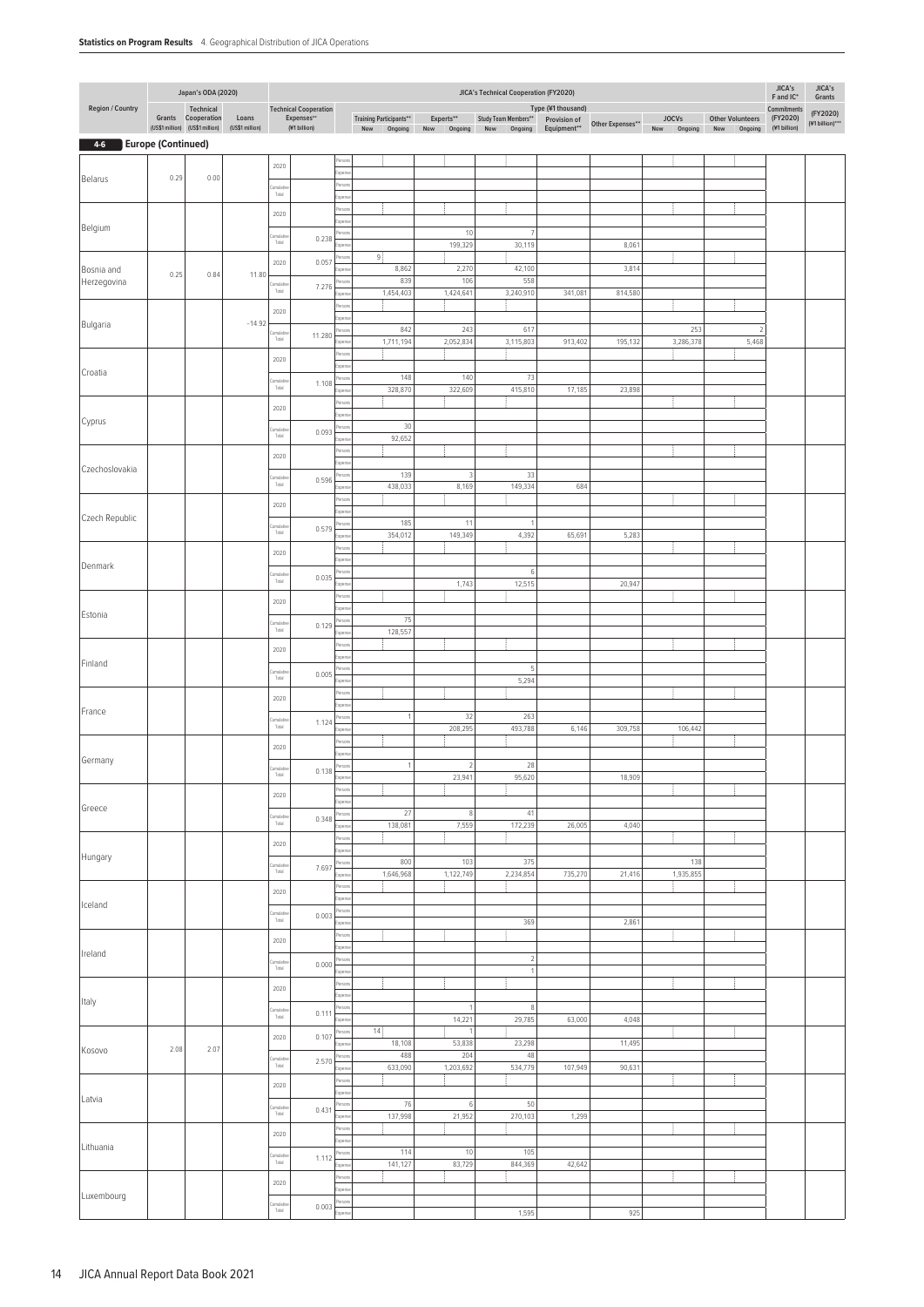|                  |                           | Japan's ODA (2020)                                                 |                          |                            |                                                            |                   |                                                  |                                                | JICA's Technical Cooperation (FY2020)       |                                                   |                  |                                       |                                           | JICA's<br>F and IC*                     | JICA's<br>Grants            |
|------------------|---------------------------|--------------------------------------------------------------------|--------------------------|----------------------------|------------------------------------------------------------|-------------------|--------------------------------------------------|------------------------------------------------|---------------------------------------------|---------------------------------------------------|------------------|---------------------------------------|-------------------------------------------|-----------------------------------------|-----------------------------|
| Region / Country |                           | Technical<br>Grants Cooperation<br>(US\$1 million) (US\$1 million) | Loans<br>(US\$1 million) |                            | <b>Technical Cooperation</b><br>Expenses**<br>(¥1 billion) |                   | <b>Training Participants**</b><br>New<br>Ongoing | Experts**<br>New                               | Study Team Members**<br>Ongoing New Ongoing | Type (¥1 thousand)<br>Provision of<br>Equipment** | Other Expenses** | <b>JOCVs</b><br>Ongoing<br><b>New</b> | <b>Other Volunteers</b><br>Ongoing<br>New | Commitments<br>(FY2020)<br>(¥1 billion) | (FY2020)<br>(¥1 billion)*** |
| 4-6              | <b>Europe (Continued)</b> |                                                                    |                          |                            |                                                            |                   |                                                  |                                                |                                             |                                                   |                  |                                       |                                           |                                         |                             |
|                  |                           |                                                                    |                          | 2020                       |                                                            | Person            |                                                  |                                                |                                             |                                                   |                  |                                       |                                           |                                         |                             |
| Malta            |                           |                                                                    |                          | umulativ                   | 0.399                                                      |                   | 77                                               | 18                                             | 16                                          |                                                   |                  |                                       |                                           |                                         |                             |
|                  |                           |                                                                    |                          | Total                      |                                                            |                   | 252,433<br>11:                                   | 94,536                                         | 44,178                                      | 5,082                                             | 2,614            |                                       |                                           |                                         |                             |
| Moldova          | 0.72                      | 0.54                                                               |                          | 2020                       | 0.087                                                      |                   | 8,413                                            | 26,809                                         | 51,084                                      |                                                   | 1,042            |                                       |                                           | 2.059                                   | 0.044                       |
|                  |                           |                                                                    |                          | <b>Cumulative</b><br>Total | 2.593                                                      |                   | 426<br>668,694                                   | 38<br>324,202                                  | 204<br>1,287,394                            | 236,058                                           | 76,747           |                                       |                                           |                                         |                             |
|                  |                           |                                                                    |                          | 2020                       |                                                            | erson             |                                                  |                                                |                                             |                                                   |                  |                                       |                                           |                                         |                             |
| Monaco           |                           |                                                                    |                          |                            |                                                            |                   |                                                  |                                                | 2                                           |                                                   |                  |                                       |                                           |                                         |                             |
|                  |                           |                                                                    |                          | umulativ<br>Total          | 0.002                                                      |                   |                                                  |                                                | 2,430                                       |                                                   |                  |                                       |                                           |                                         |                             |
|                  |                           |                                                                    |                          | 2020                       | 0.054                                                      |                   | 2 <sub>1</sub><br>2,459                          | 51,972                                         |                                             |                                                   | 55               |                                       |                                           |                                         |                             |
| Montenegro       | 0.94                      | 0.08                                                               |                          | amulati                    | 0.936                                                      |                   | 123                                              | $\overline{\mathbf{3}}$                        | 34                                          |                                                   |                  |                                       |                                           |                                         |                             |
|                  |                           |                                                                    |                          | Total                      |                                                            |                   | 200,760                                          | 69,329                                         | 528,201                                     | 85,319                                            | 52,441           |                                       |                                           |                                         |                             |
| Netherlands      |                           |                                                                    |                          | 2020                       |                                                            |                   |                                                  |                                                |                                             |                                                   |                  |                                       |                                           |                                         |                             |
|                  |                           |                                                                    |                          | <b>Cumulativ</b><br>Total  | 0.019                                                      |                   | 7                                                |                                                | 10<br>13,552                                |                                                   | 5,226            |                                       |                                           |                                         |                             |
|                  |                           |                                                                    |                          | 2020                       | 0.093                                                      |                   | 8:                                               |                                                |                                             |                                                   |                  |                                       |                                           |                                         |                             |
| North Macedonia  | 1.32                      | 0.07                                                               | $-4.90$                  |                            |                                                            |                   | 7,641<br>556                                     | 81,427<br>117                                  | 388                                         |                                                   | 3,978            |                                       |                                           |                                         |                             |
|                  |                           |                                                                    |                          | umulativ<br>Total          | 5.104                                                      |                   | 1,196,401                                        | 944,087                                        | 2,610,071                                   | 127,066                                           | 226,529          |                                       |                                           |                                         |                             |
|                  |                           |                                                                    |                          | 2020                       |                                                            |                   |                                                  |                                                |                                             |                                                   |                  |                                       |                                           |                                         |                             |
| Norway           |                           |                                                                    |                          | <b>Cumulative</b>          |                                                            |                   |                                                  |                                                | -5                                          |                                                   |                  |                                       |                                           |                                         |                             |
|                  |                           |                                                                    |                          | Total                      | 0.016                                                      |                   |                                                  | 54                                             | 12,997                                      |                                                   | 3,105            |                                       |                                           |                                         |                             |
|                  |                           |                                                                    |                          | 2020                       |                                                            | erson             |                                                  |                                                |                                             |                                                   |                  |                                       |                                           |                                         |                             |
| Poland           |                           |                                                                    |                          | umulativ                   | 8.993                                                      |                   | 830                                              | 287                                            | 593                                         |                                                   |                  | 106                                   | $\overline{1}$                            |                                         |                             |
|                  |                           |                                                                    |                          | Total                      |                                                            |                   | 1,672,727                                        | 1,909,527                                      | 2,957,573                                   | 952,167                                           | 58,409           | 1,427,106                             | 15,346                                    |                                         |                             |
| Portugal         |                           |                                                                    |                          | 2020                       |                                                            |                   |                                                  |                                                |                                             |                                                   |                  |                                       |                                           |                                         |                             |
|                  |                           |                                                                    |                          | amulativ<br>Total          | 0.210                                                      |                   | $\overline{9}$<br>32,561                         |                                                | 41<br>177,386                               |                                                   |                  |                                       |                                           |                                         |                             |
|                  |                           |                                                                    |                          | 2020                       |                                                            |                   |                                                  |                                                |                                             |                                                   |                  |                                       |                                           |                                         |                             |
| Romania          |                           |                                                                    | $-25.48$                 |                            |                                                            |                   | 988                                              | 178                                            | 617                                         |                                                   |                  | 118                                   |                                           |                                         |                             |
|                  |                           |                                                                    |                          | amulativ<br>Total          | 10.073                                                     |                   | 2,180,743                                        | 1,635,042                                      | 3,473,268                                   | 1,055,305                                         | 267,968          | 1,460,286                             |                                           |                                         |                             |
|                  |                           |                                                                    |                          | 2020                       |                                                            |                   |                                                  |                                                |                                             |                                                   |                  |                                       |                                           |                                         |                             |
| Russia           |                           |                                                                    |                          | umulativ                   | 0.130                                                      |                   | $\left  \right $                                 | $\overline{4}$                                 | 8 <sup>1</sup>                              |                                                   |                  |                                       |                                           |                                         |                             |
|                  |                           |                                                                    |                          | Total                      |                                                            |                   | 23<br>5 <sub>1</sub>                             | 802<br>6 <sub>1</sub><br>$\,$ 5                | 4,746                                       | 124,223                                           |                  | 6                                     | -2                                        |                                         |                             |
|                  | 1.00                      | 2.14                                                               | 43.67                    | 2020                       | 0.190                                                      |                   | 3,219                                            | 153,094                                        | 2,738                                       | 226                                               | 10,821           | 16,069                                | 4,087                                     |                                         |                             |
| Serbia           |                           |                                                                    |                          | amulativ<br>Total          | 5.831                                                      |                   | 784<br>1,306,923                                 | 459<br>2,619,731                               | 334<br>985,739                              |                                                   | 281,169          | 6<br>36,781                           | 18<br>149,528                             |                                         |                             |
|                  |                           |                                                                    |                          |                            |                                                            | ersor             |                                                  |                                                |                                             | 451,414                                           |                  |                                       |                                           |                                         |                             |
| Slovakia         |                           |                                                                    | $-5.54$                  | 2020                       |                                                            |                   | 349                                              | 23                                             | 110                                         |                                                   |                  |                                       |                                           |                                         |                             |
|                  |                           |                                                                    |                          | <b>Cumulative</b><br>Total | 1.487                                                      | Persons<br>Expens | 629,676                                          | 101,547                                        | 720,011                                     | 35,681                                            |                  |                                       |                                           |                                         |                             |
|                  |                           |                                                                    |                          | 2020                       |                                                            | Person            |                                                  |                                                |                                             |                                                   |                  |                                       |                                           |                                         |                             |
| Slovenia         |                           |                                                                    |                          |                            |                                                            |                   | 92                                               | 7                                              | 40                                          |                                                   |                  |                                       |                                           |                                         |                             |
|                  |                           |                                                                    |                          | Cumulativ<br>Total         | 0.475                                                      |                   | 157,844                                          | 158,342                                        | 150,060                                     | 8,533                                             |                  |                                       |                                           |                                         |                             |
|                  |                           |                                                                    |                          | 2020                       |                                                            |                   |                                                  |                                                |                                             |                                                   |                  |                                       |                                           |                                         |                             |
| Soviet Union     |                           |                                                                    |                          | Cumulati<br>Total          | 0.133                                                      |                   |                                                  | 34                                             |                                             |                                                   |                  |                                       |                                           |                                         |                             |
|                  |                           |                                                                    |                          |                            |                                                            | erson             |                                                  | 38,074                                         |                                             | 94,730                                            |                  |                                       |                                           |                                         |                             |
| Spain            |                           |                                                                    |                          | 2020                       |                                                            |                   |                                                  |                                                |                                             |                                                   |                  |                                       |                                           |                                         |                             |
|                  |                           |                                                                    |                          | umulativ<br>Total          | 0.008                                                      |                   |                                                  | 3<br>$25\,$                                    | 2<br>6,950                                  |                                                   | 735              |                                       |                                           |                                         |                             |
|                  |                           |                                                                    |                          | 2020                       |                                                            |                   |                                                  |                                                |                                             |                                                   |                  |                                       |                                           |                                         |                             |
| Sweden           |                           |                                                                    |                          | <b>Cumulative</b>          |                                                            |                   |                                                  | $\sqrt{2}$                                     | $\overline{7}$                              |                                                   |                  |                                       |                                           |                                         |                             |
|                  |                           |                                                                    |                          | Total                      | 0.034                                                      |                   |                                                  | 7,150                                          | 21,412                                      |                                                   | 5,032            |                                       |                                           |                                         |                             |
|                  |                           |                                                                    |                          | 2020                       |                                                            | Person            |                                                  |                                                |                                             |                                                   |                  |                                       |                                           |                                         |                             |
| Switzerland      |                           |                                                                    |                          | umulativ                   | 0.431                                                      |                   |                                                  | $38\,$                                         | 44                                          |                                                   |                  |                                       |                                           |                                         |                             |
|                  |                           |                                                                    |                          | Total                      |                                                            |                   | ÷                                                | 249,678<br>$2\frac{1}{2}$<br>$\mathbf{1}$      | 126,672<br>1 <sup>1</sup>                   | 3,384                                             | 51,067           |                                       | ŧ                                         |                                         |                             |
|                  |                           |                                                                    |                          | 2020                       | 0.040                                                      |                   |                                                  | 15,505                                         | 18,055                                      |                                                   | 6,798            |                                       |                                           |                                         |                             |
| Turkey           | 14.46                     | 1.30                                                               | $-141.08$                | umulati<br>Total           | 46.695                                                     |                   | 5,369                                            | 1,582                                          | 2,429                                       |                                                   |                  | $\overline{2}$                        | 72                                        |                                         |                             |
|                  |                           |                                                                    |                          |                            |                                                            |                   | 9,529,091<br>28:                                 | 13,988,707<br>2 <sup>1</sup><br>$\overline{1}$ | 14,119,853                                  | 6,864,444                                         | 1,334,538        | 80,664                                | 778,035                                   |                                         |                             |
| Ukraine          | 5.09                      | 2.93                                                               | $-14.71$                 | 2020                       | 0.200                                                      |                   | 30,527                                           | 114,328                                        | 36,624                                      |                                                   | 18,904           |                                       |                                           |                                         |                             |
|                  |                           |                                                                    |                          | <b>Cumulativ</b><br>Total  | 5.676                                                      |                   | 895<br>1,027,849                                 | 122<br>1,104,760                               | 619<br>1,961,523                            | 169,663                                           | 1,411,871        |                                       |                                           |                                         |                             |
|                  |                           |                                                                    |                          | 2020                       |                                                            | Person            |                                                  |                                                |                                             |                                                   |                  |                                       |                                           |                                         |                             |
| United Kingdom   |                           |                                                                    |                          |                            |                                                            |                   | 2                                                | 8 <sup>1</sup>                                 | 67                                          |                                                   |                  |                                       |                                           |                                         |                             |
|                  |                           |                                                                    |                          | Lumulative<br>Total        | 0.493                                                      |                   |                                                  | 251,727                                        | 100,166                                     | 4,383                                             | 136,251          |                                       |                                           |                                         |                             |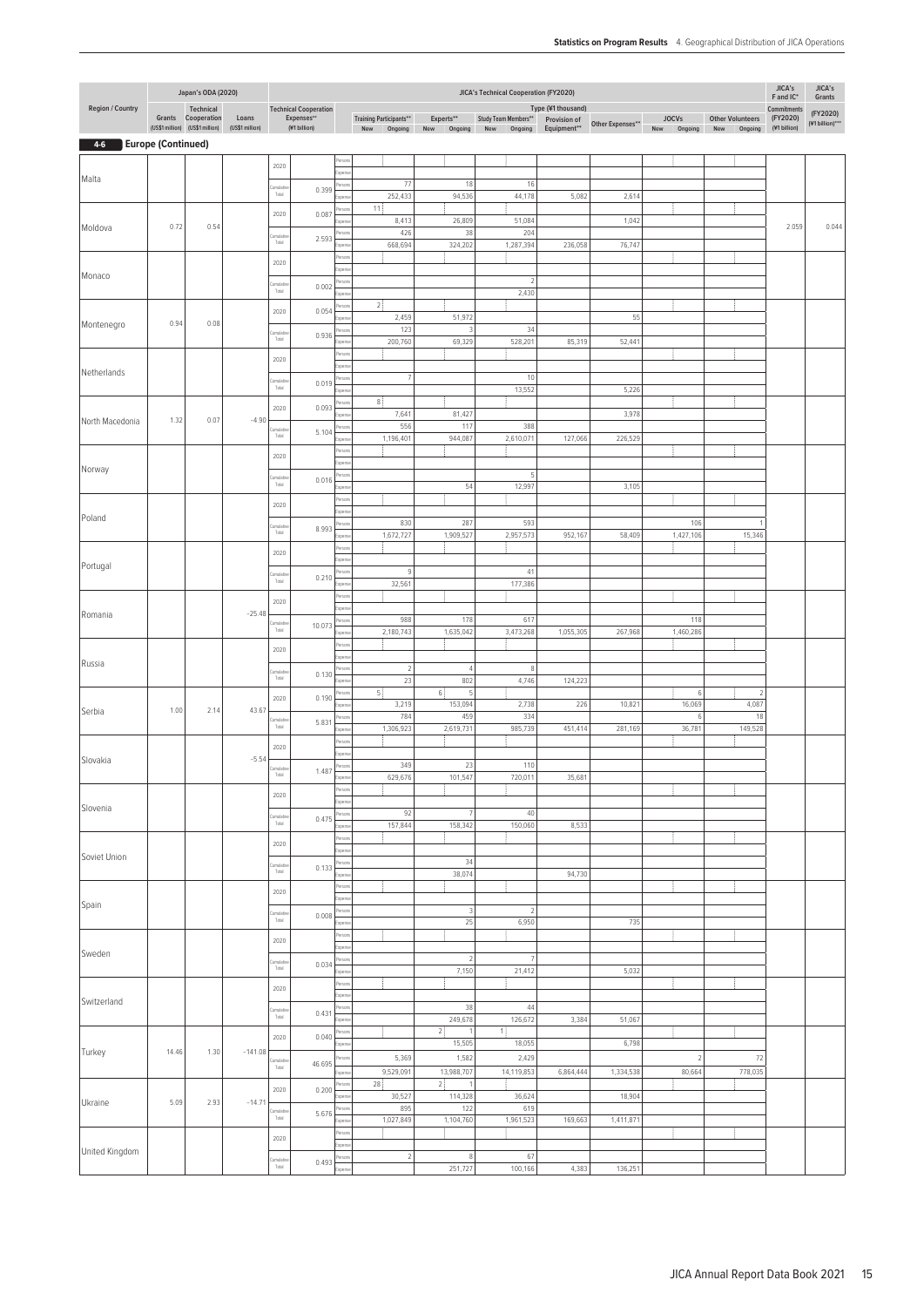| 5            |         | Regional and Sectoral Distribution of Technical Cooperation (FY2020) |                                        |                             |                            |                               |                          |                                             |     |                                |   |                    |        |                 |        |                         |         |                           |                     |                    |         |        |
|--------------|---------|----------------------------------------------------------------------|----------------------------------------|-----------------------------|----------------------------|-------------------------------|--------------------------|---------------------------------------------|-----|--------------------------------|---|--------------------|--------|-----------------|--------|-------------------------|---------|---------------------------|---------------------|--------------------|---------|--------|
| Type of      | New/    | <b>Total</b><br>Number of                                            |                                        | Planning/<br>Administration |                            | <b>Public Works/Utilities</b> |                          |                                             |     | Agriculture/Forestry/Fisheries |   |                    |        | Mining/Industry | Energy | <b>Business/Tourism</b> |         | <b>Human Resources</b>    |                     | Health/<br>Medical | Welfare | Others |
| Cooperation  | Ongoing | Persons                                                              | Development Administration<br>Planning |                             | Public<br><b>Utilities</b> | Transport/<br>Traffic         | Social<br>Infrastructure | Communications/ Agriculture<br>Broadcasting |     | Animal<br>Industry             |   | Forestry Fisheries | Mining | Industry        |        | Business/<br>Trade      | Tourism | Human<br><b>Resources</b> | Science/<br>Culture | Care               |         |        |
| $5-1$        | Asia    |                                                                      |                                        |                             |                            |                               |                          |                                             |     |                                |   |                    |        |                 |        |                         |         |                           |                     |                    |         |        |
| Training     | 'New    | ' 965.،                                                              | 25                                     | 261                         | 14.                        | 418                           | 85                       | 361                                         | 173 | 33                             |   | 35                 |        |                 | 43     | 128                     | 40      | 328                       |                     | 153                | 86      |        |
| Participants | Ongoing | 607                                                                  | 27                                     | 34                          |                            | 12 <sub>1</sub>               | 25                       |                                             | 18  |                                |   |                    | 18     |                 |        |                         |         | 448                       |                     |                    |         |        |
|              | Total   | 2,572                                                                | 52                                     | 295                         | 122                        | 430                           | 1101                     | 361                                         | 19' | 37                             | 5 | 36                 | 18     |                 | 47     | 128                     | 40      | 776                       |                     | 159 <sub>1</sub>   | 86      |        |

|                                  | <b>LOTOL</b> | 2,312            | JZI             | LJJ | LL              | ココワー            | .  | JU I | $1 - 1$  | $\cup$ | ◡  | JU I | - 10 | $+1$            | $L$ $\cup$      | $+0.1$ | 77 V            |    | 1 J J                          |                 |     |
|----------------------------------|--------------|------------------|-----------------|-----|-----------------|-----------------|----|------|----------|--------|----|------|------|-----------------|-----------------|--------|-----------------|----|--------------------------------|-----------------|-----|
| Experts                          | New          | 267              |                 | 42  | 29              | 32              | 13 |      | 21<br>ΖI |        |    |      |      | h               | 16 <sub>1</sub> |        | 35              |    | 27<br>$\overline{\phantom{a}}$ |                 | 25  |
| Dispatched                       | Ongoing      | 470              | 12              | 63  | 24              | 16 <sub>1</sub> | 19 | h.   | 40       | 10     | 8  |      |      |                 | 28              |        | 38              |    | 50                             | 21              | 118 |
|                                  | Total        | 737              | 15 <sub>1</sub> | 105 | 53              | 48              | 32 | h.   | 61       | 16     | 15 |      |      | 13 <sub>1</sub> | 44              |        | 73 <sub>1</sub> |    | 77                             | 26 <sub>1</sub> | 143 |
| Members of                       | New          | 120              |                 |     | 15 <sub>1</sub> | 31              |    |      |          |        |    |      |      | 22              | 6               |        | 12              |    |                                |                 |     |
| <b>Study Teams</b><br>Dispatched | Total        | 120 <sub>1</sub> |                 |     | 15 <sub>1</sub> | 31              |    |      |          |        |    |      |      | 22              | 6               |        | 12              |    | $\Omega$                       |                 |     |
| <b>JOCVs</b>                     | New          |                  |                 |     |                 |                 |    |      |          |        |    |      |      |                 |                 |        |                 |    |                                |                 |     |
| Dispatched                       | Ongoing      | 384              | 24              | 12  |                 |                 |    |      | $\Omega$ |        |    |      |      |                 | 10              | 12     | 204             | 14 | 63                             | 24              |     |
|                                  | Total        | 387              | 24              | 12  |                 |                 |    |      | $\Omega$ |        |    |      |      |                 | 10 <sub>1</sub> | 13     | 205             | 14 | 64                             | 24              |     |
| Other                            | Ongoing      | 41               |                 | 8   |                 |                 |    |      |          |        |    |      |      |                 | 6               |        | 8               |    | $\sim$                         |                 |     |
| Volunteers<br>Dispatched         | Total        | 41               |                 |     |                 |                 |    |      |          |        |    |      |      |                 | 6               |        | 8               |    | $\sim$                         |                 |     |

| $5-2$                            | <b>Pacific</b> |                 |                |          |                |             |        |   |        |                 |   |                 |          |                          |                  |               |        |                |
|----------------------------------|----------------|-----------------|----------------|----------|----------------|-------------|--------|---|--------|-----------------|---|-----------------|----------|--------------------------|------------------|---------------|--------|----------------|
| Training                         | New            | 192             | $\overline{ }$ | 31       | 19             | 21          | 10     |   |        | 15              |   | 10              |          | 17                       | 25               | 27            |        |                |
| Participants                     | Ongoing        | 60              |                |          |                |             |        |   |        |                 |   |                 |          |                          | 55               |               |        |                |
|                                  | Total          | 252             | $\sim$         | 31       | 19             | 21          | 10     | h |        | 15 <sub>1</sub> |   | 10 <sub>1</sub> |          | 17                       | 80               | 27            |        |                |
| Experts                          | New            | 24              |                | $\sim$   | 3              |             |        |   | 5      |                 |   |                 |          |                          |                  | 3             |        | $\overline{ }$ |
| Dispatched                       | Ongoing        | 44              | $\sim$         | h        |                |             |        |   | $\sim$ |                 |   |                 |          |                          |                  | $\rightarrow$ |        | 24             |
|                                  | Total          | 68              | $\sim$         | 9        | 4              |             | $\sim$ |   | -      |                 |   |                 |          |                          |                  | 10            |        | 31             |
| Members of                       | New            | $\sim$          |                |          |                | $\sim$      |        |   |        |                 |   |                 |          |                          |                  |               |        |                |
| <b>Study Teams</b><br>Dispatched | Total          | $\sim$          |                |          |                | $\sim$<br>∠ |        |   |        |                 |   |                 |          |                          |                  |               |        |                |
| <b>JOCVs</b>                     | Ongoing        | 149             | $\mathcal{R}$  | 6        |                |             |        |   |        |                 | 5 |                 | $\sim$   | $\overline{\phantom{a}}$ | 74<br>$\prime$ 1 | 46            | $\sim$ |                |
| Dispatched                       | Total          | 149             | 8              | $6 \mid$ |                |             |        |   |        |                 | 5 |                 | $\Omega$ | $\overline{\phantom{a}}$ | 71               | 46            | $\sim$ |                |
| Other                            | Ongoing        | 18 <sub>1</sub> |                |          | $\bigcap$      |             |        |   |        |                 |   |                 |          |                          | 6                |               |        |                |
| Volunteers<br>Dispatched         | Total          | 18              |                |          | $\bigcap$<br>∠ |             |        |   |        |                 |   |                 |          |                          | 6                |               |        |                |

# **5-3 North America and Latin America**

| Training                         | New     | 708 |                          | 79 | 28 | 21 | 18     | $\sim$ | 177      |        | $\sim$ |        | 22     | 70 | 13 | 147 | 28 | 77     | 17              | 2 <sup>1</sup> |
|----------------------------------|---------|-----|--------------------------|----|----|----|--------|--------|----------|--------|--------|--------|--------|----|----|-----|----|--------|-----------------|----------------|
| Participants                     | Ongoing | 37  |                          | 9  |    |    |        |        |          |        |        | $\sim$ | $\sim$ |    |    | 13  |    | $\sim$ |                 | $\bigcap$      |
|                                  | Total   | 745 |                          | 88 | 28 | 21 | 25     | $\sim$ | 177      |        | $\sim$ | r      | 24     | 70 | 13 | 160 | 28 | 79     | 17              |                |
| Experts                          | New     | 34  |                          |    |    |    |        |        |          |        |        |        |        |    |    |     |    | $\sim$ |                 | 17             |
| Dispatched                       | Ongoing | 109 |                          | ь  |    |    | 9      |        |          | $\sim$ |        |        |        | 3  |    |     |    |        |                 | 65             |
|                                  | Total   | 143 | 6                        | h  |    |    | 10     |        | $\Omega$ | $\sim$ |        |        | $\sim$ |    | 5  |     |    | 6      |                 | 82             |
| Members of                       | New     |     |                          |    |    |    |        |        |          |        |        |        |        |    |    |     |    |        |                 |                |
| <b>Study Teams</b><br>Dispatched | Total   |     |                          |    |    |    |        |        |          |        |        |        |        |    |    |     |    |        |                 |                |
| <b>JOCVs</b>                     | Ongoing | 326 | 23                       | 9  |    |    | $\sim$ |        | 17       |        | $\sim$ |        |        | 11 | 9  | 160 | 12 | 50     | 13 <sub>1</sub> |                |
| Dispatched                       | Total   | 326 | 23                       | 9  |    |    | $\sim$ |        | 17       |        |        |        |        | 11 | 9  | 160 | 12 | 50     | 13 <sub>1</sub> |                |
| Other                            | Ongoing | 161 |                          |    |    |    |        | $\sim$ |          |        |        |        |        | 9  |    | 95  | 14 | 9      | 11              |                |
| Volunteers<br>Dispatched         | Total   | 161 | $\overline{\phantom{0}}$ |    |    |    |        | $\sim$ |          |        |        |        |        | 9  |    | 95  | 14 | a.     | 11              |                |

# **5-4 Middle East**

| Training                         | New     | 261    | 48           | 14                       | 26                       | 3 | 15 <sub>1</sub> |  |  | $\sim$ | 52 | 13 | 10 | 33     | 19          | 16              |    |
|----------------------------------|---------|--------|--------------|--------------------------|--------------------------|---|-----------------|--|--|--------|----|----|----|--------|-------------|-----------------|----|
| Participants                     | Ongoing | 94     |              |                          | $\overline{\phantom{a}}$ |   | 10 <sub>1</sub> |  |  |        |    |    |    | 82     |             |                 |    |
|                                  | Total   | 355    | 49           | 14                       | 27                       | 3 | 25              |  |  |        | 52 | 13 | 10 | 115    | 19          | 161             |    |
| Experts                          | New     | 27     |              | $\overline{\phantom{0}}$ |                          |   |                 |  |  |        | Δ  |    |    | Q      | $\sim$<br>∠ |                 | 3  |
| Dispatched                       | Ongoing | 49     |              |                          |                          |   |                 |  |  |        |    |    |    | 13     |             |                 | 25 |
|                                  | Total   | 76     | <sub>b</sub> | $\overline{\phantom{0}}$ |                          |   |                 |  |  |        |    |    |    | 22     | $\sim$      |                 | 28 |
| Members of                       | New     | $\sim$ |              |                          | A                        |   |                 |  |  |        |    |    |    |        |             |                 |    |
| <b>Study Teams</b><br>Dispatched | Total   | $\sim$ |              |                          |                          |   |                 |  |  |        |    |    |    |        |             |                 |    |
| <b>JOCVs</b>                     | Ongoing | 79     |              |                          |                          |   |                 |  |  |        |    |    |    | 50     |             | 13              |    |
| Dispatched                       | Total   | 79     |              |                          |                          |   |                 |  |  |        |    |    |    | 50     |             | 13 <sub>l</sub> |    |
| Other                            | Ongoing | 6      |              |                          |                          |   |                 |  |  |        |    |    |    | $\sim$ |             |                 |    |
| Volunteers<br>Dispatched         | Total   | 6      |              |                          |                          |   |                 |  |  |        |    |    |    | $\sim$ |             |                 |    |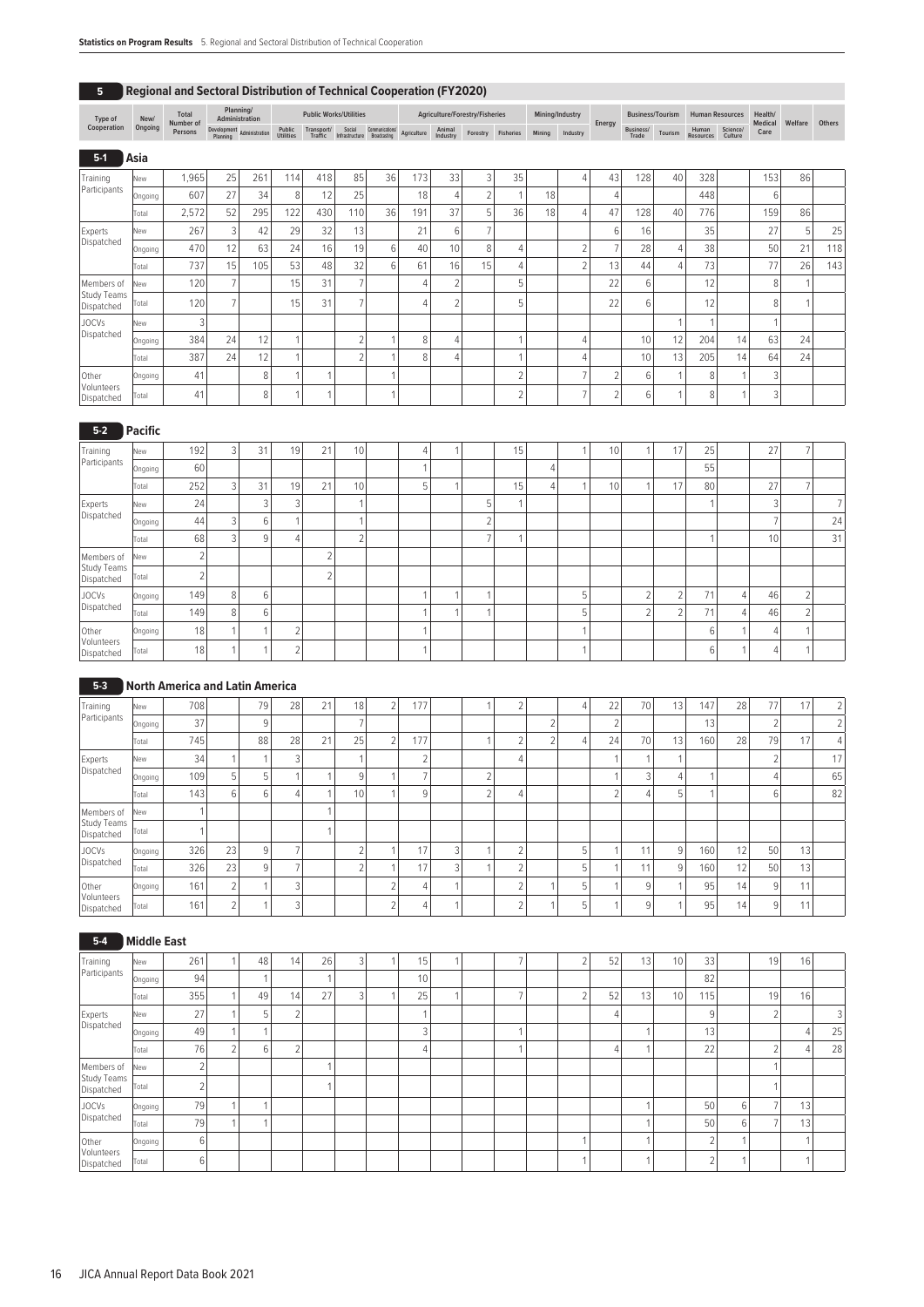| Type of                   | New/          | Total                              |                | Planning/<br>Administration |                     | <b>Public Works/Utilities</b> |                          |                             |              | Agriculture/Forestry/Fisheries |                |                |                | Mining/Industry |                |                           | <b>Business/Tourism</b> |                           | <b>Human Resources</b> | Health/         |                |                |
|---------------------------|---------------|------------------------------------|----------------|-----------------------------|---------------------|-------------------------------|--------------------------|-----------------------------|--------------|--------------------------------|----------------|----------------|----------------|-----------------|----------------|---------------------------|-------------------------|---------------------------|------------------------|-----------------|----------------|----------------|
| Cooperation               | Ongoing       | Number of<br>Persons               |                | Development Administration  | Public<br>Utilities | Transport/<br>Traffic         | Social<br>Infrastructure | Communications/ Agriculture |              | Animal<br>Industry             | Forestry       | Fisheries      | Mining         | Industry        | Energy         | <b>Business/</b><br>Trade | Tourism                 | Human<br><b>Resources</b> | Science/<br>Culture    | Medical<br>Care | Welfare        | Others         |
| $5-5$                     | Africa        |                                    |                |                             |                     |                               |                          |                             |              |                                |                |                |                |                 |                |                           |                         |                           |                        |                 |                |                |
| Training                  | New           | 2,082                              | $\overline{4}$ | 861                         | 93                  | 106                           | 17                       | 19                          | 193          | 12                             | 10             | 63             |                | 35              | 48             | 70                        | 12                      | 213                       |                        | 304             | 22             |                |
| Participants              | Ongoing       | 335                                |                | 8                           |                     |                               |                          |                             | 22           | $\mathbf{1}$                   |                |                | 34             |                 |                |                           |                         | 249                       |                        | 21              |                |                |
|                           | Total         | 2,417                              | $\overline{4}$ | 869                         | 93                  | 106                           | 17                       | 19                          | 215          | 13                             | 10             | 63             | 34             | 35              | 48             | 70                        | 12                      | 462                       |                        | 325             | 22             |                |
| Experts                   | New           | 189                                | $6\,$          | $\mathfrak{Z}$              | 12                  | 8                             | $\overline{4}$           |                             | 57           | $\mathbf{3}$                   | $\overline{4}$ | $\mathbf{1}$   | $\mathbf{1}$   | $\mathbf{1}$    | $\overline{2}$ | $\overline{7}$            |                         | 16                        | 3                      | $9\,$           | 20             | 32             |
| Dispatched                | Ongoing       | 292                                | $\,8\,$        | 13                          | $\,8\,$             | 5                             | $\mathbf{1}$             | $\overline{1}$              | 59           |                                | 9              | $\overline{c}$ | $\overline{2}$ | $\mathfrak{Z}$  | $\mathfrak{Z}$ | 3                         |                         | 12                        |                        | 31              | 3              | 129            |
|                           | Total         | 481                                | 14             | 16                          | 20                  | 13                            | 5                        | $\mathbf{1}$                | 116          | 3                              | 13             | 3              | 3              | $\overline{4}$  | 5              | 10                        |                         | 28                        | 3                      | 40              | 23             | 161            |
| Members of                | New           | 112                                | 4              |                             | $\mathbf{1}$        | 52                            | $\overline{2}$           |                             | 27           |                                |                | $\mathbf{1}$   |                | $\overline{4}$  | $\mathbf{1}$   | $\overline{c}$            |                         |                           |                        | 11              | 1              | $6\,$          |
| Study Teams<br>Dispatched | Total         | 112                                | $\overline{4}$ |                             | $\mathbf{1}$        | 52                            | $\overline{c}$           |                             | 27           |                                |                | $\mathbf{1}$   |                | $\overline{4}$  | 1              | $\overline{c}$            |                         |                           |                        | 11              | $\mathbf{1}$   | $\,$ 6         |
| <b>JOCVs</b>              | New           | $\overline{7}$                     | $\overline{1}$ |                             |                     |                               |                          |                             | $\mathbf{1}$ |                                |                |                |                |                 |                |                           |                         | 3                         |                        | $\overline{2}$  |                |                |
| Dispatched                | Ongoing       | 547                                | 123            | $\overline{7}$              | $\overline{c}$      |                               | $\mathbf{1}$             | 4                           | 22           | 5                              | 1              |                |                | 10              |                | $\overline{4}$            | $\overline{c}$          | 270                       | 12                     | 70              | 14             |                |
|                           | Total         | 554                                | 124            | $\overline{7}$              | $\overline{2}$      |                               | $\overline{1}$           | 4                           | 23           | 5                              | 1              |                |                | 10              |                | $\overline{4}$            | $\overline{c}$          | 273                       | 12                     | 72              | 14             |                |
| Other                     | Ongoing       | 23                                 |                | $\mathbf{1}$                |                     |                               |                          |                             | $\mathbf{1}$ |                                |                |                |                | $\sqrt{3}$      |                | $\overline{4}$            | $\mathbf{1}$            | $\,9$                     |                        | 3               | $\mathbf{1}$   |                |
| Volunteers<br>Dispatched  | Total         | 23                                 |                | $\mathbf{1}$                |                     |                               |                          |                             | 1            |                                |                |                |                | 3               |                | $\overline{4}$            | $\mathbf{1}$            | 9                         |                        | 3               | $\mathbf{1}$   |                |
| $5-6$                     | <b>Europe</b> |                                    |                |                             |                     |                               |                          |                             |              |                                |                |                |                |                 |                |                           |                         |                           |                        |                 |                |                |
| Training                  | New           | 82                                 | 5              | 26                          | 4                   |                               | $9\,$                    | 6                           | 5            |                                |                |                |                |                 | $\,9$          | 11                        | $\mathsf 3$             |                           |                        | 3               | 1              |                |
| Participants              | Total         | 82                                 | 5              | 26                          | $\overline{4}$      |                               | 9                        | 6                           | 5            |                                |                |                |                |                 | $\,9$          | 11                        | 3                       |                           |                        | 3               | $\mathbf{1}$   |                |
| Experts                   | New           | 10                                 | $\mathbf{1}$   |                             |                     | $\overline{4}$                |                          |                             |              |                                |                |                |                |                 |                |                           |                         |                           |                        |                 |                | 5              |
| Dispatched                | Ongoing       | 8                                  | 1              | $\mathbf{1}$                |                     |                               |                          |                             |              |                                |                |                | 1              |                 |                | $\mathbf 1$               |                         |                           |                        |                 |                | $\overline{4}$ |
|                           | Total         | 18                                 | $\overline{2}$ | 1                           |                     | $\overline{4}$                |                          |                             |              |                                |                |                | $\overline{1}$ |                 |                | $\mathbf{1}$              |                         |                           |                        |                 |                | $\overline{9}$ |
| Members of                | New           | $\overline{1}$                     |                |                             |                     |                               | $\mathbf{1}$             |                             |              |                                |                |                |                |                 |                |                           |                         |                           |                        |                 |                |                |
| Study Teams<br>Dispatched | Total         | $\mathbf{1}$                       |                |                             |                     |                               | $\overline{1}$           |                             |              |                                |                |                |                |                 |                |                           |                         |                           |                        |                 |                |                |
| <b>JOCVs</b>              | Ongoing       | $\,6$                              |                | $\sqrt{2}$                  |                     |                               |                          |                             |              |                                |                |                |                |                 |                | 1                         |                         | $\overline{1}$            |                        |                 | $\overline{c}$ |                |
| Dispatched                | Total         | $6\,$                              |                | $\overline{2}$              |                     |                               |                          |                             |              |                                |                |                |                |                 |                | 1                         |                         | 1                         |                        |                 | $\sqrt{2}$     |                |
| Other                     | Ongoing       | $\overline{2}$                     |                |                             |                     |                               |                          |                             |              |                                |                |                |                |                 |                |                           |                         | 1                         |                        |                 | $\mathbf{1}$   |                |
| Volunteers<br>Dispatched  | Total         | $\overline{2}$                     |                |                             |                     |                               |                          |                             |              |                                |                |                |                |                 |                |                           |                         | $\mathbf{1}$              |                        |                 | $\mathbf{1}$   |                |
| $5 - 7$                   | Worldwide     |                                    |                |                             |                     |                               |                          |                             |              |                                |                |                |                |                 |                |                           |                         |                           |                        |                 |                |                |
| Experts                   | New           | $\overline{2}$                     | $\mathbf{1}$   |                             |                     |                               |                          |                             |              |                                |                |                |                |                 |                |                           |                         |                           |                        |                 |                | 1              |
| Dispatched                | Ongoing       | $\,9$                              |                | 1                           |                     |                               |                          |                             |              |                                |                |                |                |                 |                |                           |                         |                           |                        |                 |                | 8              |
|                           | Total         | 11                                 | $\overline{1}$ | $\mathbf{1}$                |                     |                               |                          |                             |              |                                |                |                |                |                 |                |                           |                         |                           |                        |                 |                | $\mathsf g$    |
| $5 - 8$                   |               | <b>International Organizations</b> |                |                             |                     |                               |                          |                             |              |                                |                |                |                |                 |                |                           |                         |                           |                        |                 |                |                |
| Other                     | New           | 10                                 |                |                             |                     |                               |                          |                             |              |                                |                |                |                |                 |                |                           |                         |                           |                        |                 |                | 10             |
| Volunteers<br>Dispatched  | Ongoing       | 5                                  |                |                             |                     |                               |                          |                             |              |                                |                |                |                |                 |                |                           |                         |                           |                        |                 |                | 5              |
|                           | Total         | 15                                 |                |                             |                     |                               |                          |                             |              |                                |                |                |                |                 |                |                           |                         |                           |                        |                 |                | 15             |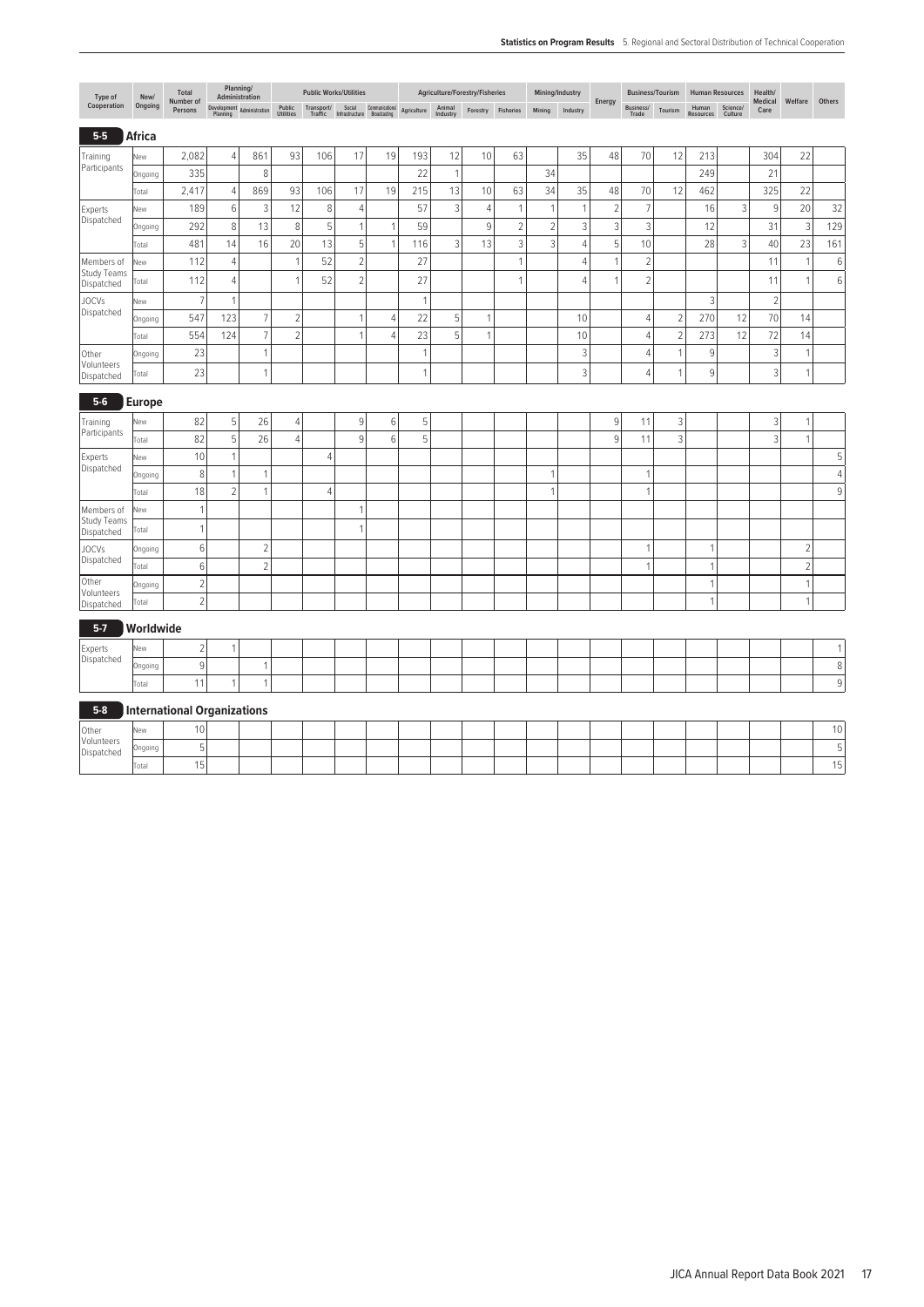| 6                   | <b>Sectoral Distribution of Technical Cooperation Projects (FY2020)</b> |                |               |              |                 |               |              |                |               | (Unit: ¥100 million, %) |
|---------------------|-------------------------------------------------------------------------|----------------|---------------|--------------|-----------------|---------------|--------------|----------------|---------------|-------------------------|
|                     | Sector                                                                  |                | <b>New</b>    |              |                 | Ongoing       |              |                | <b>Total</b>  |                         |
|                     |                                                                         | <b>Number</b>  | <b>Amount</b> | <b>Share</b> | <b>Number</b>   | <b>Amount</b> | <b>Share</b> | <b>Number</b>  | <b>Amount</b> | <b>Share</b>            |
| Planning/           | Development Planning                                                    | 3              | 0.8           | 6.3          | $\overline{7}$  | 2.9           | 1.1          | 10             | 3.8           | 1.3                     |
| Administration      | Administration                                                          | 9              | 0.3           | 2.6          | 74              | 38.2          | 13.8         | 83             | 38.6          | 13.3                    |
|                     | Subtotal                                                                | 12             | 1.2           | 8.8          | 81              | 41.1          | 14.9         | 93             | 42.3          | 14.6                    |
| Public Works/       | <b>Public Utilities</b>                                                 | 8              | 1.4           | 10.4         | 26              | 17.2          | 6.2          | 34             | 18.5          | 6.4                     |
| Utilities           | Transport/Traffic                                                       | 12             | 2.6           | 19.5         | 29              | 17.1          | 6.2          | 41             | 19.6          | 6.8                     |
|                     | Social Infrastructure                                                   | 5              | 0.3           | 2.2          | 20              | 12.3          | 4.4          | 25             | 12.6          | 4.3                     |
|                     | Communications/Broadcasting                                             | $\overline{c}$ | 0.5           | 3.4          | 8               | 4.8           | 1.8          | 10             | 5.3           | 1.8                     |
|                     | Subtotal                                                                | 27             | 4.7           | 35.4         | 83              | 51.4          | 18.6         | 110            | 56.1          | 19.3                    |
| Agriculture/        | Agriculture                                                             | 11             | 1.6           | 11.9         | 71              | 49.7          | 17.9         | 82             | 51.3          | 17.7                    |
| Forestry/           | Animal Industry                                                         | $\overline{2}$ | 0.3           | 2.0          | 8               | 3.5           | 1.3          | 10             | 3.8           | 1.3                     |
| <b>Fisheries</b>    | Forestry                                                                | 6              | 1.6           | 11.9         | 19              | 15.5          | 5.6          | 25             | 17.0          | 5.9                     |
|                     | Fisheries                                                               | 1              |               |              | $6\overline{6}$ | 2.0           | 0.7          | $\overline{7}$ | 2.0           | 0.7                     |
|                     | Subtotal                                                                | 20             | 3.4           | 25.8         | 104             | 70.7          | 25.5         | 124            | 74.2          | 25.5                    |
| Mining/Industry     | Mining                                                                  |                |               |              | $\overline{2}$  | 0.2           | 0.1          | $\overline{2}$ | 0.2           | 0.1                     |
|                     | Industry                                                                |                |               |              | 10              | 8.4           | 3.0          | 10             | 8.4           | 2.9                     |
|                     | Subtotal                                                                |                |               |              | 12              | 8.6           | 3.1          | 12             | 8.6           | 3.0                     |
| Energy              |                                                                         | $\overline{7}$ | 0.3           | 2.4          | 8               | 4.7           | 1.7          | 15             | 5.0           | 1.7                     |
| Business/           | Business/Trade                                                          | $\mathfrak{D}$ | 0.1           | 0.6          | 21              | 14.2          | 5.1          | 23             | 14.3          | 4.9                     |
| Tourism             | Tourism                                                                 |                |               |              | $\overline{2}$  | 1.7           | 0.6          | $\overline{2}$ | 1.7           | 0.6                     |
|                     | Subtotal                                                                | $\overline{2}$ | 0.1           | 0.6          | 23              | 15.9          | 5.7          | 25             | 16.0          | 5.5                     |
| Human               | Human Resources                                                         | 10             | 2.6           | 19.2         | 46              | 47.5          | 17.1         | 56             | 50.0          | 17.2                    |
| Resources           | Science/Culture                                                         |                |               |              |                 | 0.8           | 0.3          |                | 0.8           | 0.3                     |
|                     | Subtotal                                                                | 10             | 2.6           | 19.2         | 47              | 48.3          | 17.4         | 57             | 50.8          | 17.5                    |
| Health/Medical Care |                                                                         | 9              | 0.7           | 5.1          | 52              | 32.9          | 11.9         | 61             | 33.6          | 11.6                    |
| Social Welfare      |                                                                         | $\mathbf{1}$   | 0.3           | 2.6          | 15              | 3.4           | 1.2          | 16             | 3.7           | 1.3                     |
| <b>Grand Total</b>  |                                                                         | 88             | 13.3          | 100.0        | 425             | 277.0         | 100.0        | 513            | 290.3         | 100.0                   |

Note: Projects for which Record of Discussions (R/D) were signed in FY2020 are classified as New, and projects for which R/D were signed in or before FY2019 and disbursement was made in FY2020 are classified as Ongoing.

Technical Cooperation Projects only (excluding Science and Technology Research Partnership for Sustainable Development (SATREPS) and Technical Cooperation for Development Planning).<br>Amount: Amount disbursed in FY2020.<br>Mult

In some cases numbers do not correspond to the sum total figures because of rounding.

| 7                      | <b>Sectoral Distribution of Grant Projects (FY2020)</b> |               |        |              |                     |                            |               | (Unit: ¥100 million, %) |              |
|------------------------|---------------------------------------------------------|---------------|--------|--------------|---------------------|----------------------------|---------------|-------------------------|--------------|
|                        | <b>Sector</b>                                           | <b>Number</b> | Total* | <b>Share</b> |                     | Sector                     | <b>Number</b> | Total*                  | <b>Share</b> |
| Public Works/          | <b>Water Supply</b>                                     | 17            | 96.49  | 11.5         | Business/           | <b>Business Management</b> |               | 9.06                    | 1.1          |
| <b>Utilities</b>       | Sewerage                                                |               | 7.82   | 0.9          | Tourism             | Subtotal                   |               | 9.06                    | 1.1          |
|                        | <b>Urban Sanitation</b>                                 |               | 18.67  | 2.2          | Human               | Education                  |               | 29.77                   | 3.5          |
|                        | Roads                                                   | 22            | 154.73 | 18.4         | Resources           | <b>Basic Education</b>     |               | 26.57                   | 3.2          |
|                        | Maritime Traffic and Ships                              | G             | 42.65  | 5.1          |                     | Secondary Education        |               | 13.50                   | 1.6          |
|                        | Ports                                                   |               | 22.83  | 2.7          |                     | <b>Higher Education</b>    | 64            | 52.60                   | 6.3          |
|                        | Aviation and Airports                                   | 2             | 40.25  | 4.8          |                     | Vocational Training        |               | 9.27                    | 1.1          |
|                        | Meteorology and Earthquake                              | Э             | 8.09   | 1.0          |                     | Culture                    |               | 0.44                    | 0.1          |
|                        | Surveying and Cartography                               |               | 11.70  | 1.4          |                     | Subtotal                   | 76            | 132.15                  | 15.7         |
|                        | Subtotal                                                | 53            | 403.23 | 48.0         | Health/             | <b>Health/Medical Care</b> | 9             | 164.83                  | 19.6         |
| Agriculture/           | Agriculture Engineering                                 |               | 17.70  | 2.1          | <b>Medical Care</b> | <b>Basic Health</b>        |               | 12.41                   | 1.5          |
| Forestry/<br>Fisheries | Assistance to Increase Food Production                  |               | 7.98   | 1.0          |                     | Subtotal                   | 11            | 177.24                  | 21.1         |
|                        | Fisheries                                               | ß             | 43.08  | 5.1          | Others              | Other Social Welfare       |               | 19.91                   | 2.4          |
|                        | Subtotal                                                | 6             | 68.76  | 8.2          |                     | Subtotal                   |               | 19.91                   | 2.4          |
| Energy                 | <b>Electric Power</b>                                   | 6             | 29.02  | 3.5          | <b>Grand Total</b>  |                            | 155           | 839.37                  | 100.0        |
|                        | Subtotal                                                | 6             | 29.02  | 3.5          |                     |                            |               |                         |              |

\*The amount is calculated based on the FY2020 budget; it does not correspond to the total amount of Grant Agreements (G/As) concluded in FY2020.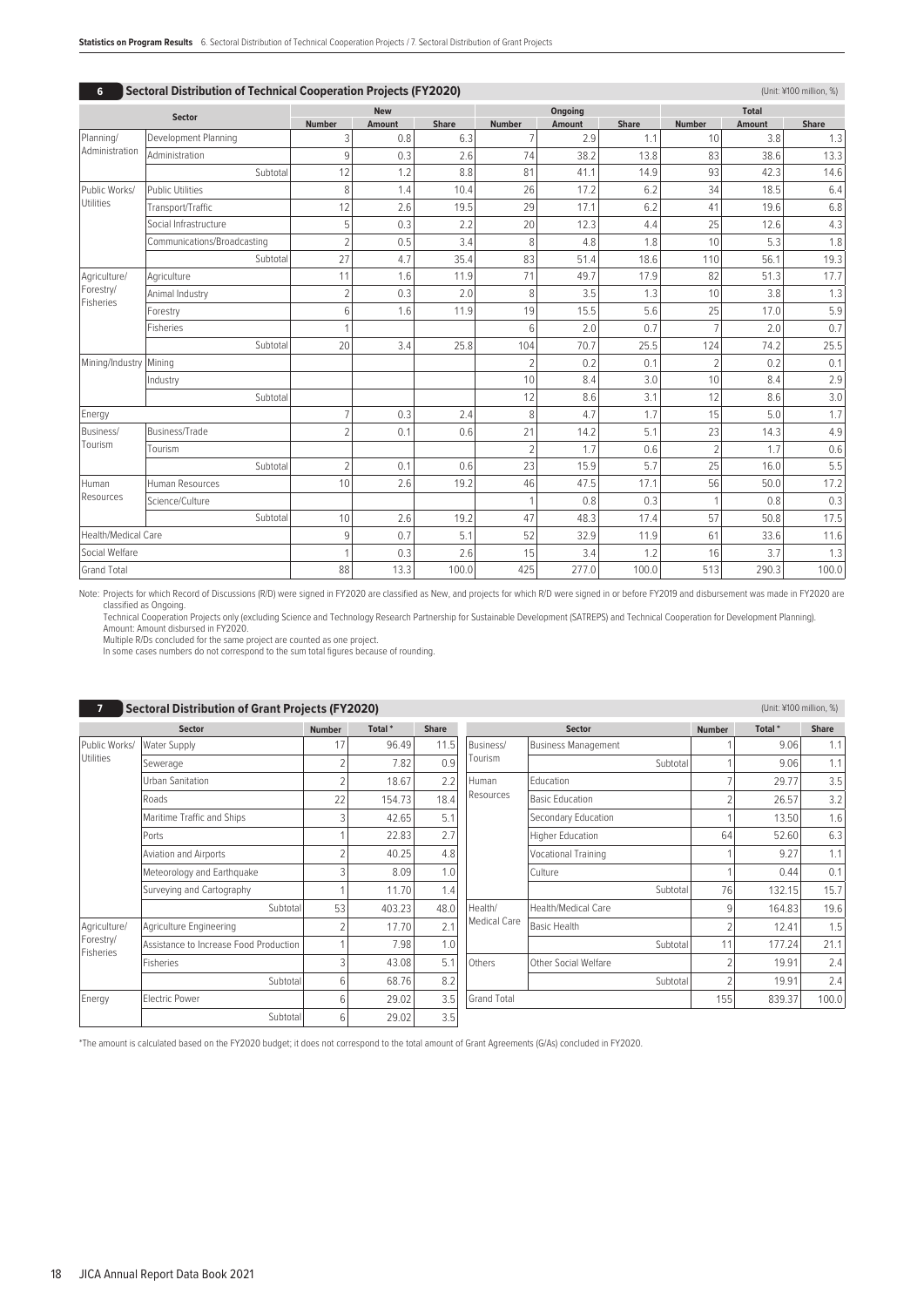| 8                    |             | <b>Overview of Finance and Investment Cooperation (Data from the Previous Five Years)</b> |                          |               |              |               |               |              |                |               |              |               |              |              |                | (Unit: ¥100 million, %) |              |
|----------------------|-------------|-------------------------------------------------------------------------------------------|--------------------------|---------------|--------------|---------------|---------------|--------------|----------------|---------------|--------------|---------------|--------------|--------------|----------------|-------------------------|--------------|
|                      |             |                                                                                           |                          | <b>FY2016</b> |              |               | <b>FY2017</b> |              |                | <b>FY2018</b> |              |               | FY2019       |              |                | FY2020                  |              |
|                      |             |                                                                                           | <b>Number</b>            | <b>Total</b>  | <b>Share</b> | <b>Number</b> | <b>Total</b>  | <b>Share</b> | <b>Number</b>  | <b>Total</b>  | <b>Share</b> | <b>Number</b> | <b>Total</b> | <b>Share</b> | <b>Number</b>  | <b>Total</b>            | <b>Share</b> |
| ODA Loans            |             | Asia                                                                                      | 36                       | 11,239        | 76.6         | 35            | 11.263        | 61.0         | 28             | 11.476        | 91.6         | 33            | 12,274       | 84.1         | 32             | 12,749                  | 85.4         |
|                      |             | Pacific                                                                                   |                          |               |              |               |               |              |                |               |              |               | 50           | 0.3          | 3              | 425                     | 2.8          |
|                      | Commitments | North and Latin America                                                                   | 3                        | 961           | 6.5          | 3             | 326           | 1.8          |                |               |              |               | 77           | 0.5          |                | 91                      | 0.6          |
|                      |             | Middle East                                                                               | 4                        | 1,259         | 8.6          | 6             | 1.443         | 7.8          | $\overline{4}$ | 710           | 5.7          |               | 1.100        | 7.5          | $\overline{2}$ | 458                     | 3.1          |
|                      |             | Africa                                                                                    | 8                        | 1,216         | 8.3          | 5             | 418           | 2.3          | $\overline{2}$ | 347           | 2.8          | 4             | 1.093        | 7.5          | 3              | 452                     | 3.0          |
|                      |             | Europe                                                                                    |                          |               |              |               |               |              |                |               |              |               |              |              |                | 21                      | 0.1          |
|                      |             | International Organizations, etc.                                                         |                          |               |              | 4             | 5,004         | 27.1         |                |               |              |               |              |              |                | 736                     | 4.9          |
|                      |             | Others                                                                                    |                          |               |              |               |               |              |                |               |              |               |              |              |                |                         |              |
|                      |             | Total                                                                                     | 51                       | 14,674        | 100.0        | 53            | 18,454        | 100.0        | 34             | 12,533        | 100.0        | 40            | 14,594       | 100.0        | 43             | 14,932                  | 100.0        |
|                      |             | <b>Disbursements</b>                                                                      |                          | 8.790         |              |               | 11.099        |              |                | 10.686        |              |               | 10.861       |              |                | 13,560                  |              |
|                      |             | Repayments                                                                                |                          | 7,003         |              |               | 7,742         |              |                | 7,903         |              |               | 7.800        |              |                | 6,942                   |              |
|                      |             | Outstanding                                                                               |                          | 119,611       |              |               | 122,968       |              |                | 125,751       |              |               | 128,806      |              |                | 135,451                 |              |
| Private-             |             | Commitments (loan)                                                                        | $\overline{\phantom{a}}$ | 99            |              | 6             | 430           |              | $\overline{2}$ | 88            |              |               | 574          |              | 9              | 698                     |              |
| Sector<br>Investment |             | (Investment)                                                                              | 4                        | 79            |              |               |               |              | $\overline{2}$ | 41            |              | 4             | 63           |              |                | 37                      |              |
| Finance              |             | Disbursements                                                                             |                          | 257           |              |               | 286           |              |                | 208           |              |               | 217          |              |                | 828                     |              |
|                      |             | Recovered                                                                                 |                          | 4             |              |               | 11            |              |                | 12            |              |               | 62           |              |                | 45                      |              |
|                      |             | Outstanding                                                                               |                          | 682           |              |               | 953           |              |                | 1,155         |              |               | 1,323        |              |                | 2,126                   |              |

Note: Of the commitments of FY2016, the total of investments of Private-Sector Investment Finance was changed from ¥8,400 million to ¥7,900 million due to contract changes in some projects in FY2020. Of the disbursements of FY2019, the total of Private-Sector Investment Finance disbursements was corrected from ¥21,400 million to ¥21,700 million in FY2020.<br>Of the amount recovered in FY2019, the total recoveries of Priva

The total number of loan commitments in FY2018 and FY2019 does not include the commitments to provide additional loans to one project while the total amount includes this total loan commitment

of ¥4,900 million in FY2018 and ¥4,800 million in FY2019.<br>Of the repayments above, amount of advanced redemptions (the amount redeemed during the relevant fiscal year out of the amount originally scheduled for redemption i

Data shows the managed credits and was calculated using a different method than figures calculated based on the Accounting Standards for Incorporated Administrative Agency.<br>Increase rate of outstandings in FY2020 compared

|                                                       |                |                  |              |                          | FY2020                                             |              |                |              |              |                |                  |       |                | <b>Accumulated</b>                                 |       |                |                |              |
|-------------------------------------------------------|----------------|------------------|--------------|--------------------------|----------------------------------------------------|--------------|----------------|--------------|--------------|----------------|------------------|-------|----------------|----------------------------------------------------|-------|----------------|----------------|--------------|
| <b>Sector</b>                                         |                | <b>ODA Loans</b> |              |                          | <b>Private-Sector Investment</b><br><b>Finance</b> |              |                | <b>Total</b> |              |                | <b>ODA Loans</b> |       |                | <b>Private-Sector</b><br><b>Investment Finance</b> |       |                | <b>Total</b>   |              |
|                                                       | Number         | <b>Total</b>     | <b>Share</b> | Number                   | <b>Total</b>                                       | <b>Share</b> | Number         | <b>Total</b> | <b>Share</b> | Number         | <b>Total</b>     | Share | <b>Number</b>  | <b>Total</b>                                       | Share | <b>Number</b>  | <b>Total</b>   | <b>Share</b> |
| <b>Electric Power and Gas</b>                         |                |                  |              | -1                       | 99                                                 | 13.5         | 1              | 99           | 0.6          | 704            | 81,795           | 20.0  | 28             | 786                                                | 8.5   | 732            | 82,581         | 19.8         |
| Multipurpose Dams                                     |                |                  |              |                          |                                                    |              |                |              |              | 61             | 2,738            | 0.7   | $\overline{3}$ | 8                                                  | 0.1   | 64             | 2,746          | 0.7          |
| Power Plants                                          |                |                  |              |                          |                                                    |              |                |              |              | 414            | 54.561           | 13.4  | 18             | 533                                                | 5.8   | 432            | 55.094         | 13.2         |
| Transmission Lines and<br><b>Distribution Systems</b> |                |                  |              |                          |                                                    |              |                |              |              | 184            | 17,638           | 4.3   | $\overline{2}$ | 15                                                 | 0.2   | 186            | 17,652         | 4.2          |
| Gas                                                   |                |                  |              |                          |                                                    |              |                |              |              | 17             | 2.884            | 0.7   | 3              | 95                                                 | 1.0   | 20             | 2.979          | 0.7          |
| Others                                                |                |                  |              | $\mathbf{1}$             | 99                                                 | 13.5         | $\overline{1}$ | 99           | 0.6          | 28             | 3,974            | 1.0   | $\overline{2}$ | 136                                                | 1.5   | 30             | 4,109          | 1.0          |
| Transportation                                        | 13             | 7,137            | 47.8         |                          |                                                    |              | 13             | 7,137        | 45.6         | 1,016          | 145,535          | 35.7  | 34             | 278                                                | 3.0   | 1,050          | 145,813        | 34.9         |
| Roads                                                 | $\overline{4}$ | 798              | 5.3          |                          |                                                    |              | $\overline{4}$ | 798          | 5.1          | 342            | 37,223           | 9.1   | 10             | 104                                                | 1.1   | 352            | 37,326         | 8.9          |
| <b>Bridges</b>                                        | $\overline{c}$ | 2.082            | 13.9         |                          |                                                    |              | $\overline{2}$ | 2.082        | 13.3         | 90             | 11,513           | 2.8   |                |                                                    |       | 90             | 11,513         | 2.8          |
| Railways                                              | 5              | 3.090            | 20.7         |                          |                                                    |              | 5              | 3.090        | 19.7         | 278            | 65.164           | 16.0  | 8              | 34                                                 | 0.4   | 286            | 65,199         | 15.6         |
| Airports                                              | $\overline{1}$ | 800              | 5.4          |                          |                                                    |              | 1              | 800          | 5.1          | 83             | 12.661           | 3.1   | $\overline{2}$ | 32                                                 | 0.3   | 85             | 12.694         | 3.0          |
| Ports                                                 |                |                  |              |                          |                                                    |              |                |              |              | 153            | 14.441           | 3.5   | 6              | 83                                                 | 0.9   | 159            | 14.524         | 3.5          |
| Marine Transportation                                 | 1              | 366              | 2.5          |                          |                                                    |              | 1              | 366          | 2.3          | 51             | 3,014            | 0.7   | 5              | 18                                                 | 0.2   | 56             | 3,032          | 0.7          |
| Others                                                |                |                  |              |                          |                                                    |              |                |              |              | 19             | 1.518            | 0.4   | 3              | $\overline{7}$                                     | 0.1   | 22             | 1,525          | 0.4          |
| <b>Felecommunications</b>                             |                |                  |              |                          |                                                    |              |                |              |              | 203            | 10.478           | 2.6   | 11             | 73                                                 | 0.8   | 214            | 10,551         | 2.5          |
| Telecommunications                                    |                |                  |              |                          |                                                    |              |                |              |              | 177            | 9.313            | 2.3   | 11             | 73                                                 | 0.8   | 188            | 9.387          | 2.2          |
| Broadcasting                                          |                |                  |              |                          |                                                    |              |                |              |              | 25             | 1,146            | 0.3   |                |                                                    |       | 25             | 1,146          | 0.3          |
| Others                                                |                |                  |              |                          |                                                    |              |                |              |              | $\overline{1}$ | 19               | 0.0   |                |                                                    |       | $\overline{1}$ | 19             | 0.0          |
| rrigation and Flood Control                           | 1              | 72               | 0.5          |                          |                                                    |              | 1              | 72           | 0.5          | 268            | 17,905           | 4.4   | $\overline{4}$ | 24                                                 | 0.3   | 272            | 17,929         | 4.3          |
| Agriculture, Forestry and<br>Fisheries Industry       | 3              | 246              | 1.6          | $\overline{2}$           | 129                                                | 17.6         | 5              | 375          | 2.4          | 172            | 12,306           | 3.0   | 265            | 1,850                                              | 20.0  | 437            | 14,156         | 3.4          |
| Agriculture                                           | $\overline{3}$ | 246              | 1.6          | $\overline{\phantom{a}}$ | 129                                                | 17.6         | 5              | 375          | 2.4          | 104            | 7.581            | 1.9   | 128            | 1.056                                              | 11.4  | 232            | 8.637          | 2.1          |
| Forestry                                              |                |                  |              |                          |                                                    |              |                |              |              | 48             | 4,217            | 1.0   | 76             | 631                                                | 6.8   | 124            | 4.848          | 1.2          |
| Fisheries                                             |                |                  |              |                          |                                                    |              |                |              |              | 20             | 508              | 0.1   | 60             | 160                                                | 1.7   | 80             | 668            | 0.2          |
| Farming                                               |                |                  |              |                          |                                                    |              |                |              |              |                |                  |       | $\overline{1}$ | $\overline{3}$                                     | 0.0   |                | $\overline{3}$ | 0.0          |
| Mining and Manufacturing                              | 1              | 150              | 1.0          |                          |                                                    |              | $\mathbf{1}$   | 150          | 1.0          | 246            | 20.436           | 5.0   | 410            | 2.512                                              | 27.2  | 656            | 22.949         | 5.5          |
| Mining                                                |                |                  |              |                          |                                                    |              |                |              |              | 57             | 2.372            | 0.6   | 158            | 563                                                | 6.1   | 215            | 2,936          | 0.7          |
| Manufacturing                                         | 1              | 150              | 1.0          |                          |                                                    |              | $\overline{1}$ | 150          | 1.0          | 186            | 17.995           | 4.4   | 251            | 1.916                                              | 20.7  | 437            | 19.911         | 4.8          |
| Others                                                |                |                  |              |                          |                                                    |              |                |              |              | 3              | 70               | 0.0   | $\mathbf{1}$   | 33                                                 | 0.4   | $\overline{4}$ | 103            | 0.0          |
| Social Services                                       | 5              | 1.178            | 7.9          | 3                        | 142                                                | 19.4         | 8              | 1,321        | 8.4          | 593            | 58.921           | 14.4  | 47             | 980                                                | 10.6  | 640            | 59.902         | 14.4         |
| Water Supply, Sewerage and<br>Sanitation              | 3              | 668              | 4.5          | $\mathbf{1}$             | 8                                                  | 1.1          | 4              | 677          | 4.3          | 310            | 36,641           | 9.0   | 10             | 276                                                | 3.0   | 320            | 36,916         | 8.8          |
| Education                                             |                |                  |              |                          |                                                    |              |                |              |              | 87             | 5,741            | 1.4   | 4              | 8                                                  | 0.1   | 91             | 5,749          | 1.4          |
| Public Health and Medicine                            | 1              | 228              | 1.5          |                          |                                                    |              | 1              | 228          | 1.5          | 43             | 2.829            | 0.7   | 3              | 17                                                 | 0.2   | 46             | 2.846          | 0.7          |
| Tourism                                               |                |                  |              |                          |                                                    |              |                |              |              | 20             | 1,836            | 0.4   | $\overline{7}$ | 155                                                | 1.7   | 27             | 1,992          | 0.5          |
| Urban/Rural Community<br>Infrastructure               |                |                  |              | 1                        | 81                                                 | 11.0         | 1              | 81           | 0.5          | 61             | 6,396            | 1.6   | 18             | 301                                                | 3.3   | 79             | 6,697          | 1.6          |
| Strengthening of Administra-<br>tive Management       | 1              | 282              | 1.9          |                          |                                                    |              | 1              | 282          | 1.8          | 18             | 1.013            | 0.2   |                |                                                    |       | 18             | 1.013          | 0.2          |
| <b>Environmental Conservation</b><br>in Multisector   |                |                  |              |                          |                                                    |              |                |              |              | 45             | 3.019            | 0.7   | $\overline{4}$ | 170                                                | 1.8   | 49             | 3.190          | 0.8          |
| Others                                                |                |                  |              | $\overline{1}$           | 53                                                 | 7.2          | $\overline{1}$ | 53           | 0.3          | 9              | 1,446            | 0.4   | 1              | 53                                                 | 0.6   | 10             | 1,499          | 0.4          |
| Program Loans                                         | 20             | 6,149            | 41.2         |                          |                                                    |              | 20             | 6,149        | 39.3         | 342            | 57,600           | 14.1  |                |                                                    |       | 342            | 57,600         | 13.8         |
| Others                                                |                |                  |              | $\overline{4}$           | 364                                                | 49.6         | $\overline{4}$ | 364          | 2.3          | 22             | 3,183            | 0.8   | 52             | 2,739                                              | 29.6  | 74             | 5,922          | 1.4          |
| <b>Grand Total</b>                                    | 43             | 14,932           | 100.0        | 10                       | 734                                                | 100.0        | 53             | 15,666       | 100.0        | 3,566          | 408,160          | 100.0 | 851            | 9.243                                              | 100.0 | 4,417          | 417.403        | 100.0        |
| Rescheduling                                          | 4              | 9                |              |                          |                                                    |              | 4              | $\mathbf{q}$ |              | 213            | 21,192           |       |                |                                                    |       | 213            | 21,192         |              |

Note: Accumulated amount of ODA Loans is total of loan commitments since FY1966, and accumulated amount of Private-Sector Investment Finance is total of loan commitments since FY1961.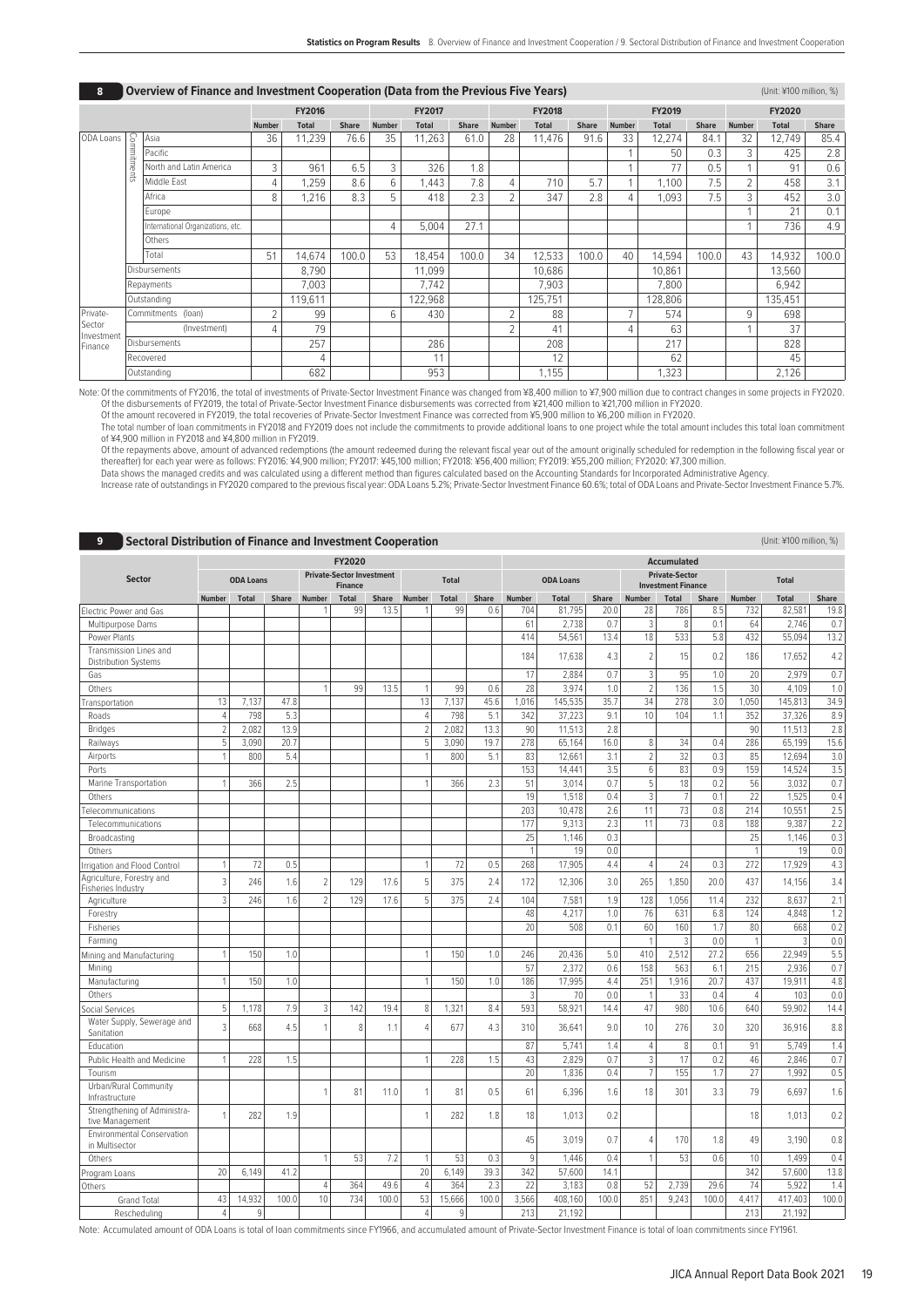| <b>Geographical Distribution of ODA Loans (FY2020)</b><br>10 <sup>°</sup> |                                  |                                 |                |                    | (Unit: Cases, ¥1 billion) |                   |               |                                |               |
|---------------------------------------------------------------------------|----------------------------------|---------------------------------|----------------|--------------------|---------------------------|-------------------|---------------|--------------------------------|---------------|
| <b>Region/Country</b>                                                     |                                  |                                 |                | <b>Commitments</b> |                           | <b>Repayments</b> | Outstanding   | <b>Accumulated Commitments</b> |               |
|                                                                           | Southeast Asia                   |                                 | Number         | <b>Total</b>       | <b>Total</b>              | <b>Total</b>      | <b>Total</b>  | <b>Number</b>                  | <b>Total</b>  |
| Asia                                                                      |                                  | Cambodia                        | $\mathbf{1}$   | 25.0               | 39.9                      | 1.1               | 88.1          | 27                             | 207.3         |
|                                                                           |                                  | Indonesia                       | $\overline{2}$ | 100.0              | 130.4<br>1.5              | 156.9<br>0.6      | 1,245.0       | 697<br>13                      | 5,323.6       |
|                                                                           |                                  | Laos<br>Malaysia                |                |                    |                           | 9.7               | 26.0<br>185.7 | 75                             | 48.4<br>923.8 |
|                                                                           |                                  | Myanmar                         | 3              | 72.8               | 83.5                      |                   | 444.0         | 103                            | 1,378.5       |
|                                                                           |                                  | Philippines                     | $\overline{4}$ | 254.1              | 139.7                     | 52.0              | 847.7         | 306                            | 3,372.5       |
|                                                                           |                                  | Singapore                       |                |                    |                           |                   |               | $\overline{2}$                 | 1.2           |
|                                                                           |                                  | Thailand                        |                |                    | 20.6                      | 20.1              | 315.9         | 245                            | 2,378.9       |
|                                                                           |                                  | Timor-Leste                     |                |                    | 0.6                       |                   | 3.3           | $\mathbf{1}$                   | 5.3           |
|                                                                           |                                  | Viet Nam                        | $\overline{2}$ | 48.5               | 57.7                      | 59.3              | 1,581.7       | 206                            | 2,773.4       |
|                                                                           |                                  | Subtotal                        | 12             | 500.4              | 474.0                     | 299.8             | 4,737.3       | 1,675                          | 16,412.9      |
|                                                                           | East Asia                        | China                           |                |                    |                           | 91.7              | 855.8         | 369                            | 3,359.7       |
|                                                                           |                                  | Mongolia                        | $\mathbf{1}$   | 25.0               | 26.9                      | 3.4               | 147.7         | 18                             | 182.9         |
|                                                                           |                                  | Republic of Korea               |                |                    |                           |                   |               | 92                             | 596.2         |
|                                                                           |                                  | Others                          |                |                    |                           |                   |               | 5                              | 12.5          |
|                                                                           |                                  | Subtotal                        | $\mathbf{1}$   | 25.0               | 26.9                      | 95.1              | 1,003.5       | 484                            | 4,151.4       |
|                                                                           | South Asia                       | Afghanistan                     |                |                    |                           |                   |               | $\mathbf{1}$                   | 0.7           |
|                                                                           |                                  | Bangladesh                      | 8              | 373.2              | 180.3                     | 11.9              | 924.2         | 137                            | 2,395.8       |
|                                                                           |                                  | Bhutan                          |                |                    | 0.1                       | 0.1               | 4.6           | $\overline{2}$                 | 5.8           |
|                                                                           |                                  | India                           | 9              | 356.3              | 264.6                     | 117.7             | 2,470.7       | 308                            | 6,566.1       |
|                                                                           |                                  | Maldives                        | $\mathbf{1}$   | 5.0                | 5.0                       |                   | 7.1           | $\overline{2}$                 | 7.7           |
|                                                                           |                                  | Nepal                           |                |                    | 5.1                       | 0.4               | 37.6          | 13                             | 121.3         |
|                                                                           |                                  | Pakistan                        |                |                    | 1.9                       | 0.1               | 562.2         | 87                             | 817.5         |
|                                                                           |                                  | Sri Lanka                       |                |                    | 24.5                      | 22.8              | 372.1         | 135                            | 1,126.7       |
|                                                                           |                                  | Subtotal                        | 18             | 734.5              | 481.4                     | 153.0             | 4,378.6       | 685                            | 11,041.7      |
|                                                                           | Central Asia and<br>the Caucasus | Armenia                         |                |                    |                           | 1.1               | 22.9          | $\overline{2}$                 | 31.8          |
|                                                                           |                                  | Azerbaijan                      |                |                    | 1.1                       | 3.6               | 75.6          | $\overline{4}$                 | 101.2         |
|                                                                           |                                  | Georgia                         |                |                    | 0.1                       | 0.9               | 22.3          | $\overline{4}$                 | 66.2          |
|                                                                           |                                  | Kazakhstan                      |                |                    | 0.1                       | 4.6               | 40.9          | $6\,$<br>$\overline{7}$        | 95.1          |
|                                                                           |                                  | Kyrgyz Republic<br>Turkmenistan |                |                    |                           | 1.1<br>0.2        | 24.7<br>1.5   | $\mathbf{1}$                   | 37.6<br>4.5   |
|                                                                           |                                  | Uzbekistan                      | $\mathbf{1}$   | 15.0               | 28.4                      | 4.4               | 204.7         | 19                             | 479.5         |
|                                                                           |                                  | Subtotal                        | $\mathbf{1}$   | 15.0               | 29.8                      | 15.9              | 392.6         | 43                             | 815.9         |
|                                                                           | Total                            |                                 | 32             | 1,274.9            | 1,012.1                   | 563.7             | 10,512.0      | 2,887                          | 32,421.9      |
| Pacific                                                                   | Fiji                             |                                 | $\mathbf{1}$   | 10.0               | 15.0                      | 0.1               | 15.2          | 3                              | 17.3          |
|                                                                           | Papua New Guinea                 |                                 | $\mathbf{1}$   | 30.0               | 5.6                       | 0.1               | 28.8          | 18                             | 135.7         |
|                                                                           | Samoa                            |                                 |                |                    |                           | 0.1               | 3.5           | $\mathbf{1}$                   | 4.6           |
|                                                                           | Solomon Islands                  |                                 | $\mathbf{1}$   | 2.5                | 2.5                       |                   | 2.5           | $\mathbf{1}$                   | 2.5           |
|                                                                           | Vanuatu                          |                                 |                |                    | 0.0                       |                   | 8.2           | $\overline{2}$                 | 9.5           |
|                                                                           | Total                            |                                 | 3              | 42.5               | 23.1                      | 0.4               | 58.2          | 25                             | 169.7         |
| North                                                                     | Central                          | Costa Rica                      |                |                    | 1.6                       | 1.8               | 30.5          | $\overline{7}$                 | 102.2         |
| America and                                                               | America and                      | Dominican Republic              |                |                    |                           | 0.4               | 1.3           | $\overline{4}$                 | 31.6          |
| Latin America                                                             | the Caribbean                    | El Salvador                     |                |                    | 1.0                       | 2.7               | 14.4          | 7                              | 56.8          |
|                                                                           |                                  | Guatemala                       |                |                    | 2.7                       | 1.4               | 16.8          | $6\,$                          | 36.8          |
|                                                                           |                                  | Honduras                        |                |                    | 0.1                       |                   | 0.3           | $\overline{7}$                 | 50.8          |
|                                                                           |                                  | Jamaica                         |                |                    |                           | 0.5               | 0.3           | 10                             | 55.1          |
|                                                                           |                                  | Mexico                          |                |                    |                           |                   |               | 9                              | 205.4         |
|                                                                           |                                  | Nicaragua                       |                |                    | 0.1                       |                   | 1.8           | 5                              | 27.5          |
|                                                                           |                                  | Panama                          |                |                    |                           | 1.0               | 12.0          | 3                              | 61.9          |
|                                                                           |                                  | Subtotal                        |                |                    | 5.4                       | 7.9               | 77.4          | 58                             | 628.0         |
|                                                                           | South America                    | Argentina                       |                |                    |                           |                   | 2.0           | $\mathbf{1}$                   | 8.2           |
|                                                                           |                                  | Bolivia                         |                |                    | 0.1                       |                   | 0.5           | $\mathsf g$                    | 111.0         |
|                                                                           |                                  | Brazil                          |                |                    | 2.4                       | 7.7               | 66.1          | 20                             | 331.3         |
|                                                                           |                                  | Chile                           |                |                    |                           |                   |               | 3<br>$\overline{4}$            | 24.4          |
|                                                                           |                                  | Colombia<br>Ecuador             |                |                    |                           |                   |               | 8                              | 46.6<br>71.4  |
|                                                                           |                                  |                                 | $\mathbf{1}$   | 9.1                | 5.5                       | 0.5<br>4.0        | 2.3<br>20.4   | 18                             | 163.9         |
|                                                                           |                                  | Paraguay<br>Peru                |                |                    | 0.2                       | 5.2               | 37.3          | 48                             | 421.6         |
|                                                                           |                                  | Uruguay                         |                |                    |                           |                   |               | $\mathbf{1}$                   | 7.2           |
|                                                                           |                                  |                                 | $\mathbf{1}$   | 9.1                | 8.1                       | 17.4              | 128.6         | 112                            | 1,185.6       |
|                                                                           | Subtotal<br>Total                |                                 | $\mathbf{1}$   | 9.1                | 13.6                      | 25.3              | 205.9         | 170                            | 1,813.6       |
| Middle East                                                               | Algeria                          |                                 |                |                    |                           | 0.1               | 0.8           | 8                              | 13.9          |
|                                                                           | Egypt                            |                                 | $\mathbf{1}$   | 25.0               | 35.6                      | 23.5              | 281.3         | 59                             | 738.6         |
|                                                                           | Iran                             |                                 |                |                    |                           | 0.4               | 2.0           | $\overline{2}$                 | 46.1          |
|                                                                           | Iraq                             |                                 |                |                    | 75.2                      | 12.8              | 429.9         | 31                             | 830.3         |
|                                                                           | Jordan                           |                                 |                |                    | 10.4                      | 9.2               | 124.8         | 22                             | 302.4         |
|                                                                           | Lebanon                          |                                 |                |                    |                           | 0.7               | 0.7           | $\mathbf{1}$                   | 13.0          |
|                                                                           | Morocco                          |                                 | $\mathbf{1}$   | 20.8               | 25.3                      | 9.4               | 149.9         | 38                             | 332.4         |
|                                                                           | Syria                            |                                 |                |                    |                           |                   | 44.0          | $\overline{4}$                 | 138.6         |
|                                                                           | Tunisia                          |                                 |                |                    | 4.2                       | 8.8               | 85.9          | 42                             | 341.2         |
|                                                                           | Yemen                            |                                 |                |                    |                           |                   | 23.2          | 5                              | 49.3          |

Total 2 45.8 150.5 64.9 1,142.5 212 2,806.0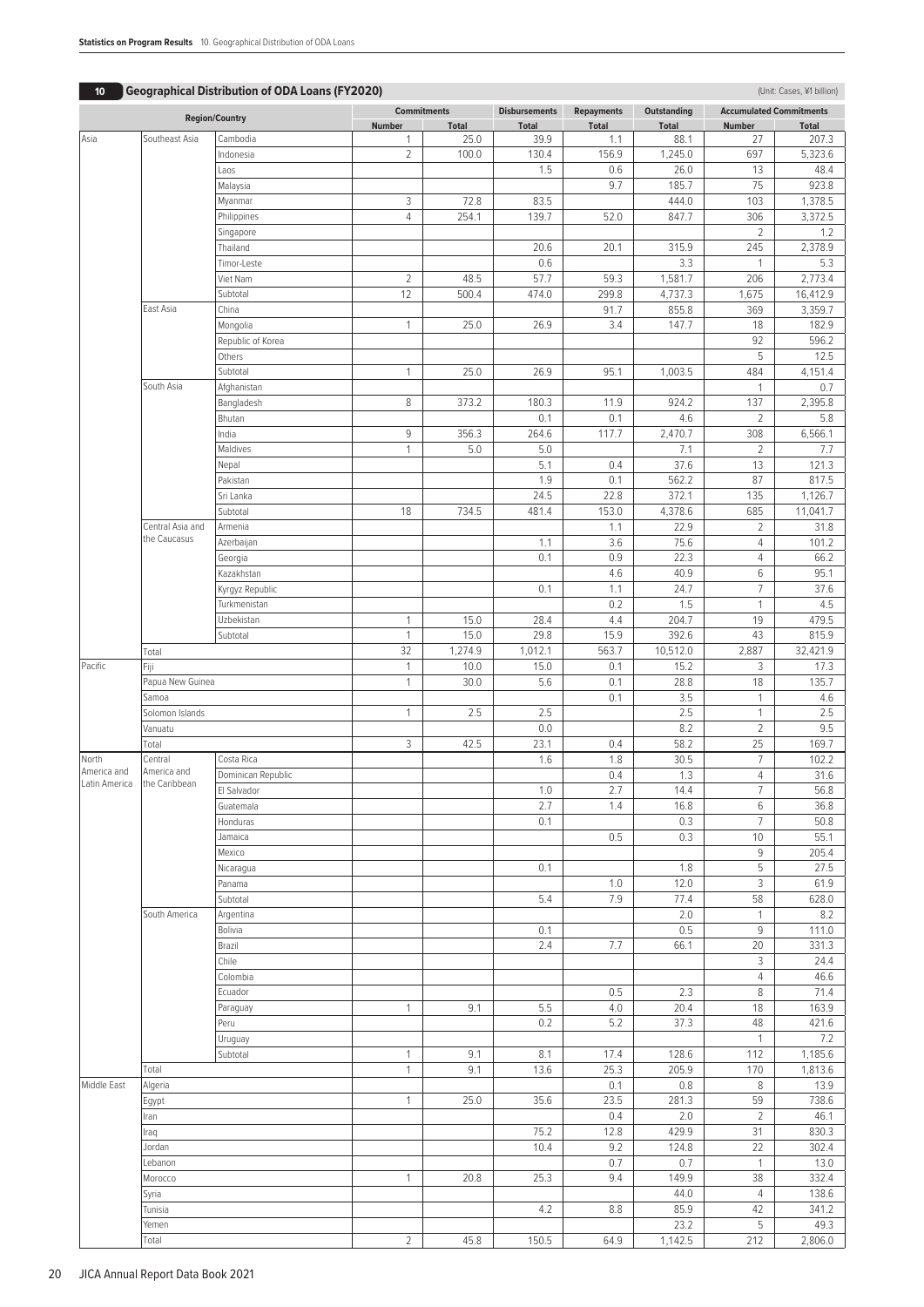| <b>Region/Country</b> |                                         | <b>Commitments</b> |              | <b>Disbursements</b> | <b>Repayments</b> | <b>Outstanding</b> | <b>Accumulated Commitments</b> |              |
|-----------------------|-----------------------------------------|--------------------|--------------|----------------------|-------------------|--------------------|--------------------------------|--------------|
|                       |                                         | Number             | <b>Total</b> | <b>Total</b>         | <b>Total</b>      | <b>Total</b>       | Number                         | <b>Total</b> |
| Africa                | Angola                                  |                    |              |                      |                   | 23.6               | 1                              | 23.6         |
|                       | Benin                                   |                    |              |                      |                   |                    | $\mathbf{1}$                   | 3.8          |
|                       | Botswana                                |                    |              | 0.4                  | 0.7               | 3.1                | 5                              | 22.0         |
|                       | Burkina Faso                            |                    |              | 1.0                  |                   | 1.0                | $\mathbf{1}$                   | 5.7          |
|                       | Burundi                                 |                    |              |                      |                   |                    | $\overline{2}$                 | 3.3          |
|                       | Cameroon                                |                    |              | 1.7                  |                   | 11.5               | 6                              | 29.2         |
|                       | Cape Verde                              |                    |              | 0.2                  |                   | 10.3               | 3                              | 25.9         |
|                       | Central African Republic                |                    |              |                      |                   |                    | $\mathbf{1}$                   | 0.6          |
|                       | Côte d'Ivoire                           |                    |              | 5.5                  |                   | 7.0                | $\overline{4}$                 | 39.2         |
|                       | Democratic Republic of the Congo        |                    |              |                      |                   |                    | $\overline{2}$                 | 35.6         |
|                       | Eswatini                                |                    |              |                      | 0.2               | 2.3                | $\mathbf{1}$                   | 4.4          |
|                       | Ethiopia                                |                    |              |                      |                   | 5.5                | $\overline{4}$                 | 18.9         |
|                       | Ghana                                   |                    |              | 0.0                  |                   | 0.2                | 18                             | 136.3        |
|                       | Guinea                                  |                    |              |                      |                   |                    | $\overline{4}$                 | 16.0         |
|                       | Kenya                                   | $\mathbf{1}$       | 8.0          | 18.2                 | 6.7               | 166.4              | 44                             | 491.0        |
|                       | Liberia                                 |                    |              |                      |                   |                    | $\mathbf{1}$                   | 4.0          |
|                       | Madagascar                              |                    |              | 4.0                  |                   | 8.0                | 6                              | 55.9         |
|                       | Malawi                                  |                    |              |                      |                   |                    | 8                              | 33.1         |
|                       | Mali                                    |                    |              |                      |                   |                    | $\overline{2}$                 | 8.7          |
|                       | Mauritania                              |                    |              |                      |                   |                    | 3                              | 11.1         |
|                       | Mauritius                               | $\mathbf{1}$       | 30.0         | 30.2                 | 1.0               | 31.0               | 5                              | 46.1         |
|                       | Mozambique                              |                    |              | 2.7                  |                   | 42.7               | 6                              | 75.2         |
|                       |                                         |                    |              |                      |                   |                    |                                |              |
|                       | Namibia                                 |                    |              |                      | 0.9               | 0.5                | $\mathbf{1}$                   | 10.1         |
|                       | Niger                                   |                    |              |                      |                   |                    | 1                              | 3.2          |
|                       | Nigeria                                 |                    |              |                      | 0.6               | 7.7                | $\overline{4}$                 | 63.4         |
|                       | Rwanda                                  |                    |              | 3.2                  |                   | 11.7               | 6                              | 29.2         |
|                       | Senegal                                 | $\mathbf{1}$       | 7.2          | 0.4                  |                   | 10.3               | $\overline{7}$                 | 58.6         |
|                       | Sierra Leone                            |                    |              |                      |                   |                    | $\mathbf{1}$                   | 2.0          |
|                       | Somalia                                 |                    |              |                      |                   | 6.5                | $\overline{2}$                 | 6.5          |
|                       | South Africa                            |                    |              |                      | 0.1               | 0.0                | 3                              | 14.1         |
|                       | Sudan                                   |                    |              |                      |                   | 7.8                | $\overline{4}$                 | 10.5         |
|                       | Tanzania                                |                    |              | 1.4                  | 0.1               | 54.8               | 22                             | 80.1         |
|                       | Togo                                    |                    |              |                      |                   |                    | 3                              | 9.3          |
|                       | Uganda                                  |                    |              | 1.4                  | 0.4               | 24.8               | $\overline{7}$                 | 66.3         |
|                       | Zambia                                  |                    |              | 0.4                  |                   | 5.0                | 8                              | 46.5         |
|                       | Zimbabwe                                |                    |              |                      |                   | 19.8               | 6                              | 38.1         |
|                       | Total                                   | 3                  | 45.2         | 70.8                 | 10.8              | 461.4              | 203                            | 1,527.5      |
| Europe                | Albania                                 |                    |              | 0.0                  | 0.7               | 9.1                | $\overline{4}$                 | 18.1         |
|                       | Bosnia and Herzegovina                  |                    |              | 1.8                  | 0.8               | 13.9               | $\overline{2}$                 | 16.7         |
|                       | Bulgaria                                |                    |              |                      | 1.6               | 13.9               | 6                              | 77.0         |
|                       | Hungary                                 |                    |              |                      |                   |                    | $\mathbf{1}$                   | 4.9          |
|                       | Moldova                                 | 1                  | 2.1          | 0.0                  |                   | 5.7                | $\overline{2}$                 | 8.0          |
|                       | North Macedonia                         |                    |              |                      | 0.5               | 4.2                | $\mathbf{1}$                   | 9.7          |
|                       | Poland                                  |                    |              |                      |                   |                    | $\mathbf{1}$                   | 21.4         |
|                       | Romania                                 |                    |              |                      | 3.0               | 41.6               | 5                              | 118.2        |
|                       | Serbia                                  |                    |              | 5.4                  | 0.1               | 13.6               | $\mathbf{1}$                   | 28.3         |
|                       | Slovakia                                |                    |              |                      | 0.6               | 1.9                | $\mathbf{1}$                   | 11.1         |
|                       | Turkey                                  |                    |              | 5.0                  | 18.7              | 215.1              | 29                             | 697.2        |
|                       | Ukraine                                 |                    |              | $0.0\,$              | 1.6               | 59.8               | $\overline{4}$                 | 174.3        |
|                       | Total                                   | $\mathbf{1}$       | 2.1          | 12.3                 | 27.6              | 378.8              | 57                             | 1,184.8      |
|                       | International Organizations, etc. Total | $\mathbf{1}$       | 73.6         | 73.6                 | 1.4               | 786.2              | 12                             | 892.5        |
| <b>Grand Total</b>    |                                         | 43                 | 1,493.2      | 1,356.0              | 694.2             | 13,545.1           | 3,566                          | 40,816.0     |
|                       |                                         |                    |              |                      |                   |                    |                                |              |

Note: Outstanding data show the managed credits and are calculated using a different method than figures calculated based on the Accounting Standards for Incorporated Administrative Agency.<br>The number and total amount do n

| Debt Rescheduling Based on Paris Club Agreements (FY2020)<br>$11-1$<br>(Unit: ¥1 million) |                                     |                                                   |                           |  |  |  |  |
|-------------------------------------------------------------------------------------------|-------------------------------------|---------------------------------------------------|---------------------------|--|--|--|--|
| Country                                                                                   | <b>Date of Paris Club Agreement</b> | <b>Date JICA Signed Rescheduling</b><br>Agreement | <b>Rescheduled Amount</b> |  |  |  |  |
| Maldives                                                                                  | 2020.09.14                          | 2021.02.08                                        | 69                        |  |  |  |  |
| Nepal                                                                                     | 2020.05.19                          | 2021.02.26                                        | 691                       |  |  |  |  |
| Samoa                                                                                     | 2020.08.27                          | 2021.03.12                                        | 107                       |  |  |  |  |
| Cape Verde                                                                                | 2020.08.12                          | 2021.03.19                                        | 78                        |  |  |  |  |

| 11-2 Debt Cancellation (FY2020) |         | (Unit: ¥1 million)              |  |  |
|---------------------------------|---------|---------------------------------|--|--|
|                                 | Countrv | <b>Debt Cancellation Amount</b> |  |  |
| Not applicable                  |         |                                 |  |  |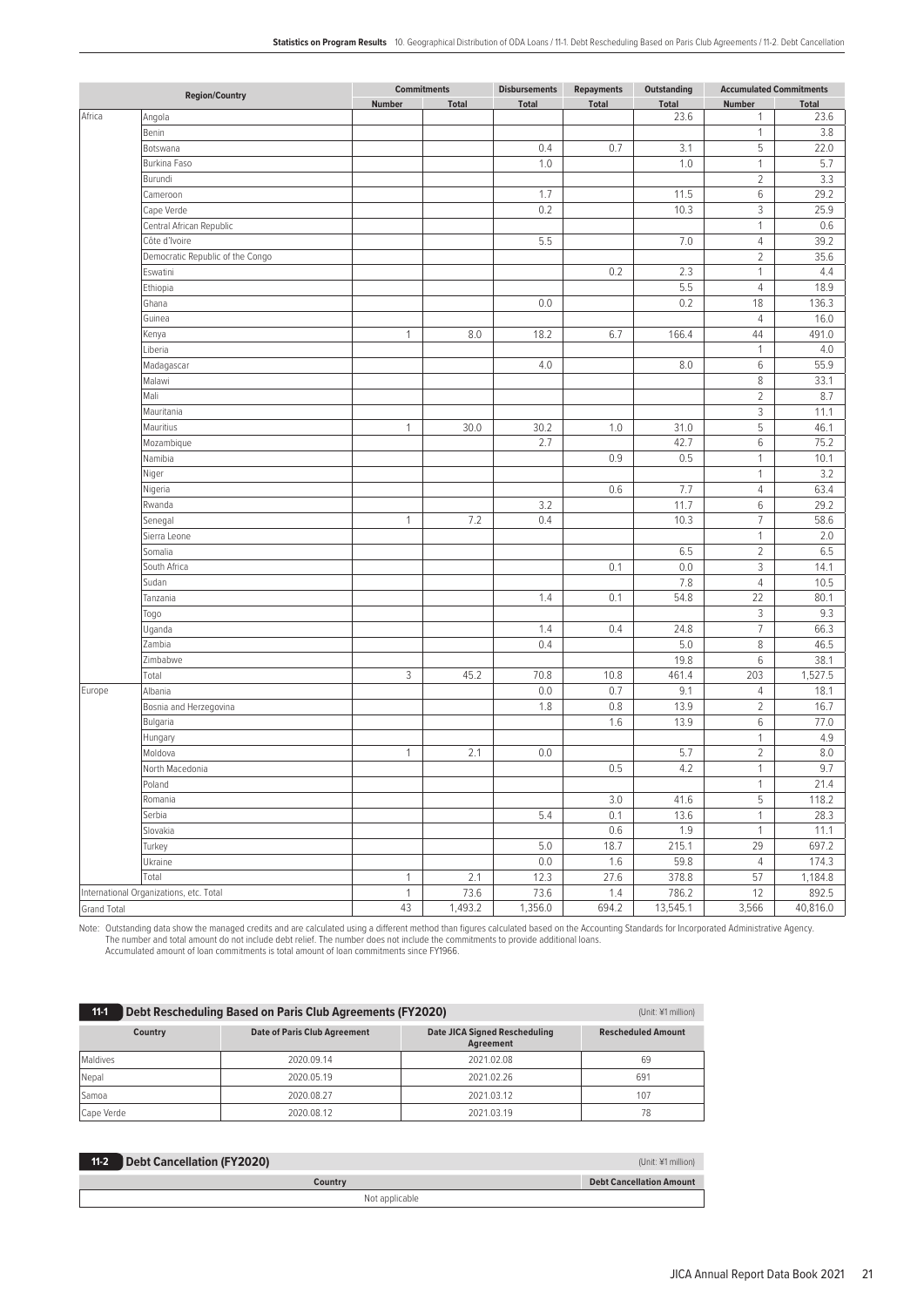| Country     | <b>Project Name</b>                                                                              | Date of Loan<br>Agreement | <b>Contract</b><br><b>Amount</b><br>(¥1 million) | <b>Contractors (Nationality)</b><br>Note. Names of parties of a joint venture* are separated by slashes.                                      |
|-------------|--------------------------------------------------------------------------------------------------|---------------------------|--------------------------------------------------|-----------------------------------------------------------------------------------------------------------------------------------------------|
| Indonesia   | Asahan No.3 Hydroelectric Power Plant Construction Project                                       | 2006.03.29                |                                                  | 3,842 MITSUBISHI CORPORATION (Japan)                                                                                                          |
|             | Rentang Irrigation Modernization Project                                                         | 2017.03.30                |                                                  | 4,364   PT. ADHI KARYA (Indonesia) / PT. MINARTA DUTAHUTAMA (Indonesia) /<br>PT. BARATA INDONESIA (Indonesia)                                 |
|             | Rentang Irrigation Modernization Project                                                         | 2017.03.30                |                                                  | 1,360   PT. BUMI KARSA (Indonesia)                                                                                                            |
|             | Rentang Irrigation Modernization Project                                                         | 2017.03.30                |                                                  | 4,392   PT. HUTAMA KARYA (Indonesia)                                                                                                          |
|             | Rentang Irrigation Modernization Project                                                         | 2017.03.30                |                                                  | 4,369   PT. WASKITA KARYA (Indonesia)                                                                                                         |
|             | Rentang Irrigation Modernization Project                                                         | 2017.03.30                |                                                  | 1,886   PT. SAC NUSANTARA (Indonesia)                                                                                                         |
|             | Rentang Irrigation Modernization Project                                                         | 2017.03.30                |                                                  | 1,386   PT. NINDYA KARYA (Indonesia)                                                                                                          |
|             | Rentang Irrigation Modernization Project                                                         | 2017.03.30                |                                                  | 1,831   PT. BUMI KARSA (Indonesia)                                                                                                            |
|             | Rentang Irrigation Modernization Project                                                         | 2017.03.30                |                                                  | 1,102   PT. BRANTAS ABIPRAYA (Indonesia)                                                                                                      |
|             | Rentang Irrigation Modernization Project                                                         | 2017.03.30                |                                                  | 2,501   PT. JAYA KONSTRUKSI MANGGALA PRALAMA (Indonesia)                                                                                      |
|             | Development of World Class University with<br>Socio Entrepreneu                                  | 2017.11.15                |                                                  | 1,549 PT. WIJAYA KARYA (Indonesia) / PT. WIJAYA KARYA BANGUNAN GEDUNG (Indonesia)                                                             |
| Myanmar     | Yangon Circular Railway Line Upgrading Project                                                   | 2015.10.16                |                                                  | 16,248   MITSUBISHI CORPORATION (Japan)                                                                                                       |
|             | National Power Transmission Network Development<br>Project Phase II                              | 2015.10.16                |                                                  | 14,225 SOJITZ CORPORATION (Japan)                                                                                                             |
|             | Yangon-Mandalay Railway Improvement Project Phase II (I)                                         | 2018.03.29                |                                                  | 2,336 SUMITOMO CORPORATION (Japan)                                                                                                            |
|             | Yangon-Mandalay Railway Improvement Project Phase II (I)                                         | 2018.03.29                |                                                  | 1,754   MITSUI & CO. PLANT SYSTEMS, LTD. (Japan)                                                                                              |
|             | Yangon-Mandalay Railway Improvement Project Phase II (I)                                         | 2018.03.29                |                                                  | 52,833 MITSUBISHI CORPORATION (Japan)                                                                                                         |
| Phillipines | Davao City Bypass Construction Project                                                           | 2015.08.25                |                                                  | 28,532 SHIMIZU CORPORATION (Japan) /<br>TAKENAKA CIVIL ENGINEERING & CONSTRUCTION CO., LTD. (Japan) /<br>ULTICON BUILDERS, INC. (Philippines) |
|             | Arterial Road Bypass Project (Phase III)                                                         | 2018.02.28                |                                                  | 1,677 SINO ROAD AND BRIDGE GROUP CO., LTD. (China)                                                                                            |
|             | Arterial Road Bypass Project (Phase III)                                                         | 2018.02.28                |                                                  | 2,746 C.M. PANCHO CONSTRUCTION INC. (Philippines)                                                                                             |
|             | Metro Manila Subway Project (Phase 1) (I)                                                        | 2018.03.16                | 57,387                                           | JAPAN TRANSPORT ENGINEERING COMPANY (Japan) /<br>SUMITOMO CORPORATION (Japan)                                                                 |
| Thailand    | Industrial Human Resources Development Project                                                   | 2020.03.30                |                                                  | 2,635 NATIONAL INSTITUTE OF TECHNOLOGY (Japan)                                                                                                |
| Viet Nam    | Project for Disaster and Climate Change Countermeasures<br>Using Earth Observation Satellite (I) | 2011.11.02                |                                                  | 2,626 SHIMIZU CORPORATION (Japan) / 129 CO., LTD. (Viet Nam)                                                                                  |
| Bangladesh  | Jamuna Railway Bridge Construction Project (I)                                                   | 2018.06.14                | 89,332                                           | OBAYASHI CORPORATION (Japan) / JFE ENGINEERING CORPORATION (Japan) /<br>TOA CORPORATION (Japan)                                               |
|             | Jamuna Railway Bridge Construction Project (I)                                                   | 2018.06.14                |                                                  | 80,990   IHI INFRASTRUCTURE SYSTEMS CO., LTD. (Japan) /<br>SUMITOMO MITSUI CONSTRUCTION CO., LTD. (Japan)                                     |
|             | Western Bangladesh Bridge Improvement Project                                                    | 2015.12.13                |                                                  | 2,785 CONCORD PRAGATEE CONSORTIUM LIMITED (Bangladesh)                                                                                        |
|             | Western Bangladesh Bridge Improvement Project                                                    | 2015.12.13                |                                                  | 5,366 SPECTRA ENGINEERS LTD. (Bangladesh) /<br>CHINA RAILWAY 24TH BUREAU GROUP CO., LTD. (China)                                              |
| India       | Tamil Nadu Transmission System Improvement Project                                               | 2012.09.28                |                                                  | 7,702   KEC INTERNATIONAL LTD. (India)                                                                                                        |
|             | Bihar National Highway Improvement Project                                                       | 2013.02.22                |                                                  | 7,186 RAM KRIPAL SINGH CONSTRUCTION PRIVATE LIMITED (India)                                                                                   |
|             | Bihar National Highway Improvement Project                                                       | 2013.02.22                |                                                  | 6,717   RAM KRIPAL SINGH CONSTRUCTION PRIVATE LIMITED (India)                                                                                 |
|             | Bihar National Highway Improvement Project                                                       | 2013.02.22                |                                                  | 9,512   JSP PROJECTS PVT. LTD. (India)                                                                                                        |
|             | Rengali Irrigation Project (Phase 2)                                                             | 2015.03.30                |                                                  | 3,348   GAMMON ENGINEERS AND CONTRACTORS PRIVATE LIMITED (India) /<br>D.D. BUILDERS (India)                                                   |
|             | Ahmedabad Metro Project (I)                                                                      | 2016.03.04                |                                                  | 4,257 STERLING AND WILSON PRIVATE LIMITED (India) /<br>ZHEJIANG JINDUN FANS HOLDING CO., LTD. (China)                                         |

# **12-1 Principal Contractors under ODA Loans (FY2020 / Goods and Services / Contract Amount: over ¥1 billion)**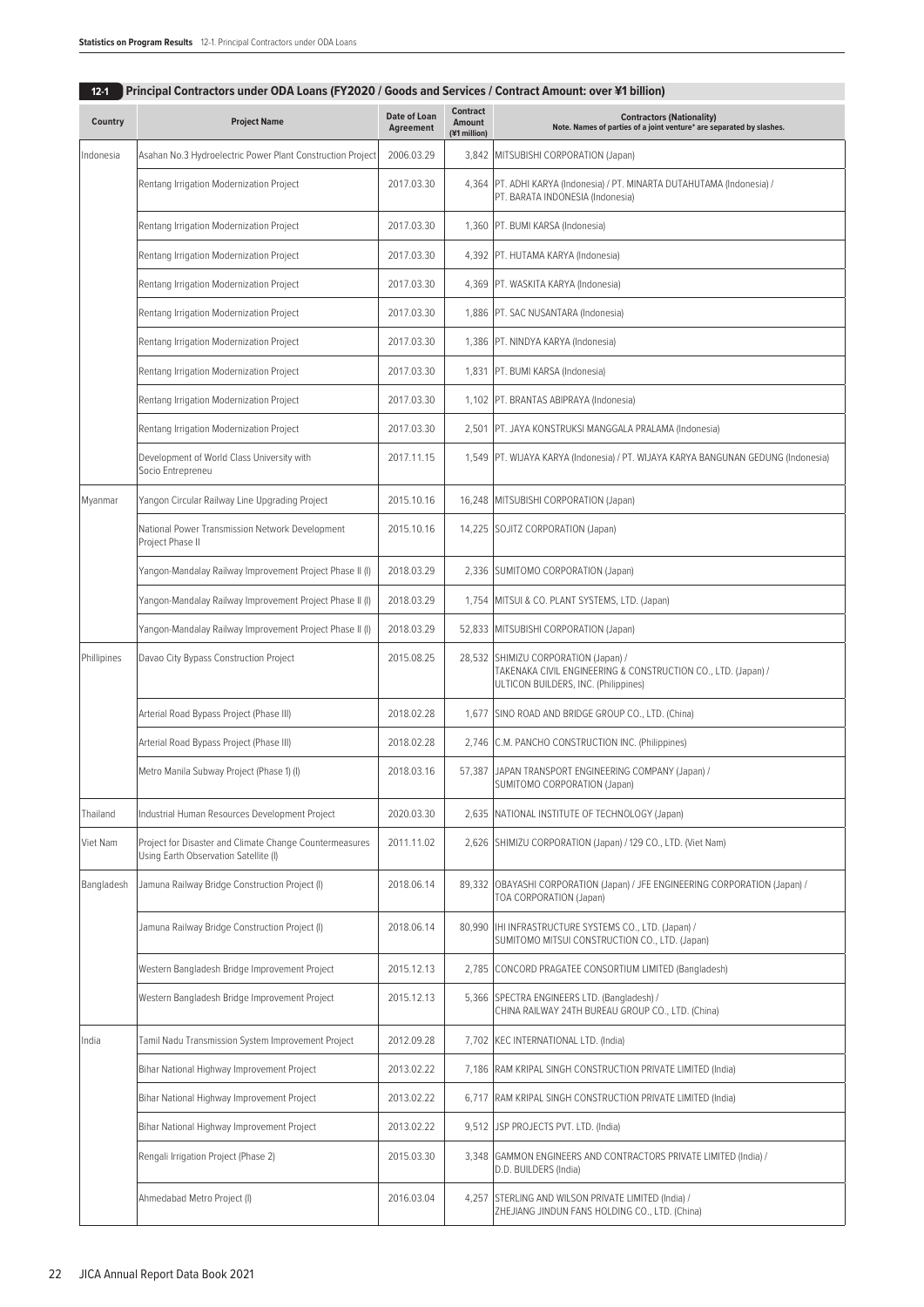| Country     | <b>Project Name</b>                                                       | Date of Loan<br>Agreement | <b>Contract</b><br>Amount<br>(¥1 million) | <b>Contractors (Nationality)</b><br>Note. Names of parties of a joint venture* are separated by slashes.                                                                                                              |
|-------------|---------------------------------------------------------------------------|---------------------------|-------------------------------------------|-----------------------------------------------------------------------------------------------------------------------------------------------------------------------------------------------------------------------|
| India       | North East Road Network Connectivity Improvement Project                  | 2017.03.31                |                                           | 6,523 ABCI INFRASTRUCTURES PVT. LTD. (India) / BHARTIA INFRA PROJECTS LTD. (India)                                                                                                                                    |
|             | North East Road Network Connectivity Improvement Project                  | 2017.03.31                |                                           | 6,429   ABCI INFRASTRUCTURES PVT. LTD. (India) / BHARTIA INFRA PROJECTS LTD. (India)                                                                                                                                  |
|             | North East Road Network Connectivity Improvement Project                  | 2017.03.31                |                                           | 9,812 GAWAR CONSTRUCTION LIMITED (India) /<br>SHIVALAYA CONSTRUCTION COMPANY PVT. LTD. (India)                                                                                                                        |
|             | North East Road Network Connectivity Improvement Project                  | 2017.03.31                |                                           | 6,307 POWER MECH PROJECTS LTD. (India) / SRC INFRA DEVELOPERS PRIVATE LTD. (India)                                                                                                                                    |
|             | Tamil Nadu Urban Health Care Project                                      | 2016.03.31                |                                           | 2,243 BNR INFRASTRUCTURE PROJECTS PRIVATE LIMITED (India) / KPC PROJECTS LTD. (India)                                                                                                                                 |
|             | Tamil Nadu Urban Health Care Project                                      | 2016.03.31                |                                           | 1,802 VIJAY NIRMAN COMPANY PVT. LTD. (India) / V. SATHYAMOORTHY & CO. (India)                                                                                                                                         |
|             | Tamil Nadu Urban Health Care Project                                      | 2016.03.31                |                                           | 1,976 CMK PROJECTS PVT. LTD. (India) / VIJAY NIRMAN COMPANY PVT. LTD. (India)                                                                                                                                         |
|             | Dedicated Freight Corridor Project (Phase 1) (III)                        | 2016.03.31                |                                           | 16,792 MITSUI & CO., LTD. (Japan)                                                                                                                                                                                     |
|             | Chennai Metro Project (V)                                                 | 2017.03.31                |                                           | 1,205   SIEMENS LTD. (India)                                                                                                                                                                                          |
|             | North East Road Network Connectivity Improvement Project<br>(Phase 2)     | 2018.03.29                |                                           | 2,423   KRAM INFRACON PVT. LTD. (India) /<br>VIJAY KUMAR MISHRA CONSTRUCTION PVT. LTD. (India)                                                                                                                        |
|             | Bengaluru Water Supply and Sewerage Project (Phase 3) (I)                 | 2018.01.24                |                                           | 8,606   MEGHA ENGINEERING & INFRASTRUCTURES LTD. (MEIL) (India)                                                                                                                                                       |
|             | Bengaluru Water Supply and Sewerage Project (Phase 3) (I)                 | 2018.01.24                |                                           | 14,836   MEGHA ENGINEERING & INFRASTRUCTURES LTD. (MEIL) (India)                                                                                                                                                      |
|             | Bengaluru Water Supply and Sewerage Project (Phase 3) (I)                 | 2018.01.24                |                                           | 7,052   MEGHA ENGINEERING & INFRASTRUCTURES LTD. (MEIL) (India)                                                                                                                                                       |
|             | Bengaluru Water Supply and Sewerage Project (Phase 3) (I)                 | 2018.01.24                |                                           | 4,747 SUEZ INDIA PVT. LTD. (India) / SUEZ INTERNATIONAL (France)                                                                                                                                                      |
|             | Bengaluru Water Supply and Sewerage Project (Phase 3) (I)                 | 2018.01.24                |                                           | 6,348 SUEZ INDIA PVT. LTD. (India) / TOSHIBA WATER SOLUTIONS PVT.LTD. (India)                                                                                                                                         |
|             | Bengaluru Water Supply and Sewerage Project (Phase 3) (I)                 | 2018.01.24                |                                           | 2,050   LARSEN & TOUBRO LTD. (India)                                                                                                                                                                                  |
|             | Bengaluru Water Supply and Sewerage Project (Phase 3) (I)                 | 2018.01.24                | 2,274                                     | CHEVROX CONSTRUCTIONS PRIVATE LIMITED (India) /<br>PHOENIX PROJECTS PRIVATE LIMITED (India)                                                                                                                           |
|             | North East Road Network Connectivity Improvement Project<br>(Phase 3) (I) | 2018.10.29                | 46,300                                    | LARSEN & TOUBRO LTD. (India)                                                                                                                                                                                          |
|             | Project for Construction of Mumbai - Ahmedabad High<br>Speed Rail (I)     | 2018.09.28                |                                           | 349,486 LARSEN & TOUBRO LTD. (India)                                                                                                                                                                                  |
|             | Project for Construction of Mumbai - Ahmedabad High<br>Speed Rail (I)     | 2018.09.28                | 103,035                                   | LARSEN & TOUBRO LTD. (India)                                                                                                                                                                                          |
| Sri Lanka   | Bandaranaike International Airport Development Project 2                  | 2012.03.28                |                                           | 63,030   TAISEI CORPORATION (Japan)                                                                                                                                                                                   |
|             | Nati. Transmission & Distribution Net. Dev & Eff. Improv.<br>Project      | 2015.08.11                |                                           | 2,996   SIEMENS LTD. (India) / DIMO (PVT) LTD. (Sri Lanka)                                                                                                                                                            |
| El Salvador | San Miquel Bypass Construction Project                                    | 2014.08.20                |                                           | 2,558 CONSTRUCTORA MECO S.A. (Costa Rica)                                                                                                                                                                             |
| Panama      | Urban Transportaion Line-3 Development Project (I)                        | 2016.04.20                | 300,294                                   | HYUNDAI ENGINEERING & CONSTRUCTION CO., LTD. (Republic of Korea) /<br>POSCO ENGINEERING & CONSTRUCTION. CO. (Republic of Korea) /<br>HYUNDAI ENGINEERING CORP. (Republic of Korea)                                    |
| Brazil      | Sanitation Improvement Project for Santa Catarina Coastal<br>Region       | 2010.03.31                |                                           | 2,073   ITAJUI ENGENHARIA DE OBRAS LTDA (Brazil)                                                                                                                                                                      |
|             | Sanitation Improvement Project for Santa Catarina Coastal<br>Region       | 2010.03.31                |                                           | 2,920   ITAJUI ENGENHARIA DE OBRAS LTDA (Brazil) /<br>CONSTRUTAMI ENGENHARIA E COMERCIO LTDA (Brazil)                                                                                                                 |
| Egypt       | Greater Cairo Metro Line No. 4 Phase I Project                            | 2012.03.19                |                                           | 170,161   THE ARAB CONTRACTORS OSMAN AHMED OSMAN & CO (Egypt) /<br>H.A. CONSTRUCTION (Egypt) /<br>CONCORD FOR ENGINEERING AND CONTRACTING (Egypt) /<br>THE PETROLEUM PROJECTS AND TECHNICAL CONSULTATIONS CO. (Egypt) |
|             | Electricity Distribution System Improvement Project                       | 2016.02.29                |                                           | 10,212   ELSEWEDY ELECTRIC T&D (Eqypt) / TOYOTA TSUSHO CORPORATION (Japan)                                                                                                                                            |
| Iraq        | Basrah Refinery Upgrading Project (I)                                     | 2012.10.14                | 399,960                                   | JGC CORPORATION (Japan)                                                                                                                                                                                               |
|             | Electricity Sector Reconstruction (Phase 2)                               | 2015.06.29                |                                           | 8,336 SIEMENS AKTIENGESELLSCHAFT (Germany)                                                                                                                                                                            |
|             | Electricity Sector Reconstruction (Phase 2)                               | 2015.06.29                | 8,408                                     | LINXON SWEDEN AB (Sweden)                                                                                                                                                                                             |
|             | Electricity Sector Reconstruction (Phase 2)                               | 2015.06.29                |                                           | 7,106   MATELEC S.A.L. (Lebanon)                                                                                                                                                                                      |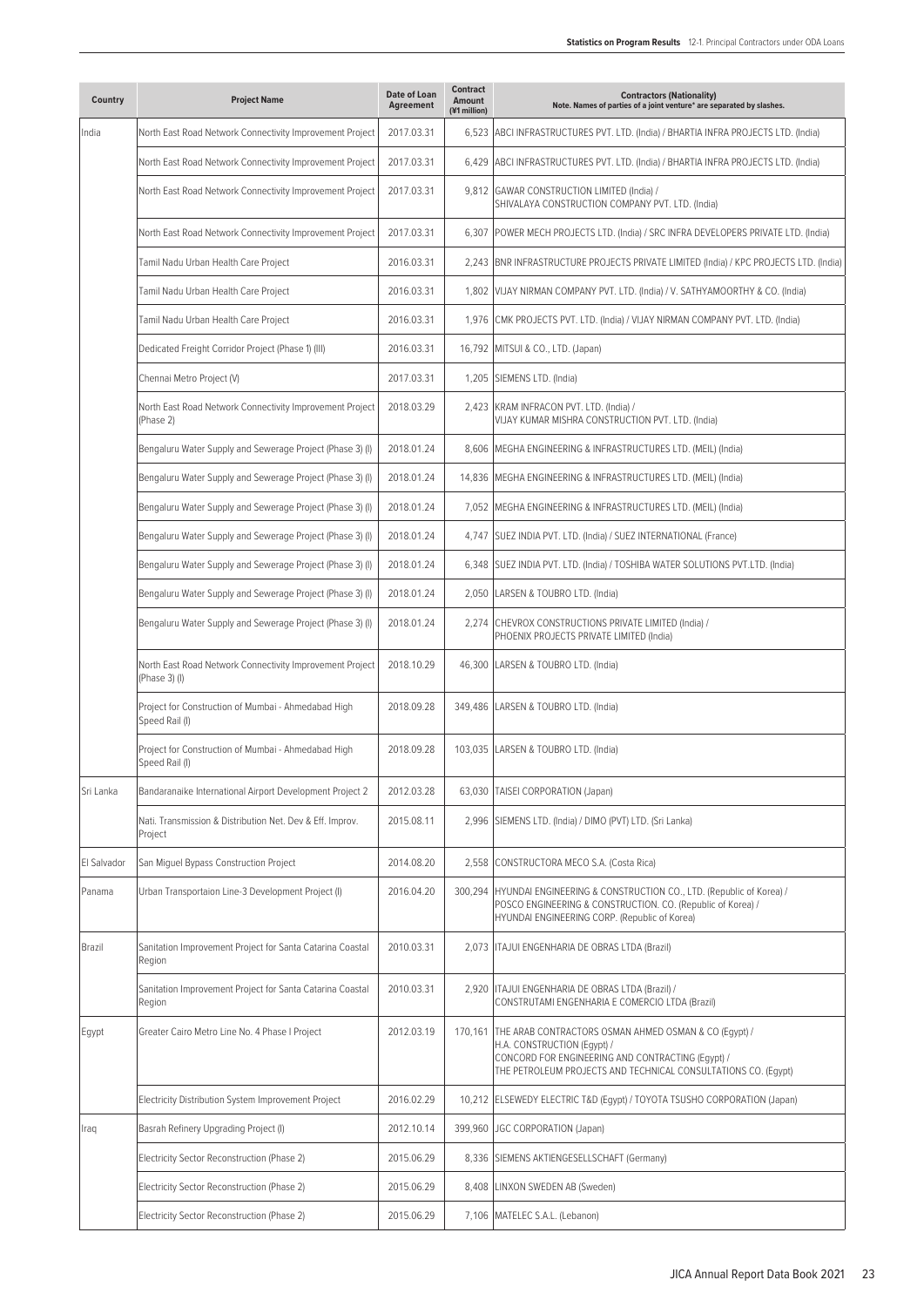| Country    | <b>Project Name</b>                                                                                                            | Date of Loan<br>Agreement | <b>Contract</b><br>Amount<br>(¥1 million) | <b>Contractors (Nationality)</b><br>Note. Names of parties of a joint venture* are separated by slashes.              |
|------------|--------------------------------------------------------------------------------------------------------------------------------|---------------------------|-------------------------------------------|-----------------------------------------------------------------------------------------------------------------------|
| Iraq       | Electricity Sector Reconstruction (Phase 2)                                                                                    | 2015.06.29                |                                           | 6,012   MATELEC S.A.L. (Lebanon)                                                                                      |
| Ethiopia   | Ethiopia Integrated Transport Program (Phase 1):<br>Jimma-Chida and Sodo-Sawla Road Upgrading Project<br>(Jimma-Chida Section) | 2020.03.20                |                                           | 6.729 CHINA TIESIJU CIVIL ENGINEERING GROUP CO., LTD. (China)                                                         |
| Madagascar | Toamasina Port Development Project                                                                                             | 2017.03.23                |                                           | 33,120   PENTA-OCEAN CONSTRUCTION CO., LTD. (Japan) / DAIHO CORPORATION (Japan)                                       |
| Rwanda     | Rusumo-Kayonza Road Improvement Project                                                                                        | 2016.07.13                |                                           | 2,041 CHINA ROAD AND BRIDGE CORPORATION (China) / NPD LTD. (Rwanda)                                                   |
| Turkey     | Local Authorities Infrastructure Improvement Project                                                                           | 2011.06.22                |                                           | 1,343 MIMARAY INSAAT SANAYI TURZ. VE TIC. LTD. STI. (Turkey)                                                          |
|            | Local Authorities Infrastructure Improvement Project                                                                           | 2011.06.22                | 1.201                                     | TAM ER INSAAT TAAH. TURZ. TIC. A.S. (Turkey) /<br>IPEKYOL GRUP YAPI INS. TURZ. ELEK. TAAH. SAN. VE TIC. A.S. (Turkey) |

\* A joint venture is a contractual agreement that joins two or more parties for the purpose of executing a particular contract and "jointly and severally" responsible for execution of the whole contract.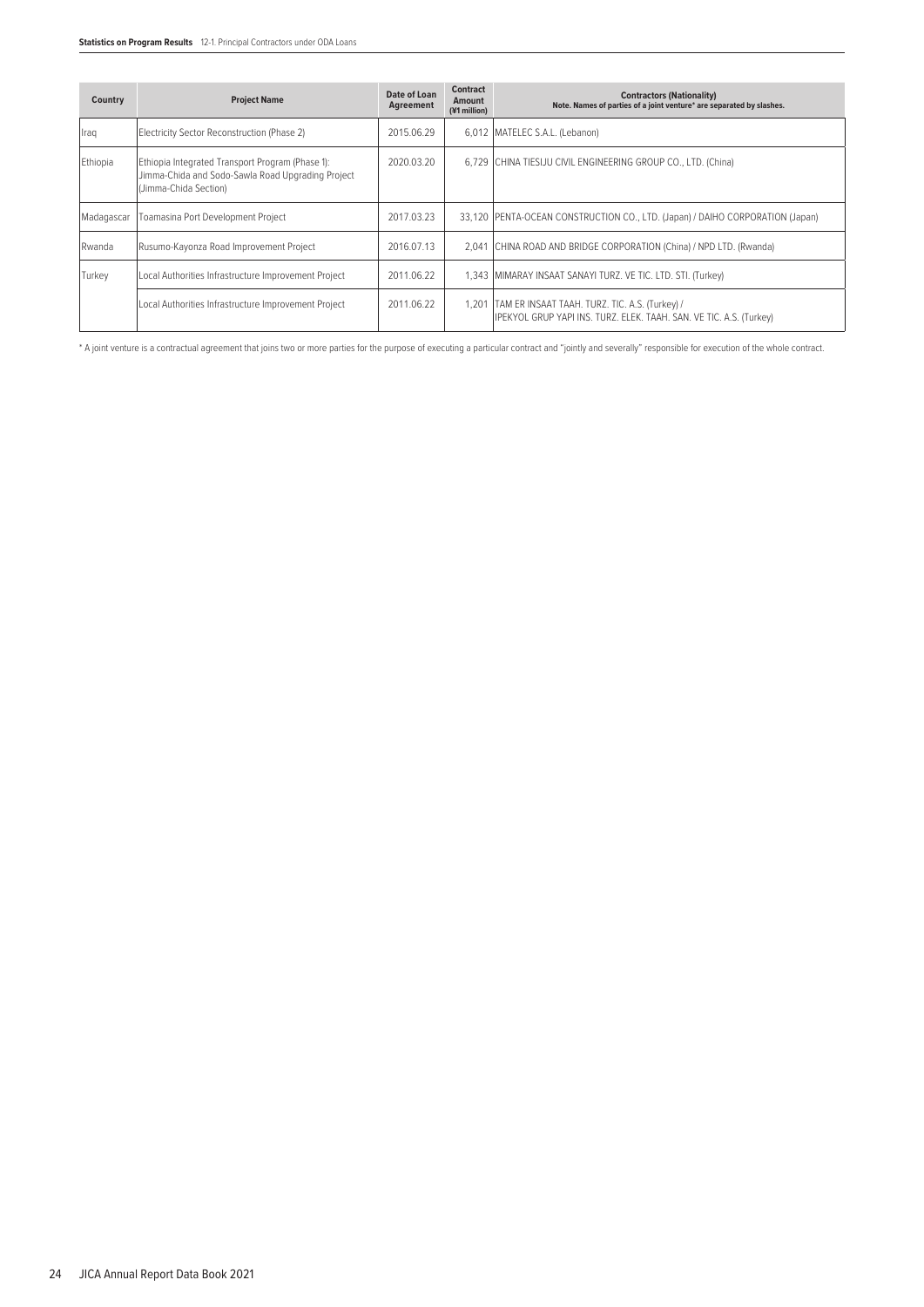| Principal Contractors under ODA Loans (FY2020 / Consulting Services / Contract Amount: over ¥100 million)<br>$12 - 2$ |                                                                                                                                |                           |                                           |                                                                                                                                                                                                                                                                                                             |  |  |  |
|-----------------------------------------------------------------------------------------------------------------------|--------------------------------------------------------------------------------------------------------------------------------|---------------------------|-------------------------------------------|-------------------------------------------------------------------------------------------------------------------------------------------------------------------------------------------------------------------------------------------------------------------------------------------------------------|--|--|--|
| Country                                                                                                               | <b>Project Name</b>                                                                                                            | Date of Loan<br>Agreement | <b>Contract</b><br>Amount<br>(¥1 million) | <b>Contractors (Nationality)</b><br>Note. Names of parties of a joint venture* are separated by slashes.                                                                                                                                                                                                    |  |  |  |
| Indonesia                                                                                                             | E/S for Jakarta MRT East-West Line Project (Phase I)                                                                           | 2015.12.04                | 1,846                                     | NIPPON KOEI CO., LTD. (Japan) / ORIENTAL CONSULTANTS GLOBAL CO., LTD. (Japan) /<br>SYSTRA S.A. (France) / PT. PERENTJANA DJAJA (Indonesia) /<br>PT. DARDELA YASA GUNA (Indonesia) / PT. JAYA CM (Indonesia) /<br>PT. MATRA REKAYASA INTERNATIONAL (Indonesia) /<br>PT. MOTT MACDONALD INDONESIA (Indonesia) |  |  |  |
|                                                                                                                       | Rentang Irrigation Modernization Project                                                                                       | 2017.03.30                |                                           | 6,174   NIPPON KOEI CO., LTD. (Japan) / PT. TATA GUNA PATRIA (Indonesia) /<br>PT. YODYA KARYA (Indonesia) / PT.KWARSA HEXAGON (Indonesia) /<br>PT. WIRATMAN (Indonesia) / PT. INTIMULYA MULTIKENCANA (Indonesia)                                                                                            |  |  |  |
|                                                                                                                       | Bali Beach Conservation Project (Phase 2)                                                                                      | 2017.03.30                |                                           | 1,230   NIPPON KOEI CO., LTD. (Japan) / PT. VIRAMA KARYA (Indonesia) /<br>PT MULTIMERA HARAPAN (Indonesia) / PT. TATA GUNA PATRIA (Indonesia) /<br>PT. PARAMA KRIDA PRATAMA (Indonesia) / PT.INTIMULYA MULTIKENCANA (Indonesia)                                                                             |  |  |  |
|                                                                                                                       | Construction of Jakarta Mass Rapid Transit Project<br>(Phase 2) (I)                                                            | 2018.10.24                | 7,137                                     | ORIENTAL CONSULTANTS GLOBAL CO., LTD. (Japan) /<br>JAPAN INTERNATIONAL CONSULTANTS FOR TRANSPORTATION CO., LTD. (JIC) (Japan) /<br>PACIFIC CONSULTANTS CO., LTD. (Japan) / NIPPON KOEI CO., LTD. (Japan) /<br>CHODAI CO., LTD. (Japan)                                                                      |  |  |  |
|                                                                                                                       | Construction of Jakarta Mass Rapid Transit Project<br>(Phase 2) (I)                                                            | 2018.10.24                | 1,020                                     | JAPAN INTERNATIONAL CONSULTANTS FOR TRANSPORTATION CO., LTD. (JIC) (Japan) /<br>NIPPON KOEI CO., LTD. (Japan)                                                                                                                                                                                               |  |  |  |
|                                                                                                                       | Jakarta Sewerage Development Project (Zone 6) (Phase 1)                                                                        | 2019.07.11                |                                           | 3,215 ORIENTAL CONSULTANTS GLOBAL CO., LTD. (Japan) /<br>NIPPON KOEI CO., LTD. (Japan) / PT. VIRAMA KARYA (Indonesia) /<br>PT. ARKONIN ENGINEERING MANGGALA PRATAMA (Indonesia) /<br>PT. WIDYA GRAHA ASANA (Indonesia)                                                                                      |  |  |  |
| Philippines                                                                                                           | Pasig-Marikina River Channel Improvement Project<br>(Phase IV)                                                                 | 2019.01.21                |                                           | 2,514   NIPPON KOEI CO., LTD. (Japan) / CTI ENGINEERING INTERNATIONAL CO., LTD. (Japan)                                                                                                                                                                                                                     |  |  |  |
| Viet Nam                                                                                                              | Project for Disaster and Climate Change Countermeasures<br>Using Earth Observation Satellite (I)                               | 2011.11.02                |                                           | 902   PADECO CO., LTD. (Japan) / Japan SPACE SYSTEMS (Japan) /<br>NIPPON KOEI CO., LTD. (Japan) / NIHON SEKKEI, INC. (Japan)                                                                                                                                                                                |  |  |  |
| Bangladesh                                                                                                            | Dhaka Mass Rapid Transit Development Project<br>(Line 5) (E/S)                                                                 | 2018.06.14                | 20,774                                    | NIPPON KOEI CO., LTD. (Japan) / ORIENTAL CONSULTANTS GLOBAL CO., LTD. (Japan) /<br>SYSTRA S.A. (France) / DELHI METRO RAIL CORPORATION LTD. (India) /<br>NIPPON KOEI India PVT. LTD. (India) / KATAHIRA & ENGINEERS INTERNATIONAL (Japan) /<br>DEVELOPMENT DESIGN CONSULTANTS LTD. (Bangladesh)             |  |  |  |
|                                                                                                                       | Matarbari Port Development Project (I)                                                                                         | 2019.05.29                | 5,871                                     | ORIENTAL CONSULTANTS GLOBAL CO., LTD. (Japan) /<br>DEVELOPMENT DESIGN CONSULTANTS LTD. (Bangladesh) /<br>BCL ASSOCIATES LTD. (Bangladesh)                                                                                                                                                                   |  |  |  |
|                                                                                                                       | Matarbari Port Development Project (I)                                                                                         | 2019.05.29                |                                           | 2,987   NIPPON KOEI CO., LTD. (Japan) /<br>THE OVERSEAS COASTAL AREA DEVELOPMENT INSTITUTE OF JAPAN (Japan) /<br>JAPAN PORT CONSULTANTS, LTD. (Japan) /<br>DEVELOPMENT DESIGN CONSULTANTS LTD. (Bangladesh)                                                                                                 |  |  |  |
|                                                                                                                       | Disaster Risk Management Enhancement Project                                                                                   | 2016.06.29                |                                           | 1,191 ORIENTAL CONSULTANTS GLOBAL CO., LTD. (Japan) /<br>CTI ENGINEERING INTERNATIONAL CO., LTD. (Japan) /<br>AQUA CONSULTANT & ASSOCIATES LTD. (Bangladesh)                                                                                                                                                |  |  |  |
| India                                                                                                                 | North East Road Network Connectivity Improvement Project                                                                       | 2017.03.31                |                                           | 764   NIPPON KOEI CO., LTD. (Japan) / STUP CONSULTANTS LTD. (India) /<br>NIPPON KOEI India PVT. LTD. (India)                                                                                                                                                                                                |  |  |  |
|                                                                                                                       | Project for Renovation and Modernization of Umiam-Umtru<br>Stage-III Hydroelectric Power Station                               | 2018.10.29                |                                           | 349   INTEGRAL S.A. (Colombia) / RODIC CONSULTANTS PVT. LTD. (India)                                                                                                                                                                                                                                        |  |  |  |
| Sri Lanka                                                                                                             | Kalu Ganga Water Supply Expansion Project (I)                                                                                  | 2017.07.07                |                                           | 999   NIHON SUIDO CONSULTANTS CO., LTD. (Japan) /<br>TEC INTERNATIONAL CO., LTD. (Japan) /<br>CEYWATER CONSULTANTS (PVT) LTD. (Sri Lanka) /<br>RESOURCES DEVELOPMENT CONSULTANTS (PVT) LTD. (Sri Lanka)                                                                                                     |  |  |  |
| Uzbekistan                                                                                                            | Navoi Thermal Power Plant Modernization Project (Phase 2)                                                                      | 2019.12.19                | 589                                       | TOKYO ELECTRIC POWER SERVICES CO., LTD. (Japan)                                                                                                                                                                                                                                                             |  |  |  |
|                                                                                                                       | Electric Power Sector Capacity Development Project<br>(Phase 2)                                                                | 2019.12.19                |                                           | 419   TOKYO ELECTRIC POWER SERVICES CO., LTD. (Japan)                                                                                                                                                                                                                                                       |  |  |  |
| Costa Rica                                                                                                            | Borinquen I Geothermal Project                                                                                                 | 2017.06.20                |                                           | 238   WEST JAPAN ENGINEERING CONSULTANTS, INC. (Japan)                                                                                                                                                                                                                                                      |  |  |  |
| Brazil                                                                                                                | Sanitation Improvement Project for Santa Catarina Coastal<br>Region                                                            | 2010.03.31                |                                           | 283   PROSUL PROJETOS, SUPERVISAO E PLANEJAMENTO, LTDA. (Brazil) /<br>NIPPON KOEI LAC DO BRASIL LTDA. (Brazil) /<br>NIPPON KOEI LATIN AMERICA-CARIBBEAN CO., LTD. (Japan)                                                                                                                                   |  |  |  |
| Côte d'Ivoire                                                                                                         | Project for the Construction of Three Intersections in<br>Abidjan                                                              | 2019.01.11                |                                           | 1,320 ORIENTAL CONSULTANTS GLOBAL CO., LTD. (Japan) /<br>INGEROSEC CORPORATION (Japan) /<br>ETUDES TECHNIQUES ET COORDINATION (Côte d'Ivoire)                                                                                                                                                               |  |  |  |
| Ethiopia                                                                                                              | Ethiopia Integrated Transport Program (Phase 1):<br>Jimma-Chida and Sodo-Sawla Road Upgrading Project<br>(Jimma-Chida Section) | 2020.03.30                | 210                                       | KYONG DONG ENGINEERING CO., LTD. (Republic of Korea) /<br>CORE CONSULTING ENGINEERS PLC. (Ethiopia) /<br>ORIENTAL CONSULTANTS GLOBAL CO., LTD. (Japan)                                                                                                                                                      |  |  |  |

\* A joint venture is a contractual agreement that joins two or more parties for the purpose of executing a particular contract and "jointly and severally" responsible for execution of the whole contract.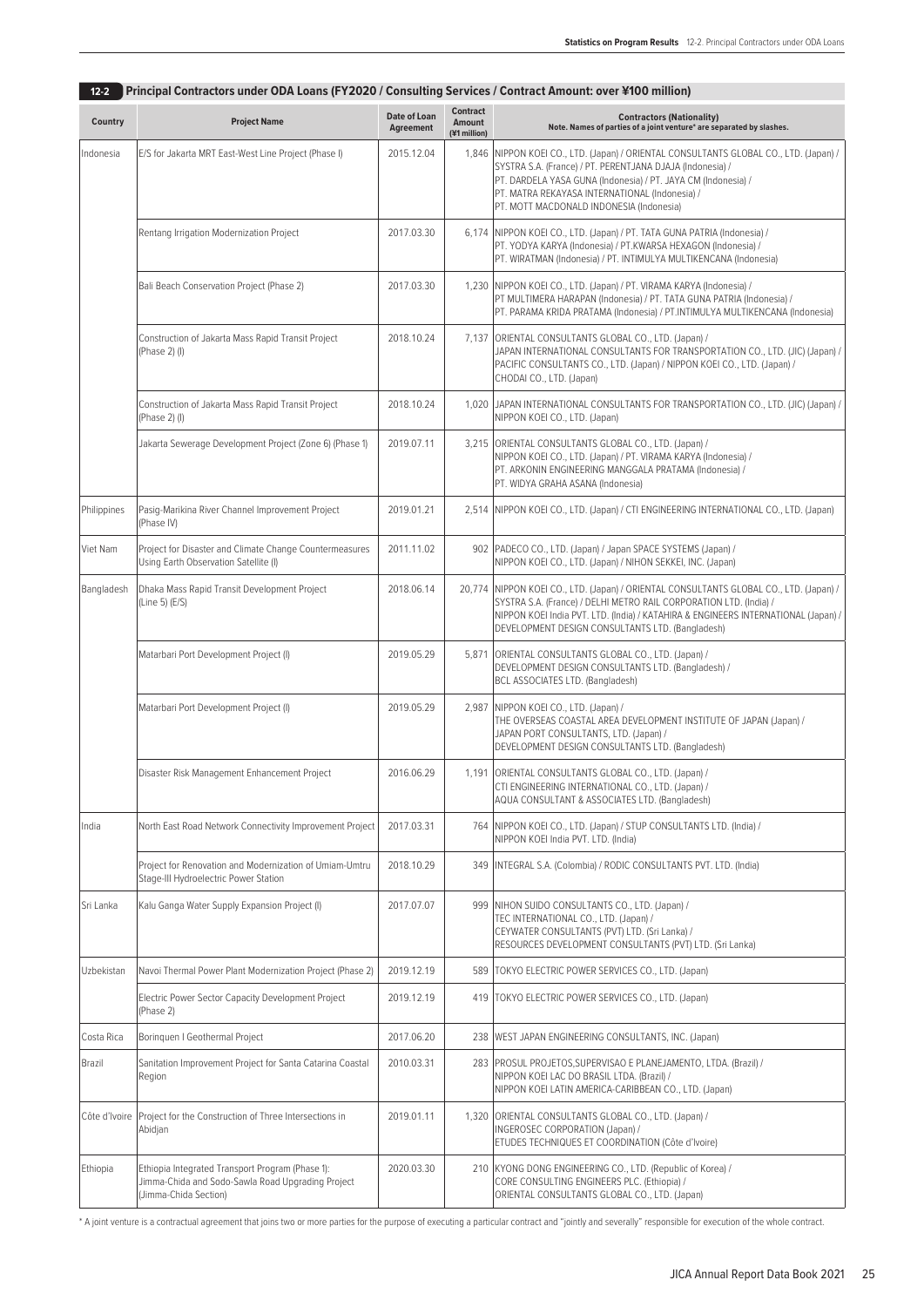| Category                                 | <b>GNI Per Capita</b><br>(2019)          | <b>Terms</b>                                                                                                                                                               | <b>Fixed/Floating</b> | <b>Standard/Option</b>    | Interest Rate (%)         |                      | Repayment<br><b>Period (years)</b> | <b>Grace Period</b><br>(years) | <b>Conditions for</b><br>Procurement |
|------------------------------------------|------------------------------------------|----------------------------------------------------------------------------------------------------------------------------------------------------------------------------|-----------------------|---------------------------|---------------------------|----------------------|------------------------------------|--------------------------------|--------------------------------------|
|                                          | Low-Income Least Developed<br>Countries* |                                                                                                                                                                            |                       |                           | 0.01                      |                      | 40                                 | 10                             | Untied                               |
|                                          | $(-USS 1,035)$                           |                                                                                                                                                                            |                       |                           |                           |                      |                                    |                                |                                      |
|                                          |                                          | Preferential Terms for                                                                                                                                                     |                       | Standard<br>Option 1      | 0.25<br>0.20              |                      | 30<br>25                           | 10<br>$\overline{7}$           |                                      |
|                                          |                                          | High Specification**                                                                                                                                                       | Fixed                 | Option 2                  | 0.15                      |                      | 20                                 | $\,6\,$                        |                                      |
|                                          |                                          |                                                                                                                                                                            |                       | Option 3                  | 0.10                      |                      | 15                                 | 5                              |                                      |
|                                          |                                          |                                                                                                                                                                            |                       | Longer option             | ¥ LIBOR                   | $+35bp$              | 40                                 | 10                             |                                      |
|                                          |                                          |                                                                                                                                                                            |                       | Standard                  | ¥ LIBOR                   | $+25bp$              | 30                                 | 10                             |                                      |
|                                          |                                          |                                                                                                                                                                            | Floating****          | Option 1<br>Option 2      | ¥ LIBOR<br><b>¥ LIBOR</b> | $+20bp$<br>$+15bp$   | 25<br>20                           | $\overline{7}$<br>6            |                                      |
|                                          |                                          | Preferential Terms***                                                                                                                                                      |                       | Option 3                  | ¥ LIBOR                   | $+10bp$              | 15                                 | 5                              |                                      |
|                                          | <b>Least Developed Countries</b>         |                                                                                                                                                                            |                       | Standard                  | 0.55                      |                      | 30                                 | 10                             |                                      |
|                                          | or                                       |                                                                                                                                                                            | Fixed                 | Option 1                  | 0.45                      |                      | 25                                 | $\overline{7}$                 | Untied                               |
| $(-USS 1,035)$                           | Low-Income Countries                     |                                                                                                                                                                            |                       | Option 2                  | 0.30                      |                      | 20                                 | 6                              |                                      |
|                                          |                                          |                                                                                                                                                                            |                       | Option 3                  | 0.20<br>¥ LIBOR           | $+45bp$              | 15<br>40                           | 5<br>10                        |                                      |
|                                          |                                          |                                                                                                                                                                            |                       | Longer option<br>Standard | ¥ LIBOR                   | $+35bp$              | 30                                 | 10                             |                                      |
|                                          |                                          |                                                                                                                                                                            | Floating****          | Option 1                  | <b>¥ LIBOR</b>            | $+30bp$              | 25                                 | $\overline{7}$                 |                                      |
|                                          |                                          |                                                                                                                                                                            |                       | Option 2                  | ¥ LIBOR                   | $+25bp$              | 20                                 | $\,6\,$                        |                                      |
|                                          |                                          | General Terms                                                                                                                                                              |                       | Option 3                  | ¥ LIBOR                   | $+20bp$              | 15                                 | 5                              |                                      |
|                                          |                                          |                                                                                                                                                                            |                       | Standard                  | 0.65<br>0.55              |                      | 30<br>25                           | 10<br>$\overline{7}$           |                                      |
|                                          |                                          |                                                                                                                                                                            | Fixed                 | Option 1<br>Option 2      | 0.40                      |                      | 20                                 | 6                              |                                      |
|                                          |                                          |                                                                                                                                                                            |                       | Option 3                  | 0.30                      |                      | 15                                 | 5                              |                                      |
|                                          |                                          |                                                                                                                                                                            |                       | Standard                  | 0.50                      |                      | 30                                 | 10                             |                                      |
|                                          |                                          | Preferential Terms for                                                                                                                                                     | Fixed                 | Option 1                  | 0.45                      |                      | 25                                 | 7                              |                                      |
|                                          |                                          | High Specification**                                                                                                                                                       |                       | Option 2                  | 0.40                      |                      | 20                                 | $\,6\,$                        |                                      |
|                                          |                                          |                                                                                                                                                                            |                       | Option 3                  | 0.35<br>¥ LIBOR           | $+85bp$              | 15<br>40                           | 5<br>10                        |                                      |
|                                          |                                          |                                                                                                                                                                            | Floating****          | Longer option<br>Standard | ¥ LIBOR                   | $+65bp$              | 30                                 | 10                             |                                      |
|                                          |                                          |                                                                                                                                                                            |                       | Option 1                  | ¥ LIBOR                   | $+55bp$              | 25                                 | $\overline{7}$                 |                                      |
|                                          |                                          |                                                                                                                                                                            |                       | Option 2                  | <b>¥ LIBOR</b>            | $+45bp$              | 20                                 | $\,6$                          |                                      |
|                                          |                                          | Preferential Terms***                                                                                                                                                      |                       | Option 3                  | ¥ LIBOR                   | $+35bp$              | 15                                 | 5                              |                                      |
|                                          | US\$ 1,036<br>$-$ US\$ 4,045             |                                                                                                                                                                            |                       | Standard                  | 0.95<br>0.80              |                      | 30<br>25                           | 10<br>$\overline{7}$           |                                      |
| Lower-Middle-<br><b>Income Countries</b> |                                          |                                                                                                                                                                            | Fixed                 | Option 1<br>Option 2      | 0.60                      |                      | 20                                 | 6                              | Untied                               |
|                                          |                                          |                                                                                                                                                                            |                       | Option 3                  | 0.45                      |                      | 15                                 | 5                              |                                      |
|                                          |                                          | <b>General Terms</b>                                                                                                                                                       | Floating****          | Longer option             | ¥ LIBOR                   | $+105bp$             | 40                                 | 10                             |                                      |
|                                          |                                          |                                                                                                                                                                            |                       | Standard                  | ¥ LIBOR                   | $+85bp$              | 30                                 | 10                             |                                      |
|                                          |                                          |                                                                                                                                                                            |                       | Option 1                  | ¥ LIBOR                   | $+75bp$              | 25                                 | $\overline{7}$                 |                                      |
|                                          |                                          |                                                                                                                                                                            |                       | Option 2<br>Option 3      | ¥ LIBOR<br><b>¥ LIBOR</b> | $+65bp$<br>$+55bp$   | 20<br>15                           | 6<br>5                         |                                      |
|                                          |                                          |                                                                                                                                                                            | Fixed                 | Standard                  | 1.15                      |                      | 30                                 | 10                             |                                      |
|                                          |                                          |                                                                                                                                                                            |                       | Option 1                  | 1.00                      |                      | 25                                 | 7                              |                                      |
|                                          |                                          |                                                                                                                                                                            |                       | Option 2                  | 0.80                      |                      | 20                                 | 6                              |                                      |
|                                          |                                          |                                                                                                                                                                            |                       | Option 3                  | 0.65                      |                      | 15                                 | 5                              |                                      |
|                                          |                                          |                                                                                                                                                                            |                       | Standard<br>Option 1      | 0.70<br>0.65              |                      | 30<br>25                           | 10<br>$\overline{7}$           |                                      |
|                                          |                                          | Preferential Terms for<br>High Specification**                                                                                                                             | Fixed                 | Option 2                  | 0.60                      |                      | 20                                 | 6                              |                                      |
|                                          |                                          |                                                                                                                                                                            |                       | Option 3                  | 0.55                      |                      | 15                                 | 5                              |                                      |
|                                          |                                          |                                                                                                                                                                            |                       | Longer option             | ¥ LIBOR                   | $+105bp$             | 40                                 | 10                             |                                      |
|                                          |                                          |                                                                                                                                                                            |                       | Standard                  | ¥ LIBOR                   | $+85bp$              | 30                                 | 10                             |                                      |
|                                          |                                          |                                                                                                                                                                            | Floating****          | Option 1                  | ¥ LIBOR<br>¥ LIBOR        | $+75bp$<br>$+65bp$   | 25<br>20                           | $\overline{7}$<br>$\,6$        |                                      |
|                                          |                                          | Preferential Terms***                                                                                                                                                      |                       | Option 2<br>Option 3      | ¥ LIBOR                   | $+55bp$              | 15                                 | 5                              |                                      |
| Upper-Middle-<br>Income                  |                                          |                                                                                                                                                                            |                       | Standard                  | 1.15                      |                      | 30                                 | $10$                           |                                      |
| Countries and                            | $US$4,046-$                              |                                                                                                                                                                            | Fixed                 | Option 1                  | 1.00                      |                      | 25                                 | $\overline{7}$                 | Untied                               |
| Uppermost-                               |                                          |                                                                                                                                                                            |                       | Option 2                  | 0.80                      |                      | 20                                 | $\,6\,$                        |                                      |
| Middle-Income<br>Countries               |                                          |                                                                                                                                                                            |                       | Option 3                  | 0.65                      |                      | 15                                 | 5                              |                                      |
|                                          |                                          |                                                                                                                                                                            |                       | Longer option<br>Standard | ¥ LIBOR<br>¥ LIBOR        | $+125bp$<br>$+105bp$ | 40<br>30                           | 10<br>$10$                     |                                      |
|                                          |                                          |                                                                                                                                                                            | Floating****          | Option 1                  | ¥ LIBOR                   | $+95bp$              | 25                                 | $\overline{7}$                 |                                      |
|                                          |                                          |                                                                                                                                                                            |                       | Option 2                  | ¥ LIBOR                   | $+85bp$              | 20                                 | 6                              |                                      |
|                                          |                                          | General Terms                                                                                                                                                              |                       | Option 3                  | ¥ LIBOR                   | $+75bp$              | 15                                 | 5                              |                                      |
|                                          |                                          |                                                                                                                                                                            |                       | Standard                  | 1.35                      |                      | 30                                 | 10                             |                                      |
|                                          |                                          |                                                                                                                                                                            | Fixed                 | Option 1                  | 1.20                      |                      | 25<br>20                           | $\overline{7}$<br>6            |                                      |
|                                          |                                          |                                                                                                                                                                            |                       | Option 2<br>Option 3      | 1.00<br>0.85              |                      | 15                                 | 5                              |                                      |
| STEP*****<br>Fixed                       |                                          | Standard                                                                                                                                                                   | 0.10                  |                           | 40                        | 10                   | Tied                               |                                |                                      |
|                                          | <b>Consulting Services</b>               | For consulting services, the interest rate will be minimal (0.01%) and the repayment, grace periods and conditions for procurement will be the same as those for           |                       |                           |                           |                      |                                    |                                |                                      |
|                                          | Options for Program Type                 | main components.<br>In case of co-financing, it is possible to apply the same repayment terms as co-financer's lending while maintaining the concessionality of Yen loans. |                       |                           |                           |                      |                                    |                                |                                      |
|                                          | Japanese ODA Loans                       |                                                                                                                                                                            |                       |                           |                           |                      |                                    |                                |                                      |

# **13-1** Terms and Conditions of ODA Loans (Effective from April 1, 2021)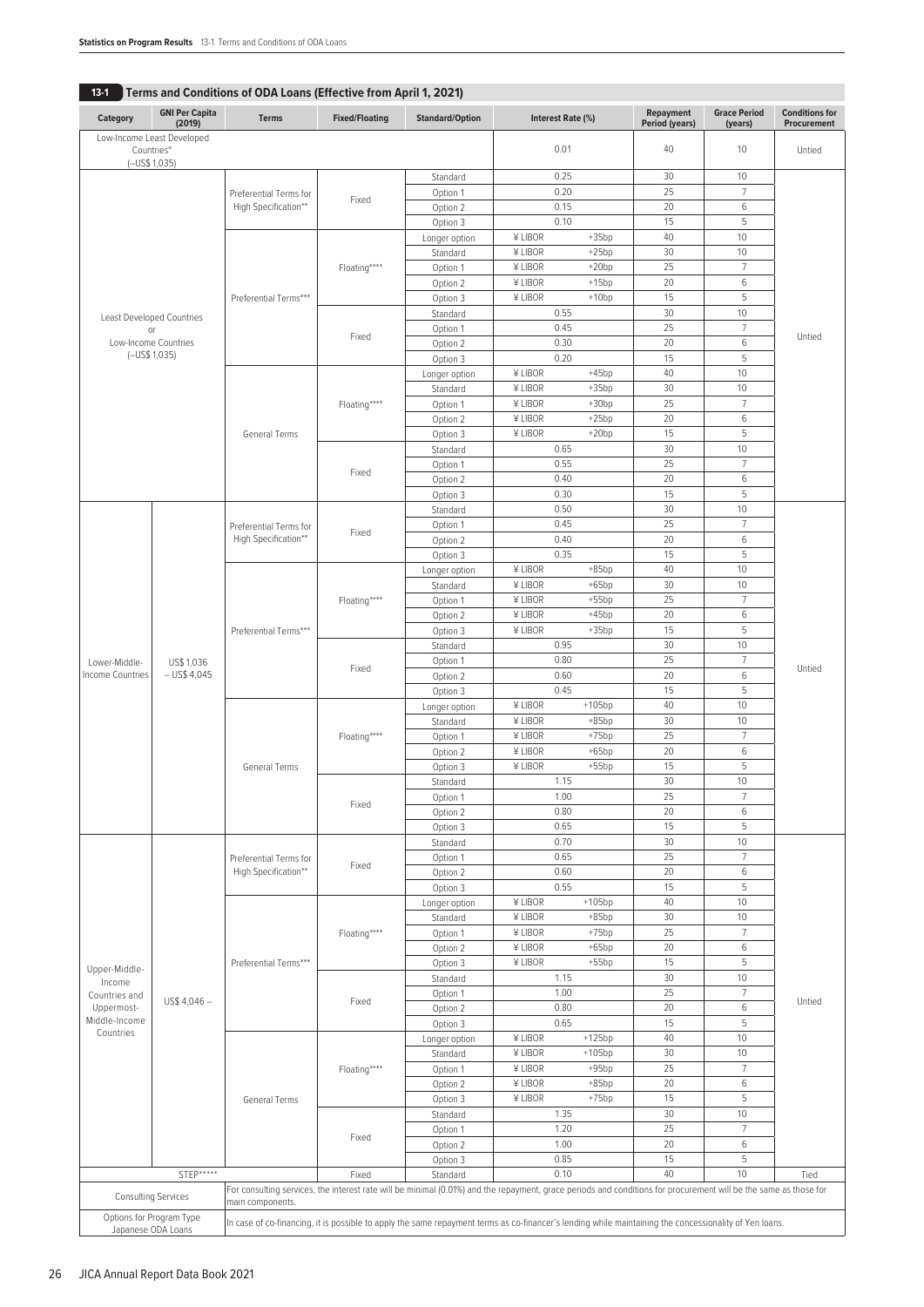- \* For Low-Income LDCs, the term and condition of 0.01% interest rate and 40-year repayment period including 10-year grace period are applied, irrespective of sectors and fields. Three-year transition period will be granted to recipient countries that will move from the category of Low-Income LDCs, and, during the period, the terms and conditions for Low-Income LDCs will be applied to the projects of the countries.
- \*\* Preferential Terms for High Specification will be applicable to projects promoting quality infrastructure.The applicability of the terms will be decided on a case-by-case basis.
	- Preferential Terms are applied to the following sectors and fields<br>(i) Issues on Global Environmental and Climate Change
	- (i) Issues on Global Environmental and Climate Change<br>(ii) Health and Medical Care and Services (ii) Health and Medical Care and Services
	- (iii) Disaster Prevention and Reduction
	- (iv) Human Resource Development
- 
- The base rate of floating rate is the value of the 6-month Japanese Yen LIBOR, and the fixed spread remains constant over the life of the loan. If the base rate plus fixed spread is lower than 0.1% the interest shall be 0.1%
- Special Terms for Economic Partnership (STEP) is extended to the projects for which Japanese technologies and know-how are substantially utilized, based on the recipient countries' request to utilize and transfer excellent technologies of Japan. Countries (except LDCs), which are eligible for tied aid under Arrangement on Officially Supported Export Credits issued by OECD, are eligible for STEP terms.
- lrrespective of the income category, the term and condition of 0.01% interest rate and 40-year repayment period including 10-year grace period are applied to projects assisting recoveries from<br>disasters, including Stand-by including 6-year grace period, or 15-year repayment period including 5-year grace period are also available, in order to apply Currency Conversion Option.
- For Contingent Credit Enhancement Facility for PPP Infrastructure Development (CCEF-PPP), only floating rate will be applied irrespective of income category. The terms on conditions are individually set within the following range of interest rate as well as repayment period (In the case of short term financial support, however, the repayment period is 10 years).
	- Interest rate: ¥LIBOR + 30~50bp
	- Repayment period: maximum 40-year (maximum 30-year drawdown period plus 10 year)
- Note:

∙ Under the EPSA (Enhanced Private Sector Assistance for Africa) initiative, the loan for projects co-financed with the AfDB are extended using "Preferential Terms," determined for each income category; in

- the case for Low-Income LDCs, the term and condition of 0.01% interest rate and 40-year repayment period including 10-year grace period are applied.<br>· For countries complying with ongoing IMF-supported programs or receivin ∙ For General terms and Preferential terms, fixed rate for all countries (except Low-Income LDCs) will be revised on a regular basis so that its concessionality will be equal to that of floating rate.
- ∙ For Upper-Middle-Income Countries and Uppermost-Middle-Income Countries, floating rate will be applied in principle, although fixed rate could be applied.

## **Terms and Conditions of ODA Loans Denominated in US Dollars (Effective from April 1, 2016)**

| <b>Repayment Period (years)</b> | <b>Grace Period (years)</b> | <b>Interest Rate</b> |          |  |
|---------------------------------|-----------------------------|----------------------|----------|--|
|                                 |                             | <b>SLIBOR</b>        | $+110bp$ |  |
|                                 |                             | <b>SLIBOR</b>        | $+105bp$ |  |
|                                 |                             | <b>SLIBOR</b>        | +100bp   |  |

Note: The base rate of floating rate is the value of the 6-month US Dollars LIBOR, and the fixed spread remains constant over the life of the loan. If the base rate plus fixed spread is lower than 0.1%, the interest shall be 0.1%.

#### **[Reference] Potential Loan Recipient Countries Classified by Income Categories (Revised in April 2021)**

| Category                                                                       | <b>GNI Per Capita</b>   |                                                                                                                                                                                                                                                                                                                                                                                                                                                                                                                                                                                                                                        |
|--------------------------------------------------------------------------------|-------------------------|----------------------------------------------------------------------------------------------------------------------------------------------------------------------------------------------------------------------------------------------------------------------------------------------------------------------------------------------------------------------------------------------------------------------------------------------------------------------------------------------------------------------------------------------------------------------------------------------------------------------------------------|
| Low-Income-Least<br>Developed Countries                                        | $-US$$ 1.035            | Afghanistan, Burkina Faso, Burundi, Central African Republic, Chad, Democratic Republic of the Congo, Eritrea, Ethiopia, Gambia, Guinea,<br>Guinea-Bissau, Haiti, Liberia, Madagascar, Malawi, Mali, Mozambique, Niger, Rwanda, Sierra Leone, Somalia, South Sudan, Sudan, Togo,<br>Uganda, Yemen                                                                                                                                                                                                                                                                                                                                      |
| Least Developed Countries or Low-Income Countries<br>$(-USS 1,035)$            |                         | Angola, Bangladesh, Benin, Bhutan, Cambodia, Comoros, Djibouti, Kiribati, Laos, Lesotho, Mauritania, Myanmar, Nepal, Sao Tome and<br>Principe, Senegal, Solomon Islands, Syria, Tajikistan, Tanzania, Timor-Leste, Tuvalu, Zambia                                                                                                                                                                                                                                                                                                                                                                                                      |
| Lower-Middle-Income<br>Countries                                               | US\$ 1.036 - US\$ 4.045 | Algeria, Bolivia, Cameroon, Cape Verde, Congo, Côte d'Ivoire, Egypt, El Salvador, Eswatini, Ghana, Honduras, India, Kenya,<br>Kyrgyz Republic, Federated States of Micronesia, Moldova, Mongolia, Morocco, Nicaragua, Nigeria, Pakistan, Papua New Guinea,<br>Philippines, Sri Lanka, Tunisia, Ukraine, Uzbekistan, Vanuatu, Viet Nam, Zimbabwe                                                                                                                                                                                                                                                                                        |
| Upper-Middle-<br>Income Countries and<br>Uppermost-Middle-<br>Income Countries | $US$4.046 -$            | Albania, Antiqua and Barbuda, Argentina, Armenia, Azerbaijan, Belarus, Belize, Bosnia and Herzegovina, Botswana, Brazil, Colombia,<br>Costa Rica, Cuba, Dominica, Dominican Republic, Ecuador, Equatorial Guinea, Fiji, Gabon, Georgia, Grenada, Guatemala, Guyana,<br>Indonesia, Iran, Iraq, Jamaica, Jordan, Kazakhstan, Kosovo, Lebanon, Libya, Malaysia, Maldives, Marshall Islands, Mauritius, Mexico,<br>Montenegro, Namibia, Nauru, Niue, North Macedonia, Palau, Panama, Paraguay, Peru, Samoa, Serbia, South Africa, St. Lucia,<br>St. Vincent and the Grenadines, Suriname, Thailand, Tonga, Turkey, Turkmenistan, Venezuela |

Note: Underlined countries are STEP eligible (as of April 2021).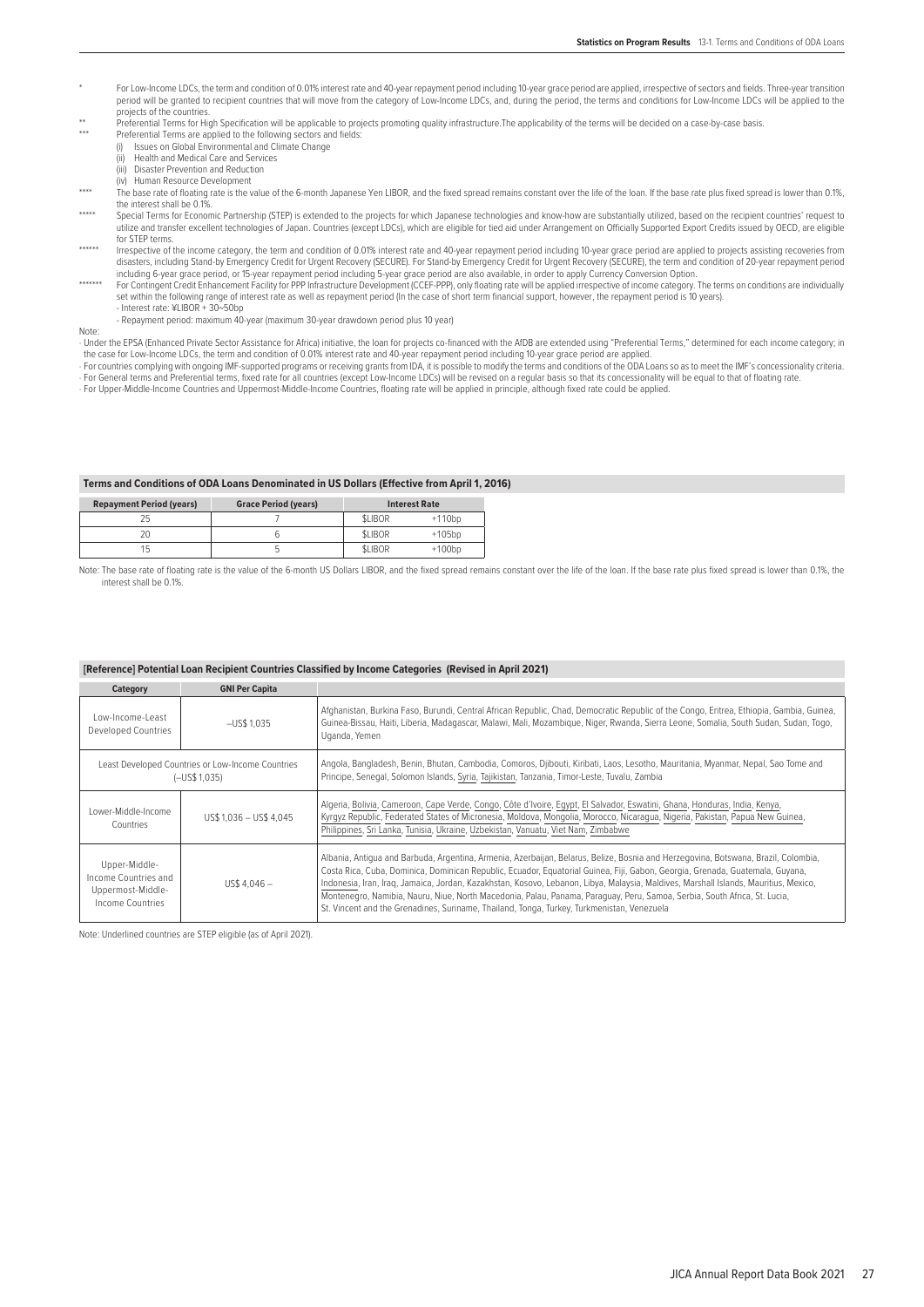#### **1 Sectors and Fields Eligible for Preferential Terms**

• Global Environmental and Climate Change

- Human Resource Development
- Disaster Prevention and Reduction
- Health and Medical Care and Services
- [Note] 1. To promote the strategic use of ODA Loans for priority issues, assistance for which makes use of Japan's outstanding technology and know-how, JICA reviewed sectors to which preferential terms of assistance are applied in accordance with an announcement made on an improvement in policies to encourage the strategic use of ODA Loans by the Ministry of Foreign Affairs on April 15, 2013.
	- 2. In cases where a part of the project is eligible for preferential terms, the terms can be applied to that part.

# **2 Enhancement Use of Assistance for Upper-Middle-Income Countries and Uppermost-Middle-Income Countries**

JICA promotes its use of ODA Loans in upper-middle-income countries and uppermost-middle-income countries, primarily in fields where Japan's knowledge and technology can be put to good use.

For upper-middle-income countries, besides the current six fields of application (environment, human resource development, measures to reduce disparities, disaster prevention and recovery measures, regional infrastructure and agriculture), JICA will provide ODA Loans for other areas that have strategic significance for Japan, such as making maximum use of Japan's knowledge and technology.

Uppermost-middle-income countries will be eligible for ODA Loans if projects are considered to have strategic significance for Japan until they graduate from being eligible for World Bank assistance (normally about five years).

# **3 Special Term for Economic Partnership (STEP) Overview**

Special Terms for Economic Partnership (STEP) was introduced in July 2002, with a view to raising the visibility of Japanese ODA among citizens in both recipient countries and Japan through best use of advanced technologies and know-how of Japanese firms.

#### **STEP Recipient Countries**

Countries eligible for Japanese ODA Loans and tied aid under the OECD rules.

#### **STEP-Eligible Projects**

(1) Projects eligible for STEP are those listed in following sectors and fields; (2) and at the same time, for which Japanese technologies and equipment are substantially utilized.

Sectors and Fields

- Bridges and Tunnels
- Trunk roads/Dams (limited to projects that substantially utilize Japanese anti-earthquake technology, ground treatment technology and rapid construction technology)
- Ports
- Airports
- Urban mass transit system
- Oil/Gas transmission and storage facilities
- Urban flood control projects
- Communications/Broadcasting/Public information system
- Power stations/Power transmission and distribution lines
- Environmental Projects (limited to projects that substantially utilize Japan's air-pollution prevention technology, water-pollution prevention technology, waste treatment and recycling technology and waste heat recycling and utilization technology)
- Medical equipment
- Disaster-prevention system/equipment

Even if a project does not fall into the sectors and fields listed above, application of STEP to the project could be positively considered as long as the project substantially utilizes Japanese technologies and/or equipment.

#### **Interest Rates and Repayment Period**

Interest rates and repayment periods are set so as to enable the extension of tied aid under OECD rules.

#### **Procurement Conditions**

Primary contracts are tied to Japanese firms, while subcontracts are generally untied. The prime contractor can be a consolidated subsidiary of a Japanese company in a foreign country. A joint venture (JV) composed of a Japanese company or companies and a company or companies in a recipient country may also be the prime contractor on condition that the company is the leading partner. Additionally, if specified requirements are met, a JV composed of a Japanese company and an associated company of a Japanese company in a foreign country may also be the prime contractor on condition that the Japanese company is the leading partner.

### **Coverage Ratio**

STEP loans may be used to finance up to 100% of the total project cost.

#### **Country of Origin Rule**

Not less than thirty percent (30%) of the total price of contracts (excluding consulting services) financed by a STEP loan shall be accounted for by either (i) goods from Japan and services provided by a Japanese company, or (ii) goods from Japan only, depending on the nature of the project. If specified conditions are met, the price of major components can be included in the ratio of the goods and services to be procured from Japan.

|     | Category                                                                                                                                                      | <b>Examples</b>                                                                                                                                                                                                                                                                                                          |
|-----|---------------------------------------------------------------------------------------------------------------------------------------------------------------|--------------------------------------------------------------------------------------------------------------------------------------------------------------------------------------------------------------------------------------------------------------------------------------------------------------------------|
| (a) | Projects in which advanced technologies<br>and/or know-how of Japanese companies<br>are identified in services (e.g. construction<br>methods, etc).           | Tunnels, ports, concrete bridges,<br>trunk roads, dams, sewerage<br>systems, urban underground<br>headrace tunnels, public information<br>systems, hydroelectric power, and<br>geothermal power, etc.                                                                                                                    |
| (b) | Projects, which consists mainly of the<br>installation of goods or plants and in which<br>Japanese technologies can be identified<br>in such goods or plants. | Communications/broadcasting<br>facilities, wind/solar/thermal power<br>generation, oil/gas transmission and<br>storage facilities, waste treatment<br>sites, waste incineration plants, steel<br>bridges, urban mass transit systems,<br>urban flood control projects, power<br>transmission and distribution line, etc. |

#### **Procurement Audits**

The procurement process is audited by a third party after bidding to ensure fairness, utilizing loan funds or JICA research expenses.

Note: Please refer to page 27 for the classification of principal country income levels.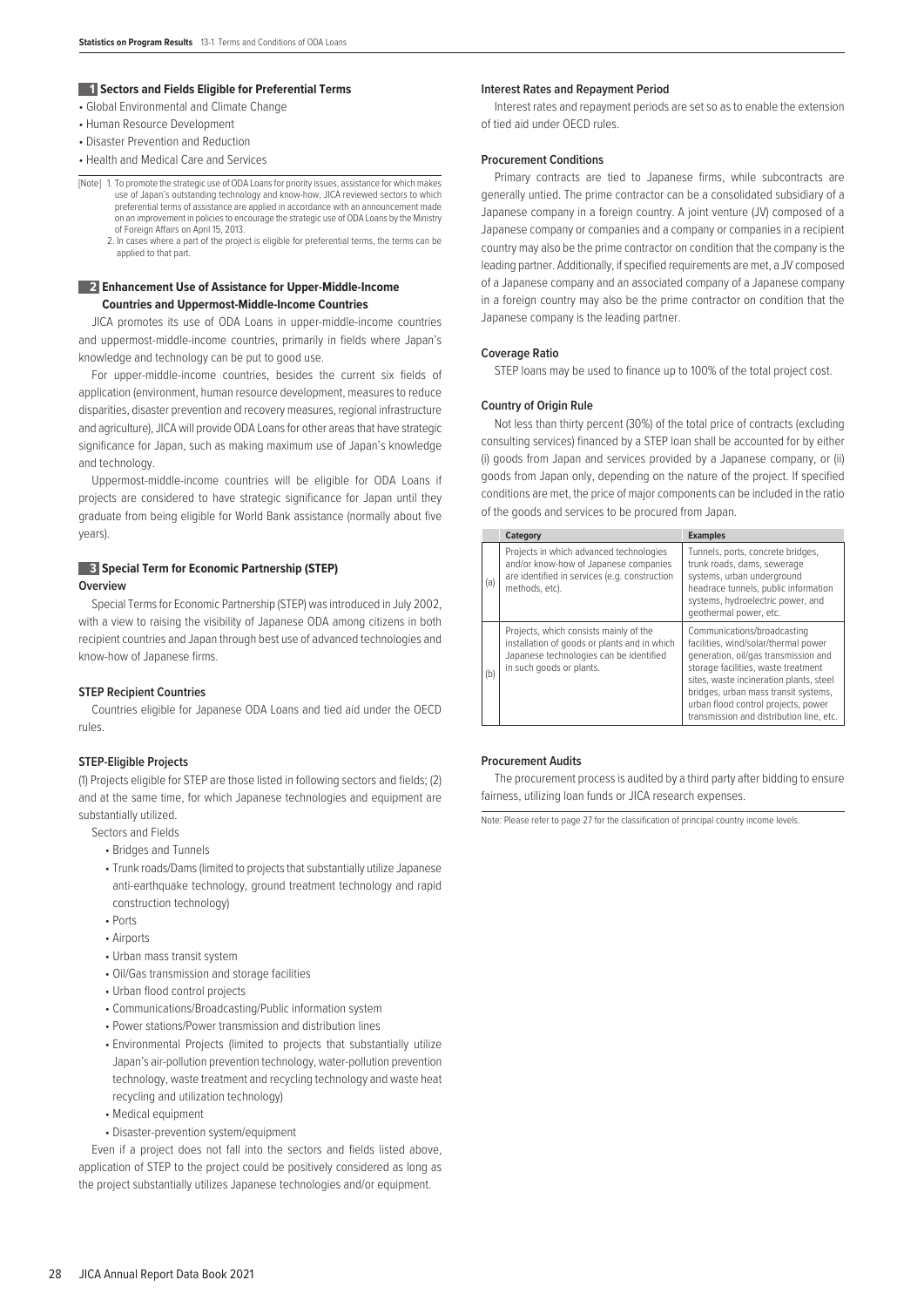| <b>Tying Status of ODA Loans (Commitment Basis)</b><br>$13 - 2$<br>(Unit: %) |               |            |               |               |          |  |
|------------------------------------------------------------------------------|---------------|------------|---------------|---------------|----------|--|
|                                                                              | <b>FY2016</b> | FY2017*3   | <b>FY2018</b> | <b>FY2019</b> | FY2020*3 |  |
| General Untied                                                               | 90.9          | 80.1       | $41.9*2$      | $77.4*2$      | 85.8     |  |
| Partially Untied*1                                                           | 0.0           | $2.6^{*4}$ | 0.0           | 0.0           | U.b      |  |
| <sup>1</sup> Tied                                                            | 9.1           | 17.3       | 58.1          | 22.6          | 13.6     |  |

Partially Untied: Procurement conditions stipulating that Japan and all countries on the DAC list of ODA recipients (Part 1 and Part 2) are eligible source countries.

Note:

\*1 International competitive bidding by participating countries and member countries as stipulated in the Agreement for the establishment of the African Development Bank (AfDB) and by member countries as stipulated in the Agreement for the establishment of the Inter-American Development Bank (IDB).

\*2 Includes increase in amount committed according to amendment of L/A. \*3 "Loan for the International Development Association 18 Replenishment" for IDA, "The African Development Fund Fourteenth Replenishment" and "The African Development Fund Fifteenth Replenishment" for ADF, "Loan for MENA Financing Initiative" for IBRD do not include procurement and are therefore excluded.<br>\*4 Regarding "Energy Management and Efficiency Programme" in Jamaica, IDB member countries and countries designa

| <b>Nationalities of Contractors (Including Procurement in Local Currency)</b><br>$13-3$ |               |               |               |               |               |
|-----------------------------------------------------------------------------------------|---------------|---------------|---------------|---------------|---------------|
|                                                                                         | <b>FY2016</b> | <b>FY2017</b> | <b>FY2018</b> | <b>FY2019</b> | <b>FY2020</b> |
| Japan                                                                                   | 33.2          | 44.7          | 44.4          | 45.8          | 35.3          |
| Developed Countries                                                                     | 6.4           | 7.9           | 4.4           | 6.1           | 3.6           |
| Developing Countries, etc.                                                              | 12.0          | 47.4          | 51.1          | 48.           | 61.           |
| Developing Countries, etc. (Local Currencies)                                           | 48.4          | –             |               |               |               |
| Total                                                                                   | 100.0         | 100.0         | 99.9          | 100.0         | 100.0         |

Note 1: Developed countries: OECD member countries excluding Japan

Developing countries, etc.: Countries on the DAC List of ODA Recipients, and OECD nonmember countries that have been removed from the list.

Note 2: Totals may not equal 100 because of rounding. Note 3: From FY2017, procurement in local currency is classified according to the nationality of the supplier.

Note 4: From FY2019, loans denominated in US dollars are classified according to the nationality of the supplier.

| Nationalities of Contractors (Including Procurement in Local Currency, Excluding Program Type ODA Loans and other ODA Credits)<br>$13-4$ |               |               |               |               |               |
|------------------------------------------------------------------------------------------------------------------------------------------|---------------|---------------|---------------|---------------|---------------|
|                                                                                                                                          | <b>FY2016</b> | <b>FY2017</b> | <b>FY2018</b> | <b>FY2019</b> | <b>FY2020</b> |
| Japan                                                                                                                                    | 34.3          | 48.9          | 45.3          | 48.0          | 48.9          |
| Developed Countries                                                                                                                      | 3.6           | 8.7           | 4.5           | 6.4           | 5.0           |
| Developing Countries, etc. (Foreign Currencies)                                                                                          | 12.3          | 42.3          | 50.1          | 45.6          | 46.1          |
| Developing Countries, etc. (Local Currencies)                                                                                            | 49.9          |               |               |               |               |
| Total                                                                                                                                    | 100.1         | 99.9          | 99.9          | 100.0         | 100.0         |

Note 1: Developed countries: OECD member countries excluding Japan Developing countries, etc.: Countries on the DAC List of ODA Recipients, and OECD nonmember countries that have been removed from the list.

Note 2: Totals may not equal 100 because of rounding. Note 3: From FY2017, procurement in local currency is classified according to the nationality of the supplier.

Note 4: From FY2019, loans denominated in US dollars are classified according to the nationality of the supplier.

| $13-5$<br>Nationalities of Contractors (Foreign Currency Only, Excluding Program Type ODA Loans and other ODA Credits) |               |               |               |               | (Unit: %)     |
|------------------------------------------------------------------------------------------------------------------------|---------------|---------------|---------------|---------------|---------------|
|                                                                                                                        | <b>FY2016</b> | <b>FY2017</b> | <b>FY2018</b> | <b>FY2019</b> | <b>FY2020</b> |
| Japan                                                                                                                  | 68.3          | 67.0          | 65.2          | 64.3          | 72.6          |
| Developed Countries                                                                                                    |               | 11.4          | 6.1           | 9.1           | 8.7           |
| Developing Countries, etc. (Foreign Currencies)                                                                        | 24.5          | 21.5          | 28.7          | 26.6          | 18.7          |
| Total                                                                                                                  | 100.0         | 99.9          | 100.0         | 100.0         | 100.0         |

Note 1: Developed countries: OECD member countries excluding Japan

Developing countries, etc.: Countries on the DAC List of ODA Recipients, and OECD nonmember countries that have been removed from the list. Note 2: Totals may not equal 100 because of rounding.

Note 3: From FY2017, the method of calculating procurement in foreign currency has been modified.

Note 4: From FY2019, loans denominated in US dollars are classified according to the nationality of the supplier.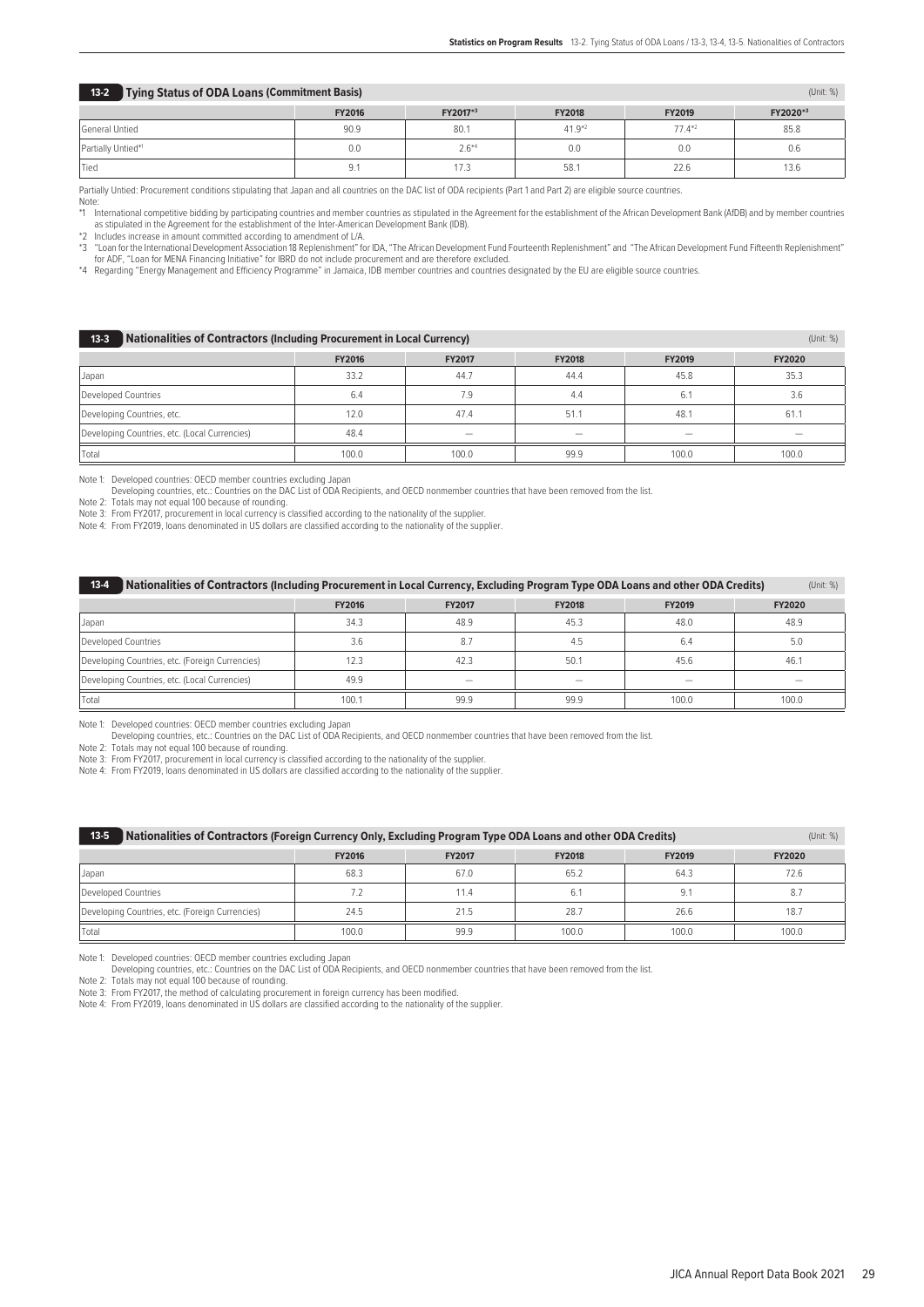# **14-1 Technical Cooperation Projects (R/D Newly Signed in FY2020)**

| <b>Region/Country</b>          | <b>Project Name</b>                                                                                                                                                | <b>Signing Date of</b><br><b>Record of Discussion</b> |
|--------------------------------|--------------------------------------------------------------------------------------------------------------------------------------------------------------------|-------------------------------------------------------|
| Asia                           |                                                                                                                                                                    |                                                       |
| Indonesia                      | Project for Strengthening Management Capacity of Toll Road Development                                                                                             | 2020.10.13                                            |
|                                | Project for Strengthening Capacity for Early Warning and Response to Infectious Diseases                                                                           | 2020.07.31                                            |
|                                | Project for Promoting Sustainable Fisheries Development in Outer Islands of Indonesia                                                                              | 2020.11.20                                            |
|                                | Technical Assistance for Geothermal Development Acceleration in Indonesia                                                                                          | 2020.07.13                                            |
|                                | Public-Private Partnerships Project for the Improvement of the Agriculture Product Marketing and Distribution System Phase 2                                       | 2021.03.30                                            |
| Laos                           | The Project for Capacity Development on Bridge Maintenance and Management                                                                                          | 2020.07.27                                            |
|                                | Project for Strengthening Human Resource Development of Engineering and Technology for Industry Development in Lao P.D.R                                           | 2020.08.19                                            |
|                                | Project for Capacity Development on Customs Clearance Operations with Risk Management                                                                              | 2021.03.26                                            |
|                                | Project for Power Quality Improvement through Upgrading Grid Code and Strengthening its Enforcement System                                                         | 2020.10.30                                            |
| Malaysia                       | Project MAKMur (Memperkasakan Amalan Kemeniadian Murid) / Fostering Students' Positive Values Project                                                              | 2020.12.24                                            |
| Myanmar                        | Project for Strengthening Industry-Academia-Government Collaboration for Engineering                                                                               | 2020.12.24                                            |
|                                | The Project for Capacity Development of Myanma Radio and Television Phase 2                                                                                        | 2020.10.15                                            |
|                                | The Project for Improvement of Water Supply Management of Yangon City Development Committee Phase 2                                                                | 2020.12.23                                            |
| Thailand                       | Project for Capacity Development on Tunnel Project Management in Thailand                                                                                          | 2020.09.29                                            |
|                                | The Partnership Project for Global Health and Universal Health Coverage Phase 2                                                                                    | 2020.09.30                                            |
|                                | Formulation of the Second Mass Rapid Transit Master Plan in Bangkok Metropolitan Region (M-MAP2) Project                                                           | 2021.03.01                                            |
| Viet Nam                       | Project for Promotion of Application of International Financial Reporting Standards (IFRS)                                                                         | 2020.12.22                                            |
|                                | Improving efficiency and effectiveness in tax administration through international experiences                                                                     | 2020.09.18                                            |
|                                | Support for planning and implementation of the Nationally Determined Contributions in Vietnam (SPI-NDC)                                                            | 2021.03.31                                            |
|                                | Enhancing the quality and efficiency of developing and implementing laws in Vietnam                                                                                | 2020.10.09                                            |
|                                | Project on Enhancing Sustainable Natural Resource Management Phase 2                                                                                               | 2021.01.12                                            |
| Mongolia                       | The Project for Strengthening Teachers' Ability and Reasonable Treatments for Children with Disabilities (START) Phase 2                                           | 2020.04.07                                            |
|                                | Project for Strengthening Post-graduate Training for Medical Doctors and Nurses                                                                                    | 2020.06.19                                            |
|                                | Project for the New Tax Law Enforcement by Strengthening Capacity of Implementation Mongolian Tax Administration                                                   | 2020.07.30                                            |
|                                | Project for Promoting Employment of Persons with Disabilities                                                                                                      | 2020.08.26                                            |
| Afghanistan                    | The Project for Rice based Agriculture Development in Afghanistan Phase 2 (RIPA II)                                                                                | 2020.12.29                                            |
|                                | The Project on Institutional Capacity Building of Afghan National Police to Address Sexual and Gender Based Violence                                               | 2020.10.31                                            |
| Bangladesh                     | The Project for Strengthening the Inspection, Regulatory and Coordinating Function of the Bangladesh Food Safety Authority                                         | 2021.02.03                                            |
|                                | The Project for Capacity Enhancement on Formulation and Implementation of Local Disaster Risk Reduction Plan                                                       | 2020.06.28                                            |
|                                | The Market-oriented Agriculture Promotion Project for Smallholder Horticulture Farmers through Multi-stakeholder Partnerships<br>(Bangla-SHEP)                     | 2021.03.08                                            |
|                                | Dhaka Road Traffic Safety Project                                                                                                                                  | 2021.01.25                                            |
| Bhutan                         | The Project for Strengthening Quality of Medical Education                                                                                                         | 2020.08.03                                            |
| Nepal                          | The Project for Promotion of Nepal National Building Code Compliance for Safer Building Construction                                                               | 2020.11.18                                            |
| Pakistan                       | The Project for Enhancing Grid System Operation and Maintenance Capacities through Strengthening National Transmission and<br>Despatch Company TSG Training Center | 2021.01.21                                            |
|                                | Project for Improving the Capacity of WASAs in Punjab Phase 2                                                                                                      | 2020.11.09                                            |
|                                | Project for Livelihood Improvement through Livestock Development in Khyber Pakhtunkhwa                                                                             | 2020.06.15                                            |
|                                | Advancing Quality Alternative Learning Project Phase 2                                                                                                             | 2020.12.15                                            |
| Sri Lanka                      | Project for Capacity Development on Effective Public Investment Management                                                                                         | 2020.12.08                                            |
| Tajikistan                     | Project for Capacity Development for Bridge Management                                                                                                             | 2020.10.16                                            |
| Pacific                        |                                                                                                                                                                    |                                                       |
| Federated States of Micronesia | The Project for Maritime Education and Training Capacity Enhancement on Fisheries and Maritime Institute                                                           | 2020.12.07                                            |
| Papua New Guinea               | Project for Kokopo-Rabaul Infrastructure Development Plan                                                                                                          | 2020.07.08                                            |

Project for Capacity Development on Road Development in Papua New Guinea (CDRM II) Phase II 2020 2020 2020.10.06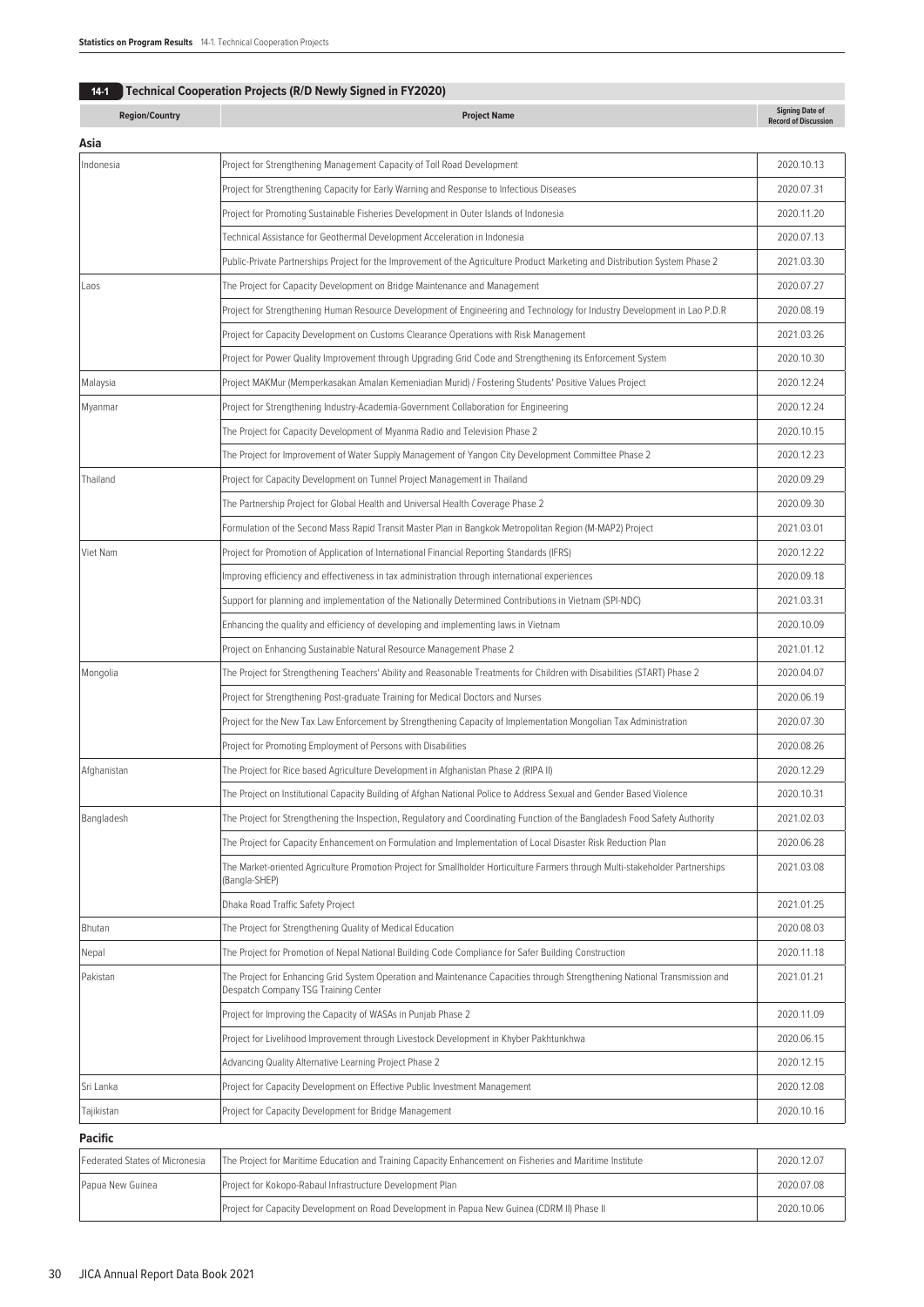| <b>Region/Country</b>           | <b>Project Name</b>                                                                                                                                       | <b>Signing Date of</b><br><b>Record of Discussion</b> |
|---------------------------------|-----------------------------------------------------------------------------------------------------------------------------------------------------------|-------------------------------------------------------|
| North America and Latin America |                                                                                                                                                           |                                                       |
| El Salvador                     | Project for Strengthening of the Value Chain of Agro-industrial Crops                                                                                     | 2021.03.24                                            |
|                                 | Project for the Improvement of Mathematics Teaching based on the result of evaluation process in Primary and Secondary Education                          | 2021.01.19                                            |
| Guatemala                       | Community Police Project                                                                                                                                  | 2021.03.30                                            |
| Honduras                        | Project for Strengthening of UNAH on Human Resource Development for Socio-economic Development                                                            | 2020.10.13                                            |
| Nicaragua                       | Project for Improving Primary Health Care through Strengthining Family and Community Health Model (MOSAFC)                                                | 2020.12.11                                            |
| Brazil                          | Capacity Development Project for Structural Measures against Sediment related Disaster for Resilient Cities                                               | 2020.07.08                                            |
| Chile                           | Project for Strengthening of CAH financial inclusion processes for smallholder farmers of Family farming in the Republic of Paraguay                      | 2021.02.25                                            |
| Colombia                        | Project for Strengthening Inclusive Agricultural and Rural Development to Promote Peace Building with Legality                                            | 2020.12.23                                            |
| Ecuador                         | Project on Capacity Building for Risk Reduction of Slope Disasters at Technical and Territorial Level.                                                    | 2021.03.22                                            |
| Paraguay                        | Project for Strengthening the Agricultural Value Chain in Paraguay                                                                                        | 2020.11.16                                            |
| <b>Middle East</b>              |                                                                                                                                                           |                                                       |
| Palestine                       | Project for Capacity Development for NCD Medical Professionals                                                                                            | 2021.02.28                                            |
| Africa                          |                                                                                                                                                           |                                                       |
| Botswana                        | Project for Capacity Development for the Conservation and Sustainable Use of Forest and Range Resources through the Process of<br>Master Plan Development | 2020.09.09                                            |
| Burkina Faso                    | Project for Improving the Quality of Education through Strengthening School-Community Collaboration                                                       | 2020.08.12                                            |
|                                 | Project for the improvement of the nutritional situation through agriculture                                                                              | 2020.09.07                                            |
|                                 | Project for Capacity Development of Road Maintenance Management                                                                                           | 2020.12.28                                            |
| Cape Verde                      | The Project for Introduction of Hybrid Power Generation System                                                                                            | 2021.01.07                                            |
| Côte d'Ivoire                   | Project for the Operationalization of Urban Master Plan in Greater Abidjan                                                                                | 2020.10.30                                            |
|                                 | Democratic Republic of the Congo Project of Professionalization of Police for People and Peace Phase 2                                                    | 2021.01.28                                            |
| Ethiopia                        | The Project for Strengthening Addis Ababa Water and Sewerage Authority's Management Capacity of Non-Revenue Water Reduction                               | 2020.09.02                                            |
|                                 | Project for Capacity Development for Urban Planning and Management                                                                                        | 2020.11.02                                            |
|                                 | Project for Strengthening Climate Resilience through Climate-Smart Agriculture, Forestry, and Natural Resource Management in<br>Ethiopia                  | 2020.09.04                                            |
|                                 | Project for Establishing Comprehensive Support System for Enhancing Firm Competitiveness                                                                  | 2020.11.10                                            |
| Kenya                           | Project for Smallholder Empowerment and Agribusiness Promotion (SHEP Biz)                                                                                 | 2020.04.03                                            |
|                                 | The Project for Capacity Development of Power Transmission Systems                                                                                        | 2021.02.01                                            |
| Liberia                         | Improving Rice Production for Smallholders Project (LibRice)                                                                                              | 2021.01.07                                            |
| Madagascar                      | Project for Capacity Development for Road and Bridge Maintenance Management                                                                               | 2020.10.09                                            |
| Mozambique                      | Project on Promoting Sustainability of Water Supply System and Sanitation in Niassa Province                                                              | 2021.02.17                                            |
|                                 | Project for Improvement of Bridge Maintenance and Management Capacity                                                                                     | 2020.11.16                                            |
|                                 | Project for Expansion of New Curriculum                                                                                                                   | 2020.11.30                                            |
| Niger                           | School for All: Project for Improvement in Basic Education Quality and Girl-Boy Parity through School-Community Collaboration                             | 2021.03.05                                            |
| Sierra Leone                    | The Project of Capacity Development for Advanced Diesel Generator Maintenance                                                                             | 2020.11.17                                            |
| Sudan                           | Capacity Development Project for promotion of market-oriented agriculture and improved Irrigation Scheme Management in<br>River Nile State                | 2020.12.21                                            |
|                                 | The Project on Human Recourse Development for Social Health Insurance toward Universal Health Coverage                                                    | 2020.11.17                                            |
|                                 | The Clean Cities Project in Sudan                                                                                                                         | 2020.11.04                                            |
| Uganda                          | Capacity Development Project for Improvement of Protection of Transmission Systems                                                                        | 2020.08.18                                            |
|                                 | Project for Strengthening Resilience in Refugee Hosting and Refugee Affected Districts of West Nile Sub-Region                                            | 2021.03.25                                            |
| Zambia                          | The Project for Capacity Development on Smooth Operation of OSBPs on the North-South transport Corridor                                                   | 2020.08.27                                            |
|                                 | Clinical Studies Enhancement Project for School of Veterinary Medicine, University of Zambia                                                              | 2020.10.14                                            |
|                                 | Project for Strengthening Management Capacity of the First Level Hospital in Lusaka District                                                              | 2020.12.10                                            |
| Zimbabwe                        | The Project for Capacity Development on Smooth Operation of OSBPs on the North-South transport Corridor                                                   | 2020.11.08                                            |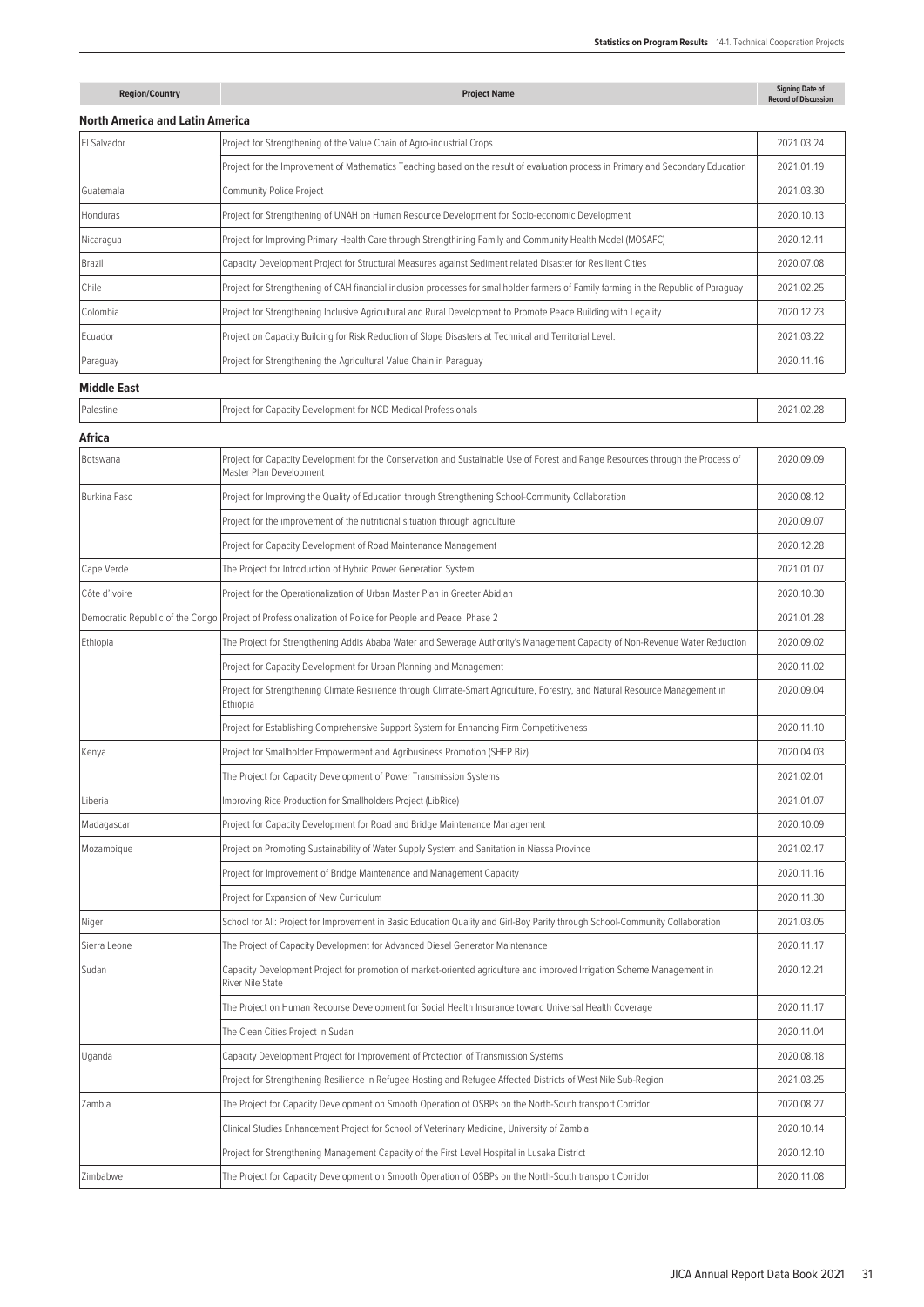**Statistics on Program Results** 14-1. Technical Cooperation Projects / 14-2. Science and Technology Research Partnership for Sustainable Development (SATREPS) Projects

| <b>Region/Country</b> | <b>Project Name</b>                                                                                                          | <b>Signing Date of</b><br><b>Record of Discussion</b> |
|-----------------------|------------------------------------------------------------------------------------------------------------------------------|-------------------------------------------------------|
| <b>Europe</b>         |                                                                                                                              |                                                       |
| Albania               | Project for capacity building for improving Ecosystem-Based Management on Divjake-Karavasta National Park                    | 2020.10.08                                            |
| Kosovo                | Project on Capacity Building for Disaster Risk Reduction through National Forest Fire Information System (NFFIS) and Eco-DRR | 2020.10.02                                            |
|                       | The Project for Capacity Development of Radio Television of Kosovo (RTK) Phase 2                                             | 2020.09.23                                            |
|                       | The Project for Enhancement of Capacity for Waste Management toward Sound Material-Cycle Society Phase 2                     | 2021.02.02                                            |
| Montenegro            | Project on Capacity Building for Disaster Risk Reduction through National Forest Fire Information System (NFFIS) and Eco-DRR | 2020.10.22                                            |
| Serbia                | The Project for Capacity Development of Solid Waste Management                                                               | 2020.12.18                                            |
|                       | Project for Modernization of Public Urban Transport in the City of Belgrade                                                  | 2020.08.07                                            |
|                       |                                                                                                                              |                                                       |

Toral 88 Projects (46 Countries and Regions)

Note: Multiple R/Ds concluded for the same project are counted as one project.

# **14-2 Science and Technology Research Partnership for Sustainable Development (SATREPS) Projects (R/D Newly Signed in FY2020)**

| <b>Region/Country</b>                  | <b>Project Name</b>                                                                                                                                                     | <b>Signing Date of</b><br><b>Record of Discussion</b> |  |  |
|----------------------------------------|-------------------------------------------------------------------------------------------------------------------------------------------------------------------------|-------------------------------------------------------|--|--|
| Asia                                   |                                                                                                                                                                         |                                                       |  |  |
| Indonesia                              | Development of Lead Optimization and Pre-clinical Evaluation System for Development of Anti-infection Drug Candidate from<br><b>Tropical Biological Resources</b>       | 2021.03.31                                            |  |  |
| Malaysia                               | Development of Lead Optimization and Pre-clinical Evaluation System for Development of Anti-infection Drug Candidate from<br><b>Tropical Biological Resources</b>       |                                                       |  |  |
|                                        | The Project on Development of Management Systems for Multiple Utilization of Biodiversity in the Tropical Rainforests at the Protected<br>Areas in Sarawak              |                                                       |  |  |
| <b>North America and Latin America</b> |                                                                                                                                                                         |                                                       |  |  |
| Bolivia                                | The Project for Strengthening of Resilience in Arid Agro-Ecosystems Vulnerable to Climate Change, through Research on Plant<br>Resources and Technological Applications | 2020.06.02                                            |  |  |
|                                        |                                                                                                                                                                         |                                                       |  |  |
| Total 3 Projects (3 Countries)         |                                                                                                                                                                         |                                                       |  |  |
|                                        |                                                                                                                                                                         |                                                       |  |  |

Note: Multiple R/Ds concluded for the same project are counted as one project.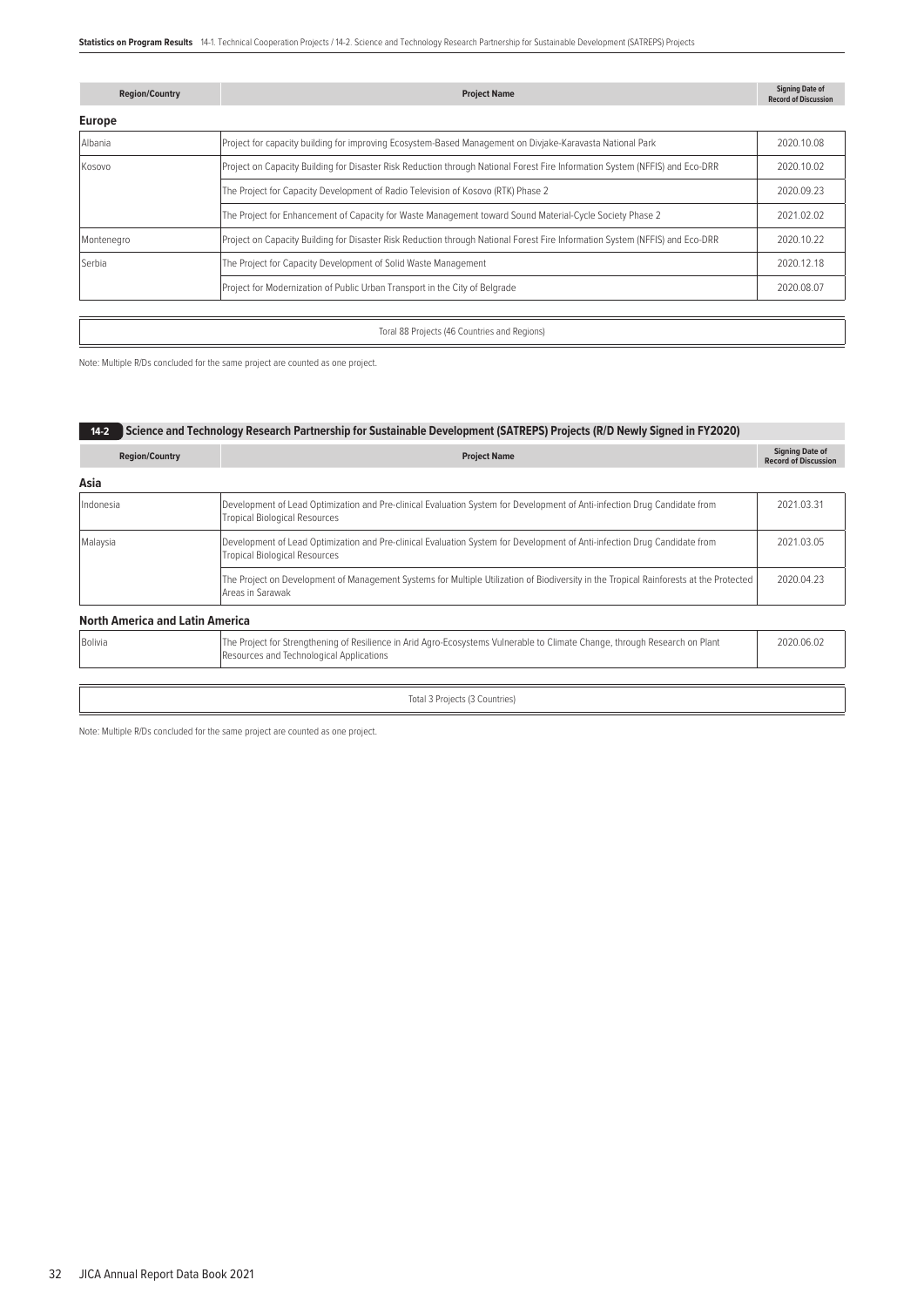| $14-3$                          | ODA Loans (L/A Newly Signed in FY2020)                                                                                  |                                        | (Unit: ¥1 million)                                     |
|---------------------------------|-------------------------------------------------------------------------------------------------------------------------|----------------------------------------|--------------------------------------------------------|
| <b>Region/Country</b>           | <b>Project Name</b>                                                                                                     | Loan Signing/<br><b>Amendment Date</b> | <b>Loan/Additional Loan</b><br><b>Amendment Amount</b> |
| Asia                            |                                                                                                                         |                                        |                                                        |
| Cambodia                        | The COVID-19 Crisis Response Emergency Support Loan                                                                     | 2020.11.10                             | 25,000                                                 |
| Indonesia                       | The COVID-19 Active Response and Expenditure Support Program Loan                                                       | 2020.08.03                             | 50,000                                                 |
|                                 | Disaster Resilience Enhancement and Management Program Loan (II)                                                        | 2021.03.31                             | 50,000                                                 |
| Myanmar                         | COVID-19 Crisis Response Emergency Support Loan<br>(Investment Promotion and Financial Sector Development Program Loan) | 2020.09.01                             | 30,000                                                 |
|                                 | Project for the Development of Finance for Small and Medium-sized Enterprises (Phase 3)                                 | 2020.11.04                             | 15,000                                                 |
|                                 | East-West Economic Corridor Highway Development Project (New Bago-Kyaikto Highway Section)                              | 2020.11.04                             | 27,779                                                 |
| Philippines                     | Cebu-Mactan Bridge (4th Bridge) and Coastal Road Construction Project                                                   | 2020.06.16                             | 119,225                                                |
|                                 | Davao City Bypass Construction Project (II)                                                                             | 2020.06.16                             | 34,830                                                 |
|                                 | COVID-19 Crisis Response Emergency Support Loan                                                                         | 2020.07.01                             | 50,000                                                 |
|                                 | Post Disaster Stand-by Loan (Phase2)                                                                                    | 2020.09.15                             | 50,000                                                 |
| Viet Nam                        | Maritime Security and Safety Capacity Improvement Project                                                               | 2020.07.28                             | 36,626                                                 |
|                                 | Ha Long City Drainage and Wastewater Treatment Project                                                                  | 2020.11.25                             | 11,891                                                 |
| Mongolia                        | COVID-19 Crisis Response Emergency Support Loan                                                                         | 2020.11.05                             | 25,000                                                 |
| Bangladesh                      | COVID-19 Crisis Response Emergency Support Loan                                                                         | 2020.08.05                             | 35,000                                                 |
|                                 | Jamuna Railway Bridge Construction Project (II)                                                                         | 2020.08.12                             | 89,016                                                 |
|                                 | Food Value Chain Improvement Project                                                                                    | 2020.08.12                             | 11,218                                                 |
|                                 | Chattogram - Cox's Bazar Highway Improvement Project (E/S)                                                              | 2020.08.12                             | 1,906                                                  |
|                                 | Urban Development and City Governance Project                                                                           | 2020.08.12                             | 28,217                                                 |
|                                 | Dhaka Mass Rapid Transit Development Project (IV)                                                                       | 2020.08.12                             | 72,194                                                 |
|                                 | Dhaka Mass Rapid Transit Development Project (Line 5 Northern Route) (I)                                                | 2020.08.12                             | 55,696                                                 |
|                                 | Hazrat Shahjalal International Airport Expansion Project (II)                                                           | 2020.08.12                             | 80,000                                                 |
| India                           | COVID-19 Crisis Response Emergency Support Loan                                                                         | 2020.08.31                             | 50,000                                                 |
|                                 | The COVID-19 Crisis Response Support Loan for Social Protection                                                         | 2021.01.08                             | 30,000                                                 |
|                                 | Rajasthan Rural Water Supply & Fluorosis Mitigation Project (Phase 2)                                                   | 2021.03.26                             | 45,816                                                 |
|                                 | Himachal Pradesh Crop Diversification Promotion Project (Phase II)                                                      | 2021.03.26                             | 11,302                                                 |
|                                 | Delhi Mass Rapid Transport System Project (Phase 4) (I)                                                                 | 2021.03.26                             | 119,978                                                |
|                                 | Bengaluru Metro Rail Project (Phase 2)                                                                                  | 2021.03.26                             | 52,036                                                 |
|                                 | North East Road Network Connectivity Improvement Project (Phase 5)                                                      | 2021.03.26                             | 15,285                                                 |
|                                 | Kolkata East-West Metro Project (IV)                                                                                    | 2021.03.26                             | 9,091                                                  |
|                                 | Project for the Setting-up of All India Institute of Medical Sciences Madurai                                           | 2021.03.26                             | 22,788                                                 |
| Maldives                        | COVID-19 Crisis Response Emergency Support Loan                                                                         | 2020.09.30                             | 5,000                                                  |
| Uzbekistan                      | COVID-19 Crisis Response Emergency Support Loan                                                                         | 2021.03.26                             | 15,000                                                 |
| Pacific                         |                                                                                                                         |                                        |                                                        |
| Fiji                            | COVID-19 Crisis Response Emergency Support Loan                                                                         | 2021.03.02                             | 10,000                                                 |
| Papua New Guinea                | COVID-19 Crisis Response Emergency Support Loan                                                                         | 2021.03.04                             | 30,000                                                 |
| Solomon Islands                 | COVID-19 Crisis Response Emergency Support Loan                                                                         | 2021.03.03                             | 2,500                                                  |
| North America and Latin America |                                                                                                                         |                                        |                                                        |
| Paraguay                        | Project for Water and Sanitation for the Metropolitan Area of Ciudad del Este                                           | 2020.08.27                             | 9,130                                                  |
| Middle East                     |                                                                                                                         |                                        |                                                        |
| Egypt                           | Development Policy Loan for Power Sector Reform                                                                         | 2021.02.15                             | 25,000                                                 |
| Morocco                         | COVID-19 Response Support Program Loan                                                                                  | 2020.12.02                             | 20,831                                                 |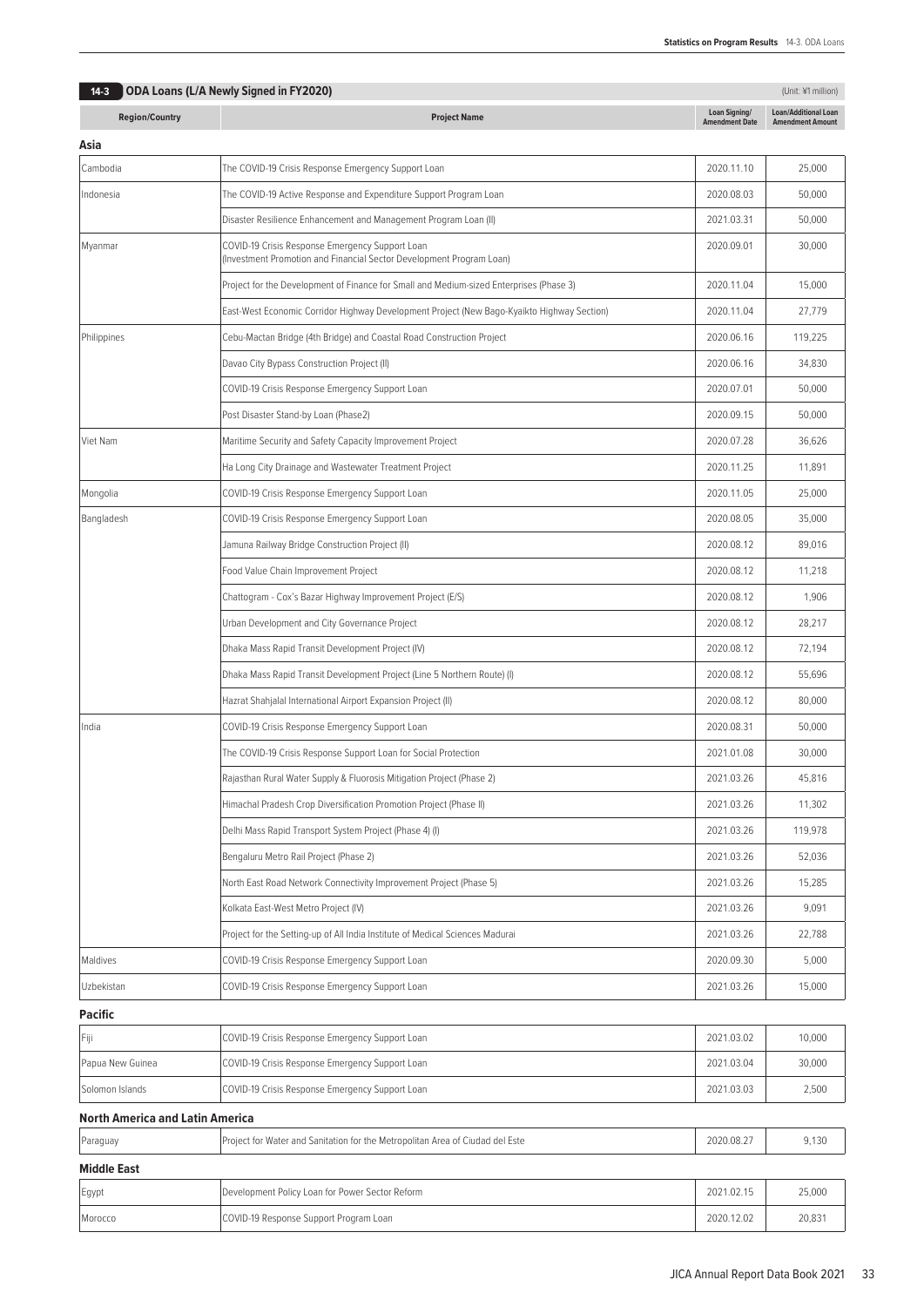| <b>Region/Country</b>        | Loan Signing/<br><b>Project Name</b><br><b>Amendment Date</b>                           |            | <b>Loan/Additional Loan</b><br><b>Amendment Amount</b> |
|------------------------------|-----------------------------------------------------------------------------------------|------------|--------------------------------------------------------|
| Africa                       |                                                                                         |            |                                                        |
| Kenya                        | Health Sector Policy Loan for the Attainment of the Universal Health Coverage (Phase 2) | 2020.08.27 | 8,000                                                  |
| Mauritius                    | The COVID-19 Crisis Response Emergency Support Loan                                     | 2021.02.24 | 30,000                                                 |
| Senegal                      | Project for Irrigated Rice Production in the Senegal River Valley                       | 2021.01.10 | 7,169                                                  |
| <b>Europe</b>                |                                                                                         |            |                                                        |
| Moldova                      | Project for Modernization of Agricultural Machineries and Equipment                     | 2020.06.30 | 2,059                                                  |
| <b>Others</b>                |                                                                                         |            |                                                        |
| The African Development Fund | Loan for the African Development Fund Fifteenth Replenishment                           | 2021.02.16 | 73,601                                                 |
|                              |                                                                                         |            |                                                        |
|                              | Total 43 Projects (20 Countries and 1 Organization)                                     |            | 1,493,184                                              |

# **14-4 Private-Sector Investment Finance Projects (Newly Signed in FY2020)**

| <b>Region/Country</b> | <b>Project Name</b>                                              | <b>Investee/Borrower</b>                         | <b>Approval Date of</b><br><b>PSIF Agreement</b> |
|-----------------------|------------------------------------------------------------------|--------------------------------------------------|--------------------------------------------------|
| India                 | Project for Affordable Housing Finance for Low Income Households | PNB Housing Finance Limited                      | 2020.03.27                                       |
| Indonesia             | Cacao Export Promotion and Small Farmer Support                  | Olam International Limited                       | 2020.04.28                                       |
| Developing areas      | COVID-19 Emerging & Frontier Markets MSME Support Fund           | BlueOrchard Finance Ltd.                         | 2020.10.19                                       |
| Viet Nam              | Water Supply Expansion Project in Binh Duong Province            | Binh Duong Water-Environment Joint Stock Company | 2020.11.16                                       |
| Zambia, Malawi        | Southern Africa Agriculture Value Chain Enhancement Project      | <b>Export Trading Company Group</b>              | 2021.03.14                                       |
| India                 | Climate Change Management Project                                | Tata Cleantech Capital Limited                   | 2021.03.24                                       |
| Mexico                | Microfinance Project for Women-owned Businesses in Mexico        | <b>Banco Compartamos</b>                         | 2021.03.24                                       |
| Brazil                | Northeastern Clean Electrification Project                       | Companhia de Eletricidade do Estado da Bahia     | 2021.03.30                                       |
| Egypt                 | Micro, Small and Medium Enterprises Support Project              | <b>Banque Misr</b>                               | 2021.03.30                                       |
| Morocco               | Local Government Infrastructure Support Project                  | Fonds d'Equipement Communal                      | 2021.03.30                                       |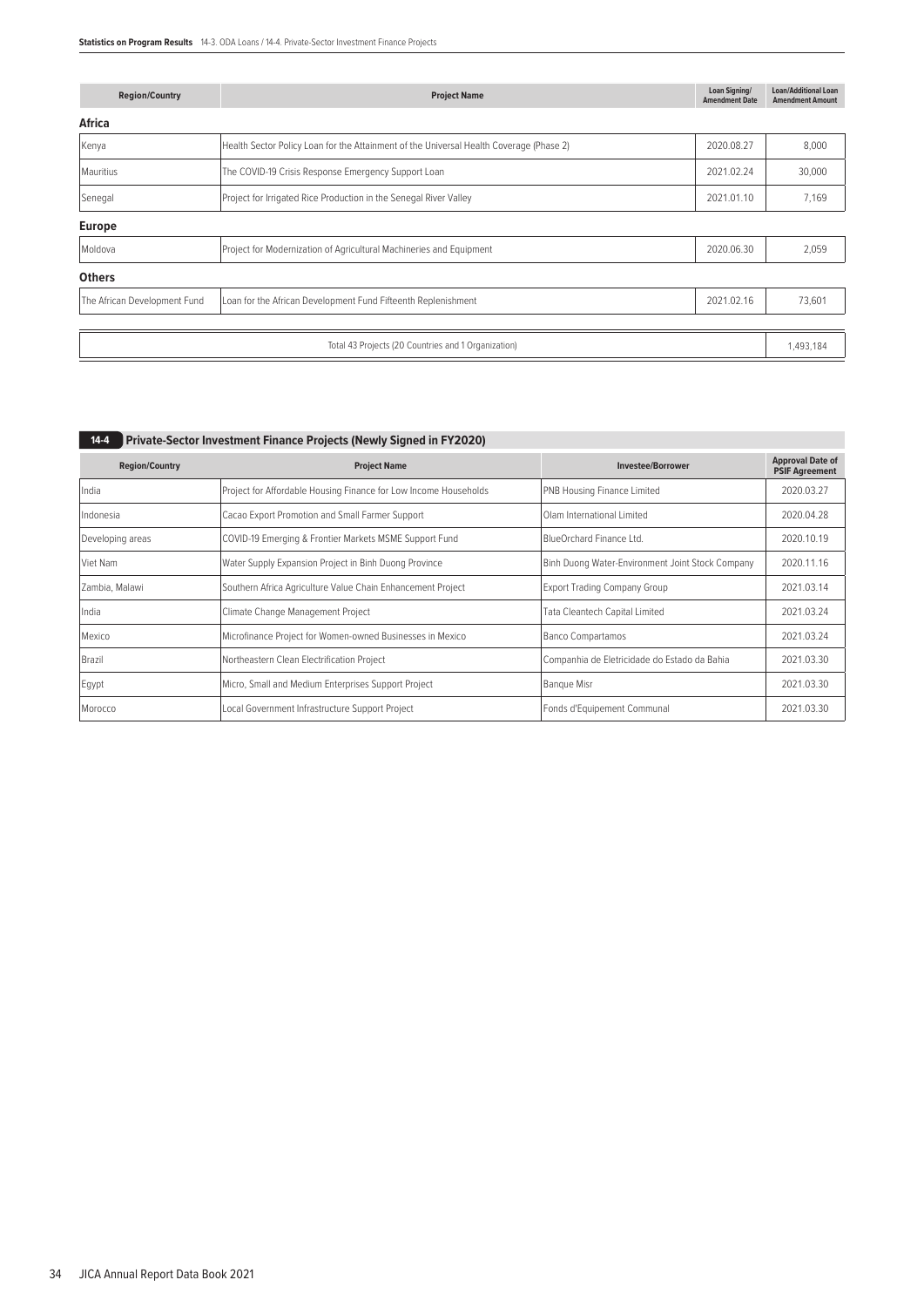| 14-J<br>ا (Pridicip Projects of Private-Sector Investment Philance (AS OF March 3 i, 2021) |                                                   |                                              |                                                                                                                                             |                                          |                                      |                                  |  |  |  |  |
|--------------------------------------------------------------------------------------------|---------------------------------------------------|----------------------------------------------|---------------------------------------------------------------------------------------------------------------------------------------------|------------------------------------------|--------------------------------------|----------------------------------|--|--|--|--|
| <b>Region/Country</b>                                                                      | <b>Project Name</b>                               | <b>Investment Company</b>                    | <b>Outline of Project</b>                                                                                                                   | <b>Initial Investment</b><br><b>Date</b> | <b>Share Capital</b><br>(¥1 million) | <b>Invested by</b><br>$JICA$ (%) |  |  |  |  |
| Brazil                                                                                     | Amazon Aluminium Project                          | Nippon Amazon Aluminum<br>Co., Ltd.          | Production of alumina and smelting of aluminium in the<br>Amazon region                                                                     | 1978.08                                  | 55,285                               | 44.9                             |  |  |  |  |
| Saudi Arabia                                                                               | Saudi Arabia Methanol<br>Project                  | Japan Saudi Arabia<br>Methanol Co., Inc.     | Production of methanol in the AL Jubail Industrial Area                                                                                     | 1979.12                                  | 2,310                                | 30.3                             |  |  |  |  |
| Saudi Arabia                                                                               | Saudi Arabia Petrochemicals<br>Project            | SPDC Ltd.                                    | Production and distribution of ethylene glycol and<br>polyethylene in the Al Jubail Industrial Area                                         | 1981.06                                  | 14,200                               | 37.1                             |  |  |  |  |
| Bangladesh                                                                                 | Bangladesh KAFCO Fertilizer<br>Project            | KAFCO Japan Investment<br>Co., Ltd.          | Production of urea and ammonia in Chittagong                                                                                                | 1990.07                                  | 5.024                                | 46.4                             |  |  |  |  |
| Indonesia                                                                                  | Musi Pulp Production Project                      | Sumatra Pulp Corporation                     | Production and distribution of pulp in the South Sumatra<br>Muara Enim Regency                                                              | 1995.04                                  | 100                                  | 42.7                             |  |  |  |  |
| <b>ASFAN</b> countries                                                                     | JAPAN ASFAN Women<br><b>Empowerment Fund</b>      | JAPAN ASFAN Women<br><b>Empowerment Fund</b> | Investing in a fund for microfinance institutions to support<br>the empowerment of women in Asia, particularly in<br><b>ASFAN countries</b> | 2016.10                                  | 22,680                               | 24.9                             |  |  |  |  |
| Bangladesh                                                                                 | East West Medical College<br>and Hospital Project | Ship Aichi Medical Service<br>Limited        | Establishment and operation of a private general hospital<br>in Dhaka                                                                       | 2019.05                                  | 4,493                                | 16.5                             |  |  |  |  |

**14-5 Major Projects of Private-Sector Investment Finance (As of March 31, 2021)**

Note: Major projects of equity participation are those with an investment ratio of 20% or more.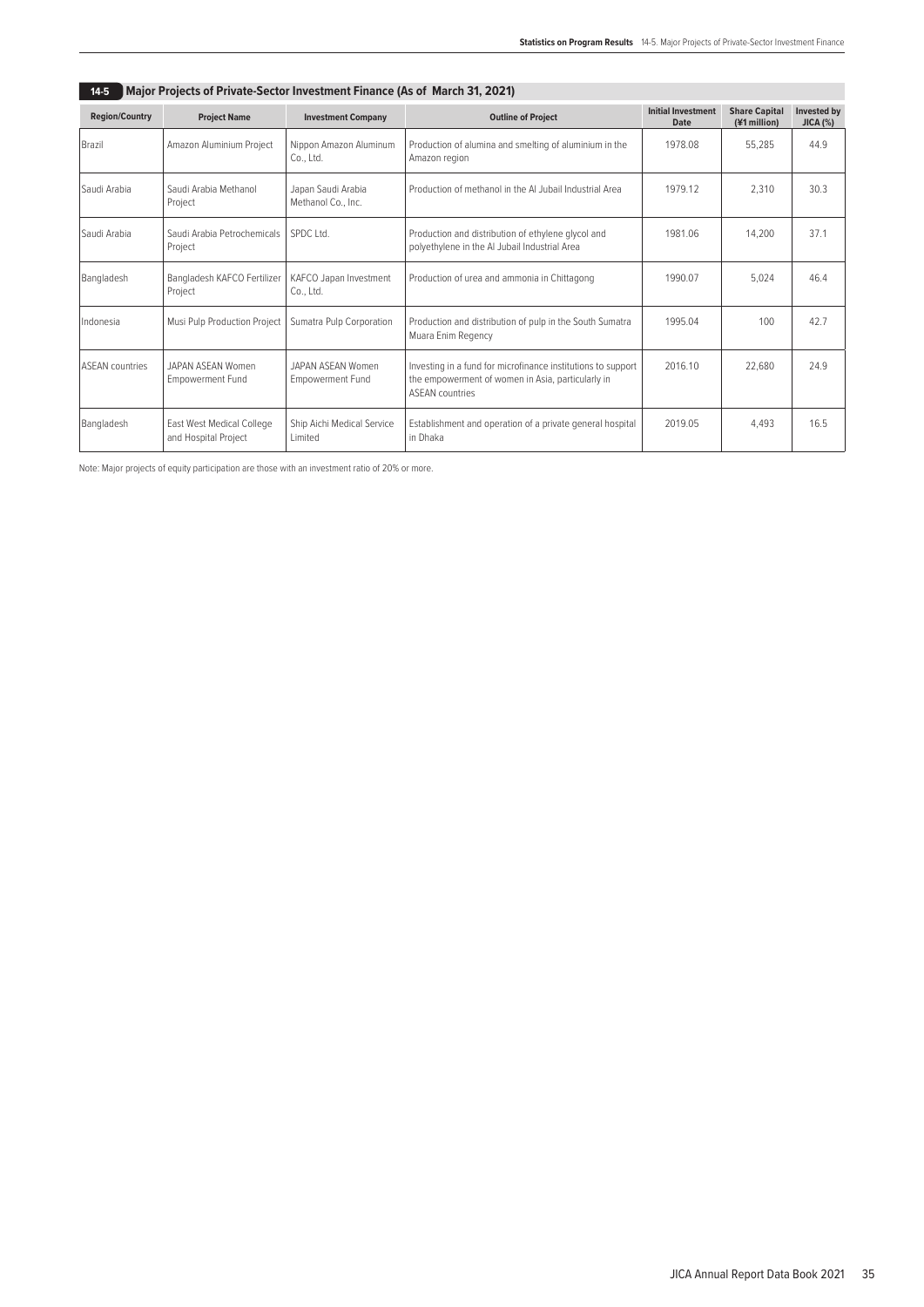| $14-6$                | <b>Grants (G/A Signed in FY2020)</b>                                                                                                                                                |                                                  | (Unit: ¥100 million)             |
|-----------------------|-------------------------------------------------------------------------------------------------------------------------------------------------------------------------------------|--------------------------------------------------|----------------------------------|
| <b>Region/Country</b> | <b>Project Name</b>                                                                                                                                                                 | <b>Signing Date of</b><br><b>Grant Agreement</b> | <b>Grant Agreement</b><br>Amount |
| Asia                  |                                                                                                                                                                                     |                                                  |                                  |
| Cambodia              | The Project for Human Resource Development Scholarship                                                                                                                              | 2017.07.14                                       | 0.79                             |
|                       | (VP The Project for Flood Protection and Drainage Improvement in the Phnom Penh Capital City (Phase IV                                                                              | 2017.10.10                                       | 6.26                             |
|                       | The Project for Urgent Replacement of Bridges in Flood-Prone Areas                                                                                                                  | 2017.11.23                                       | 2.94                             |
|                       | The Project for the Construction of Teacher Education Colleges                                                                                                                      | 2017.12.29                                       | 4.20                             |
|                       | The Project for Human Resource Development Scholarship                                                                                                                              | 2018.06.22                                       | 1.06                             |
|                       | The Project for Human Resource Development Scholarship                                                                                                                              | 2019.06.28                                       | 1.19                             |
|                       | The Project for Sewerage System Development in Phnom Penh                                                                                                                           | 2019.11.01                                       | 3.66                             |
|                       | The Project for the Expansion of Water Supply System in Pursat                                                                                                                      | 2019.12.20                                       | 4.51                             |
|                       | The Project for the Expansion of Water Supply System in Ta Khmau                                                                                                                    | 2020.05.29                                       | 1.63                             |
|                       | The Project for the Expansion of Water Supply System in Ta Khmau                                                                                                                    | 2020.05.29                                       | 1.48                             |
|                       | The Project for Improvement of Referral Hospitals in Siem Reap Province                                                                                                             | 2020.10.26                                       | 1.69                             |
|                       | The Project for Human Resource Development Scholarship                                                                                                                              | 2020.06.29                                       | 0.36                             |
| Indonesia             | The Programme for the Development of Fisheries Sector in Outer Islands (Phase 2)                                                                                                    | 2021.02.02                                       | 30.00                            |
| Laos                  | The Project for Human Resource Development Scholarship                                                                                                                              | 2017.06.29                                       | 0.66                             |
|                       | The Project for Improving Secondary School Environment in the Central and Southern Provinces                                                                                        | 2017.10.25                                       | 3.41                             |
|                       | The Project for Human Resource Development Scholarship                                                                                                                              | 2018.06.29                                       | 0.95                             |
|                       | The Project for Human Resource Development Scholarship                                                                                                                              | 2019.07.08                                       | 1.07                             |
|                       | The Project for the Expansion of Water Supply System in Luang Prabang City                                                                                                          | 2019.10.10                                       | 6.17                             |
|                       | The Project for Improving Teacher Training Colleges                                                                                                                                 | 2020.09.10                                       | 3.01                             |
|                       | The Project for Human Resource Development Scholarship                                                                                                                              | 2020.07.28                                       | 0.34                             |
| Myanmar               | The Project for Human Resource Development Scholarship                                                                                                                              | 2017.06.13                                       | 1.42                             |
|                       | The Project for the Improvement of Dawei General Hospital                                                                                                                           | 2018.02.06                                       | 18.12                            |
|                       | The Project for the Development of Mandalay Port                                                                                                                                    | 2018.10.03                                       | 22.83                            |
|                       | The Project for the Construction of New Yangon Specialist Hospital                                                                                                                  | 2018.03.22                                       | 61.11                            |
|                       | The Project for Human Resource Development Scholarship                                                                                                                              | 2018.06.28                                       | 2.06                             |
|                       | The Project for Human Resource Development Scholarship                                                                                                                              | 2019.07.05                                       | 2.10                             |
|                       | The Project for the Development of Japan-Myanmar Aung San Vocational Training Institute                                                                                             | 2019.07.29                                       | 9.27                             |
|                       | The Project for the Rehabilitation of Vessel Traffic Navigation Aids in Yangon River                                                                                                | 2020.07.02                                       |                                  |
|                       | The Project for Human Resource Development Scholarship                                                                                                                              | 2020.07.10                                       | 13.99<br>0.56                    |
| Philippines           | The Project for Human Resource Development Scholarship (three-year cycle)                                                                                                           | 2018.06.25                                       | 0.51                             |
|                       | The Project for Human Resource Development Scholarship                                                                                                                              | 2018.06.25                                       | 1.05                             |
|                       |                                                                                                                                                                                     | 2019.10.31                                       |                                  |
|                       | The Project for Human Resource Development Scholarship<br>The Project for Human Resource Development Scholarship                                                                    |                                                  | 1.10                             |
|                       | The Project for Human Resource Development Scholarship                                                                                                                              | 2020.12.01                                       | 0.43<br>0.47                     |
| Timor-Leste           |                                                                                                                                                                                     | 2018.10.12                                       |                                  |
|                       | The Project for Human Resource Development Scholarship                                                                                                                              | 2019.06.18                                       | 0.49                             |
|                       | The Project for Human Resource Development Scholarship                                                                                                                              | 2020.08.27                                       | 0.30                             |
| Viet Nam              | The Project for Human Resource Development Scholarship                                                                                                                              | 2017.07.11                                       | 1.71                             |
|                       | The Project for Trenchless Sewerage Pipe Rehabilitation in Ho Chi Minh City                                                                                                         | 2020.02.21                                       | 4.16                             |
|                       | The Project for Human Resource Development Scholarship                                                                                                                              | 2018.07.17                                       | 2.57                             |
|                       | The Project for Enhancing Laboratory Capacities of the Reference Testing and Agrifood Quality Consultancy<br>(RETAQ) Center for Ensuring Safety of Agricultural and Fisheries Foods | 2019.10.17                                       | 9.58                             |
|                       | The Project for Human Resource Development Scholarship                                                                                                                              | 2019.07.31                                       | 2.68                             |
|                       | The Project for Human Resource Development Scholarship                                                                                                                              | 2020.10.26                                       | 0.55                             |
| Mongolia              | The Project for Human Resource Development Scholarship                                                                                                                              | 2017.06.29                                       | 0.65                             |
|                       | The Project for the Improvement of Facilities for Primary and Secondary Education in Ulaanbaatar City                                                                               | 2017.11.30                                       | 5.65                             |
|                       | The Project for Human Resource Development Scholarship                                                                                                                              | 2018.06.25                                       | 0.98                             |
|                       | The Project for Human Resource Development Scholarship                                                                                                                              | 2019.06.11                                       | 1.07                             |
|                       | The Project for Human Resource Development Scholarship                                                                                                                              | 2020.07.07                                       | 0.34                             |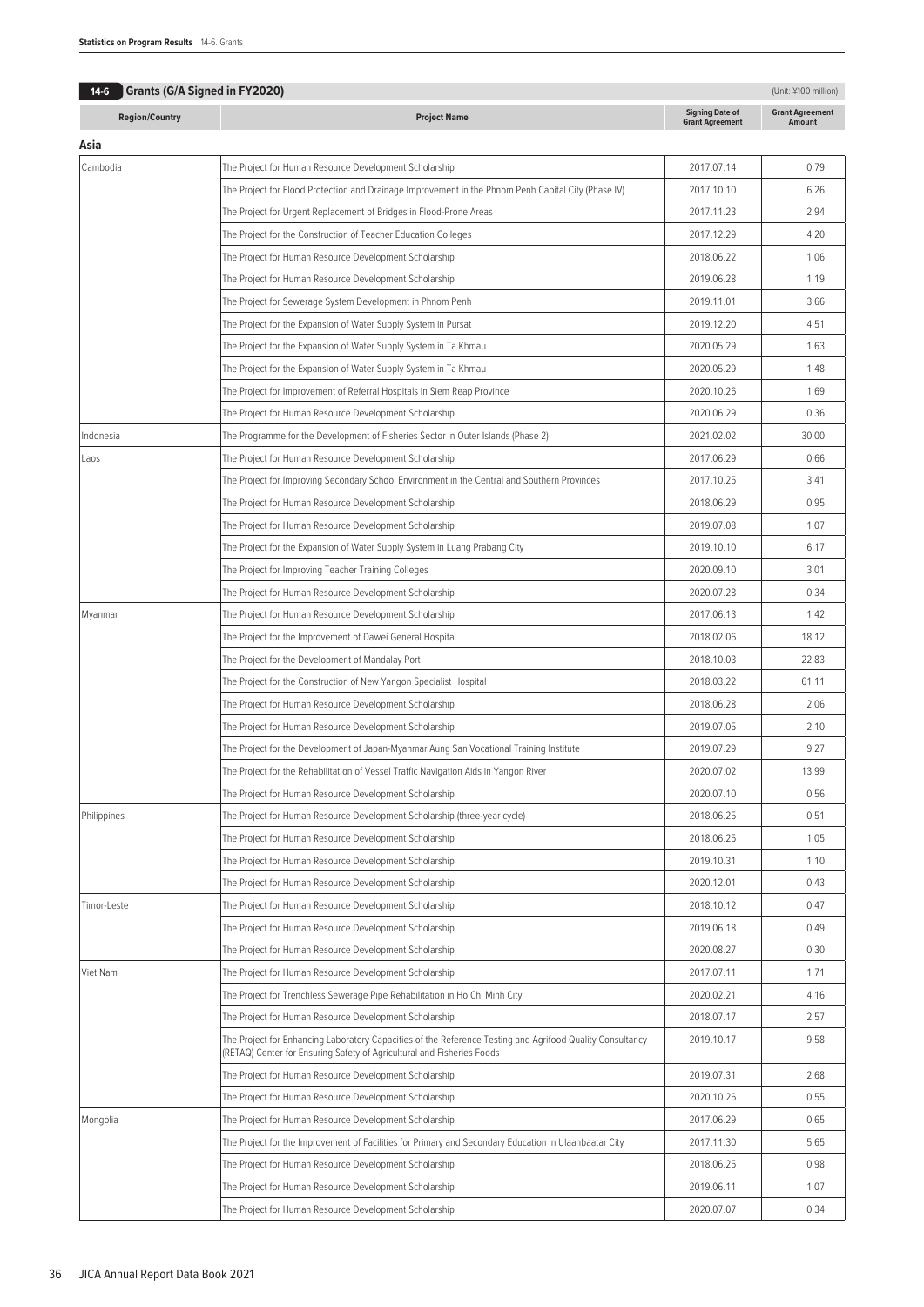| <b>Region/Country</b> | <b>Project Name</b>                                                                                                                                           | <b>Signing Date of</b><br><b>Grant Agreement</b> | <b>Grant Agreement</b><br>Amount |
|-----------------------|---------------------------------------------------------------------------------------------------------------------------------------------------------------|--------------------------------------------------|----------------------------------|
| Asia (Continued)      |                                                                                                                                                               |                                                  |                                  |
| Afghanistan           | The Project for the Construction of the Air Navigation Service Facility and the Control Tower at Hamid Karzai<br>International Airport                        | 2020.12.19                                       | 19.95                            |
|                       | The Project for Infectious Diseases Prevention for Children                                                                                                   | 2020.11.19                                       | 9.40                             |
|                       | The Project for Improving WASH Environment in Schools                                                                                                         | 2020.11.19                                       | 4.22                             |
| Bangladesh            | The Project for Human Resource Development Scholarship                                                                                                        | 2017.08.08                                       | 1.01                             |
|                       | The Project for Human Resource Development Scholarship                                                                                                        | 2018.06.20                                       | 1.36                             |
|                       | The Project for Human Resource Development Scholarship                                                                                                        | 2019.06.30                                       | 1.47                             |
|                       | The Fourth Primary Education Development Programme                                                                                                            | 2020.08.27                                       | 5.00                             |
|                       | The Project for Human Resource Development Scholarship                                                                                                        | 2020.07.16                                       | 0.51                             |
| Bhutan                | The Project for Reconstruction of Bridges on Primary National Highway No. 4                                                                                   | 2016.12.26                                       | 2.88                             |
|                       | The Project for Human Resource Development Scholarship                                                                                                        | 2018.07.03                                       | 0.53                             |
|                       | The Project for Human Resource Development Scholarship                                                                                                        | 2019.06.20                                       | 0.56                             |
|                       | The Project for Human Resource Development Scholarship                                                                                                        | 2020.06.24                                       | 0.29                             |
| Maldives              | The Project for Human Resource Development Scholarship                                                                                                        | 2020.09.10                                       | 0.31                             |
| Nepal                 | The Project for Improvement of Water Supply in Pokhara                                                                                                        | 2017.02.15                                       | 1.94                             |
|                       | The Project for Human Resource Development Scholarship                                                                                                        | 2018.07.13                                       | 0.59                             |
|                       | The Project for Human Resource Development Scholarship (three-year cycle)                                                                                     | 2019.07.22                                       | 0.95                             |
|                       | The Project for Human Resource Development Scholarship                                                                                                        | 2019.07.22                                       | 1.34                             |
|                       | The Project for the Development of Digital Elevation Model and Orthophoto                                                                                     | 2020.05.25                                       | 11.70                            |
|                       | The Project for Human Resource Development Scholarship                                                                                                        | 2020.07.08                                       | 0.61                             |
|                       | School Sector Development Program                                                                                                                             | 2020.07.23                                       | 3.00                             |
| Pakistan              | The Project for Human Resource Development Scholarship                                                                                                        | 2018.08.31                                       | 0.99                             |
|                       | The Project for the Installation of Weather Surveillance Radar in Multan City                                                                                 | 2018.08.31                                       | 5.27                             |
|                       | The Project for the Extension of Intensive Care at Maternal and Child Health Care Centre and Children's<br>Hospital in Pakistan Institute of Medical Sciences | 2019.08.08                                       | 8.14                             |
|                       | The Project for Human Resource Development Scholarship                                                                                                        | 2019.07.25                                       | 1.06                             |
|                       | The Project for the Improvement of Disaster Resilient School Infrastructure in Khyber Pakhtunkhwa                                                             | 2020.10.02                                       | 4.71                             |
|                       | The Project for Human Resource Development Scholarship                                                                                                        | 2020.08.06                                       | 0.44                             |
|                       | The Project for the Installation of Weather Surveillance Radar in Sukkur City                                                                                 | 2021.01.25                                       | 0.80                             |
|                       | The Project for the Improvement of Water Treatment Plant and Water Distribution System in Faisalabad                                                          | 2021.03.19                                       | 2.11                             |
|                       | The Project for the Control and Eradication of Poliomyelitis                                                                                                  | 2021.01.27                                       | 4.84                             |
| Sri Lanka             | The Project for the Establishment of a Doppler Weather Radar Network                                                                                          | 2017.06.30                                       | 2.02                             |
|                       | The Project for Human Resource Development Scholarship                                                                                                        | 2017.06.30                                       | 0.56                             |
|                       | The Project for Human Resource Development Scholarship                                                                                                        | 2018.06.26                                       | 0.81                             |
|                       | The Project for Human Resource Development Scholarship                                                                                                        | 2019.07.17                                       | 0.88                             |
|                       | The Project for Human Resource Development Scholarship                                                                                                        | 2020.07.13                                       | 0.34                             |
| Kyrgyz Republic       | The Project for Human Resource Development Scholarship (three-year cycle)                                                                                     | 2018.06.29                                       | 0.48                             |
|                       | The Project for Human Resource Development Scholarship                                                                                                        | 2018.08.23                                       | 0.99                             |
|                       | The Project for the Reconstruction of Urmaral River Bridge on Talas-Taraz Road                                                                                | 2019.07.17                                       | 6.56                             |
|                       | The Project for Human Resource Development Scholarship                                                                                                        | 2019.07.17                                       | 1.04                             |
|                       | The Project for Human Resource Development Scholarship                                                                                                        | 2020.08.13                                       | 0.35                             |
| Tajikistan            | The Project for Human Resource Development Scholarship                                                                                                        | 2017.08.11                                       | 0.32                             |
|                       | The Project for Human Resource Development Scholarship                                                                                                        | 2018.10.05                                       | 0.43                             |
|                       | The Project for Human Resource Development Scholarship                                                                                                        | 2019.10.31                                       | 0.70                             |
|                       | The Project for the Rehabilitation of Kizilkala-Bokhtar Section of Dushanbe-Bokhtar Road                                                                      | 2019.09.03                                       | 16.34                            |
|                       | The Project for Human Resource Development Scholarship                                                                                                        | 2020.11.26                                       | 0.35                             |
| Uzbekistan            | The Project for Human Resource Development Scholarship                                                                                                        | 2017.10.10                                       | 0.54                             |
|                       | The Project for Human Resource Development Scholarship                                                                                                        | 2018.08.10                                       | 0.80                             |
|                       | The Project for Human Resource Development Scholarship                                                                                                        | 2019.08.28                                       | 0.88                             |
|                       | The Project for Human Resource Development Scholarship                                                                                                        | 2020.08.18                                       | 0.36                             |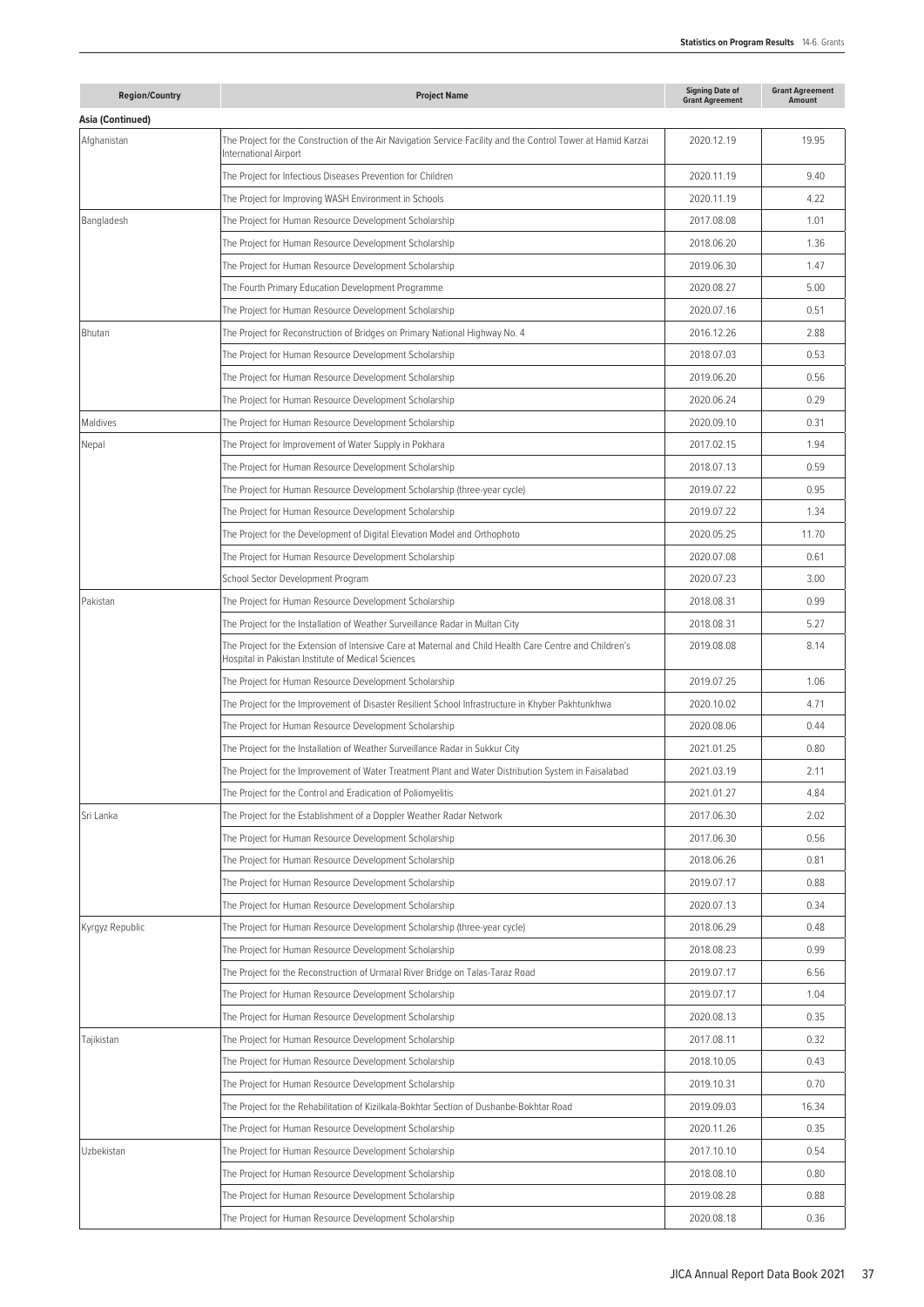| <b>Region/Country</b>           | <b>Project Name</b>                                                                                                                                         | <b>Signing Date of</b><br><b>Grant Agreement</b> | <b>Grant Agreement</b><br>Amount |
|---------------------------------|-------------------------------------------------------------------------------------------------------------------------------------------------------------|--------------------------------------------------|----------------------------------|
| Asia (Continued)                |                                                                                                                                                             |                                                  |                                  |
| Asia                            | The Project for Improvement of Locust Management (Phase 2)                                                                                                  | 2020.07.28                                       | 7.98                             |
|                                 | The Project for Livelihood Improvement Promotion in Tajik-Afghan Cross-Border Areas                                                                         | 2020.12.18                                       | 9.91                             |
| Pacific                         |                                                                                                                                                             |                                                  |                                  |
| Fiji                            | The Project for the Reconstruction of Tamavua-i-wai Bridge (Detailed Design)                                                                                | 2020.10.29                                       | 0.60                             |
| Marshall Islands                | The Project for the Improvement of Water Reservoir at Majuro Atoll                                                                                          | 2020.09.17                                       | 1.38                             |
| Samoa                           | The Project for Reconstruction of Vaisigano Bridge                                                                                                          | 2017.07.27                                       | 0.26                             |
| Solomon Islands                 | The Project for the Improvement of the Honiara International Airport                                                                                        | 2018.06.15                                       | 20.30                            |
|                                 | The Project for Upgrading of Kukum Highway (Phase 2)                                                                                                        | 2021.01.27                                       | 2.39                             |
| Vanuatu                         | The Project for the Disaster Reconstruction of Teouma Bridge                                                                                                | 2019.12.18                                       | 3.18                             |
|                                 | The Project for the Construction of Hydropower Station in Espiritu Santo Island (Detailed Design)                                                           | 2021.03.12                                       | 0.63                             |
| North America and Latin America |                                                                                                                                                             |                                                  |                                  |
| El Salvador                     | El Proyecto de Becas para el Desarrollo de Recursos Humanos                                                                                                 | 2020.10.15                                       | 0.44                             |
| Honduras                        | El Proyecto de Reconstrucción del Puente en la Carretera Nacional No. 1 (Diseño Detallado)                                                                  | 2021.03.26                                       | 0.62                             |
| Bolivia                         | El Proyecto de Mejoramiento de la Carretera Okinawa                                                                                                         | 2018.09.28                                       | 20.09                            |
| Paraguay                        | El Proyecto de Adquisición de los Equipos de Dragado para Río Paraguay                                                                                      | 2018.12.02                                       | 6.80                             |
| <b>Middle East</b>              |                                                                                                                                                             |                                                  |                                  |
| Jordan                          | The Project for Improvement of the Zai Water Supply System                                                                                                  | 2021.01.18                                       | 0.47                             |
| Palestine                       | The Project for the Construction of Schools for the Improvement of Quality and Environment of Education                                                     | 2020.10.21                                       | 5.23                             |
|                                 | The Programme for the Improvement of Refugee Camps                                                                                                          | 2020.10.21                                       | 10.00                            |
| Africa                          |                                                                                                                                                             |                                                  |                                  |
| Benin                           | Le Projet de Renforcement des Systèmes d'Alimentation en Eau Potable dans les Départements du Couffo et                                                     | 2021.01.26                                       | 1.29                             |
|                                 | du Plateau (le Concept Détaillé)                                                                                                                            |                                                  |                                  |
|                                 | Le Projet de Construction de l'Échangeur du Carrefour Vêdoko dans la Ville de Cotonou                                                                       | 2021.01.26                                       | 1.78                             |
| Burkina Faso                    | Le Projet d'Amelioration de la Rocade Sud-Est du Boulevard de Tansoba a Ouagadougou                                                                         | 2017.08.18                                       | 17.45                            |
|                                 | The Project for the Construction of Lower-Secondary Schools in the Centre and Centre-Sud Regions in Burkina<br>Faso                                         | 2021.02.25                                       | 13.50                            |
| Côte D'Ivoire                   | Le Projet d'Aménagement de l'Echangeur d'Amitié Ivoiro-Japonaise (Phase 2)                                                                                  | 2019.01.11                                       | 7.32                             |
|                                 | Le Projet d'Aménagement du Centre Hospitalier Universitaire de Cocody pour l'Amélioration des Services de<br>Santé Maternelle et Infantile du Grand Abidjan | 2019.10.25                                       | 19.13                            |
| Djibouti                        | The Project for the Reinforcement of Maritime Transport Capacity at the Gulf of Tadjourah                                                                   | 2019.09.30                                       | 21.86                            |
|                                 | The Project for the Construction of Primary and Secondary School in Nassib in Balbala Quarter                                                               | 2020.11.12                                       | 20.92                            |
| Ethiopia                        | The Project for Improvement of Water Supply in Bahir Dar City                                                                                               | 2017.12.06                                       | 6.24                             |
|                                 | The Project for the Construction of TICAD Human Resource Development Center for Business and Industry                                                       | 2018.03.30                                       | 9.06                             |
|                                 | The Project for Improvement of Water Supply in Bahir Dar City                                                                                               | 2021.03.22                                       | 2.36                             |
| Gambia                          | The Project for Rural Water Supply (Phase IV)                                                                                                               | 2020.07.27                                       | 15.91                            |
| Ghana                           | The Project for Human Resource Development Scholarship                                                                                                      | 2018.07.10                                       | 0.34                             |
|                                 | The Project for Rehabilitation of National Trunk Road N8 (Phase 2)                                                                                          | 2018.12.12                                       | 19.56                            |
|                                 | The Project for Human Resource Development Scholarship (three-year cycle)                                                                                   | 2019.07.17                                       | 0.47                             |
|                                 | The Project for Human Resource Development Scholarship                                                                                                      | 2019.10.04                                       | 0.96                             |
|                                 | The Project for the Improvement of the Tema Motorway Roundabout (Phase 2) (Detailed Design)                                                                 | 2020.07.02                                       | 1.09                             |
|                                 | The Project for Human Resource Development Scholarship                                                                                                      | 2020.07.02                                       | 0.58                             |
| Guinea                          | Le Projet de Reconstruction du pont Soumba sur la Route Nationale N°3                                                                                       | 2019.07.03                                       | 6.14                             |
|                                 | Le Projet de Construction de l'Institut National de Santé Publique (le Concept Détaillé)                                                                    | 2021.01.07                                       | 1.43                             |
| Kenya                           | The Project for the Improvement of Power Distribution System in and around Nakuru City and around<br>Mombasa City                                           | 2020.09.18                                       | 4.00                             |
|                                 | The Project for the Improvement of Power Distribution System in and around Nakuru City and around<br>Mombasa City                                           | 2020.09.18                                       | 7.50                             |
|                                 | The Project for the Improvement of Power Distribution System in and around Nakuru City and around<br>Mombasa City                                           | 2020.09.18                                       | 7.00                             |
|                                 | The Project for Human Resource Development Scholarship                                                                                                      | 2020.09.18                                       | 0.50                             |
| Liberia                         | The Project for Reconstruction of Somalia Drive in Monrovia (Phase 2)                                                                                       | 2017.03.14                                       | 16.58                            |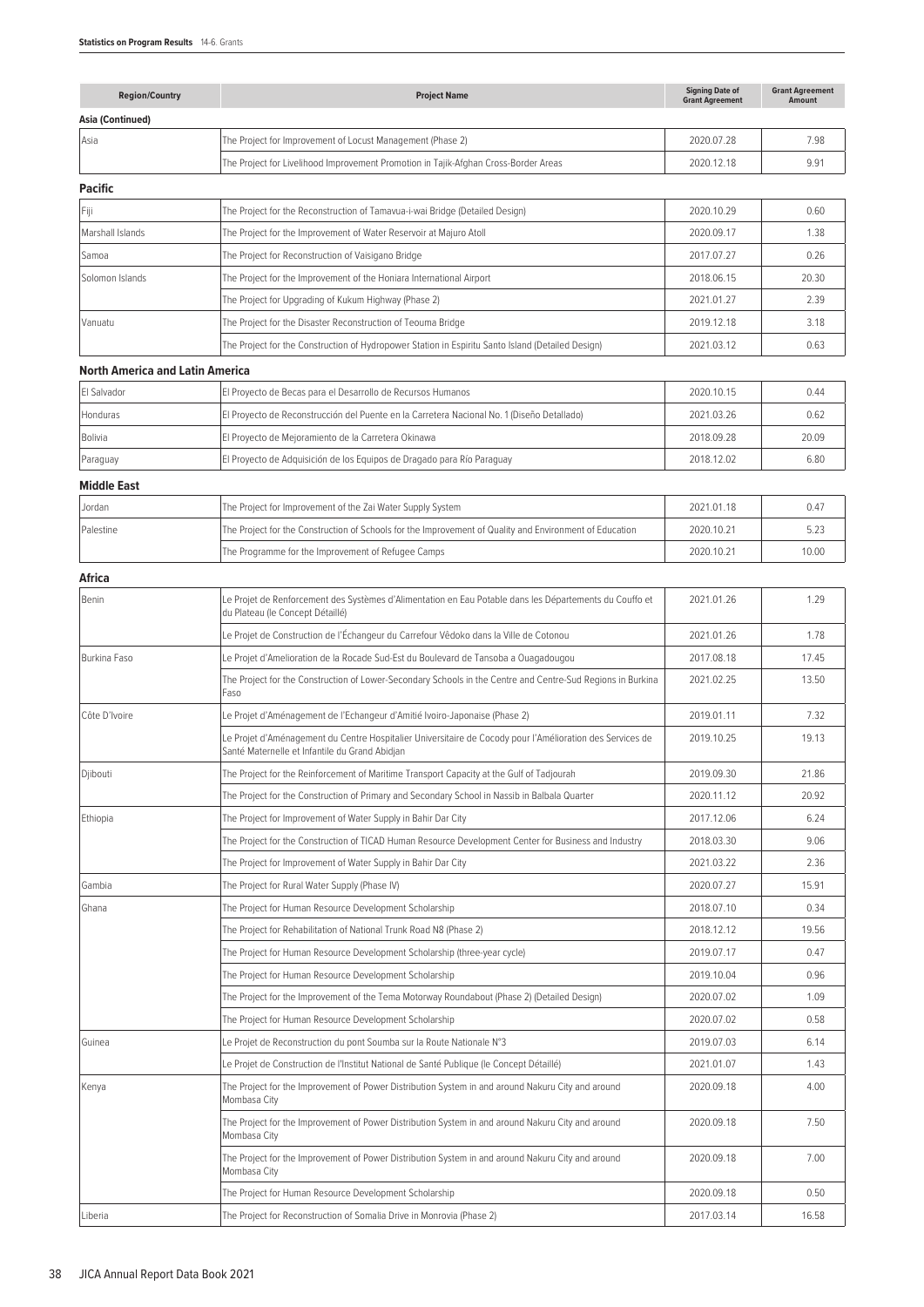| <b>Region/Country</b>     | <b>Project Name</b>                                                                                                          | <b>Signing Date of</b><br><b>Grant Agreement</b> | <b>Grant Agreement</b><br><b>Amount</b> |
|---------------------------|------------------------------------------------------------------------------------------------------------------------------|--------------------------------------------------|-----------------------------------------|
| <b>Africa (Continued)</b> |                                                                                                                              |                                                  |                                         |
| Madagascar                | Le Projet de Réhabilitation du Système d'Irrigation au Sud-Ouest du Lac Alaotra                                              | 2017.07.24                                       | 6.60                                    |
|                           | Le Projet d'Amélioration du Pont de Mangoro et du Pont d'Antsapazana sur la Route Nationale N° 2<br>(Antananarivo-Toamasina) | 2019.09.03                                       | 5.59                                    |
| Malawi                    | The Project for the Improvement of Main Roads in the City of Lilongwe                                                        | 2020.09.09                                       | 4.59                                    |
|                           | The Project for the Improvement of Substations in Lilongwe City (Detailed Design)                                            | 2021.02.03                                       | 0.18                                    |
| Mozambique                | The Project for the Construction of Rural Water Supply Facility in Niassa Province                                           | 2021.02.26                                       | 20.76                                   |
| Nigeria                   | The Project for Emergency Rehabilitation and Reinforcement of Lagos Transmission Substations                                 | 2018.11.23                                       | 9.71                                    |
| Rwanda                    | The Project for Strengthening Nzove - Ntora Principal Water Transmission Pipeline in Kigali City                             | 2019.01.09                                       | 11.43                                   |
| Sierra Leone              | The Project for Strengthening Children's Hospital in Freetown                                                                | 2021.03.22                                       | 23.83                                   |
| South Sudan               | The Project for the Improvement of Water Supply System of Juba in South Sudan                                                | 2021.03.05                                       | 6.36                                    |
| Sudan                     | The Project for Improvement of Operation and Maintenance of Water Supply System                                              | 2020.12.20                                       | 10.04                                   |
|                           | The Project for the Improvement of Solid Waste Management Equipment for Clean Cities                                         | 2021.03.14                                       | 12.41                                   |
|                           | The Project for Improvement of Water Treatment Plant in Kosti City                                                           | 2021.03.14                                       | 2.41                                    |
| Tanzania                  | The Project for Widening of New Bagamoyo Road (Phase 2)                                                                      | 2018.02.28                                       | 7.81                                    |
|                           | The Project for Development of Malindi Fish Landing and Marketing Facilities in Zanzibar                                     | 2021.03.29                                       | 3.50                                    |
| Uganda                    | The Project for the Development of Irrigation System in Atari Basin Area                                                     | 2018.11.06                                       | 11.10                                   |
|                           | The Project for the Improvement of Traffic Control in Kampala City                                                           | 2019.08.16                                       | 9.02                                    |
|                           | The Project for the Improvement of National Road in Refugee-hosting Areas of West Nile Sub-region                            | 2021.02.11                                       | 1.94                                    |
| Zambia                    | The Project for Upgrading Health Centres to District Hospitals in Copperbelt Province                                        | 2020.07.14                                       | 26.54                                   |
| <b>Europe</b>             |                                                                                                                              |                                                  |                                         |
| Moldova                   | The Project for the Improvement of Digitization Equipment of the National Library                                            | 2020.07.14                                       | 0.44                                    |
|                           |                                                                                                                              |                                                  |                                         |

Total 155 Projects (51 Countries and Regions) 839.37

Note: Amounts are calculated based on the FY2020 budget; they do not correspond to the amount of Grant Agreements (G/As) concluded in FY2020.

|                | <b>Emergency Disaster Relief (FY2020)</b><br>15 |                       |                         |                       |                                                                                                  |  |  |  |  |
|----------------|-------------------------------------------------|-----------------------|-------------------------|-----------------------|--------------------------------------------------------------------------------------------------|--|--|--|--|
| <b>No</b>      | <b>Date of Relief</b>                           | <b>Region/Country</b> | <b>Type of Disaster</b> | <b>Type of Relief</b> | <b>Number of Those Dispatched/ Supplies Provided</b>                                             |  |  |  |  |
|                | 2020.04                                         | Fiji                  | Cyclone                 | Provision of supplies | Tents, portable jerry cans, generators                                                           |  |  |  |  |
| $\overline{2}$ | 2020.08                                         | Lebanon               | Explosion               | Provision of supplies | Tents, blankets, plastic sheets, sleeping pads, portable jerry cans, water purifiers             |  |  |  |  |
| 3              | 2020.08                                         | Mauritius             | Oil spill               | Expert team           | 19 people (first batch: 6 people, second batch: 7 people, third batch: 6 people)                 |  |  |  |  |
| 4              | 2020.09                                         | Sudan                 | Flooding                | Provision of supplies | Tents, sleeping pads, generators                                                                 |  |  |  |  |
| 5              | 2020.09                                         | Niger                 | Flooding                | Provision of supplies | Tents, blankets, water purifiers, plastic sheets, portable jerry cans                            |  |  |  |  |
| 6              | 2020.10                                         | Viet Nam              | Typhoon                 | Provision of supplies | Plastic sheets, water purifiers                                                                  |  |  |  |  |
| 7              | 2020.10                                         | Cambodia              | Flooding                | Provision of supplies | Tents, blankets, plastic sheets, sleeping pads, portable jerry cans, water purifiers, generators |  |  |  |  |
| 8              | 2020.11                                         | Nicaragua             | l Hurricane             | Provision of supplies | Tents, blankets, plastic sheets, sleeping pads, portable jerry cans, water purifiers             |  |  |  |  |
| 9              | 2020.11                                         | Honduras              | Hurricane               | Provision of supplies | Tents, blankets, plastic sheets, sleeping pads, portable jerry cans, water purifiers             |  |  |  |  |
| 10             | 2020.11                                         | Guatemala             | l Hurricane             | Provision of supplies | Blankets, sleeping pads                                                                          |  |  |  |  |
| 11             | 2020.11                                         | Colombia              | Hurricane               | Provision of supplies | Tents, blankets, sleeping pads, portable jerry cans                                              |  |  |  |  |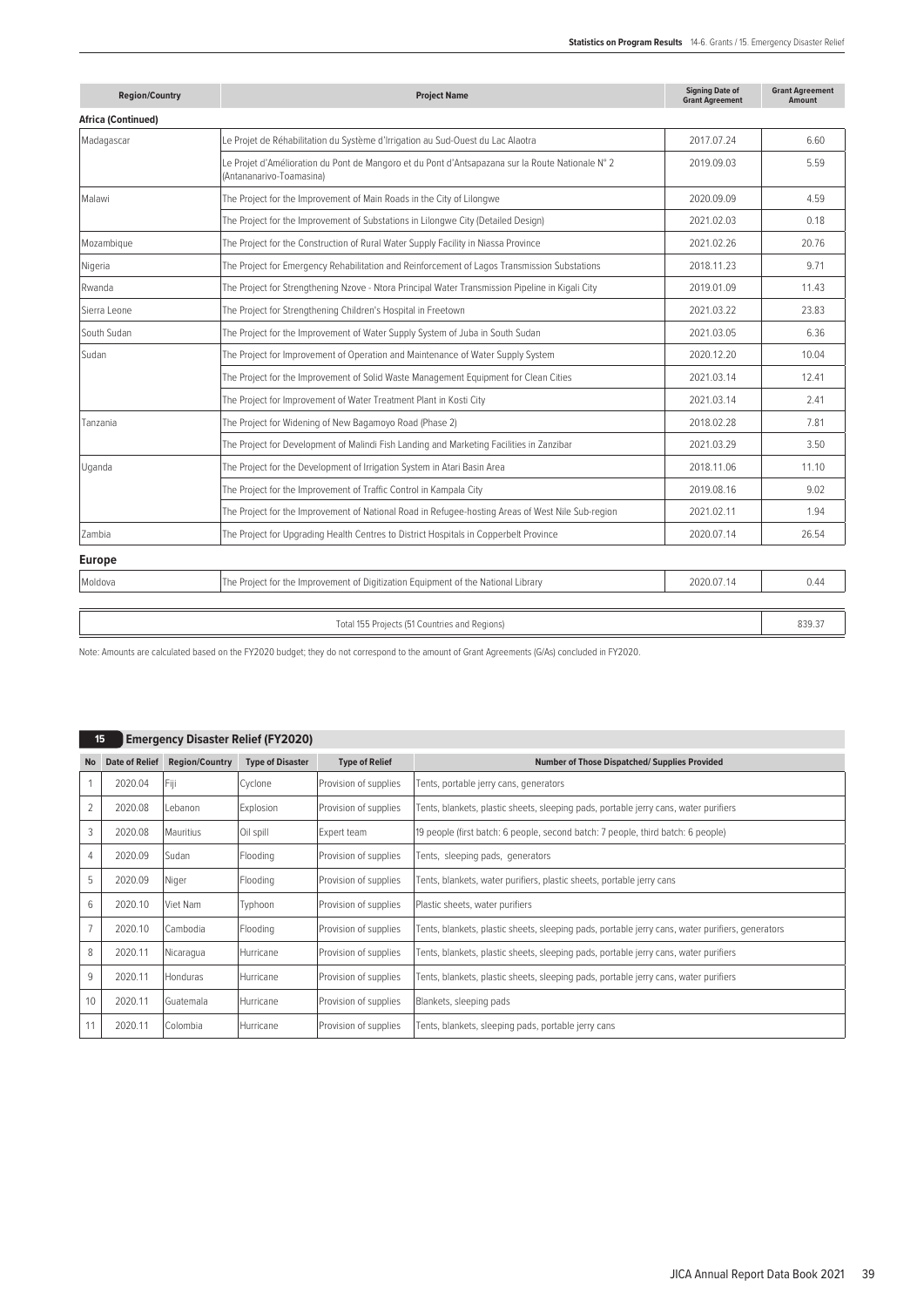# **Financial Statements**

# **1 General Account**

# **Balance Sheet (as of March 31, 2021)**

| <b>Assets</b>                                                                                                     |                               |                                 |                 |                 |
|-------------------------------------------------------------------------------------------------------------------|-------------------------------|---------------------------------|-----------------|-----------------|
| I. Current assets                                                                                                 |                               |                                 |                 |                 |
| Cash and deposits                                                                                                 |                               | 291,765,077,064                 |                 |                 |
| Inventories                                                                                                       |                               |                                 |                 |                 |
| Stored goods                                                                                                      | 300,120,972                   |                                 |                 |                 |
| Payments for uncompleted contracted programs                                                                      | 147,397,074                   | 447,518,046                     |                 |                 |
| Advance payments                                                                                                  |                               | 21,865,355,793                  |                 |                 |
| Prepaid expenses                                                                                                  |                               | 89,812,248                      |                 |                 |
| Accrued income                                                                                                    |                               | 334,006                         |                 |                 |
| Accounts receivable                                                                                               |                               | 2,782,361,997                   |                 |                 |
| Contra-accounts for provision for bonuses*                                                                        |                               | 1,211,186,648                   |                 |                 |
| Short-term loans for development projects                                                                         |                               | 6,500,000                       |                 |                 |
| Short-term loans for emigration projects                                                                          | 371,746                       |                                 |                 |                 |
| Allowance for loan losses                                                                                         | (55, 948)                     | 315,798                         |                 |                 |
| Goods in transit                                                                                                  |                               | 33,175,976                      |                 |                 |
| Suspense payments                                                                                                 |                               | 248,426,805                     |                 |                 |
| Advance paid                                                                                                      |                               | 1,455,942                       |                 |                 |
| Total current assets                                                                                              |                               |                                 | 318,451,520,323 |                 |
| II. Non-current assets                                                                                            |                               |                                 |                 |                 |
| 1. Tangible assets                                                                                                |                               |                                 |                 |                 |
| <b>Buildings</b>                                                                                                  | 42,814,784,300                |                                 |                 |                 |
| Accumulated depreciation                                                                                          | (20, 362, 949, 464)           | 22,451,834,836                  |                 |                 |
| Structures                                                                                                        | 1,591,917,010                 |                                 |                 |                 |
| Accumulated depreciation                                                                                          | (1, 170, 639, 286)            | 421,277,724                     |                 |                 |
| Machinery and equipment                                                                                           | 252,950,512                   |                                 |                 |                 |
| Accumulated depreciation                                                                                          | (149, 450, 445)               | 103,500,067                     |                 |                 |
| Vehicles                                                                                                          | 2,516,530,550                 |                                 |                 |                 |
| Accumulated depreciation                                                                                          | (1,450,701,369)               | 1,065,829,181                   |                 |                 |
| Tools, furniture, and fixtures                                                                                    | 2,217,015,785                 |                                 |                 |                 |
| Accumulated depreciation                                                                                          | (1, 323, 914, 592)            | 893,101,193                     |                 |                 |
| Land<br>Accumulated impairment loss                                                                               | 14,177,935,458<br>(8,710,639) | 14,169,224,819                  |                 |                 |
| Construction in progress                                                                                          |                               | 992,905,703                     |                 |                 |
| Total tangible assets                                                                                             |                               | 40,097,673,523                  |                 |                 |
| 2. Intangible assets                                                                                              |                               |                                 |                 |                 |
| Trademark rights                                                                                                  |                               | 659,415                         |                 |                 |
| Telephone subscription rights                                                                                     |                               | 1,786,900                       |                 |                 |
| Software                                                                                                          |                               | 3,484,895,347                   |                 |                 |
| Software in progress                                                                                              |                               | 124,312,907                     |                 |                 |
| Total intangible assets                                                                                           |                               | 3,611,654,569                   |                 |                 |
| 3.<br>Investments and other assets                                                                                |                               |                                 |                 |                 |
| Long-term deposits                                                                                                |                               | 218,000,000                     |                 |                 |
| Long-term loans for development projects                                                                          |                               | 65,000,000                      |                 |                 |
| Long-term loans for emigration projects                                                                           | 9,433,269                     |                                 |                 |                 |
| Allowance for loan losses                                                                                         | (7,940,606)                   | 1,492,663                       |                 |                 |
| Claims probable in bankruptcy, claims probable in rehabilitation,                                                 |                               |                                 |                 |                 |
| and other pertaining to loans for emigration projects                                                             | 307,896,040                   |                                 |                 |                 |
| Allowance for loan losses                                                                                         | (307, 896, 040)               | 0                               |                 |                 |
| Long-term prepaid expenses                                                                                        |                               | 22,014,106                      |                 |                 |
| Expected amount to be granted from the national budget*<br>Contra-accounts for provision for retirement benefits* |                               | 25,034,395                      |                 |                 |
| Long-term guarantee deposits                                                                                      |                               | 13,617,585,263<br>1,635,028,260 |                 |                 |
| Total investments and other assets                                                                                |                               | 15,584,154,687                  |                 |                 |
| Total non-current assets                                                                                          |                               |                                 | 59,293,482,779  |                 |
|                                                                                                                   |                               |                                 |                 |                 |
| Total assets                                                                                                      |                               |                                 |                 | 377,745,003,102 |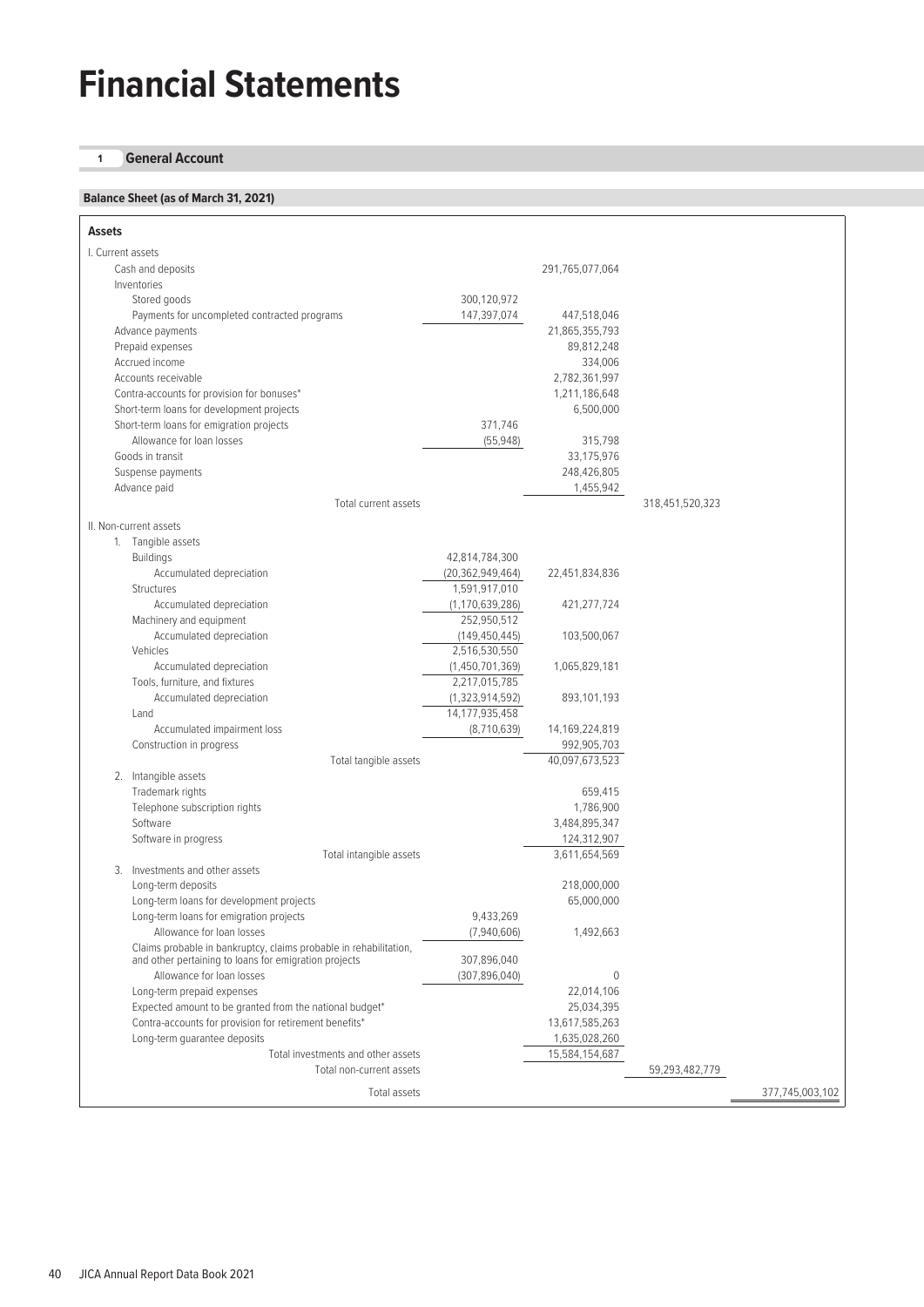# **Balance Sheet (as of March 31, 2021)** (Unit: Yen)

| <b>Liabilities</b>                                                                                                                                                                                                                                                                                                                                                                                   |                                                                                                                                                           |                                       |                 |
|------------------------------------------------------------------------------------------------------------------------------------------------------------------------------------------------------------------------------------------------------------------------------------------------------------------------------------------------------------------------------------------------------|-----------------------------------------------------------------------------------------------------------------------------------------------------------|---------------------------------------|-----------------|
| I. Current liabilities<br>Operational grant liabilities*<br>Funds for grant aid<br>Donations received*<br>Accounts payable<br>Accrued expenses<br>Lease obligations<br>Advance payments received<br>Deposits received<br>Unearned revenue<br>Provision for bonuses<br><b>Total current liabilities</b><br>II. Non-current liabilities                                                                | 86,927,336,617<br>196,150,196,496<br>366,071,349<br>17,383,037,923<br>241,597,210<br>97,891,884<br>421,932,382<br>154,753,573<br>403,700<br>1,211,186,648 | 302,954,407,782                       |                 |
| Contra-accounts for assets*<br>Long-term lease obligations<br>Long-term deposits received<br>Provision for retirement benefits<br>Asset retirement obligations<br>Total non-current liabilities<br><b>Total liabilities</b>                                                                                                                                                                          | 7,791,329,600<br>101,182,275<br>340,247<br>13,617,585,263<br>401,053,484                                                                                  | 21,911,490,869                        | 324,865,898,651 |
| <b>Net assets</b><br>I. Capital<br>Government investment                                                                                                                                                                                                                                                                                                                                             | 62,452,442,661                                                                                                                                            |                                       |                 |
| Total capital<br>II. Capital surplus<br>Capital surplus<br>Accumulated other administrative service operation costs*<br>Accumulated depreciation not included in expenses*<br>Accumulated impairment losses not included in expenses*<br>Accumulated interest expenses not included in expenses*<br>Accumulated disposal and sale differential not included in<br>expenses*<br>Total capital surplus | 6,635,254,987<br>(21,040,922,274)<br>(10, 201, 839)<br>(7, 184, 040)<br>(8,740,003,351)                                                                   | 62,452,442,661<br>(23, 163, 056, 517) |                 |
| III. Retained earnings<br>Reserve fund carried over from the previous Mid-term Objective<br>period*<br>Reserve fund<br>Unappropriated income for the current fiscal year<br>[Total income for the current fiscal year]<br>Total retained earnings<br>Total net assets                                                                                                                                | 1,381,863,754<br>10,592,406,721<br>1,615,447,832<br>[1,615,447,832]                                                                                       | 13,589,718,307                        | 52,879,104,4510 |
| Total liabilities and net assets                                                                                                                                                                                                                                                                                                                                                                     |                                                                                                                                                           |                                       | 377,745,003,102 |

\* Accounts prepared in accordance with special accounting practices of incorporated administrative agencies.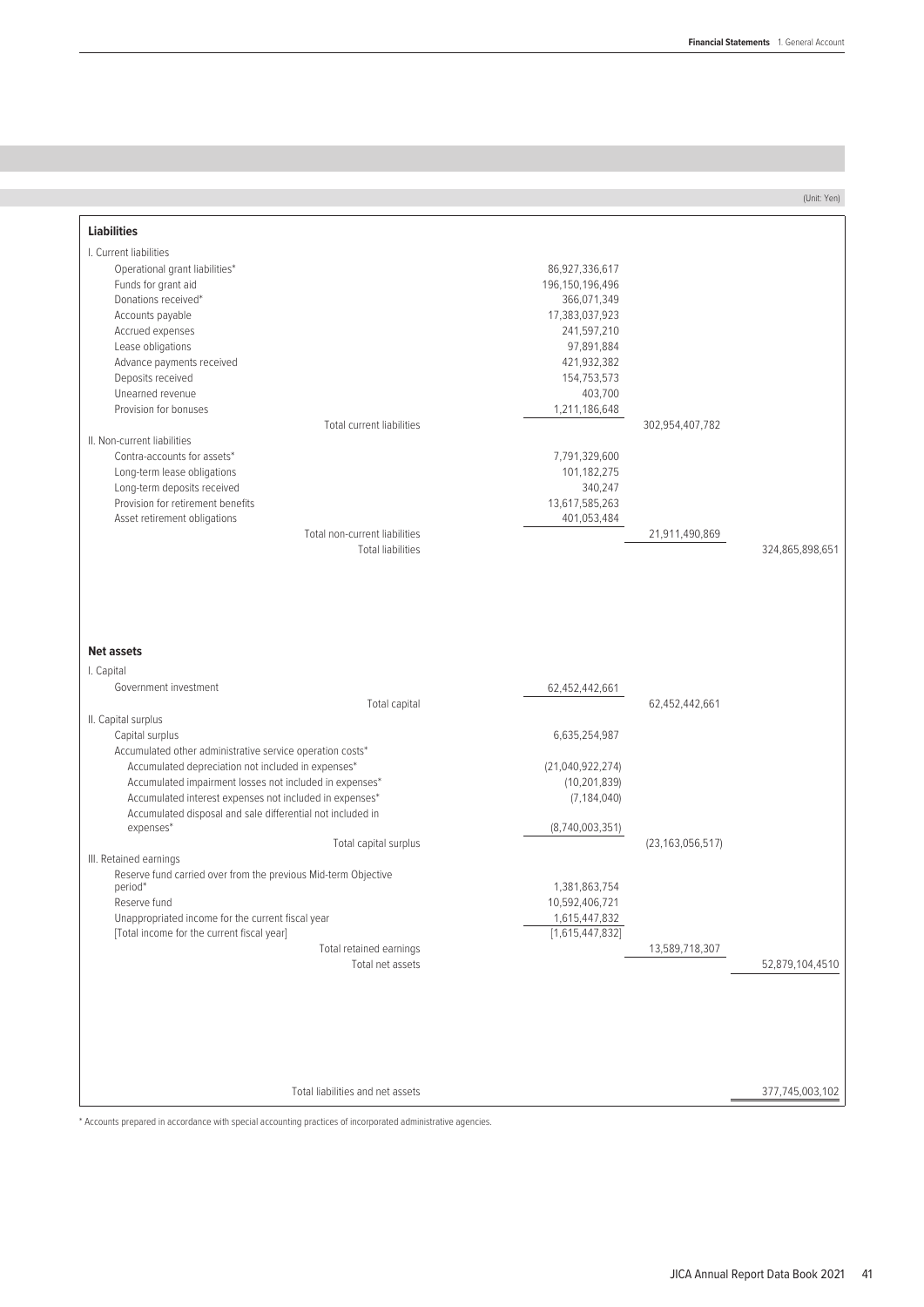# **Statement of Administrative Service Operation Cost (April 1, 2020–March 31, 2021)** (Unit: Yen) (Unit: Yen)

| <b>Expenses in the statement of income</b>               |                 |                                                                                                 |
|----------------------------------------------------------|-----------------|-------------------------------------------------------------------------------------------------|
| Operating expenses                                       | 153,726,116,039 |                                                                                                 |
| General administrative expenses                          | 9,184,713,111   |                                                                                                 |
| Financial expenses                                       | 85,402,172      |                                                                                                 |
| Specific purpose expenses                                | 13,458,900      |                                                                                                 |
| Miscellaneous losses                                     | 204,422         |                                                                                                 |
| Extraordinary losses                                     | 28,915,620      |                                                                                                 |
|                                                          | 163,038,810,264 |                                                                                                 |
| Other administrative service operation costs             |                 |                                                                                                 |
| Depreciation not included in expenses*                   | 1,090,579,469   |                                                                                                 |
| Impairment losses not included in expenses*              | 6,667,210       |                                                                                                 |
| Interest expenses not included in expenses*              | (4,997)         |                                                                                                 |
| Disposal and sale differential not included in expenses* | 109,573,337     |                                                                                                 |
|                                                          | 1,206,815,019   |                                                                                                 |
| Administrative service operation cost                    |                 | 164,245,625,283                                                                                 |
|                                                          |                 | Total expenses in the statement of income<br>Total other administrative service operation costs |

\* Accounts prepared in accordance with special accounting practices of incorporated administrative agencies.

| Statement of Income (April 1, 2020–March 31, 2021)                                                              |                             |                             | (Unit: Yen)     |
|-----------------------------------------------------------------------------------------------------------------|-----------------------------|-----------------------------|-----------------|
| <b>Ordinary expenses</b>                                                                                        |                             |                             |                 |
| Operating expenses                                                                                              |                             |                             |                 |
| Expenses for priority sectors and regions                                                                       | 49,331,972,617              |                             |                 |
| Expenses for private sector partnership                                                                         | 1,890,544,753               |                             |                 |
| Expenses for domestic partnership                                                                               | 8,802,604,852               |                             |                 |
| Expenses for other operations                                                                                   | 2,935,140,656               |                             |                 |
| Expenses for indirect operations                                                                                | 36,752,401,482              |                             |                 |
| Expenses for grant aid                                                                                          | 52,396,746,425              |                             |                 |
| Expenses for facilities                                                                                         | 63,890,207                  |                             |                 |
| Expenses for contracted programs                                                                                | 6,058,390                   |                             |                 |
| Expenses for donation projects<br>Depreciation                                                                  | 12,182,150<br>1,534,574,507 | 153,726,116,039             |                 |
| General administrative expenses                                                                                 |                             | 9,184,713,111               |                 |
| Financial expenses                                                                                              |                             |                             |                 |
| Foreign exchange losses                                                                                         | 85,402,172                  | 85,402,172                  |                 |
| Specific purpose expenses                                                                                       |                             | 13,458,900                  |                 |
| Miscellaneous losses                                                                                            |                             | 204,422                     |                 |
| Total ordinary expenses                                                                                         |                             |                             | 163,009,894,644 |
| <b>Ordinary revenues</b>                                                                                        |                             |                             |                 |
| Revenues from operational grants*                                                                               |                             | 105,703,317,116             |                 |
| Revenues from grant aid                                                                                         |                             | 52,396,746,425              |                 |
| Revenues from contracted programs                                                                               |                             |                             |                 |
| Revenues from contracted programs from Japanese government and local                                            |                             |                             |                 |
| governments                                                                                                     | 6,058,390                   | 6,058,390                   |                 |
| Revenues from interest on development projects                                                                  |                             | 188,752                     |                 |
| Revenues from emigration projects                                                                               |                             | 234,126                     |                 |
| Revenues from subsidy for facilities*                                                                           |                             | 38,855,812                  |                 |
| Revenues from expected amount to be granted from the national budget*                                           |                             | 25,034,395                  |                 |
| Donations*                                                                                                      |                             | 12,182,150                  |                 |
| Reversal of allowance for loan losses                                                                           |                             | 1,981,817                   |                 |
| Revenues from contra-accounts for provision for bonuses*                                                        |                             | 1,211,186,648               |                 |
| Revenues from contra-accounts for provision for retirement benefits*<br>Reversal of contra-accounts for assets* |                             | 10,806,281<br>1,599,018,968 |                 |
| Financial revenues                                                                                              |                             |                             |                 |
| Interest income                                                                                                 | 5,053,292                   | 5,053,292                   |                 |
| Miscellaneous income                                                                                            |                             | 2,631,024,449               |                 |
| Total ordinary revenues                                                                                         |                             |                             | 163,641,688,621 |
| Ordinary loss                                                                                                   |                             |                             | 631,793,977     |
| <b>Extraordinary losses</b>                                                                                     |                             |                             |                 |
| Loss on disposal of non-current assets                                                                          |                             | 25,679,175                  |                 |
| Loss on sales of non-current assets                                                                             |                             | 3,236,445                   | 28,915,620      |
|                                                                                                                 |                             |                             |                 |
| <b>Extraordinary income</b><br>Gain on sales of non-current assets                                              |                             | 11,166,395                  | 11,166,395      |
| <b>Net income</b>                                                                                               |                             |                             | 614,044,752     |
|                                                                                                                 |                             |                             |                 |
| Reversal of reserve fund carried over from the previous Mid-term<br>Objective period*                           |                             |                             | 1,001,403,080   |
| Total income for the current fiscal year                                                                        |                             |                             | 1,615,447,832   |
|                                                                                                                 |                             |                             |                 |

\* Accounts prepared in accordance with special accounting practices of incorporated administrative agencies.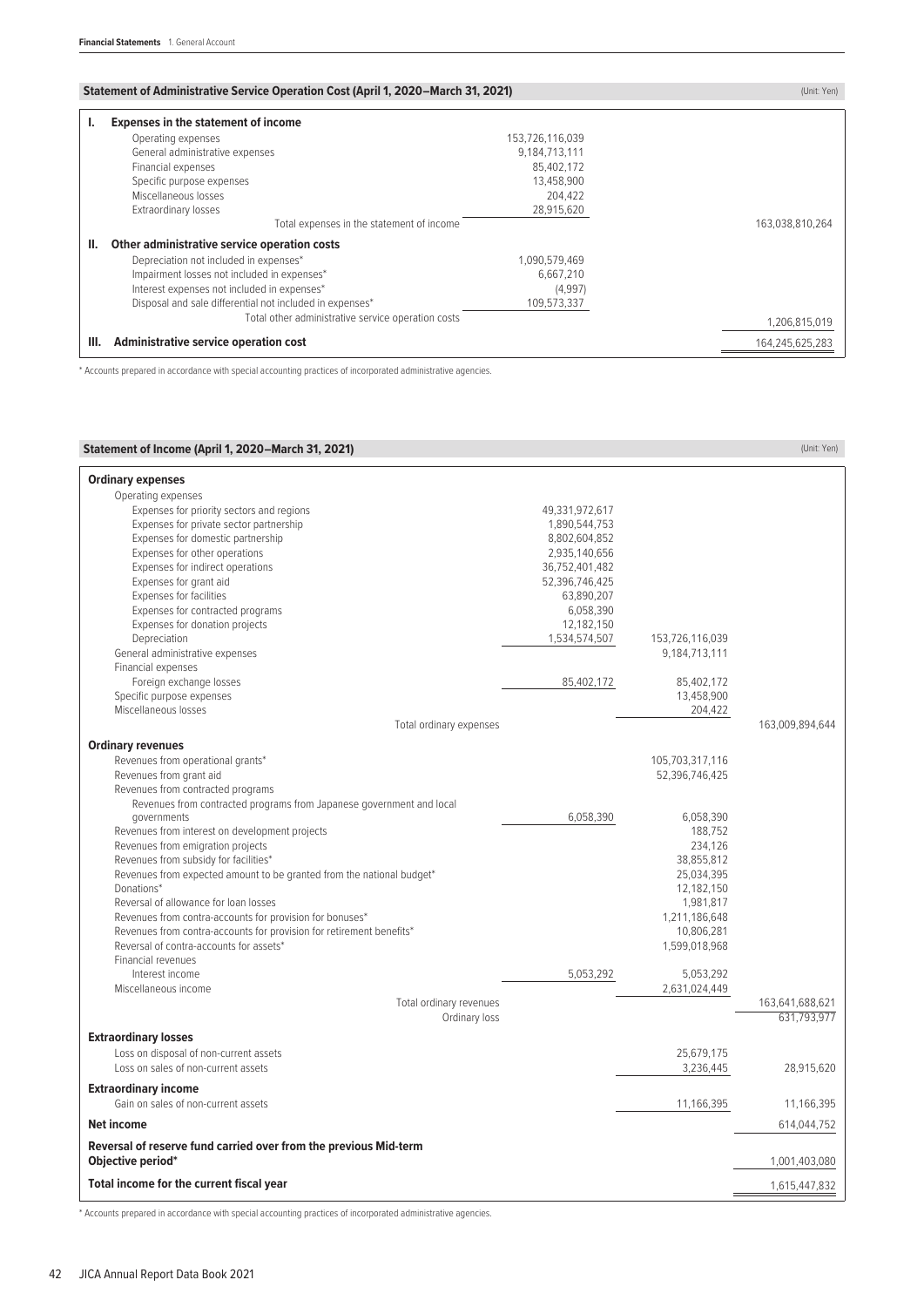# **Statement of Changes in Net Assets (April 1, 2020–March 31, 2021)** (Unit: Yen) (Unit: Yen)

|                                                                                            | I. Capital               |                      |                 | II. Capital surplus                                     |                                                            |                                                                     |                                                                                  |                              |
|--------------------------------------------------------------------------------------------|--------------------------|----------------------|-----------------|---------------------------------------------------------|------------------------------------------------------------|---------------------------------------------------------------------|----------------------------------------------------------------------------------|------------------------------|
|                                                                                            |                          |                      |                 |                                                         |                                                            | Accumulated other administrative service operation cost             |                                                                                  |                              |
|                                                                                            | Government<br>investment | <b>Total capital</b> | Capital surplus | Accumulated<br>depreciation not<br>included in expenses | Accumulated<br>impairment loss not<br>included in expenses | <b>Accumulated interest</b><br>expenses not included<br>in expenses | <b>Accumulated disposal</b><br>and sale differential not<br>included in expenses | <b>Total capital surplus</b> |
| Balance at the beginning of<br>the business year                                           | 62,452,442,661           | 62,452,442,661       | 6,149,602,519   | (21,029,534,058)                                        | (537, 303, 803)                                            | (7, 189, 037)                                                       | (7,017,469,587)                                                                  | (22,441,893,966)             |
| Changes during the period                                                                  |                          |                      |                 |                                                         |                                                            |                                                                     |                                                                                  |                              |
| Changes in capital during<br>the period                                                    |                          |                      |                 |                                                         |                                                            |                                                                     |                                                                                  |                              |
| II. Changes in capital surplus<br>during the period                                        |                          |                      |                 |                                                         |                                                            |                                                                     |                                                                                  |                              |
| Purchase of non-<br>current assets                                                         |                          |                      | 485,652,468     |                                                         |                                                            |                                                                     |                                                                                  | 485,652,468                  |
| Sale and retirement of<br>non-current assets                                               |                          |                      |                 | 1,079,191,253                                           | 533,769,174                                                |                                                                     | (1, 722, 533, 764)                                                               | (109, 573, 337)              |
| Depreciation                                                                               |                          |                      |                 | (1,090,579,469)                                         |                                                            |                                                                     |                                                                                  | (1,090,579,469)              |
| Impairment of fixed<br>assets                                                              |                          |                      |                 |                                                         | (6,667,210)                                                |                                                                     |                                                                                  | (6,667,210)                  |
| Increase in asset<br>retirement obligations<br>due to passage of time                      |                          |                      |                 |                                                         |                                                            | 4.997                                                               |                                                                                  | 4.997                        |
| III. Changes in retained<br>earnings (loss carried<br>forward) during the period           |                          |                      |                 |                                                         |                                                            |                                                                     |                                                                                  |                              |
| (1) Appropriation of<br>income or loss                                                     |                          |                      |                 |                                                         |                                                            |                                                                     |                                                                                  |                              |
| Increase in reserve<br>fund derived from<br>profit appropriation                           |                          |                      |                 |                                                         |                                                            |                                                                     |                                                                                  |                              |
| (2) Others                                                                                 |                          |                      |                 |                                                         |                                                            |                                                                     |                                                                                  |                              |
| Net income (Net loss)                                                                      |                          |                      |                 |                                                         |                                                            |                                                                     |                                                                                  |                              |
| Reversal of reserve<br>fund carried over from<br>the previous Mid-term<br>Objective period |                          |                      |                 |                                                         |                                                            |                                                                     |                                                                                  |                              |
| Total changes during<br>the period                                                         | -                        |                      | 485,652,468     | (11, 388, 216)                                          | 527,101,964                                                | 4.997                                                               | (1,722,533,764)                                                                  | (721, 162, 551)              |
| Balance at the end of<br>the fiscal year                                                   | 62,452,442,661           | 62,452,442,661       | 6,635,254,987   | (21,040,922,274)                                        | (10, 201, 839)                                             | (7, 184, 040)                                                       | (8,740,003,351)                                                                  | (23, 163, 056, 517)          |

|                                                                                            | <b>Reserve fund carried</b><br>over from the previous<br>Mid-term Objective<br>period | <b>Reserve fund</b> | <b>Unappropriated income</b><br>for the current fiscal<br>vear<br>(Unappropriated loss for<br>the current fiscal year) | <b>Total income for</b><br>the current fiscal year<br>(Total loss for the<br>current fiscal year) | <b>Total retained earnings</b><br>(Loss carried forward) | <b>Total net assets</b> |
|--------------------------------------------------------------------------------------------|---------------------------------------------------------------------------------------|---------------------|------------------------------------------------------------------------------------------------------------------------|---------------------------------------------------------------------------------------------------|----------------------------------------------------------|-------------------------|
| Balance at the beginning of<br>the business year                                           | 2,415,736,764                                                                         | 7,471,586,861       | 3,120,819,860                                                                                                          |                                                                                                   | 13,008,143,485                                           | 53,018,692,180          |
| Changes during the period                                                                  |                                                                                       |                     |                                                                                                                        |                                                                                                   |                                                          |                         |
| Changes in capital during<br>$\mathsf{L}$<br>the period                                    |                                                                                       |                     |                                                                                                                        |                                                                                                   |                                                          |                         |
| II. Changes in capital surplus<br>during the period                                        |                                                                                       |                     |                                                                                                                        |                                                                                                   |                                                          |                         |
| Purchase of non-<br>current assets                                                         | (32, 469, 930)                                                                        |                     |                                                                                                                        |                                                                                                   | (32, 469, 930)                                           | 453,182,538             |
| Sale and retirement of<br>non-current assets                                               |                                                                                       |                     |                                                                                                                        |                                                                                                   |                                                          | (109, 573, 337)         |
| Depreciation                                                                               |                                                                                       |                     |                                                                                                                        |                                                                                                   |                                                          | (1,090,579,469)         |
| Impairment of fixed<br>assets                                                              |                                                                                       |                     |                                                                                                                        |                                                                                                   |                                                          | (6,667,210)             |
| Increase in asset<br>retirement obligations<br>due to passage of time                      |                                                                                       |                     |                                                                                                                        |                                                                                                   |                                                          | 4.997                   |
| III. Changes in retained<br>earnings (loss carried<br>forward) during the period           |                                                                                       |                     |                                                                                                                        |                                                                                                   |                                                          |                         |
| (1) Appropriation of<br>income or loss                                                     |                                                                                       |                     |                                                                                                                        |                                                                                                   |                                                          |                         |
| Increase in reserve<br>fund derived from<br>profit appropriation                           |                                                                                       | 3,120,819,860       | (3, 120, 819, 860)                                                                                                     |                                                                                                   |                                                          |                         |
| (2) Others                                                                                 |                                                                                       |                     |                                                                                                                        |                                                                                                   |                                                          |                         |
| Net income (Net loss)                                                                      |                                                                                       |                     | 614.044.752                                                                                                            | 614,044,752                                                                                       | 614,044,752                                              | 614,044,752             |
| Reversal of reserve<br>fund carried over from<br>the previous Mid-term<br>Objective period | (1,001,403,080)                                                                       |                     | 1,001,403,080                                                                                                          | 1,001,403,080                                                                                     |                                                          |                         |
| Total changes during<br>the period                                                         | (1,033,873,010)                                                                       | 3,120,819,860       | (1,505,372,028)                                                                                                        | 1,615,447,832                                                                                     | 581,574,822                                              | (139, 587, 729)         |
| Balance at the end of<br>the fiscal year                                                   | 1,381,863,754                                                                         | 10,592,406,721      | 1,615,447,832                                                                                                          | 1,615,447,832                                                                                     | 13,589,718,307                                           | 52,879,104,451          |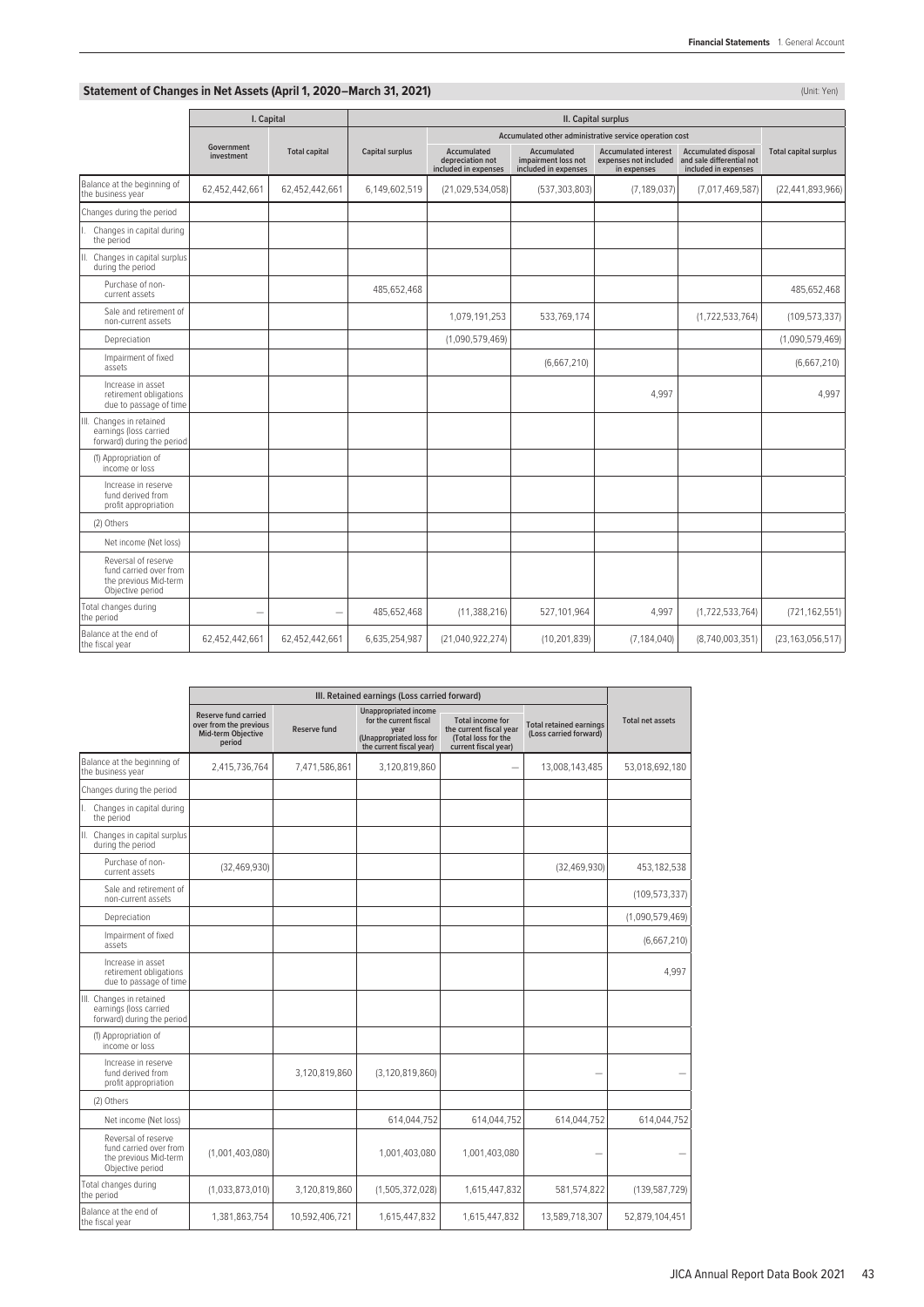| Statement of Cash Flows (April 1, 2020–March 31, 2021)                                                                                                                                                                                                                  | (Unit: Yen)                                                                                                      |
|-------------------------------------------------------------------------------------------------------------------------------------------------------------------------------------------------------------------------------------------------------------------------|------------------------------------------------------------------------------------------------------------------|
| ı.<br><b>Cash flows from operating activities</b>                                                                                                                                                                                                                       |                                                                                                                  |
| Payments of operating expenses                                                                                                                                                                                                                                          | (97, 498, 312, 524)                                                                                              |
| Payments for grant aid                                                                                                                                                                                                                                                  | (52, 353, 174, 894)                                                                                              |
| Payments for contracted programs                                                                                                                                                                                                                                        | (65, 579, 402)                                                                                                   |
| Payments of personnel expenses                                                                                                                                                                                                                                          | (16,994,964,397)                                                                                                 |
| Payments of specific purpose expenses                                                                                                                                                                                                                                   | (27, 897, 975)                                                                                                   |
| Payments for other operations                                                                                                                                                                                                                                           | (296, 409, 654)                                                                                                  |
| Proceeds from operational grants                                                                                                                                                                                                                                        | 156,024,774,000                                                                                                  |
| Proceeds from grant aid                                                                                                                                                                                                                                                 | 73,442,855,570                                                                                                   |
| Proceeds from contracted programs                                                                                                                                                                                                                                       | 33,400,989                                                                                                       |
| Proceeds from interest on loans                                                                                                                                                                                                                                         | 441,430                                                                                                          |
| Proceeds from donations                                                                                                                                                                                                                                                 | 46,344,714                                                                                                       |
| Proceeds from other operations                                                                                                                                                                                                                                          | 3,722,611,980                                                                                                    |
| Subtotal                                                                                                                                                                                                                                                                | 66,034,089,837                                                                                                   |
| Interest income received                                                                                                                                                                                                                                                | 5,056,819                                                                                                        |
| Payments to national treasury                                                                                                                                                                                                                                           | (3,684,243,507)                                                                                                  |
| Net cash provided by operating activities                                                                                                                                                                                                                               | 62,354,903,149                                                                                                   |
| Proceeds from sales of non-current assets<br>Proceeds from subsidy for facilities<br>Proceeds from collection of loans<br>Payments into time deposits<br>Proceeds from time deposit refund<br>Payments into long-term deposits<br>Net cash used in investing activities | 248,870,644<br>833,798,472<br>20,225,535<br>(54,000,000,000)<br>54,000,000,000<br>(2,000,000)<br>(2,668,352,526) |
| III. Cash flows from financing activities                                                                                                                                                                                                                               |                                                                                                                  |
| Repayments of lease obligations                                                                                                                                                                                                                                         | (99, 160, 145)                                                                                                   |
| Payments to National Treasury for unnecessary property                                                                                                                                                                                                                  | (218, 296, 000)                                                                                                  |
| Net cash used in financing activities                                                                                                                                                                                                                                   | (317, 456, 145)                                                                                                  |
| IV. Effect of exchange rate changes on funds                                                                                                                                                                                                                            | (89, 125, 889)                                                                                                   |
| V. Net increase (decrease) in funds                                                                                                                                                                                                                                     | 59,279,968,589                                                                                                   |
| VI. Funds at the beginning of the fiscal year                                                                                                                                                                                                                           | 226,485,108,475                                                                                                  |
| VII. Funds at the end of the fiscal year                                                                                                                                                                                                                                | 285,765,077,064                                                                                                  |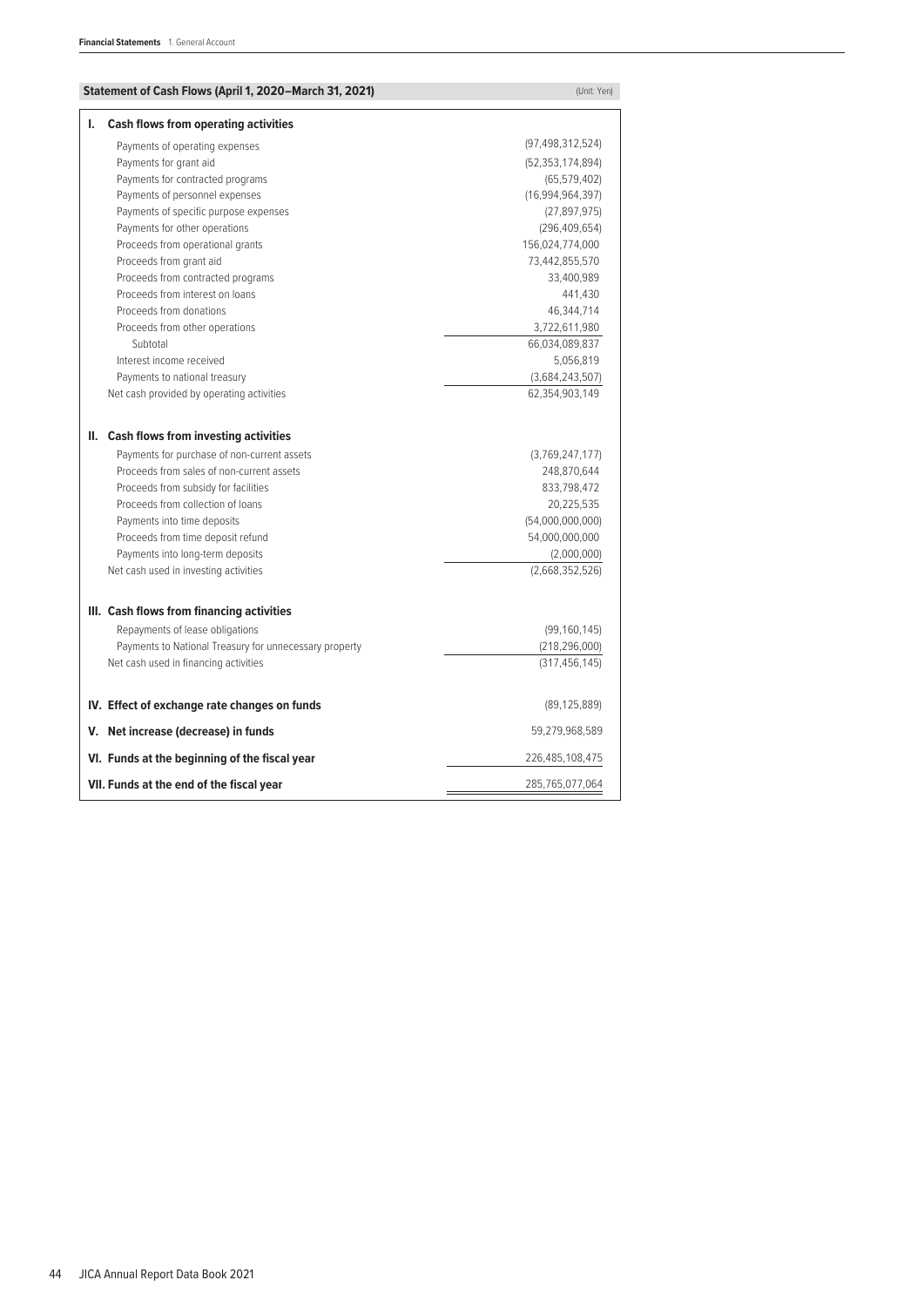# **Significant Accounting Policies**

Effective the year ended March 31, 2021, JICA adopted the "Accounting Standards for Incorporated Administrative Agencies and Notes to Accounting Standards for Incorporated Administrative Agencies" (February 16, 2000 (Revised March 26, 2020), and the "Q&A on Accounting Standards for Incorporated Administrative Agencies and Notes to Accounting Standards for Incorporated Administrative Agencies" (August 2000 (Last revised June 2020)).

# **1 Revenue recognition method of operational grants**

Revenue from operational grants is recognized based on the level of operational achievement.

The revenue recognition method based on term is applied for administrative operations except the operations which have been specified as having a direct correlation between the operational achievement and operational grants.

The revenue from disaster relief operations, which are relief operations for unexpected disasters during the period, is recognized as the related expenses are incurred, since it is difficult to estimate the budget and terms, and specify a correlation between the operational achievement and operational grants.

# **2 Depreciation method**

# **(1) Tangible assets (except for lease assets)**

Straight-line method The useful lives of major assets are as follows:

| THE USERIFIVES OF ITIQUE ASSELS ALL AS TUITUMS |              |
|------------------------------------------------|--------------|
| Buildings:                                     | $1-50$ years |
| Structures:                                    | $1-42$ years |
| Machinery and equipment:                       | $1-17$ years |
| Vehicles:                                      | $2-6$ vears  |
| Tools, furniture, and fixtures: 1-15 years     |              |

The estimated depreciation costs for specific depreciable assets (Accounting Standards for Incorporated Administrative Agencies No. 87) and specific removal costs, etc., associated with asset retirement obligations (Accounting Standards for Incorporated Administrative Agencies No. 91) are indirectly deducted from capital surplus and reported as Accumulated depreciation not included in expenses.

# **(2) Intangible assets (except for lease assets)**

Straight-line method

Software used by JICA is depreciated over its useful life (5 years).

#### **(3) Lease assets**

Lease assets are depreciated by the straight-line method over the lease term. Depreciation for lease assets is calculated with zero residual value being assigned to the asset.

### **3 Provision for bonuses**

The provision for bonuses is calculated and provided for based on estimated amounts of future payments attributable to the services that have been rendered by officers and employees applicable to the current fiscal year. Contra-accounts for provision for bonuses are equally accrued since the financial source is secured by operational grants.

#### **4 Provision for retirement benefits**

The provision for retirement benefits is calculated and provided for based on estimated amounts of future payments attributable to the retirement of employees, and is accrued in line with the retirement benefit obligations and estimated plan assets applicable to the fiscal year ended March 31, 2021. In calculating the retirement benefit obligations, the estimated amount of retirement benefit payments is attributed to the period based on the straight-line basis. The profit and loss appropriation method for actuarial differences and past service costs is as follows:

Actuarial differences are recognized as a lump-sum gain or loss in the fiscal year in which they occur.

Past service costs are recognized as a lump-sum gain or loss in the fiscal year in which they occur.

The financial source for lump-sum severance indemnities is secured by operational grants. The estimated amount of retirement benefits are reported as Provision for retirement benefits and Contra-accounts for provision for retirement benefits. Therefore an equal amount is accrued for both accounts. The financial source for defined benefit corporate pension plan insurance fees and reserve shortfall is secured by operational grants. Therefore an equal amount of Provision for retirement benefits is accrued as Contra-accounts for provision for retirement benefits.

# **5 Basis and standard for the accrual of allowance and loss contingencies**

# **Allowance for loan losses**

To provide for loan losses, JICA records the estimated amount of default as an allowance, taking into account the transition rate to delinquent loans for the ordinary loans. For doubtful loans, collectability is individually taken into consideration and the estimated amount of default is recorded as an allowance.

# **6 Standard and method for the valuation of inventories Stored goods**

Stored goods valuation is based on the lower of cost or market using the first-in, first-out (FIFO) method.

# **7 Translation standard for foreign currency-denominated assets and liabilities into yen**

Foreign currency monetary claims and liabilities are translated into Japanese yen at the spot exchange rate at the balance sheet date. Exchange differences are recognized in profit or loss.

# **8 Standard for expected amount to be granted from the national budget**

For the expenses related to facilities for which JICA receives a subsidy, the expected amount to be granted from the national budget in the upcoming fiscal years is reported as asset and revenue according to Accounting Standards for Incorporated Administrative Agencies No.84.

# **9 Accounting treatment for consumption taxes**

Consumption taxes and local consumption taxes are included in transaction amounts.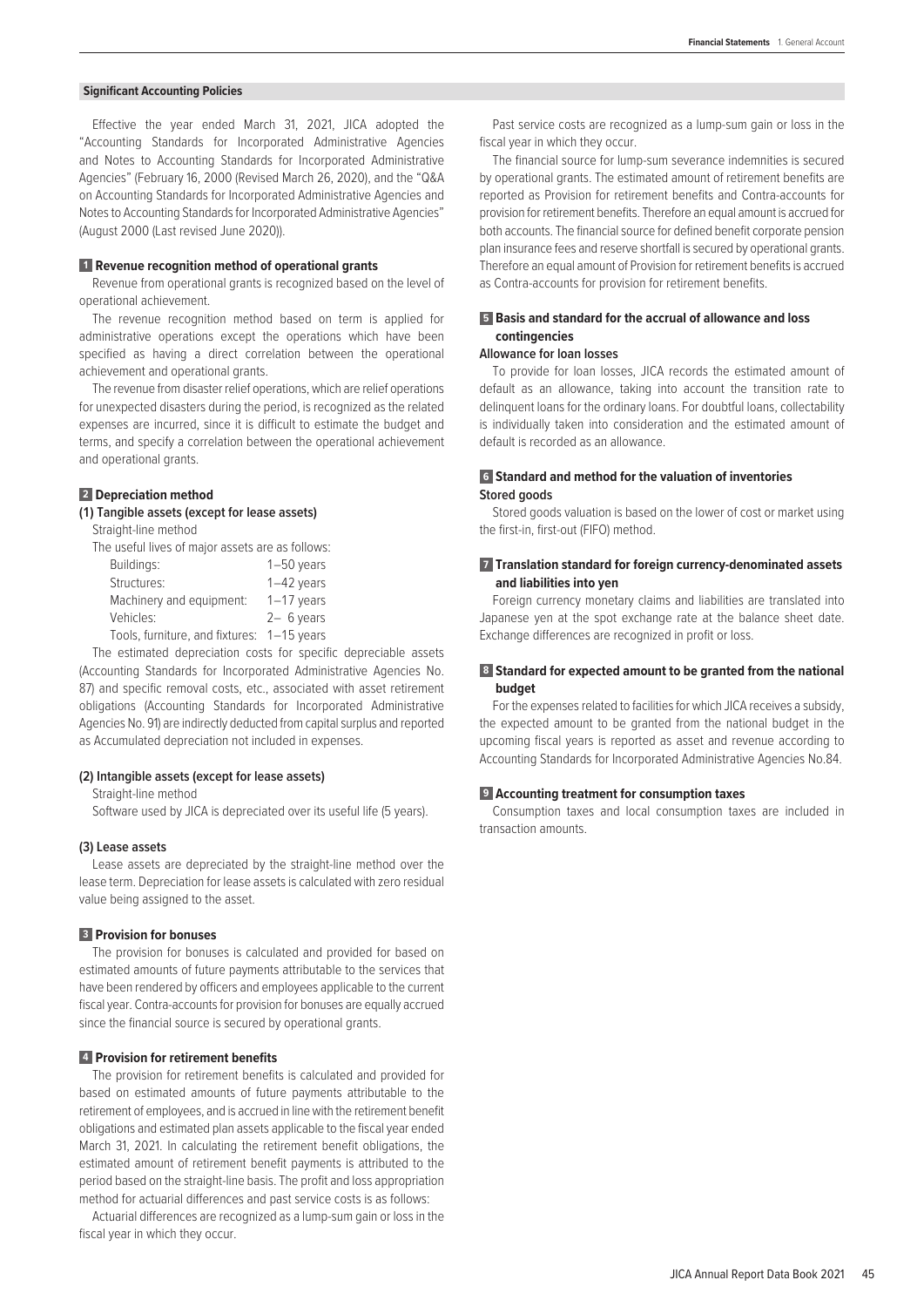#### **Notes to the financial statements**

# **(Balance Sheet)**

# **1 Donated funds for grant aid**

Grant aid is received in the form of donated funds from the government of Japan. JICA administers this grant aid based on grant agreements with the government of the recipient country. At the end of the fiscal year 2020, the outstanding balance of unexecuted grant agreements stood at ¥294,009,554,997.

# **2 Assets acquired through the investment from the government to Incorporated Administrative Agency**

Of accumulated other administrative service operation cost, the amount of assets acquired through the investment from the government is ¥23,054,946,901.

# **(Statement of Administrative Service Operation Cost) 1 Cost being borne by the public for the operation of Incorporated Administrative Agency**

Administrative service operation cost ¥164,245,625,283 Self-revenues, etc. ¥(2,667,889,371) Opportunity cost ¥63,950,904 Cost being borne by the public for the operation of Incorporated Administrative Agency ¥161,641,686,816

# **2 Method for computing opportunity cost**

# **(1) Interest rate used to compute opportunity cost concerning government investment**

0.120% with reference to the yield of 10-year fixed-rate Japanese government bonds at March 31, 2021.

# **(2) Method for computing opportunity cost for public officers temporarily transferred to JICA**

Of the estimated increase in retirement allowance during service rendered in JICA, costs are calculated in accordance with JICA's internal rules.

# **(Statement of Income)**

"Expenses for indirect operations" under "Operating expenses" were presented as "Expenses for operation support" in the Statement of Income for the previous fiscal year. This change in the account title is due to changes in the names of Budget Account.

# **(Statement of Cash Flows)**

The funds shown in the statement of cash flows consist of cash, deposit accounts, and checking accounts.

#### **1 Breakdown of balance sheet items and ending balance of**

| ¥291.765.077.064 |
|------------------|
| ¥(6,000,000,000) |
| ¥285.765.077.064 |
|                  |

# **2 Description of significant non-cash transactions**

# **(1) Assets acquired under finance leases** Tools, furniture, and fixtures  $\text{40,930,666}$ Construction in progress  $\text{\#2,695,000}$ **(2) Additional asset retirement obligations** Additional asset retirement obligations were recorded in the current fiscal year. As a result, the increase in assets and liabilities is as follows:

| Buildings                    | ¥124,932,631 |
|------------------------------|--------------|
| Asset retirement obligations | ¥124,932,631 |

# **(Financial Instruments)**

# **1 Status of financial instruments**

The General Account's fund management is limited to short-term

deposits and public and corporate bonds while fund-raising consists mainly of operational grants approved by the competent minister. The General Account does not borrow from the government fund for Fiscal Investment and Loan Program (FILP), nor does it borrow funds from financial institutions or issue FILP Agency Bonds.

# **2 Fair value of financial instruments**

Balance sheet amount, fair value, and difference at the balance sheet date are as follows:

(Unit: Yen)

(Unit: Yen)

(Unit: Yen)

|                                           |                             |                  | (UIIII. TEII)     |
|-------------------------------------------|-----------------------------|------------------|-------------------|
|                                           | <b>Balance sheet amount</b> | Fair value       | <b>Difference</b> |
| (1) Cash and deposits                     | 291,765,077,064             | 291,765,077,064  |                   |
| (2) Accounts payable                      | (17, 383, 037, 923)         | (17,383,037,923) |                   |
| *Liabilities are shown in parentheses (). |                             |                  |                   |

(Note) Calculation method for fair value of financial instruments and matters concerning accounts payable

[1] Cash and deposits

Cash and deposits are valued at book value because fair value approximates book value since these items are settled in a short period of time.

#### [2] Accounts payable

Accounts payable are valued at book value because fair value approximates book value since these items are settled in a short period of time.

# **(Retirement benefits)**

#### **1 Overview of retirement benefit plans**

To provide retirement benefits for employees, JICA has a defined benefit pension plan comprised of a defined benefit corporate pension plan and a lump-sum severance indemnity plan, and a defined contribution plan comprised of a defined contribution pension plan.

# **2 Defined benefit pension plan**

# **(1) The changes in the retirement benefit obligation are as follows:**

|                                                                   | (Unit: Yen)     |
|-------------------------------------------------------------------|-----------------|
| Retirement benefit obligation at the beginning of the fiscal year | 23,029,242,142  |
| Current service cost                                              | 969.073.055     |
| Interest cost                                                     | 119.063.809     |
| Actuarial differences                                             | 351.988.671     |
| Retirement benefit paid                                           | (1,335,618,886) |
| Past service cost                                                 |                 |
| Contribution by employees                                         | 57,767,232      |
| Retirement benefit obligation at the end of the fiscal year       | 23,191,516,023  |

#### **(2) The changes in the plan assets are as follows:**

|                                                 | 101111.1511     |
|-------------------------------------------------|-----------------|
| Plan assets at the beginning of the fiscal year | 8,047,386,231   |
| Expected return on plan assets                  | 160.947.725     |
| Actuarial differences                           | 1.268.371.529   |
| Contribution by the company                     | 388.010.084     |
| Retirement benefit paid                         | (348, 552, 041) |
| Contribution by employees                       | 57,767,232      |
| Plan assets at the end of the fiscal year       | 9,573,930,760   |

# **(3) Reconciliation of the retirement benefit obligations and plan assets and provision for retirement benefits and prepaid pension expenses in the balance sheets**

|                                                            | 101111.1011     |
|------------------------------------------------------------|-----------------|
| Funded retirement benefit obligation                       | 10.168.830.437  |
| Plan assets                                                | (9,573,930,760) |
| Unfunded benefit obligations of funded pension plan        | 594.899.677     |
| Unfunded benefit obligations of unfunded pension plan      | 13,022,685,586  |
| Subtotal                                                   | 13,617,585,263  |
| Unrecognized actuarial differences                         |                 |
| Unrecognized past service cost                             |                 |
| Net amount of assets and liabilities in the balance sheets | 13,617,585,263  |
| Provision for retirement benefits                          | 13,617,585,263  |
| Prepaid pension expenses                                   |                 |
| Net amount of assets and liabilities in the balance sheets | 13,617,585,263  |
|                                                            |                 |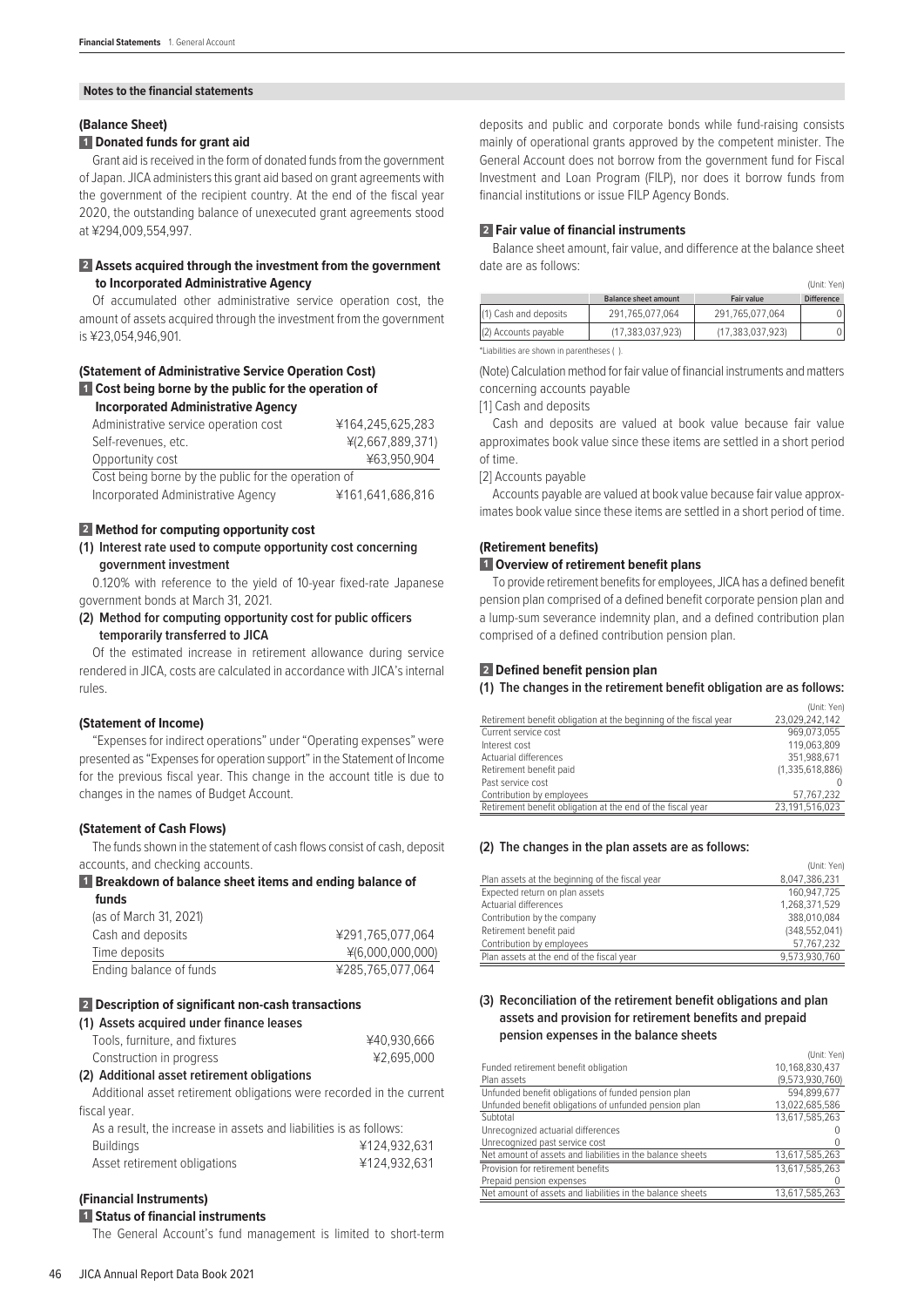# **(4) Components of retirement benefit expenses**

|                                              | (Unit: Yen)     |
|----------------------------------------------|-----------------|
| Current service cost                         | 969.073.055     |
| Interest cost                                | 119.063.809     |
| Expected return on plan assets               | (160.947.725)   |
| Realized actuarial differences               | (916, 382, 858) |
| Amortization of past service cost            |                 |
| Extraordinary additional retirement payments |                 |
| Total                                        | 10.806.281      |

# **(5) Major components of plan assets**

| Percentages of components to the total are as follows: |      |
|--------------------------------------------------------|------|
| <b>Bonds</b>                                           | 28%  |
| Stocks                                                 | 44%  |
| General account of life insurance company              | 17%  |
| Others                                                 | 11%  |
| Total                                                  | 100% |

# **(6) Method of determining the long-term expected rate of return on plan assets**

The long-term expected rate of return on plan assets is determined based on components of plan assets, the actual historical returns, and market condition, etc.

# **(7) Assumptions used**

Principal assumptions used in actuarial calculations at the end of the fiscal year

| Discount rate | Defined benefit corporate pension plan           | 0.23% |
|---------------|--------------------------------------------------|-------|
|               | Retirement benefits                              | 0.74% |
|               | Long-term expected rate of return on plan assets | 2.00% |

# **3 Defined contribution plan**

The amount of contribution required to be made to the defined contribution plan is ¥44,070,037.

# **(Lease transactions)**

# **1 Future minimum lease payments related to operating lease transactions**

| Future minimum lease payments due within one year of   |             |  |
|--------------------------------------------------------|-------------|--|
| the balance sheet date                                 | ¥16.627.751 |  |
| Future minimum lease payments corresponding to periods |             |  |
| more than one year from the balance sheet date         | ¥8.262.000  |  |

**2** The impact of the finance lease transactions on the profit or loss in the current fiscal year was ¥(456,465). Total income for the current fiscal year after the deduction of this amount was ¥1,615,904,297.

# **(Asset retirement obligations)**

# **1 Overview of asset retirement obligations**

In accordance with a building lease agreement, JICA has the obligation to restore the head office building to its original state. Restoration costs are reasonably estimated and recognized as asset retirement obligations.

# **2 Amount and calculation method of asset retirement obligations**

The estimate for the asset retirement obligations assumes a five-year lease period for the projected period of use and a discount rate between (0.048)% and 0.529%.

# **3 Changes in the total amount of asset retirement obligations in the current fiscal year**

|                                                            | (Unit: Yen) |
|------------------------------------------------------------|-------------|
| Balance at the beginning of the fiscal year                | 276,125,850 |
| Increase related to acquisition of tangible assets         | 124.932.631 |
| Adjustment resulting from passage of time                  | (4.997)     |
| Decrease due to settlement of asset retirement obligations |             |
| Balance at the end of the fiscal year                      | 401,053,484 |

# **(Payments to the National Treasury for unnecessary property, etc.)**

Summary of the payments to the National Treasury for unnecessary property in the current fiscal year is as follows:

Regarding the transfer of employee housing, Accounting Standards for Incorporated Administrative Agencies No.99 is applied for profit or loss arising from transfer transactions designated as "Transfer transactions whose profit or loss shall not be included in the Statement of Income" as per Article 13-2 of the Ordinance of the Ministry for the Operations, Finances, and Accounting of the Japan International Cooperation Agency (Ordinance of Ministry of Foreign Affairs No. 22 of September 30, 2003 (Last revised March 29, 2019)). Such profit or loss is not recorded in Statement of Income and is recorded as adjustment to capital surplus.

# Employee housing

Summary of type, book value, etc., of the assets that were transferred as unnecessary property

| 1              | Type of assets                                                       |                                               | Buildings, Structures, Land                                                                                                                                                                                                                                                                                                                       |  |
|----------------|----------------------------------------------------------------------|-----------------------------------------------|---------------------------------------------------------------------------------------------------------------------------------------------------------------------------------------------------------------------------------------------------------------------------------------------------------------------------------------------------|--|
| 2              | Name of property                                                     |                                               | Soubudai employee housing                                                                                                                                                                                                                                                                                                                         |  |
| 3              | <b>Book value</b>                                                    | (1) Acquisition cost                          | ¥1.060.014.102                                                                                                                                                                                                                                                                                                                                    |  |
|                |                                                                      | (2) Depreciation                              | ¥378,771,545                                                                                                                                                                                                                                                                                                                                      |  |
|                |                                                                      | (3) Impairment loss                           | ¥527,508,104                                                                                                                                                                                                                                                                                                                                      |  |
|                |                                                                      | (4) Book value                                | ¥153,734,453                                                                                                                                                                                                                                                                                                                                      |  |
| 4              | unnecessary                                                          | Reasons for which the property became         | It was decided in the Mid-term Plan that Soubudai<br>employee housing shall be transferred by the<br>end of fiscal year 2020 and within the amount<br>of income arising from the property transfer, the<br>amount calculated in accordance with the standards<br>established by the competent Minister is to be paid to<br>the National Treasury. |  |
| 5              | Method of payment to the National<br>Treasury                        |                                               | Payments corresponding to capital gains from property<br>transfer pursuant to Paragraph 2 of Article 46-2 of the<br>Act on General Rules for Incorporated Administrative<br>Agencies.                                                                                                                                                             |  |
| 6              | Amount of capital gains from transfer of<br>property (excluding tax) |                                               | ¥218,296,000                                                                                                                                                                                                                                                                                                                                      |  |
| $\overline{7}$ | Amount and date<br>of payment to the                                 | Amount of payment to<br>the National Treasury | ¥218,296,000                                                                                                                                                                                                                                                                                                                                      |  |
|                | National Treasury                                                    | Date of payment                               | March 26, 2021                                                                                                                                                                                                                                                                                                                                    |  |
| 8              | Amount of capital reduction                                          |                                               | ¥1,052,223,102                                                                                                                                                                                                                                                                                                                                    |  |
|                | 9 Note                                                               |                                               | Capital reduction was carried out on April 9, 2021.                                                                                                                                                                                                                                                                                               |  |

# **(Significant contractual liabilities)**

N/A

# **(Significant subsequent events)**

N/A

The financial statements have been audited by an accounting auditor as prescribed in Article 39 of the Act on General Rules for Incorporated Administrative Agencies.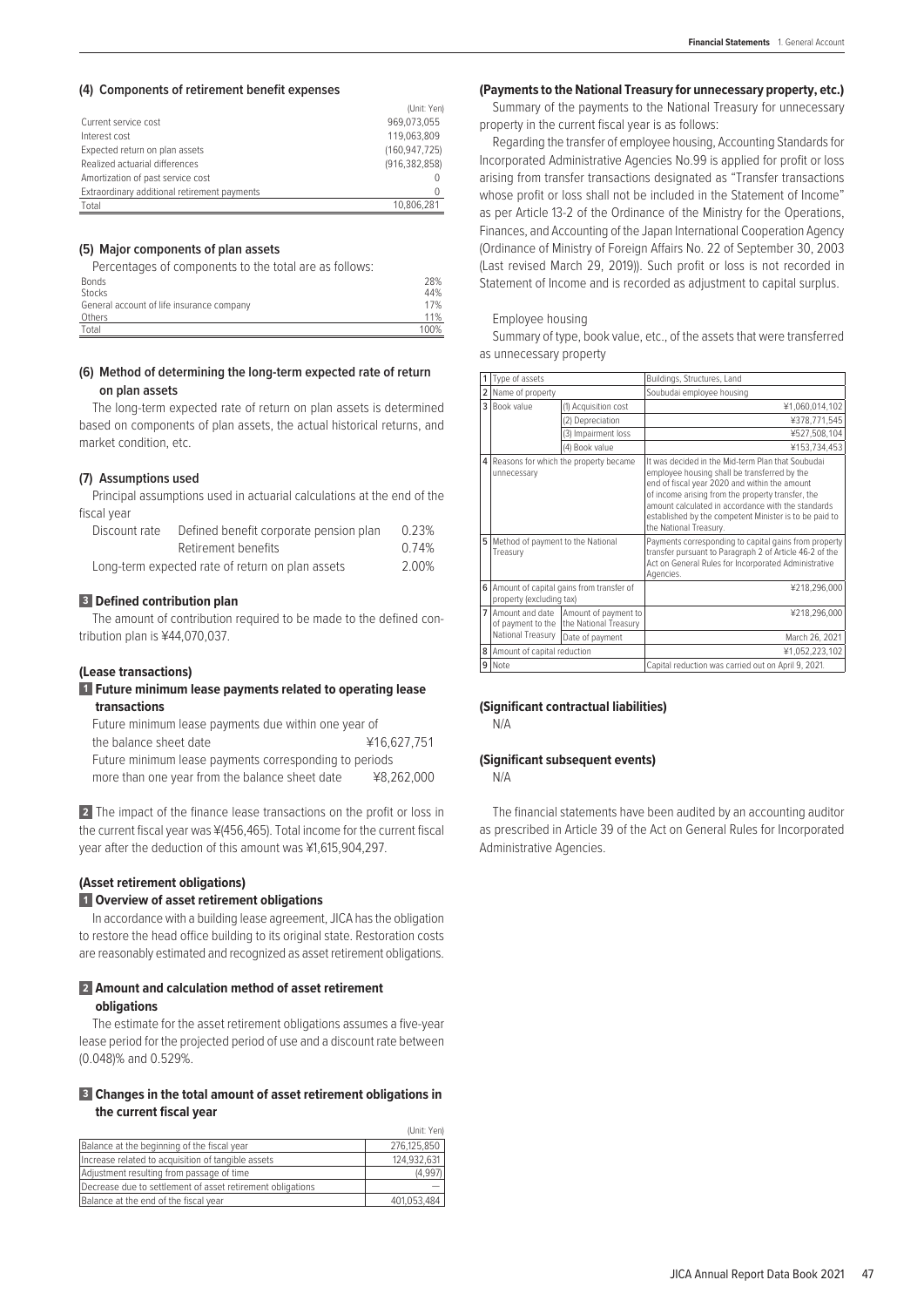# **2 Finance and Investment Account**

# **Balance Sheet (as of March 31, 2021)**

| <b>Assets</b>     |                                                                                |                      |                    |                    |                    |
|-------------------|--------------------------------------------------------------------------------|----------------------|--------------------|--------------------|--------------------|
| I. Current assets |                                                                                |                      |                    |                    |                    |
|                   | Cash and deposits                                                              |                      | 220,490,351,756    |                    |                    |
| Loans             |                                                                                | 13,341,709,724,403   |                    |                    |                    |
|                   | Allowance for loan losses                                                      | (176, 362, 554, 433) | 13,165,347,169,970 |                    |                    |
|                   | Advance payments                                                               |                      | 14,593,509,164     |                    |                    |
|                   | Prepaid expenses                                                               |                      | 24,505,557         |                    |                    |
|                   | Accrued income                                                                 |                      |                    |                    |                    |
|                   | Accrued interest on loans                                                      | 32,928,016,163       |                    |                    |                    |
|                   | Accrued commitment charges                                                     | 310,732,667          |                    |                    |                    |
|                   | Accrued interest                                                               | 629,501              | 33,239,378,331     |                    |                    |
|                   | Accounts receivable                                                            |                      | 931,733,141        |                    |                    |
|                   | Goods in transit                                                               |                      | 9,200,338          |                    |                    |
|                   | Suspense payments                                                              |                      | 1,042,137          |                    |                    |
|                   | Advances paid                                                                  |                      | 252,783            |                    |                    |
|                   | Short-term guarantee deposits                                                  |                      | 10,303,000,000     |                    |                    |
|                   | Derivatives                                                                    |                      | 330,879,149        |                    |                    |
|                   | Total current assets                                                           |                      |                    | 13,445,271,022,326 |                    |
|                   | II. Non-current assets                                                         |                      |                    |                    |                    |
|                   | 1. Tangible assets                                                             |                      |                    |                    |                    |
|                   | <b>Buildings</b>                                                               | 4,086,985,275        |                    |                    |                    |
|                   | Accumulated depreciation                                                       | (1,343,663,861)      |                    |                    |                    |
|                   | Accumulated impairment losses                                                  | (664, 850, 656)      | 2,078,470,758      |                    |                    |
|                   | Structures                                                                     | 98,256,953           |                    |                    |                    |
|                   | Accumulated depreciation                                                       | (34, 951, 348)       |                    |                    |                    |
|                   | Accumulated impairment losses                                                  | (11,670,468)         | 51,635,137         |                    |                    |
|                   | Machinery and equipment                                                        | 200,923,736          |                    |                    |                    |
|                   | Accumulated depreciation                                                       | (79, 380, 291)       |                    |                    |                    |
|                   | Accumulated impairment losses                                                  | (102, 287, 680)      | 19,255,765         |                    |                    |
|                   | Vehicles                                                                       | 588,241,740          |                    |                    |                    |
|                   | Accumulated depreciation                                                       | (313, 114, 564)      | 275,127,176        |                    |                    |
|                   | Tools, furniture, and fixtures                                                 | 331,486,219          |                    |                    |                    |
|                   | Accumulated depreciation                                                       | (206, 675, 789)      | 124,810,430        |                    |                    |
|                   | Land                                                                           | 12,703,270,000       |                    |                    |                    |
|                   | Accumulated impairment losses                                                  | (6,091,196,973)      | 6,612,073,027      |                    |                    |
|                   | Construction in progress                                                       |                      | 3,528,634          |                    |                    |
|                   | Total tangible assets                                                          |                      | 9,164,900,927      |                    |                    |
|                   | 2. Intangible assets                                                           |                      |                    |                    |                    |
|                   | Trademark rights                                                               |                      | 164,133            |                    |                    |
|                   | Software                                                                       |                      | 4,174,770,369      |                    |                    |
|                   | Software in progress                                                           |                      | 840,974,714        |                    |                    |
|                   | Total intangible assets                                                        |                      | 5,015,909,216      |                    |                    |
|                   | 3. Investments and other assets                                                |                      |                    |                    |                    |
|                   | Investment securities                                                          |                      | 6,644,809,096      |                    |                    |
|                   | Shares of affiliated companies                                                 |                      | 76,088,813,760     |                    |                    |
|                   | Money held in trust                                                            |                      | 60,952,968,634     |                    |                    |
|                   | Claims probable in bankruptcy, claims probable in<br>rehabilitation, and other | 87,062,884,239       |                    |                    |                    |
|                   | Allowance for loan losses                                                      | (87,062,884,239)     | $\mathbf 0$        |                    |                    |
|                   | Long-term prepaid expenses                                                     |                      | 5,356,202          |                    |                    |
|                   | Long-term quarantee deposits                                                   |                      | 682,576,867        |                    |                    |
|                   | Total investments and other assets                                             |                      | 144,374,524,559    |                    |                    |
|                   | Total non-current assets                                                       |                      |                    | 158,555,334,702    |                    |
|                   | Total assets                                                                   |                      |                    |                    | 13,603,826,357,028 |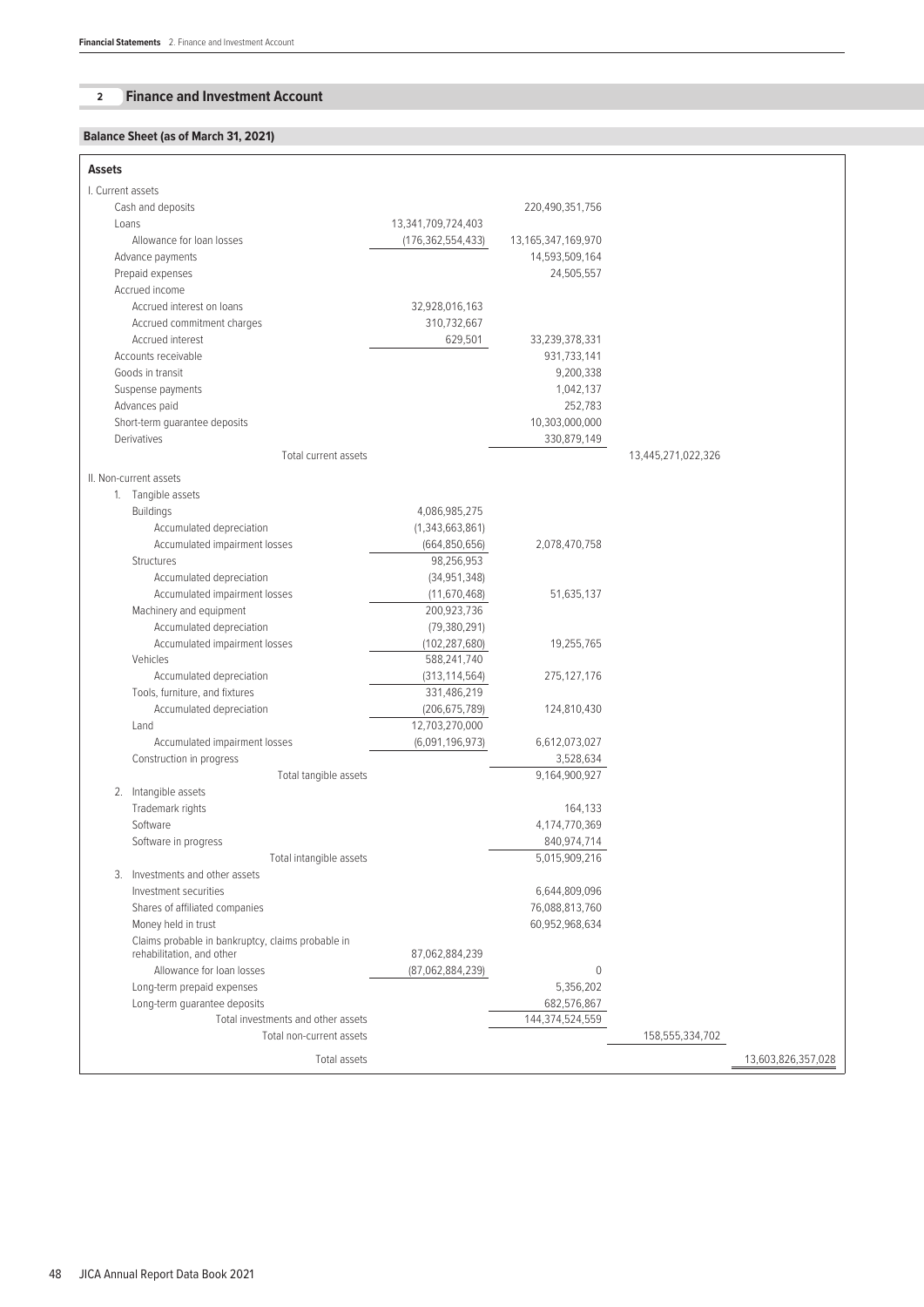| 3,572,931,337,916                                                              |
|--------------------------------------------------------------------------------|
|                                                                                |
|                                                                                |
|                                                                                |
|                                                                                |
|                                                                                |
|                                                                                |
|                                                                                |
|                                                                                |
|                                                                                |
|                                                                                |
|                                                                                |
|                                                                                |
|                                                                                |
|                                                                                |
|                                                                                |
|                                                                                |
|                                                                                |
| (3,805,974,849)                                                                |
| 10,030,895,019,112                                                             |
| 146,301,163,912<br>3,426,630,174,004<br>8,202,167,840,510<br>1,832,533,153,451 |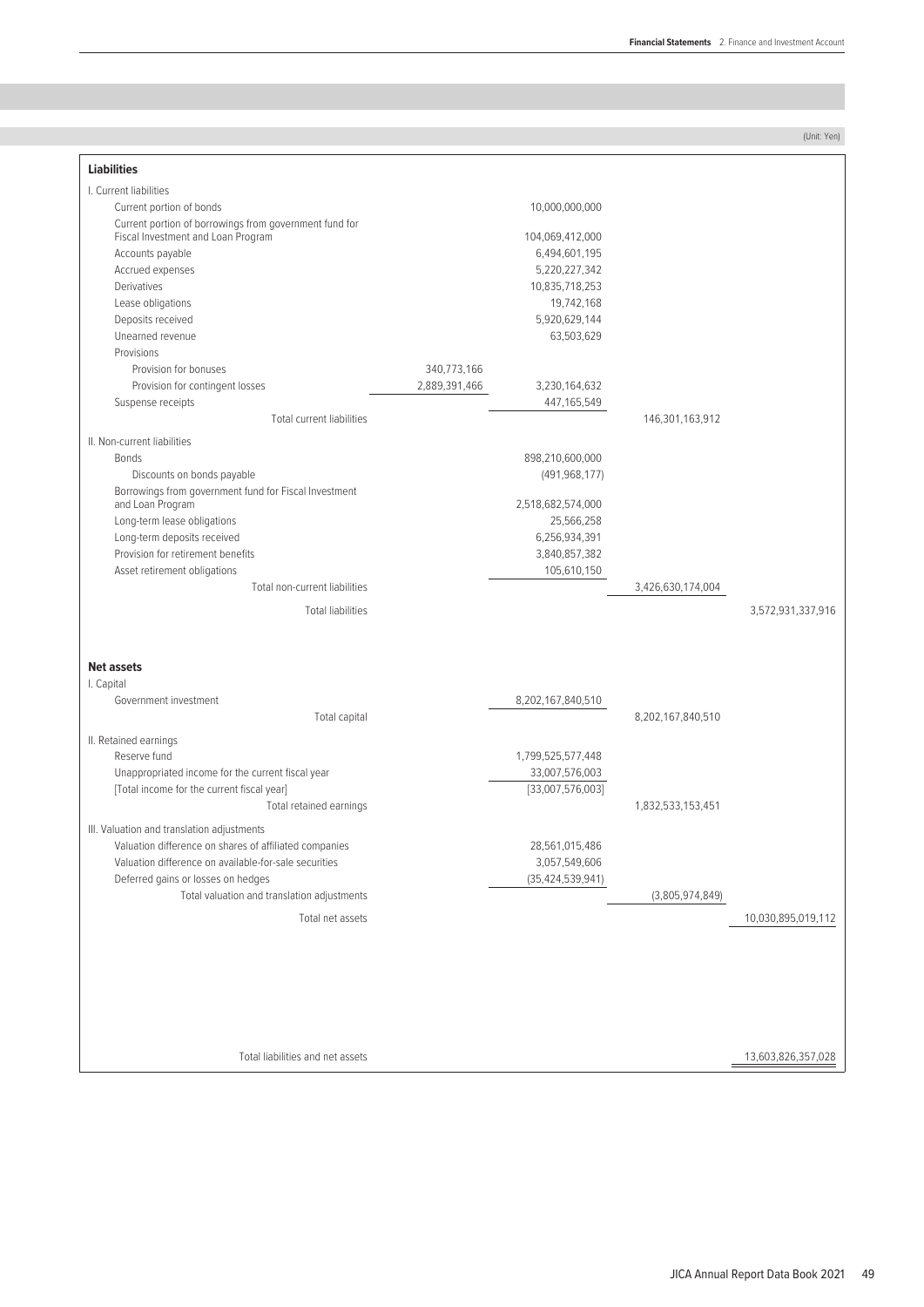| <b>Statement of Administrative Service Operation Cost (April 1, 2020–March 31, 2021)</b> |                 | (Unit: Yen)     |
|------------------------------------------------------------------------------------------|-----------------|-----------------|
| <b>Expenses in the statement of income</b>                                               |                 |                 |
| Expenses related to operations of cooperation through finance and investment             | 101,059,986,208 |                 |
| Extraordinary losses                                                                     | 4,398,721       |                 |
| Total expenses in the statement of income                                                |                 | 101,064,384,929 |
| II. Administrative service operation cost                                                |                 | 101,064,384,929 |

| Statement of Income (April 1, 2020–March 31, 2021)                           |                 |                 | (Unit: Yen)     |
|------------------------------------------------------------------------------|-----------------|-----------------|-----------------|
| <b>Ordinary expenses</b>                                                     |                 |                 |                 |
| Expenses related to operations of cooperation through finance and investment |                 |                 |                 |
| Interest on bonds and notes                                                  | 8,396,119,897   |                 |                 |
| Interest on borrowings                                                       | 12,542,487,529  |                 |                 |
| Interest on interest rate swaps                                              | 5,678,688,163   |                 |                 |
| Other Interest expenses                                                      | 100,419,436     |                 |                 |
| Operations outsourcing expenses                                              | 17,584,612,927  |                 |                 |
| Bond issuance cost                                                           | 558,186,305     |                 |                 |
| Personnel expenses                                                           | 4,058,750,471   |                 |                 |
| Provision for bonuses                                                        | 340,773,166     |                 |                 |
| Retirement benefit expenses                                                  | 15,469,364      |                 |                 |
| Operating and administrative expenses                                        | 11,608,144,594  |                 |                 |
| Depreciation                                                                 | 1,944,557,729   |                 |                 |
| Taxes                                                                        | 95,451,492      |                 |                 |
| Loss on liquidation of investment securities                                 | 9,114,540       |                 |                 |
| Loss on valuation of investment securities                                   | 462,060,825     |                 |                 |
| Loss on valuation of shares of affiliated companies                          | 118,208,022     |                 |                 |
| Interest expenses                                                            | (1,409)         |                 |                 |
| Provision for allowance for loan losses                                      | 34,309,800,450  |                 |                 |
| Provision for contingent losses                                              | 846,513,534     |                 |                 |
| Other operating expenses                                                     | 2,390,581,173   |                 |                 |
| Other ordinary expenses                                                      | 48,000          | 101,059,986,208 |                 |
| Total ordinary expenses                                                      |                 |                 | 101,059,986,208 |
|                                                                              |                 |                 |                 |
| <b>Ordinary revenues</b>                                                     |                 |                 |                 |
| Revenues from operations of cooperation through finance and investment       |                 |                 |                 |
| Interest on loans                                                            | 122,933,576,248 |                 |                 |
| Dividends on investments                                                     | 4,328,962,868   |                 |                 |
| Commissions                                                                  | 3,118,894,321   |                 |                 |
| Foreign exchange gains                                                       | 1,049,973,350   |                 |                 |
| Gain on investment in money held in trust                                    | 1,597,180,122   |                 |                 |
| Other ordinary revenues                                                      | 327,310,669     | 133,355,897,578 |                 |
| Financial revenues                                                           |                 |                 |                 |
| Interest income                                                              | 27,423,802      | 27,423,802      |                 |
| Miscellaneous income                                                         |                 | 686,411,740     |                 |
| Total ordinary revenues                                                      |                 |                 | 134,069,733,120 |
| Ordinary income                                                              |                 |                 | 33,009,746,912  |
|                                                                              |                 |                 |                 |
| <b>Extraordinary losses</b>                                                  |                 |                 |                 |
| Loss on disposal of non-current assets                                       |                 | 4,056,174       |                 |
| Loss on sales of non-current assets                                          |                 | 342,547         | 4,398,721       |
|                                                                              |                 |                 |                 |
| <b>Extraordinary income</b>                                                  |                 |                 |                 |
| Gain on sales of non-current assets                                          |                 | 2,227,812       | 2,227,812       |
|                                                                              |                 |                 |                 |
| <b>Net income</b>                                                            |                 |                 | 33,007,576,003  |
| Total income for the current fiscal year                                     |                 |                 | 33,007,576,003  |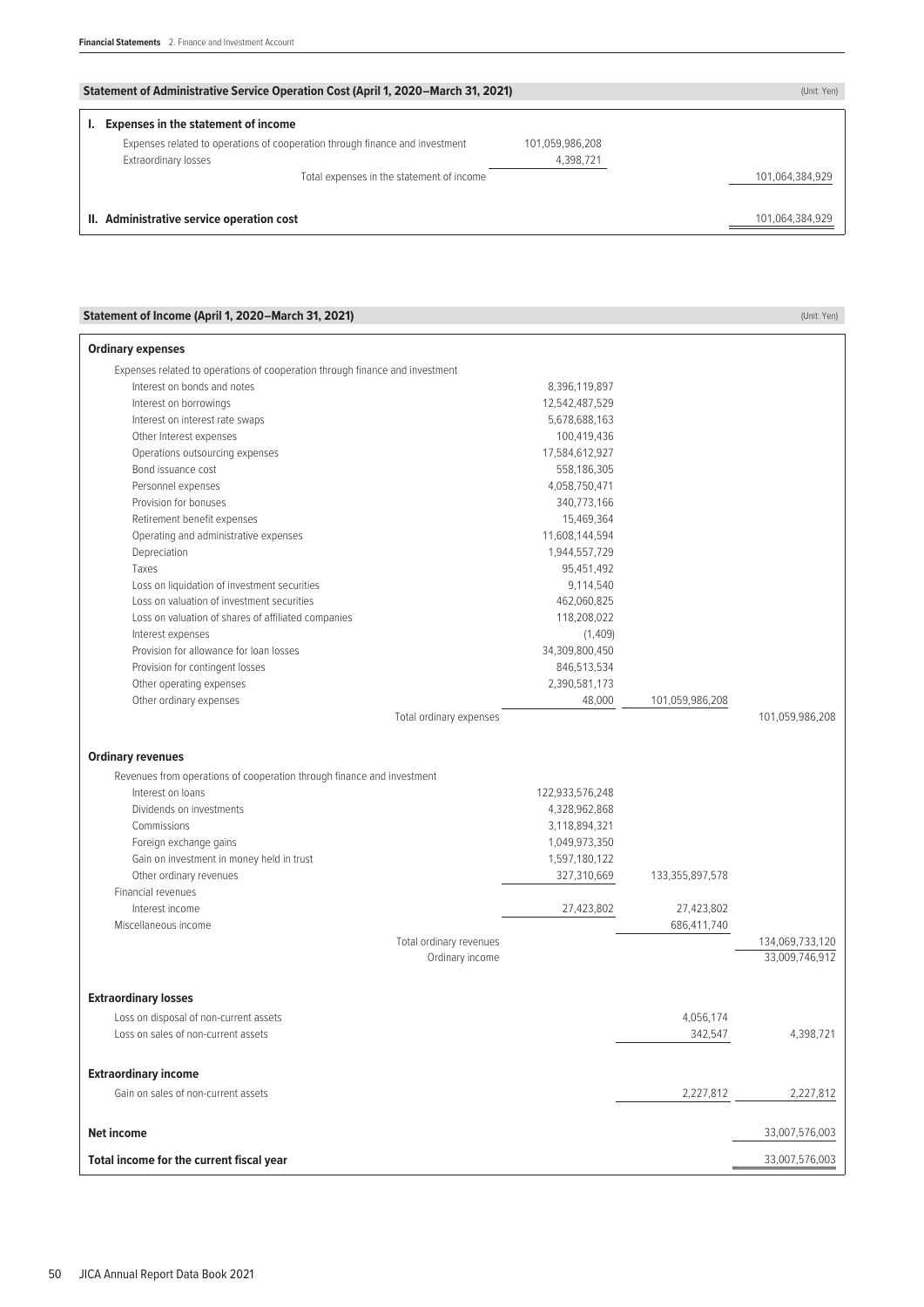# **Statement of Changes in Net Assets (April 1, 2020–March 31, 2021)** (Unit: Yen) (Unit: Yen)

|                                                                                   | I. Capital                   |                      | II. Retained earnings (Loss carried forward) |                                                                                                              |                                                                                                   |                                                          |  |
|-----------------------------------------------------------------------------------|------------------------------|----------------------|----------------------------------------------|--------------------------------------------------------------------------------------------------------------|---------------------------------------------------------------------------------------------------|----------------------------------------------------------|--|
|                                                                                   | <b>Government investment</b> | <b>Total capital</b> | <b>Reserve fund</b>                          | Unappropriated income for<br>the current fiscal year<br>(Unappropriated loss for<br>the current fiscal year) | <b>Total income for</b><br>the current fiscal year<br>(Total loss for<br>the current fiscal year) | <b>Total retained earnings</b><br>(loss carried forward) |  |
| Balance at the beginning of<br>the business year                                  | 8,150,727,840,510            | 8,150,727,840,510    | 1,703,880,995,457                            | 95,644,581,991                                                                                               |                                                                                                   | 1,799,525,577,448                                        |  |
| Changes during the period                                                         |                              |                      |                                              |                                                                                                              |                                                                                                   |                                                          |  |
| Changes in capital during<br>the period                                           |                              |                      |                                              |                                                                                                              |                                                                                                   |                                                          |  |
| Receipts of investment                                                            | 51,440,000,000               | 51,440,000,000       |                                              |                                                                                                              |                                                                                                   |                                                          |  |
| Changes in retained<br>Ш.<br>earnings (loss carried<br>forward) during the period |                              |                      |                                              |                                                                                                              |                                                                                                   |                                                          |  |
| (1) Appropriation of<br>income or loss                                            |                              |                      |                                              |                                                                                                              |                                                                                                   |                                                          |  |
| Increase in reserve<br>fund derived from<br>profit appropriation                  |                              |                      | 95,644,581,991                               | (95,644,581,991)                                                                                             |                                                                                                   |                                                          |  |
| (2) Others                                                                        |                              |                      |                                              |                                                                                                              |                                                                                                   |                                                          |  |
| Net income (Net loss)                                                             |                              |                      |                                              | 33,007,576,003                                                                                               | 33,007,576,003                                                                                    | 33,007,576,003                                           |  |
| III. Changes in valuation and<br>translation adjustments<br>during the period     |                              |                      |                                              |                                                                                                              |                                                                                                   |                                                          |  |
| Total changes during<br>the period                                                | 51,440,000,000               | 51,440,000,000       | 95,644,581,991                               | (62, 637, 005, 988)                                                                                          | 33,007,576,003                                                                                    | 33,007,576,003                                           |  |
| Balance at the end of<br>the fiscal year                                          | 8,202,167,840,510            | 8,202,167,840,510    | 1,799,525,577,448                            | 33,007,576,003                                                                                               | 33,007,576,003                                                                                    | 1,832,533,153,451                                        |  |

|                                                                                     | Valuation difference on<br>shares of affiliated companies | Valuation difference on<br>available-for-sale securities | Deferred gains or<br>losses on hedges | <b>Total valuation and</b><br>translation adjustments | <b>Total net assets</b> |
|-------------------------------------------------------------------------------------|-----------------------------------------------------------|----------------------------------------------------------|---------------------------------------|-------------------------------------------------------|-------------------------|
| Balance at the beginning of<br>the business year                                    |                                                           | 6,492,694,355                                            | (41, 466, 809, 061)                   | (34.974.114.706)                                      | 9,915,279,303,252       |
| Changes during the period                                                           |                                                           |                                                          |                                       |                                                       |                         |
| Changes in capital during<br>I.<br>the period                                       |                                                           |                                                          |                                       |                                                       |                         |
| Receipts of investment                                                              |                                                           |                                                          |                                       |                                                       | 51.440.000.000          |
| Changes in retained<br>III.<br>earnings (loss carried<br>forward) during the period |                                                           |                                                          |                                       |                                                       |                         |
| (1) Appropriation of<br>income or loss                                              |                                                           |                                                          |                                       |                                                       |                         |
| Increase in reserve<br>fund derived from<br>profit appropriation                    |                                                           |                                                          |                                       |                                                       |                         |
| (2) Others                                                                          |                                                           |                                                          |                                       |                                                       |                         |
| Net income (Net loss)                                                               |                                                           |                                                          |                                       |                                                       | 33,007,576,003          |
| III. Changes in valuation and<br>translation adjustments<br>during the period       | 28,561,015,486                                            | (3,435,144,749)                                          | 6,042,269,120                         | 31,168,139,857                                        | 31,168,139,857          |
| Total changes during<br>the period                                                  | 28,561,015,486                                            | (3,435,144,749)                                          | 6,042,269,120                         | 31,168,139,857                                        | 115,615,715,860         |
| Balance at the end of<br>the fiscal year                                            | 28,561,015,486                                            | 3,057,549,606                                            | (35, 424, 539, 941)                   | (3,805,974,849)                                       | 10,030,895,019,112      |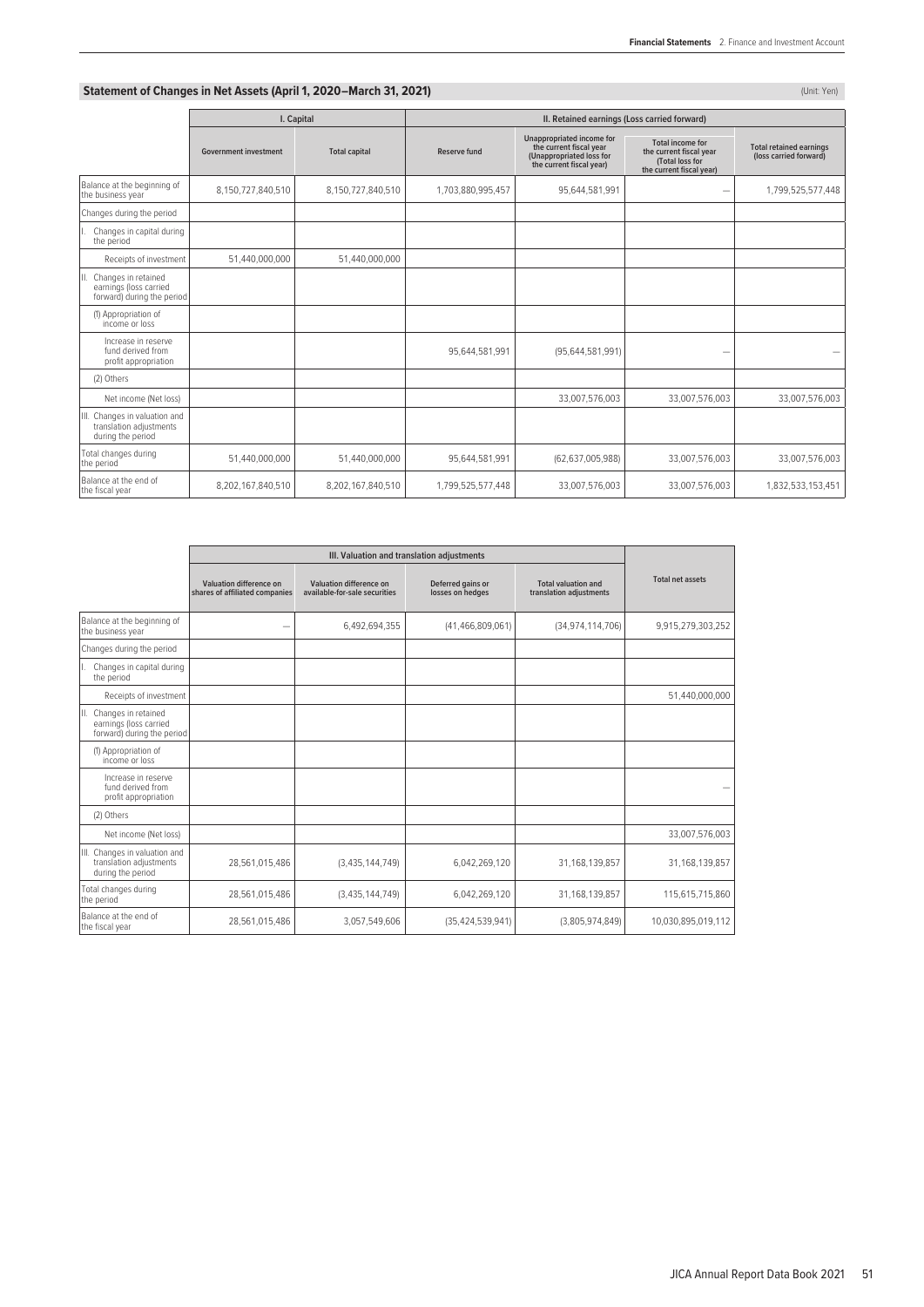| Statement of Cash Flows (April 1, 2020–March 31, 2021)                               | (Unit: Yen)             |
|--------------------------------------------------------------------------------------|-------------------------|
| Ι.<br><b>Cash flows from operating activities</b>                                    |                         |
| Payments for loans                                                                   | (1, 413, 623, 262, 243) |
| Repayments of borrowings from the private sector                                     | (10, 284, 892, 800)     |
| Repayments of borrowings from government fund for Fiscal Investment and Loan Program | (113,930,372,000)       |
| Interest expenses paid                                                               | (24, 384, 625, 423)     |
| Payments for personnel expenses                                                      | (4,799,796,510)         |
| Payments for other operations                                                        | (47,572,930,656)        |
| Proceeds from collection of loans                                                    | 696,164,269,295         |
| Proceeds from borrowings from the private sector                                     | 10,439,784,000          |
| Proceeds from borrowings from government fund for Fiscal Investment and Loan Program | 667,500,000,000         |
| Proceeds from issuance of bonds                                                      | 112,936,944,115         |
| Proceeds from interest on loans                                                      | 111,119,384,588         |
| Proceeds from commissions                                                            | 3,340,447,622           |
| Proceeds from other operations                                                       | 12,264,966,522          |
| Subtotal                                                                             | (830,083,490)           |
| Interest and dividend income received                                                | 4,401,357,499           |
| Net cash provided by operating activities                                            | 3,571,274,009           |
| <b>Cash flows from investing activities</b><br>Ш.                                    |                         |
| Payments for purchase of non-current assets                                          | (1,049,410,295)         |
| Proceeds from sales of non-current assets                                            | 7,085,798               |
| Payments for purchase of investment securities                                       | (3, 164, 042, 002)      |
| Proceeds from sales and redemption of investment securities                          | 82,589,936              |
| Payments for purchase of shares of affiliated companies                              | (928, 240, 456)         |
| Payments for increase of money held in trust                                         | (16, 516, 100, 274)     |
| Proceeds from decrease of money held in trust                                        | 6,377,901,033           |
| Payments into time deposits                                                          | (45,065,171,000)        |
| Proceeds from time deposit refund                                                    | 50,367,998,000          |
| Net cash used in investing activities                                                | (9,887,389,260)         |
| III. Cash flows from financing activities                                            |                         |
| Repayments of lease obligations                                                      | (148, 773, 421)         |
| Receipts of government investment                                                    | 51,440,000,000          |
| Net cash provided by financing activities                                            | 51,291,226,579          |
| IV. Effect of exchange rate fluctuation on funds                                     | (42, 736, 061)          |
| V. Net increase (decrease) in funds                                                  | 44,932,375,267          |
| VI. Funds at the beginning of the fiscal year                                        | 175,557,976,489         |
| VII. Funds at the end of the fiscal year                                             | 220,490,351,756         |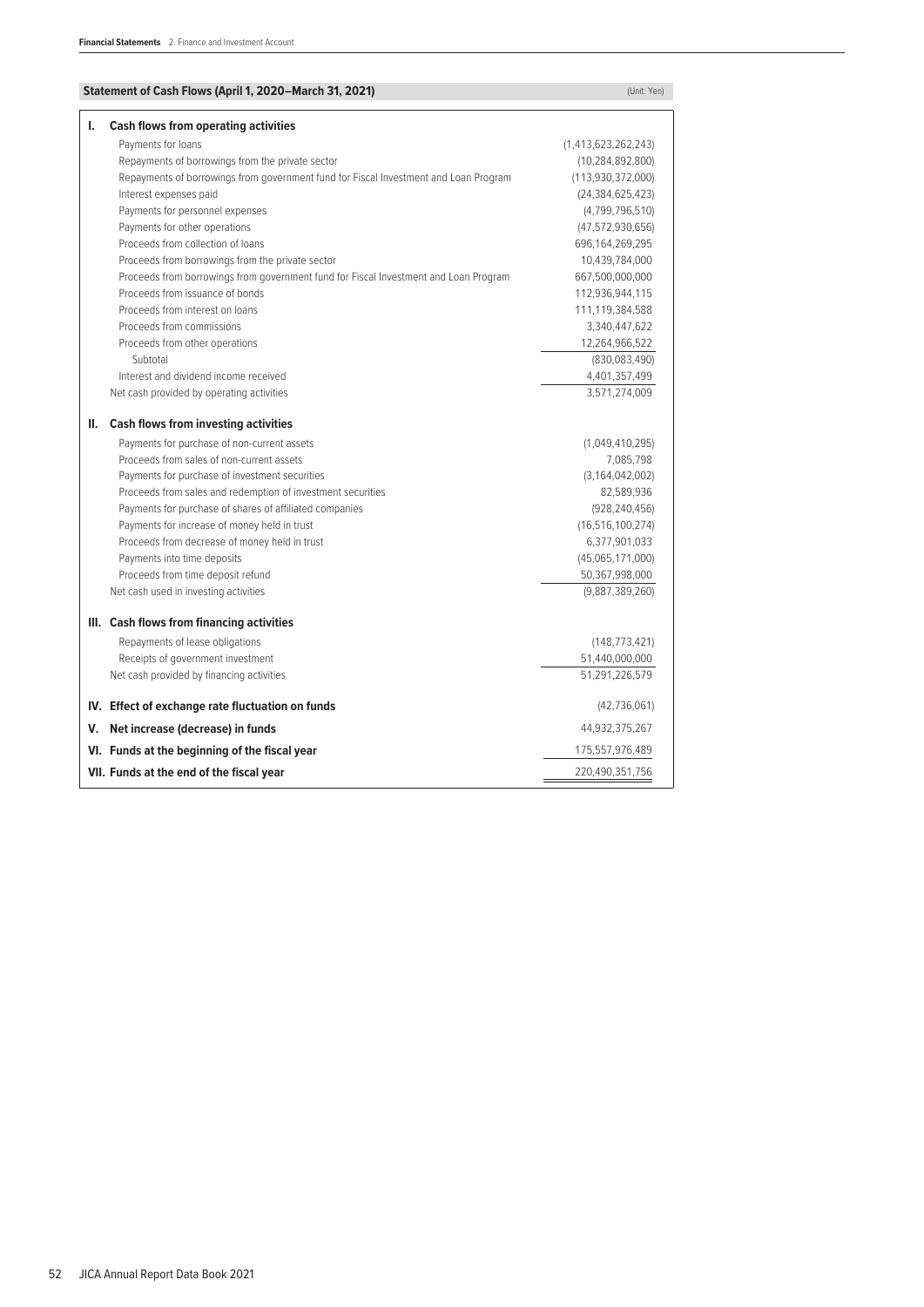# **Significant Accounting Policies**

Effective the year ended March 31, 2021, JICA adopted the "Accounting Standards for Incorporated Administrative Agencies and Notes to Accounting Standards for Incorporated Administrative Agencies" (February 16, 2000 (Revised March 26, 2020), and the "Q&A on Accounting Standards for Incorporated Administrative Agencies and Notes to Accounting Standards for Incorporated Administrative Agencies" (August 2000 (Last revised June 2020)).

# **1 Depreciation method**

# **(1) Tangible assets (except for lease assets)**

Straight-line method

| The useful lives of major assets are as follows: |              |
|--------------------------------------------------|--------------|
| Buildings:                                       | $2-50$ years |
| Structures:                                      | $2-46$ years |
| Machinery and equipment:                         | $2-17$ years |
| Vehicles:                                        | $2-6$ year   |
| Tools, furniture, and fixtures: 2-15 years       |              |
|                                                  |              |

#### **(2) Intangible assets (except for lease assets)**

Straight-line method

Software used by JICA is depreciated over its useful life (5 years).

#### **(3) Lease assets**

Lease assets are depreciated by the straight-line method over the lease term. Depreciation for lease assets is calculated with zero residual value being assigned to the asset.

# **2 Provision for bonuses**

The provision for bonuses is calculated and provided for based on estimated amounts of future payments attributable to the services that have been rendered by officers and employees applicable to the current fiscal year.

# **3 Provision for retirement benefits**

The provision for retirement benefits is calculated and provided for based on estimated amounts of future payments attributable to the retirement of employees, and is accrued in line with the retirement benefit obligations and estimated plan assets applicable to the fiscal year ended March 31, 2021. In calculating the retirement benefit obligations, the estimated amount of retirement benefit payments is attributed to the period based on the straight-line basis. The profit and loss appropriation method for actuarial differences and past service costs is as follows:

Actuarial differences are recognized as a lump-sum gain or loss in the fiscal year in which they occur.

Past service costs are recognized as a lump-sum gain or loss in the fiscal year in which they occur.

# **4 Basis and standard for the accrual of allowance and loss contingencies**

#### **(1) Allowance for loan losses**

The allowance for claims on debtors who are legally bankrupt ("Bankrupt borrowers") or substantially bankrupt ("Substantially bankrupt borrowers") is provided based on the outstanding balance of loan claims after the deductions of the amount expected to be collected through the disposal of collateral and execution of guarantees, or the same amount is written off directly. The allowance for claims on debtors who are not legally bankrupt, but are likely to become bankrupt ("Potentially bankrupt borrowers") is provided based on an overall assessment of the solvency of the debtors after the deductions of the amount expected to be collected through the disposal of collateral and the execution of guarantees, or the same amount is written off directly. There were no write-offs from the abovementioned outstanding balance of loan claims for the fiscal year ended March 31, 2021.

The allowance for claims on debtors other than Bankrupt borrowers,

Substantially bankrupt borrowers, and Potentially bankrupt borrowers is provided primarily based on the default rate, which is calculated based on the actual defaults during a certain period in the past. The allowance for possible losses on specific overseas loans is provided based on the expected loss amount taking into consideration the political and economic situation of these countries.

All claims are assessed initially by the operational departments (including regional departments) based on internal rules for self-assessment of asset quality and an allowance is provided based on the results of the assessments. In addition, these self-assessments results are reviewed by the internal audit department, which is independent from the operational departments.

# **(2) Provision for contingent losses**

Provision for contingent losses is provided to prepare for the occurrence of contingent losses for a portion of the undisbursed balance of loan commitments, which JICA is absolutely obligated to extend. The amount of the provision is estimated based on the possibility of losses in the future.

# **5 Standard and method for the valuation of securities (1) Shares of affiliated companies**

Shares of affiliated companies are recognized at an amount equivalent to JICA's percentage share of the net assets of such companies based upon the most recent financial statements.

If the acquisition cost based on the moving average method exceeds the fair value, the difference between the acquisition cost and the fair value is treated as a loss for the fiscal year and recorded in Statement of Income. If the fair value exceeds the acquisition cost based on the moving average method, the difference between the acquisition cost and the fair value is included directly in Net assets.

# **(2) Other investment securities**

#### [1] Securities whose fair value can be readily determined

 Such investment securities are stated at fair value with changes in net unrealized gains or losses included directly in Valuation and translation adjustments of Net assets. Cost of securities sold is determined by the moving average method.

#### [2] Securities whose fair value cannot be readily determined

 Such investment securities are carried at cost based on the moving average method. Cost of securities sold is determined by the moving average method.

 Investments in limited partnerships and other similar partnerships, which are regarded as securities under Article 2, Clause 2 of the Japanese Financial Instruments and Exchange Law, Act No. 25 of 1948, are recognized at an amount equivalent to JICA's percentage share of the net assets of such partnerships, based upon the most recent financial statements available depending on the report date stipulated in the partnership agreement.

# **(3) Securities held as trust assets in money-held-in trust account**

The securities are valued in the same way as (2) above.

#### **(Change in Accounting Policies)**

In the previous fiscal years, shares of affiliated companies were stated at cost, determined using the moving average method. (However, when the amount corresponding to the equity holding has fallen below the cost at acquisition, the amount corresponding to the equity holding was used.)

Pursuant to the revision of Accounting Standards for Incorporated Administrative Agencies, shares of affiliated companies are recognized at an amount equivalent to JICA's percentage share of the net assets of such companies based upon the most recent financial statements.

The differences between the acquisition cost and the fair value are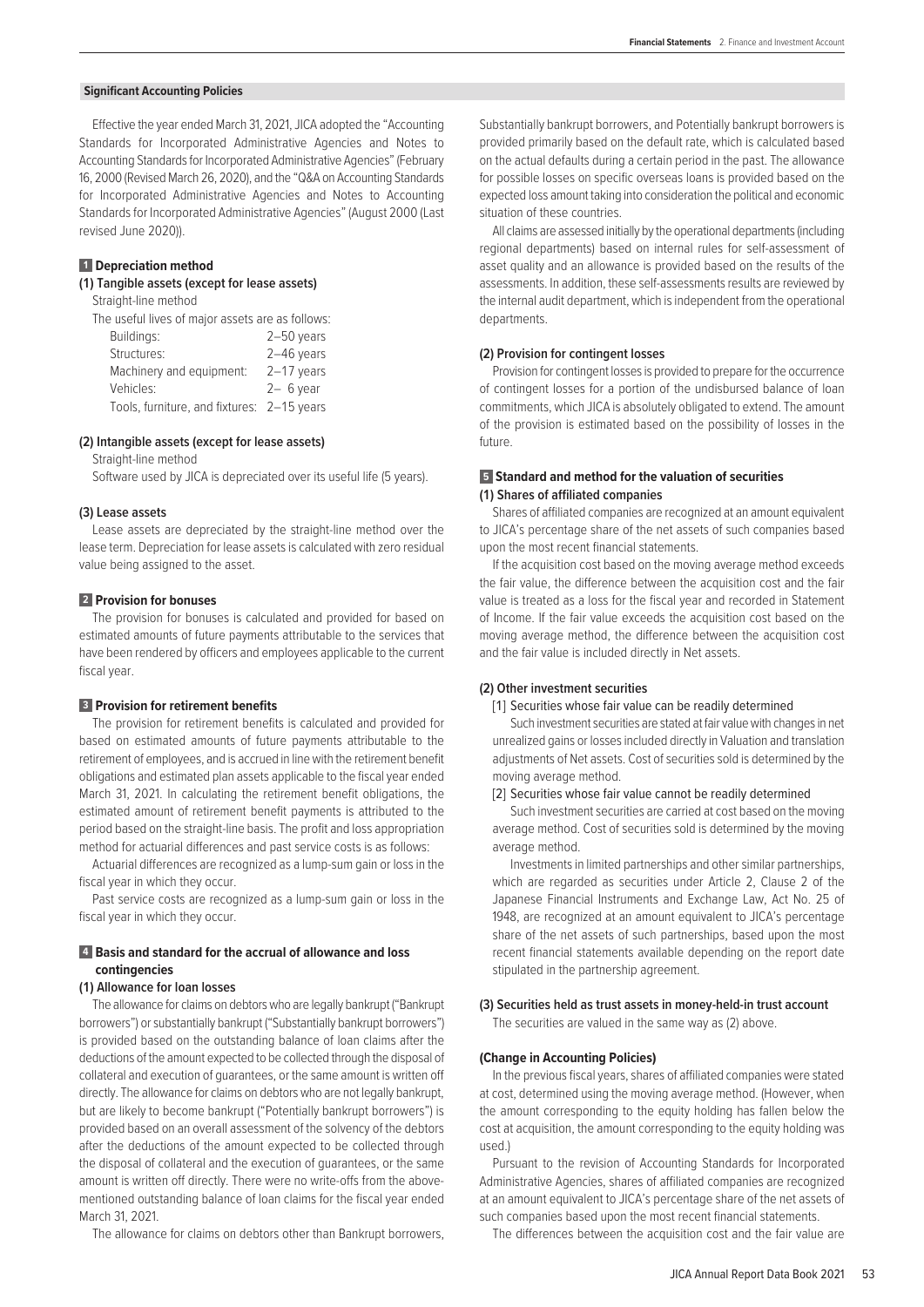recorded either in the Statement of Income or directly in Net assets. There is no impact on profit or loss due to this revision.

# **6 Standard and method for the valuation of derivative transactions**

All derivative financial instruments are carried at fair value.

## **7 Method for amortization of discount on bonds payable**

Discount on bonds payable is amortized over the duration of the bonds.

# **8 Translation standard for foreign currency-denominated assets and liabilities into yen**

Foreign currency monetary claims and liabilities are translated into Japanese yen mainly at the spot exchange rate at the balance sheet date. Exchange differences are recognized in profit or loss.

# **9 Method of hedge accounting**

# **(1) Method of hedge accounting**

Interest rate swaps are accounted for using the deferral hedge accounting method or the exceptional accrual method. Currency swaps are accounted for by the assignment method.

#### **(2) Hedging instruments and hedged items**

- [1] Hedging instruments...Interest rate swaps Hedged items...Loans and foreign currency bonds
- [2] Hedging instruments...Currency swaps Hedged items...Foreign currency loans and foreign currency bonds

# **(3) Hedging policy**

JICA enters into interest rate swaps or currency swaps for the purpose of hedging interest rate or currency fluctuation risks.

# **(4) Method of evaluation of hedge effectiveness**

Hedges that offset market fluctuations of loans are assessed based on discrepancies with regard to maturity and notional principal and others between hedged loans and hedging instruments.

As for interest rate swaps that satisfy the requirements of the exceptional accrual method and currency swaps that satisfy the requirements of the assignment method, JICA is not required to periodically evaluate hedge effectiveness.

# **10 Accounting treatment for consumption taxes**

Consumption taxes and local consumption taxes are included in transaction amounts.

#### **Notes to the financial statements**

# **(Balance Sheet) 1 Joint obligations**

JICA is jointly liable for obligations arising from the following bonds issued by the former Japan Bank for International Cooperation which was succeeded by the Japan Bank for International Cooperation: Fiscal Investment and Loan Program (FILP) Agency Bonds

¥20,000,000,000

## **2 Financial assets received as collateral**

The fair value of financial assets received as collateral at JICA's disposal was ¥4,803,421,200.

# **3 Undisbursed balance of loan commitments**

Most of JICA's loans are long term. Ordinarily, when receiving a request for disbursement of a loan from a borrower, corresponding to the intended use of funds as stipulated by the loan agreement, and upon confirming the fulfillment of conditions prescribed under the loan agreement, JICA promises to loan a certain amount of funds within a certain range of the amount required by the borrower, with an outstanding balance within the limit of loan commitments. The undisbursed balance of loan commitments as of March 31, 2021 was ¥7,272,140,180,942.

# **(Statement of Administrative Service Operation Cost) 1 Cost being borne by the public for the operation of Incorporated Administrative Agency**

| Administrative service operation cost               | ¥101,064,384,929   |
|-----------------------------------------------------|--------------------|
| Self-revenues, etc.                                 | ¥(134,071,960,932) |
| Opportunity cost                                    | ¥9.816.466.635     |
| Cost being borne by the public for the operation of |                    |
| Incorporated Administrative Agency                  | ¥(23,191,109,368)  |

# **2 Method for computing opportunity cost**

# **(1) Interest rate used to compute opportunity cost concerning government investment**

0.120% with reference to the yield of 10-year fixed-rate Japanese government bonds at March 31, 2021.

**(2) Method for computing opportunity cost for public officers temporarily transferred to JICA**

Of the estimated increase in retirement allowance during service rendered in JICA, costs are calculated in accordance with JICA's internal rules.

# **(Statement of Cash Flows)**

The funds shown in the statement of cash flows are deposit accounts and checking accounts.

# **1 Breakdown of balance sheet items and ending balance of funds**

| (as of March 31, 2021)  |                  |
|-------------------------|------------------|
| Cash and deposits       | ¥220.490.351.756 |
| Time deposits           | ¥0               |
| Ending balance of funds | ¥220.490.351.756 |

# **2 Description of significant non-cash transactions**

| (1) Assets acquired under finance leases |            |
|------------------------------------------|------------|
| Tools, furniture, and fixtures           | ¥6.821.112 |

# **(2) Additional asset retirement obligations**

Additional asset retirement obligations were recorded in the current fiscal year. As a result, the increase in assets and liabilities is as follows: Buildings ¥35,237,409 Asset retirement obligations <br>
¥35,237,409

#### **(Financial instruments)**

#### **1 Status of financial instruments**

#### **(1) Policy regarding financial instruments**

The Finance and Investment Account undertakes financial cooperation operations by providing debt and equity financing. In undertaking these operations, it raises funds by borrowing from the Japanese Government under the FILP, borrowing from financial institutions, issuing bonds, and receiving capital investment from the Japanese Government. From the perspective of asset-liability management (ALM), derivative transactions are entered into for mitigating the adverse impact caused by interest rate and foreign exchange fluctuations.

# **(2) Details of financial instruments and related risks**

The financial assets held in the Finance and Investment Account are loans mainly to the Developing Area, and are exposed to credit risk attributed to defaults by its borrowers and interest rate risk. Securities,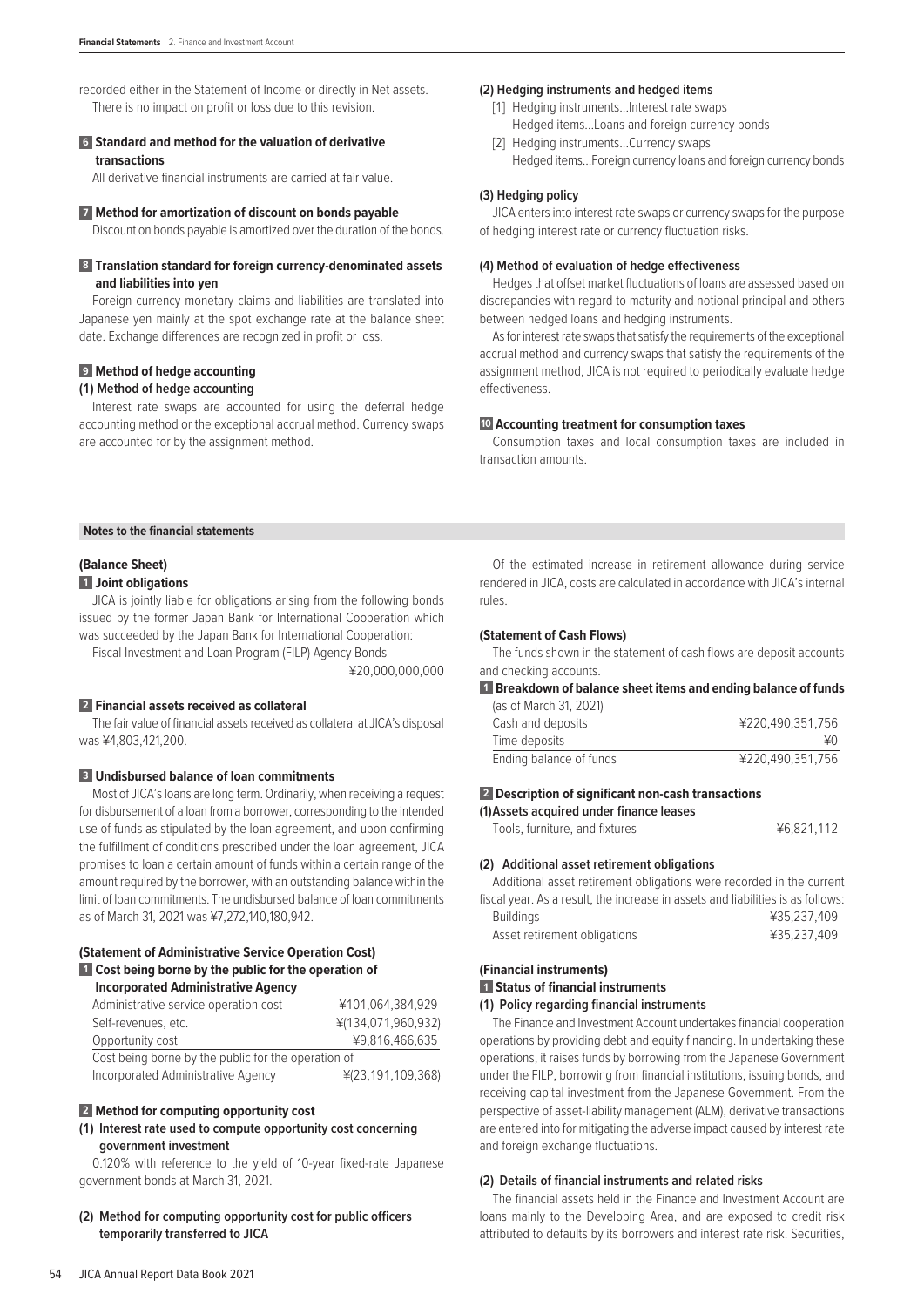investment securities, shares of affiliated companies and money held in trust are held for policy-oriented purposes, and are exposed to credit risk of issuers and others, interest rate risk, and market price volatility risk.

Borrowings and bonds are exposed to liquidity risk as their payments or repayments cannot be duly serviced in such a situation where the account is unable to have access to markets for certain reasons.

In addition to the above, foreign currency claims and liabilities are exposed to foreign exchange fluctuation risk.

# **(3) Risk management system for financial instruments**

# [1] Credit risk management

The Finance and Investment Account has established and operates a system for credit management. This system encompasses credit appraisal, credit limit setting, credit information monitoring, internal rating, guarantee and collateral setting, problem loan management, etc., in accordance with integrated risk management rules and various credit risk-monitoring rules. This credit management is carried out by the operational departments (including region department), in addition to the Credit Risk Analysis and Environmental Review Department and General Affairs Department. Additionally, the Risk Management Committee of the Finance and Investment Account and Board Meeting convene on a regular basis for the purpose of deliberating or reporting. Moreover, the Office of Audit monitors the status of credit management.

The credit risks of issuers of investment securities and shares of affiliated companies and trustees of money held in trust are monitored by the Private Sector Partnership and Finance Department, which regularly confirms their credit information, etc.

Counterparty risk in derivative transactions is monitored by regularly confirming the exposure and credit standing of counterparties and by securing collateral as necessary.

# [2] Market risk management

Interest rate risk management

 Interest rates are determined in accordance with the methods prescribed by laws or statements of operational procedures. Interest rate swap transactions are conducted to hedge against the risk of interest rate fluctuations in light of their possible adverse impact.

(ii) Foreign exchange risk management

 Foreign currency claims and liabilities are exposed to foreign exchange fluctuation risk; as such, foreign currency claims are funded by foreign currency liabilities, and currency swaps and other approaches are employed to avert or reduce foreign exchange risk.

(iii) Price volatility risk management

 Stocks and other securities that are held for policy-oriented purposes are monitored for changes in value affected by the market environment or financial condition of the companies, exchange rates, and other factors.

 This information is reported on a regular basis to the Risk Management Committee of the Finance and Investment Account and Board Meeting.

#### [3] Liquidity risk management related to fund raising

The Finance and Investment Account prepares a funding plan and executes fund raising based on the government-affiliated agencies' budgets, as resolved by the National Diet of Japan.

#### [4] Derivative transaction management

Pursuant to rules concerning swaps, derivative transactions are implemented and managed by separating the sections related to execution of transactions, assessment of hedge effectiveness, and logistics management based on a mechanism with an established internal system of checks and balances.

# **2 Fair value of financial instruments**

Balance sheet amount, fair value, and difference at the balance sheet date are as follows:

|                                                                                                 |                        |                                                       | (Unit: Yen)       |
|-------------------------------------------------------------------------------------------------|------------------------|-------------------------------------------------------|-------------------|
|                                                                                                 | Balance sheet amount*1 | <b>Fair value</b>                                     | <b>Difference</b> |
| (1) Loans                                                                                       | 13,341,709,724,403     |                                                       |                   |
| Allowance for loan<br>losses                                                                    | (176, 362, 554, 433)   |                                                       |                   |
|                                                                                                 |                        | 13,165,347,169,970 13,641,596,750,199 476,249,580,229 |                   |
| (2) Claims probable<br>in bankruptcy,<br>claims probable in<br>rehabilitation, and other        | 87,062,884,239         |                                                       |                   |
| Allowance for loan<br>losses                                                                    | (87,062,884,239)       |                                                       |                   |
|                                                                                                 |                        |                                                       |                   |
| (3) Borrowings from<br>government fund for<br>FILP (including current<br>portion of borrowings) |                        | $(2,622,751,986,000)$ $(2,658,216,055,917)$           | 35,464,069,917    |
| (4) Bonds (including current<br>portion of bonds)                                               | (908, 210, 600, 000)   | (952,564,773,087)                                     | 44,354,173,087    |
| (5) Derivative transactions*2                                                                   |                        |                                                       |                   |
| Derivative transactions<br>not qualifying for hedge<br>accounting                               | (2,553,663,459)        | (2,553,663,459)                                       |                   |
| Derivative transactions<br>qualifying for hedge<br>accounting                                   | (7,951,175,645)        | (7,951,175,645)                                       |                   |
|                                                                                                 | (10, 504, 839, 104)    | (10, 504, 839, 104)                                   |                   |

\*1. Liabilities are shown in parentheses ( ).

\*2. Derivatives transactions recorded in Assets and Liabilities are netted, these derivatives after netting are presented above. The figures in parentheses ( ) indicate net liabilities.

(Note 1) Method for calculating fair values of financial instruments [1] Loans

The fair values of loans with floating interest rates are calculated at their book values, as policy interest rates (bank rates) are immediately reflected in their floating interest rates, and therefore, fair value approximates book value. On the other hand, fair values of loans with fixed interest rates are calculated by discounting the total amount of the principal and interest using a rate that combines a risk-free rate with the respective borrowers' credit risk. As for hedged loans for which the assignment method is applied, the fair value of such currency swaps is applied.

[2] Claims probable in bankruptcy, claims probable in rehabilitation, and other

Regarding claims probable in bankruptcy, claims probable in rehabilitation, and other, the estimated uncollectible amount is calculated based on the expected recoverable amount through collateral and guarantees. Therefore, fair value approximates the balance sheet amount, less the current estimated uncollectible amount, and hence is calculated accordingly.

[3] Borrowings from government fund for FILP (including current portion of borrowings)

The fair value of borrowings from government fund for FILP (including current portion of borrowings) is calculated by discounting the total amount of principal and interest using interest rates expected to be applied to new borrowings for the same total amount.

[4] Bonds (including current portion of bonds)

The fair value of bonds (including current portion of bonds) is determined using market observable prices if available. For bonds without market observable prices, the fair values are calculated by discounting contractual cash flows at the risk free rate. As for hedged bonds for which the exceptional accrual method and assignment method are applied, the fair value of such interest rate swaps and currency swaps is applied. [5] Derivative transactions

Derivative transactions are interest rate-related transactions (interest rate swaps), and fair values are based on discounted present values. Interest rate swaps for which the exceptional accrual method is applied and currency swaps for which the assignment method is applied are accounted for together with the corresponding loan or bond. The fair value of these hedging instruments is included in the fair value of the underlying loans or bonds.

(Note 2) The following are financial instruments whose fair values are deemed to be extremely difficult to determine. They are not included in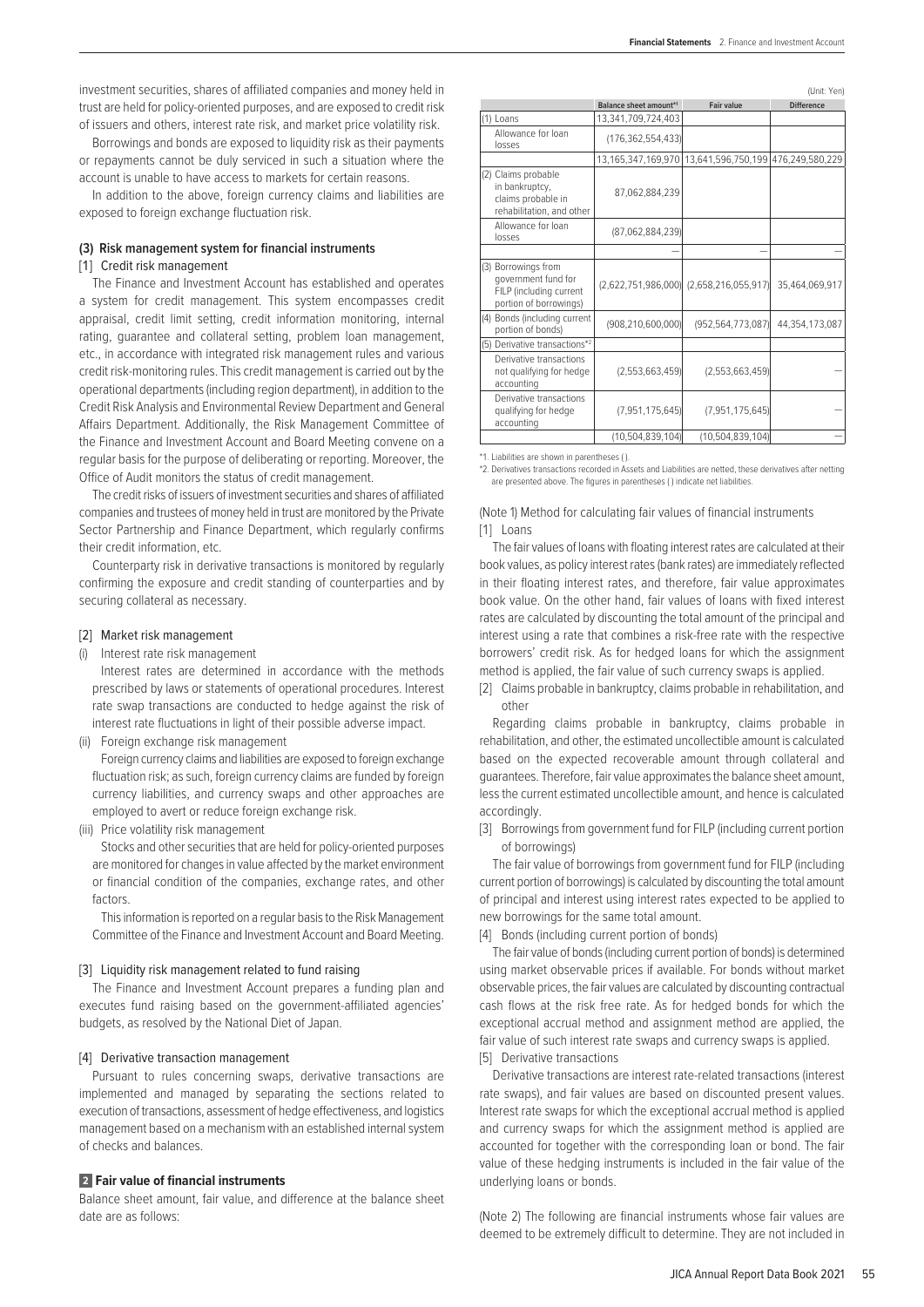#### the fair value information of financial instruments.

|                                            | (Unit: Yen)                 |
|--------------------------------------------|-----------------------------|
|                                            | <b>Balance sheet amount</b> |
| Investment securities *1                   | 6.644.809.096               |
| Shares of affiliated companies *1          | 76.088.813.760              |
| Money held in trust *2                     | 60.952.968.634              |
| Undisbursed balance of loan commitments *3 |                             |

\*1. These financial instruments have no market prices, and the calculation of their fair values is deemed to be impractical.

\*2. The money held in trust is composed of the assets in the trust for which it is difficult to determine the fair value.

\*3. The fair values of the undisbursed balances of loan commitments are deemed to be extremely difficult to determine. The main reason is the difficulty of reasonably estimating future extensions of loans, because of the extremely diverse range of implementation formats for projects in the Developing Area where these loans are provided.

# **(Money held in trust)**

**1 Money held in trust for the purpose of investment** Not applicable.

**2 Money held in trust for the purpose of investment and held-to-maturity**

Not applicable.

# **3 Other (other than for the purpose of investment and held-to-maturity)**

|                                      |  |                               |                   | (Unit: Yen)                                                                           |                                                                                               |
|--------------------------------------|--|-------------------------------|-------------------|---------------------------------------------------------------------------------------|-----------------------------------------------------------------------------------------------|
| <b>Balance sheet</b><br>amount       |  | <b>Acquisition cost</b>       | <b>Difference</b> | The amount by<br>which the balance<br>sheet amount<br>exceeds the<br>acquisition cost | The amount by<br>which the balance<br>sheet amount does<br>not exceed the<br>acquisition cost |
| Money held<br>in trust for<br>others |  | 60.952.968.634 53.856.137.974 |                   | 7,096,830,660 7,096,830,660                                                           |                                                                                               |

(Note) "The amount by which the balance sheet amount exceeds the acquisition cost" and "The amount by which the balance sheet amount does not exceed the acquisition cost" are the breakdown of "Difference".

# **(Retirement benefits)**

# **1 Overview of retirement benefit plans**

To provide retirement benefits for employees, JICA has a defined benefit pension plan comprised of a defined benefit corporate pension plan and a lump-sum severance indemnity plan, and a defined contribution plan comprised of a defined contribution pension plan.

# **2 Defined benefit pension plan**

**(1) The changes in the retirement benefit obligation are as follows:**

| (Unit: Yen)     |
|-----------------|
| 6.495.427.271   |
| 273.328.292     |
| 33.582.100      |
| 99.278.855      |
| (376, 713, 019) |
|                 |
| 16.293.328      |
| 6,541,196,827   |
|                 |

#### **(2) The changes in the plan assets are as follows:**

|                                                 | (Unit: Yen)    |
|-------------------------------------------------|----------------|
| Plan assets at the beginning of the fiscal year | 2.269.775.603  |
| Expected return on plan assets                  | 45.395.512     |
| Actuarial differences                           | 357.754.384    |
| Contribution by the company                     | 109.430.168    |
| Retirement benefit paid                         | (98, 309, 550) |
| Contribution by employees                       | 16,293,328     |
| Plan assets at the end of the fiscal year       | 2.700.339.445  |

# **(3) Reconciliation of the retirement benefit obligations and plan assets and provision for retirement benefits and prepaid pension expenses in the balance sheets**

(Unit: Yen)

| Funded retirement benefit obligation                       | 2,868,131,662   |
|------------------------------------------------------------|-----------------|
| Plan assets                                                | (2,700,339,445) |
| Unfunded benefit obligations of funded pension plan        | 167.792.217     |
| Unfunded benefit obligations of unfunded pension plan      | 3,673,065,165   |
| Subtotal                                                   | 3,840,857,382   |
| Unrecognized actuarial differences                         |                 |
| Unrecognized past service cost                             |                 |
| Net amount of assets and liabilities in the balance sheets | 3,840,857,382   |
| Provision for retirement benefits                          | 3.840.857.382   |
| Prepaid pension expenses                                   |                 |
| Net amount of assets and liabilities in the balance sheets | 3.840.857.382   |

## **(4) Components of retirement benefit expenses**

|                                              | (Unit: Yen      |
|----------------------------------------------|-----------------|
| Current service cost                         | 273.328.292     |
| Interest cost                                | 33.582.100      |
| Expected return on plan assets               | (45, 395, 512)  |
| Realized actuarial differences               | (258, 475, 529) |
| Amortization of past service cost            |                 |
| Extraordinary additional retirement payments | 0               |
| Total                                        | 3.039.351       |

#### **(5) Major components of plan assets**

Percentages of components to the total are as follows:

| 28%<br><b>Bonds</b>                       |     |
|-------------------------------------------|-----|
| <b>Stocks</b>                             | 44% |
| General account of life insurance company | 17% |
| Others                                    | 11% |
| 100%<br>Total                             |     |

# **(6) Method of determining the long-term expected rate of return on plan assets**

The long-term expected rate of return on plan assets is determined based on components of plan assets, the actual historical returns, and market condition, etc.

## **(7) Assumptions used**

Principal assumptions used in actuarial calculations at the end of the fiscal year

| Discount rate | Defined benefit corporate pension plan           | 0.23% |
|---------------|--------------------------------------------------|-------|
|               | Retirement benefits                              | 0.74% |
|               | Long-term expected rate of return on plan assets | 2.00% |

# **3 Defined contribution plan**

The amount of contribution required to be made to the defined contribution plan is ¥12,430,013.

#### **(Lease transactions)**

| Future minimum lease payments related to operating lease transactions |          |
|-----------------------------------------------------------------------|----------|
| Future minimum lease payments due within one year of                  |          |
| the balance sheet date                                                | ¥129.367 |
| Future minimum lease payments corresponding to periods                |          |
| more than one year from the balance sheet date                        | ¥0.      |

#### **(Asset retirement obligations)**

### **1 Overview of asset retirement obligations**

In accordance with a building lease agreement, JICA has the obligation to restore the head office building to its original state. Restoration costs are reasonably estimated and recognized as asset retirement obligations.

# **2 Amount and calculation method of asset retirement obligations**

The estimate for the asset retirement obligations assumes a five-year lease period for the projected period of use and a discount rate between (0.048)% and 0.529%.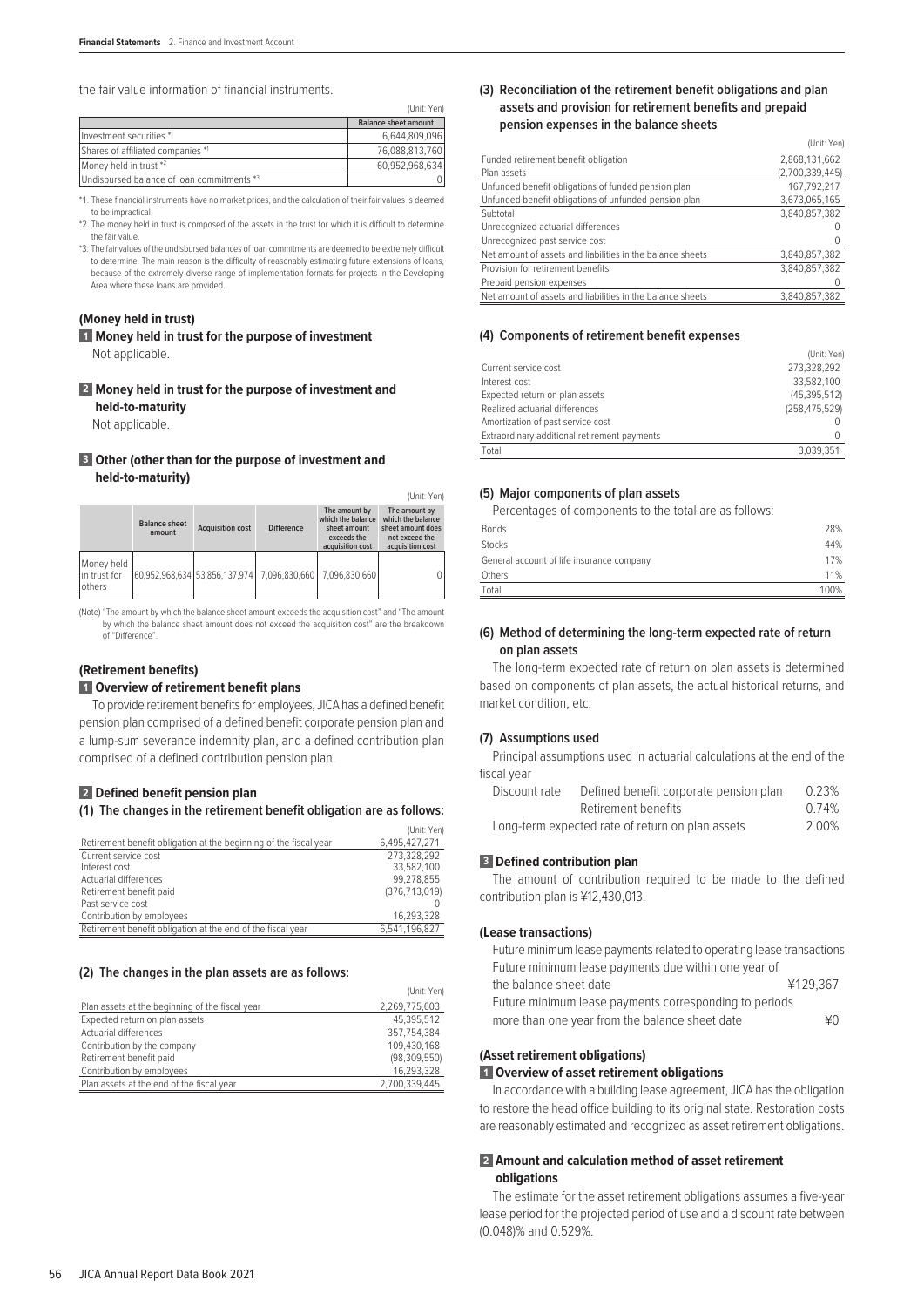# **3 Changes in the total amount of asset retirement obligations in the current fiscal year**

|                                                            | (Unit: Yen) |
|------------------------------------------------------------|-------------|
| Balance at the beginning of the fiscal year                | 70.374.150  |
| Increase related to acquisition of tangible assets         | 35.237.409  |
| Adjustment resulting from passage of time                  | (1,409)     |
| Decrease due to settlement of asset retirement obligations |             |
| Balance at the end of the fiscal year                      | 105,610,150 |

# **(Additional information)**

With regard to the impact of COVID-19 pandemic, allowance for loan losses of ¥263,425 million and provision for contingent losses of ¥2,889 million were recorded based on the circumstances of each debtor and based on the assumption that the economy will gradually recover from next year with additional fiscal stimulus and progress in vaccination.

These assumptions are consistent with the baseline scenario of the World Economic Outlook (WEO) announced by the International Monetary Fund (IMF) in April 2021. Since the situation related to COVID-19 is expected to remain highly uncertain worldwide, JICA may need to increase the allowance for loan losses and provision for contingent losses in subsequent fiscal years if, for example, the debtors' credit rating deteriorates beyond current expectations over the medium to long term.

# **(Significant contractual liabilities)**

Contract liabilities JICA is obliged to pay during the next fiscal year and thereafter are ¥6,268,972,140.

# **(Significant subsequent events)**

N/A

| <b>Details of loans</b>                                                           |                             |                            |                            |           |                       | (Unit: Yen)    |
|-----------------------------------------------------------------------------------|-----------------------------|----------------------------|----------------------------|-----------|-----------------------|----------------|
|                                                                                   | Balance at the beginning of |                            | Decrease during the period |           | <b>Balance at the</b> |                |
| <b>Classification</b>                                                             | the period                  | Increase during the period | Collection, etc.           | Write-off | end of the period     | <b>Remarks</b> |
| l Loans                                                                           | 12,614,846,099,374          | 1,427,731,671,588          | 700,868,046,559            |           | 13,341,709,724,403    |                |
| Claims probable in bankruptcy,<br>claims probable in rehabilitation,<br>and other | 87,062,884,239              |                            |                            |           | 87,062,884,239        |                |
| Total                                                                             | 12,701,908,983,613          | 1,427,731,671,588          | 700,868,046,559            |           | 13,428,772,608,642    |                |

| <b>Details of borrowings</b>                |                                                     |                               |                               |                                            |                                 |                                | (Unit: Yen)    |
|---------------------------------------------|-----------------------------------------------------|-------------------------------|-------------------------------|--------------------------------------------|---------------------------------|--------------------------------|----------------|
| <b>Classification</b>                       | <b>Balance at</b><br>the beginning of<br>the period | Increase during<br>the period | Decrease during<br>the period | <b>Balance at the</b><br>end of the period | Average<br>interest rate<br>(%) | <b>Maturity</b><br>date        | <b>Remarks</b> |
| Borrowings from government fund<br>for FILP | 2,069,182,358,000                                   | 667,500,000,000               | 113,930,372,000               | 2,622,751,986,000<br>(104, 069, 412, 000)  | 0.468                           | April 2021-<br>Januarv<br>2060 |                |

\* Figures in parentheses ( ) indicate the amount of borrowings repayable within one year.

# **Details of bonds** (Unit: Millions of Yen, Thousands of US\$)

| <b>Security name</b>                                                     | <b>Balance at</b><br>the beginning of<br>the period | Increase during<br>the period | Decrease during<br>the period | <b>Translation</b><br><b>Adjustments</b> | <b>Balance at the</b><br>end of the period | Coupon (%)         | <b>Maturity</b><br>date           | <b>Remarks</b> |
|--------------------------------------------------------------------------|-----------------------------------------------------|-------------------------------|-------------------------------|------------------------------------------|--------------------------------------------|--------------------|-----------------------------------|----------------|
| <b>FILP Agency Bonds</b>                                                 | 630,000                                             | 60,000                        |                               |                                          | 690,000<br>(10,000)                        | $0.055 -$<br>2.470 | December 2021-<br>December 2049   |                |
| Japan International Cooperation<br>Agency Government-quaranteed<br>bonds | 161.079<br>[1,500,000]                              | 53.704<br>[500,000]           | [0]                           | 3.428                                    | 218,211<br>[2,000,000]<br>(0)              | $1.000 -$<br>3.375 | October 2026-<br><b>July 2030</b> |                |

\* Figures in parentheses ( ) indicate the amount of bonds redeemable within one year. The amount in [ ] is denominated in a foreign currency.

The financial statements have been audited by an accounting auditor as prescribed in Article 39 of the Act on General Rules for Incorporated Administrative Agencies.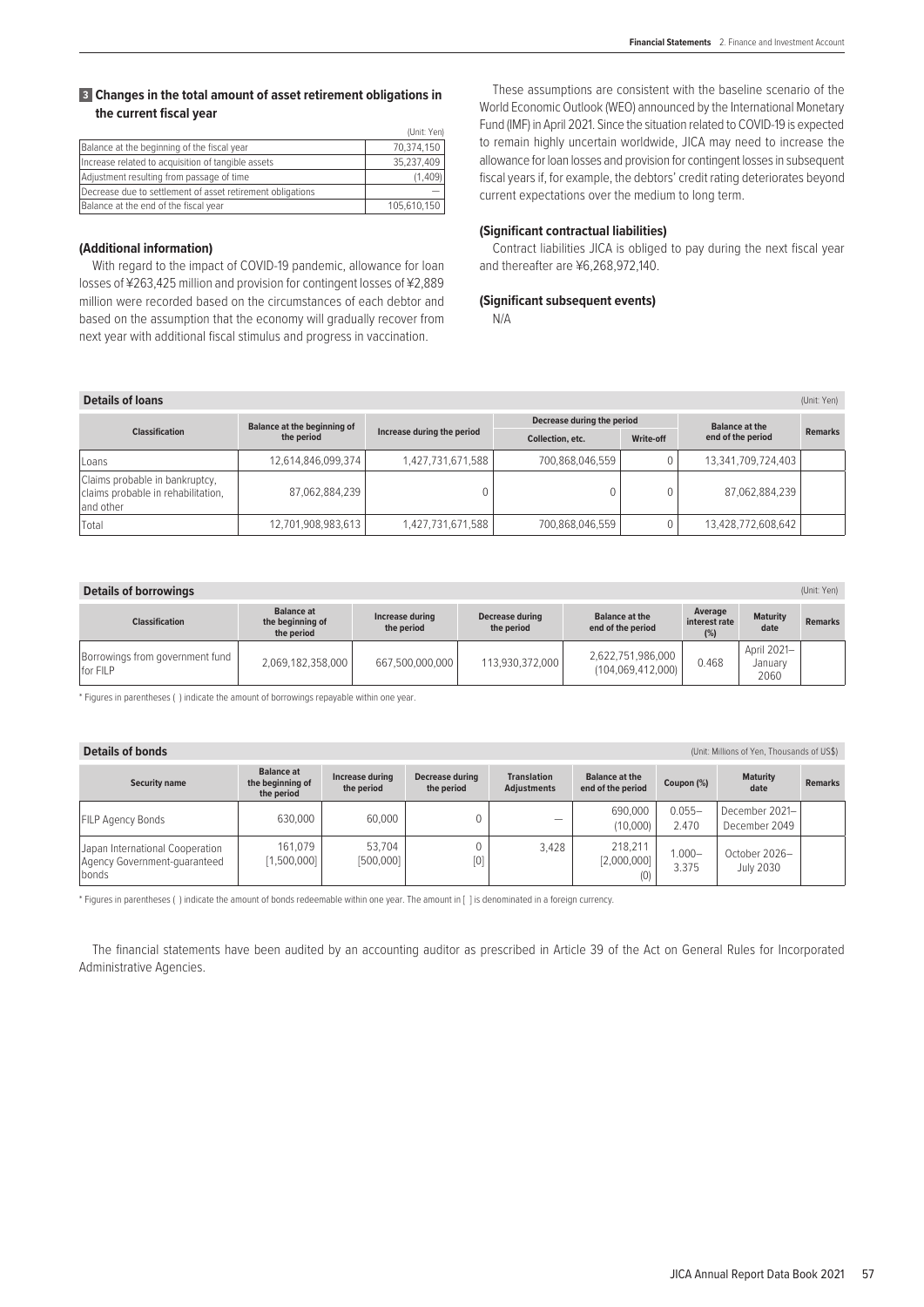# **Financial Conditions**

# **1 Two-Year Financial Statements**

# **1-1 General Account**

# **Balance Sheet** (Unit: Millions of yen) **Contract (Unit: Millions of yen) Contract (Unit: Millions of yen)**

|                                                                       | As of<br>March 31, 2020 March 31, 2021 | As of     |
|-----------------------------------------------------------------------|----------------------------------------|-----------|
| Assets                                                                |                                        |           |
| I. Current assets                                                     |                                        |           |
| Cash and deposits                                                     | 232,485                                | 291,765   |
| Inventories                                                           |                                        |           |
| Stored goods                                                          | 363                                    | 300       |
| Payments for uncompleted contracted programs                          | 126                                    | 147       |
| Advance payments                                                      | 20,715                                 | 21,865    |
| Prepaid expenses                                                      | 39                                     | 90        |
| Accrued income                                                        | $\Omega$                               | $\Omega$  |
| Accounts receivable                                                   | 3,902                                  | 2,782     |
| Contra-accounts for provision for bonuses*                            | 1,197                                  | 1,211     |
| Short-term loans for development projects                             | 18                                     | 7         |
| Allowance for loan losses<br>Short-term loans for emigration projects | (0)                                    |           |
| Allowance for loan losses                                             | 0                                      | 0         |
| Goods in transit                                                      | (0)<br>59                              | (0)<br>33 |
| Suspense payments                                                     | 72                                     | 248       |
| Advance paid                                                          | $\overline{\phantom{a}}$               | 1         |
| Total current assets                                                  | 258,978                                | 318,452   |
|                                                                       |                                        |           |
| II. Non-current assets                                                |                                        |           |
| 1. Tangible assets                                                    |                                        |           |
| <b>Buildings</b>                                                      | 42,202                                 | 42,815    |
| Accumulated depreciation                                              | (20, 193)                              | (20, 363) |
| Accumulated impairment losses                                         | (451)                                  |           |
| <b>Structures</b>                                                     | 1,630                                  | 1,592     |
| Accumulated depreciation                                              | (1, 173)                               | (1, 171)  |
| Accumulated impairment losses                                         | (11)                                   |           |
| Machinery and equipment                                               | 250                                    | 253       |
| Accumulated depreciation                                              | (133)                                  | (149)     |
| Vehicles                                                              | 2,415                                  | 2,517     |
| Accumulated depreciation                                              | (1,306)                                | (1, 451)  |
| Tools, furniture, and fixtures                                        | 2,234                                  | 2,217     |
| Accumulated depreciation                                              | (1, 338)                               | (1, 324)  |
| Land                                                                  | 14,398                                 | 14,178    |
| Accumulated impairment losses                                         | (75)                                   | (9)       |
| Construction in progress                                              | 199                                    | 993       |
| Total tangible assets<br>2. Intangible assets                         | 38,651                                 | 40,098    |
| Trademark rights                                                      | 1                                      | 1         |
| Telephone subscription rights                                         | 2                                      | 2         |
| Software                                                              | 3,821                                  | 3.485     |
| Software in progress                                                  | 248                                    | 124       |
| Total intangible assets                                               | 4,072                                  | 3,612     |
| 3. Investments and other assets                                       |                                        |           |
| Long-term deposits                                                    | 216                                    | 218       |
| Long-term loans for development projects                              | 72                                     | 65        |
| Long-term loans for emigration projects                               | 12                                     | 9         |
| Allowance for loan losses                                             | (12)                                   | (8)       |
| Claims probable in bankruptcy, claims probable                        |                                        |           |
| in rehabilitation, and other pertaining to loans                      |                                        |           |
| for emigration projects                                               | 305                                    | 308       |
| Allowance for loan losses                                             | (305)                                  | (308)     |
| Long-term prepaid expenses<br>Expected amount to be granted from the  | 6                                      | 22        |
| national budget*                                                      | 1                                      | 25        |
| Contra-accounts for provision for retirement                          |                                        |           |
| benefits*                                                             | 14,982                                 | 13,618    |
| Long-term guarantee deposits                                          | 1,619                                  | 1,635     |
| Total investments and other assets                                    | 16,896                                 | 15,584    |
| Total non-current assets                                              | 59,619                                 | 59,293    |
|                                                                       |                                        |           |
| Total assets                                                          | 318,597                                | 377,745   |

|                                                            | As of             | As of<br>March 31, 2020 March 31, 2021 |
|------------------------------------------------------------|-------------------|----------------------------------------|
| <b>Liabilities</b>                                         |                   |                                        |
| I. Current liabilities                                     |                   |                                        |
| Operational grant liabilities*                             | 40,669            | 86,927                                 |
| Funds for grant aid                                        | 178,788           | 196,150                                |
| Donations received*                                        | 334               | 366                                    |
| Accounts payable                                           | 20,009            | 17,383                                 |
| Accrued expenses                                           | 248               | 242                                    |
| Lease obligations                                          | 90                | 98                                     |
| Advance payments received                                  | 395               | 422                                    |
| Deposits received                                          | 503               | 155                                    |
| Unearned revenue<br>Provision for bonuses                  | $\Omega$<br>1,197 | $\Omega$                               |
| Suspense receipts                                          | 0                 | 1,211                                  |
| <b>Total current liabilities</b>                           | 242,234           | 302,954                                |
|                                                            |                   |                                        |
| II. Non-current liabilities                                |                   |                                        |
| Contra-accounts for assets*<br>Long-term lease obligations | 7,873<br>165      | 7,791<br>101                           |
| Long-term deposits received                                | 48                | 0                                      |
| Provision for retirement benefits                          | 14,982            | 13,618                                 |
| Asset retirement obligations                               | 276               | 401                                    |
| Total non-current liabilities                              | 23,344            | 21,911                                 |
| <b>Total liabilities</b>                                   | 265,578           | 324,866                                |
|                                                            |                   |                                        |
| <b>Net assets</b>                                          |                   |                                        |
| I. Capital                                                 |                   |                                        |
| Government investment                                      | 62,452            | 62,452                                 |
| Total capital                                              | 62,452            | 62,452                                 |
|                                                            |                   |                                        |
| II. Capital surplus<br>Capital surplus                     | 6,150             | 6,635                                  |
| Accumulated depreciation not included in                   |                   |                                        |
| expenses*                                                  | (21,030)          | (21, 041)                              |
| Accumulated impairment losses not included in              |                   |                                        |
| expenses*                                                  | (537)             | (10)                                   |
| Accumulated interest expenses not included in              |                   |                                        |
| expenses*                                                  | (7)               | (7)                                    |
| Accumulated disposal and sale differential not             |                   |                                        |
| included in expenses*                                      | (7,017)           | (8,740)<br>(23, 163)                   |
| Total capital surplus                                      | (22, 442)         |                                        |
| III. Retained earnings                                     |                   |                                        |
| Reserve fund carried over from the previous                |                   |                                        |
| Mid-term Objective period*                                 | 2,416             | 1,382                                  |
| Reserve fund                                               | 7,472             | 10,592                                 |
| Unappropriated income for the current fiscal year          | 3,121             | 1.615                                  |
| [Total income for the current fiscal year]                 | [3, 121]          | [1,615]                                |
| Total retained earnings                                    | 13,008            | 13,590                                 |
|                                                            |                   |                                        |
| Total net assets                                           | 53,019            | 52,879                                 |
|                                                            |                   |                                        |
|                                                            |                   |                                        |
|                                                            |                   |                                        |
|                                                            |                   |                                        |
|                                                            |                   |                                        |
|                                                            |                   |                                        |
|                                                            |                   |                                        |
|                                                            |                   |                                        |

Total liabilities and net assets 318,597 377,745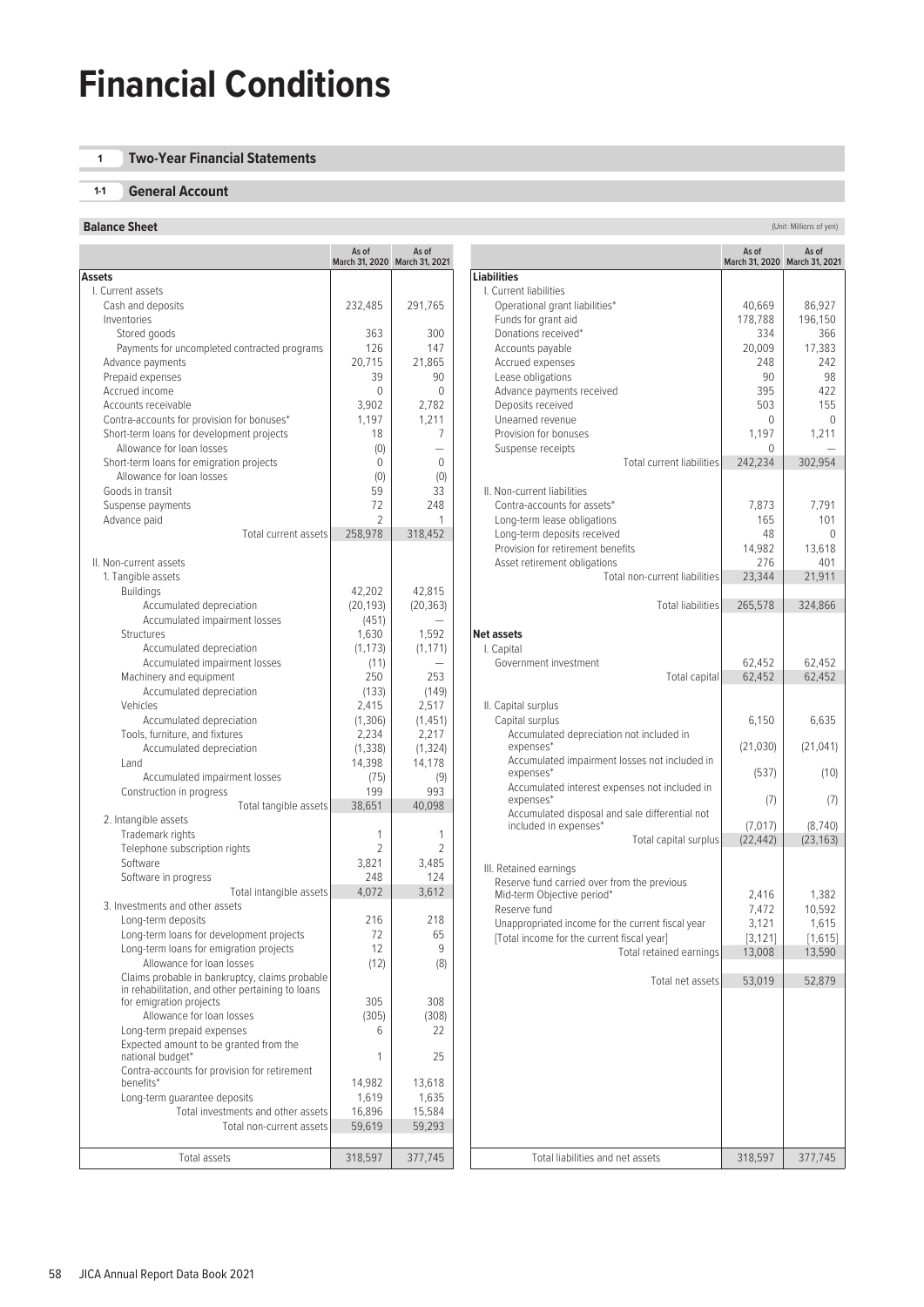| Statement or income                                                                                        |                                  | (Unit: Millions of yen)          |
|------------------------------------------------------------------------------------------------------------|----------------------------------|----------------------------------|
|                                                                                                            | April 1, 2019-<br>March 31, 2020 | April 1, 2020-<br>March 31, 2021 |
| <b>Ordinary expenses</b>                                                                                   |                                  |                                  |
| Operating expenses                                                                                         |                                  |                                  |
| Expenses for priority sectors and regions                                                                  | 71,030                           | 49,332                           |
| Expenses for private sector partnership                                                                    | 4,479                            | 1,891                            |
| Expenses for domestic partnership                                                                          | 17,184                           | 8,803                            |
| Expenses for other operations                                                                              | 3,217                            | 2,935                            |
| Expenses for indirect operations                                                                           | 38,806                           | 36,752                           |
| Expenses for grant aid                                                                                     | 89,236                           | 52,397                           |
| Expenses for facilities                                                                                    | 52                               | 64                               |
| Expenses for contracted programs                                                                           | 9                                | 6                                |
| Expenses for donation projects                                                                             | 110                              | 12                               |
| Depreciation                                                                                               | 1,204                            | 1,535                            |
| General administrative expenses                                                                            | 8,989                            | 9,185                            |
| Financial expenses                                                                                         |                                  |                                  |
| Foreign exchange losses                                                                                    | 108                              | 85                               |
| Specific purpose expenses                                                                                  | 250                              | 13                               |
| Miscellaneous losses                                                                                       | $\Omega$                         | 0                                |
| Total ordinary expenses                                                                                    | 234,674                          | 163,010                          |
| <b>Ordinary revenues</b>                                                                                   |                                  |                                  |
| Revenues from operational grants*                                                                          | 137,013                          | 105,703                          |
| Revenues from grant aid                                                                                    | 89.236                           | 52,397                           |
| Revenues from contracted programs                                                                          |                                  |                                  |
| Revenues from contracted programs from<br>Japanese government and local governments                        | 7                                | 6                                |
| Revenues from contracted programs from                                                                     |                                  |                                  |
| other parties                                                                                              | 7                                |                                  |
| Revenues from interest on development projects                                                             | $\Omega$                         | $\Omega$                         |
| Revenues from emigration projects                                                                          | $\Omega$                         | 0                                |
| Revenues from subsidy for facilities*                                                                      | 51                               | 39                               |
| Revenues from expected amount to be granted<br>from the national budget*                                   | 1                                | 25                               |
| Donations*                                                                                                 | 110                              | 12                               |
| Reversal of allowance for loan losses                                                                      | 15                               | 2                                |
| Revenues from contra-accounts for provision for<br>bonuses*                                                | 1,197                            | 1,211                            |
| Revenues from contra-accounts for provision for<br>retirement benefits*                                    | 1.097                            | 11                               |
| Reversal of contra-accounts for assets*                                                                    | 1,203                            | 1,599                            |
| Financial revenues                                                                                         |                                  |                                  |
| Interest income                                                                                            | 6                                | 5                                |
| Miscellaneous income                                                                                       | 3,407                            | 2,631                            |
| Total ordinary revenues                                                                                    | 233,350                          | 163,642                          |
| Ordinary income (losses)                                                                                   | (1, 324)                         | 632                              |
| <b>Extraordinary losses</b>                                                                                |                                  |                                  |
| Loss on disposal of non-current assets                                                                     | 37                               | 26                               |
| Loss on sales of non-current assets                                                                        | 3                                | 3                                |
| Provision for bonuses due to revision of<br>accounting standards                                           | 1,149                            |                                  |
| Provision for retirement benefits due to revision of                                                       |                                  |                                  |
| accounting standards<br><b>Extraordinary income</b>                                                        | 14,868                           |                                  |
| Gain on sales of non-current assets                                                                        | 26                               | 11                               |
|                                                                                                            |                                  |                                  |
| Gain on contra-accounts for provision for bonuses*<br>Gain on contra-accounts for provision for retirement | 1,149<br>14,868                  |                                  |
| benefit*                                                                                                   |                                  |                                  |
| <b>Net income (losses)</b>                                                                                 | (1, 338)                         | 614                              |
| Reversal of reserve fund carried over from<br>the previous Mid-term Objective period*                      | 4,459                            | 1,001                            |
|                                                                                                            |                                  |                                  |
| Total income for the current fiscal year                                                                   | 3,121                            | 1,615                            |

| Statement of Income                                                      | (Unit: Millions of yen)                         |                |    | <b>Statement of Cash Flows</b>                            | (Unit: Millions of yen)                         |                |  |
|--------------------------------------------------------------------------|-------------------------------------------------|----------------|----|-----------------------------------------------------------|-------------------------------------------------|----------------|--|
|                                                                          | April 1, 2019-<br>March 31, 2020 March 31, 2021 | April 1, 2020- |    |                                                           | April 1, 2019-<br>March 31, 2020 March 31, 2021 | April 1, 2020- |  |
| Ordinary expenses                                                        |                                                 |                | ı. | <b>Cash flows from operating activities</b>               |                                                 |                |  |
| Operating expenses                                                       |                                                 |                |    | Payments of operating expenses                            | (120, 977)                                      | (97, 498)      |  |
| Expenses for priority sectors and regions                                | 71,030                                          | 49,332         |    | Payments for grant aid                                    | (88, 121)                                       | (52, 353)      |  |
| Expenses for private sector partnership                                  | 4,479                                           | 1,891          |    | Payments for contracted programs                          | (91)                                            | (66)           |  |
| Expenses for domestic partnership                                        | 17,184                                          | 8,803          |    | Payments of personnel expenses                            | (17, 346)                                       | (16,995)       |  |
| Expenses for other operations                                            | 3,217                                           | 2,935          |    | Payments of specific purpose expenses                     | (236)                                           | (28)           |  |
| Expenses for indirect operations                                         | 38,806                                          | 36,752         |    | Payments for other operations                             | (874)                                           | (296)          |  |
| Expenses for grant aid                                                   | 89,236                                          | 52,397         |    | Proceeds from operational grants                          | 150,476                                         | 156,025        |  |
| Expenses for facilities                                                  | 52                                              | 64             |    | Proceeds from grant aid                                   | 93,258                                          | 73,443         |  |
| Expenses for contracted programs                                         | 9                                               | 6              |    | Proceeds from contracted programs                         | 44                                              | 33             |  |
| Expenses for donation projects                                           | 110                                             | 12             |    | Proceeds from interest on loans                           | $\Omega$                                        | $\Omega$       |  |
| Depreciation                                                             | 1,204                                           | 1,535          |    | Proceeds from donations                                   | 46                                              | 46             |  |
| General administrative expenses                                          | 8,989                                           | 9,185          |    | Proceeds from other operations                            | 4,381                                           | 3,723          |  |
| Financial expenses                                                       |                                                 |                |    | Subtotal                                                  | 20,561                                          | 66,034         |  |
| Foreign exchange losses                                                  | 108                                             | 85             |    | Interest income received                                  | 6                                               | 5              |  |
| Specific purpose expenses                                                | 250                                             | 13             |    | Payments to National Treasury                             | (29)                                            | (3,684)        |  |
| Miscellaneous losses                                                     | $\Omega$                                        | $\Omega$       |    | Net cash provided by operating activities                 | 20,538                                          | 62.355         |  |
| Total ordinary expenses                                                  | 234,674                                         | 163,010        |    | II. Cash flows from investing activities                  |                                                 |                |  |
| Ordinary revenues                                                        |                                                 |                |    | Payments for purchase of non-current assets               | (2,704)                                         | (3,769)        |  |
| Revenues from operational grants*                                        | 137.013                                         | 105,703        |    | Proceeds from sales of non-current assets                 | 39                                              | 249            |  |
| Revenues from grant aid                                                  | 89,236                                          | 52,397         |    | Proceeds from subsidy for facilities                      |                                                 | 834            |  |
| Revenues from contracted programs                                        |                                                 |                |    | Proceeds from collection of loans                         | 57                                              | 20             |  |
| Revenues from contracted programs from                                   |                                                 |                |    | Payments into time deposits                               | (60,000)                                        | (54,000)       |  |
| Japanese government and local governments                                | 7                                               | 6              |    | Proceeds from time deposit refund                         | 60,300                                          | 54,000         |  |
| Revenues from contracted programs from<br>other parties                  | 7                                               | -              |    | Payments into long-term deposits                          | (216)                                           | (2)            |  |
| Revenues from interest on development projects                           | $\Omega$                                        | $\Omega$       |    | Net cash used in investing activities                     | (2,524)                                         | (2,668)        |  |
| Revenues from emigration projects                                        | $\Omega$                                        | $\Omega$       |    | III. Cash flows from financing activities                 |                                                 |                |  |
| Revenues from subsidy for facilities*                                    | 51                                              | 39             |    | Repayments of lease obligations                           | (115)                                           | (99)           |  |
| Revenues from expected amount to be granted<br>from the national budget* | 1                                               | 25             |    | Payments to National Treasury for unnecessary<br>property |                                                 | (218)          |  |
| Donations*                                                               | 110                                             | 12             |    | Net cash used in financing activities                     | (115)                                           | (317)          |  |
| Reversal of allowance for loan losses                                    | 15                                              | $\overline{2}$ |    | IV. Effect of exchange rate changes on funds              | (40)                                            | (89)           |  |
| Revenues from contra-accounts for provision for<br>bonuses*              | 1,197                                           | 1.211          | v. | Net increase (decrease) in funds                          | 17,859                                          | 59,280         |  |
| Revenues from contra-accounts for provision for                          |                                                 |                |    | VI. Funds at the beginning of the fiscal year             | 208,626                                         | 226,485        |  |
| rotiromont bonofite <sup>*</sup>                                         | 1.007                                           | 11             |    | VII. Funds at the end of the fiscal year                  | 226,485                                         | 285,765        |  |

\* Accounts prepared in accordance with special accounting practices of incorporated administrative agencies.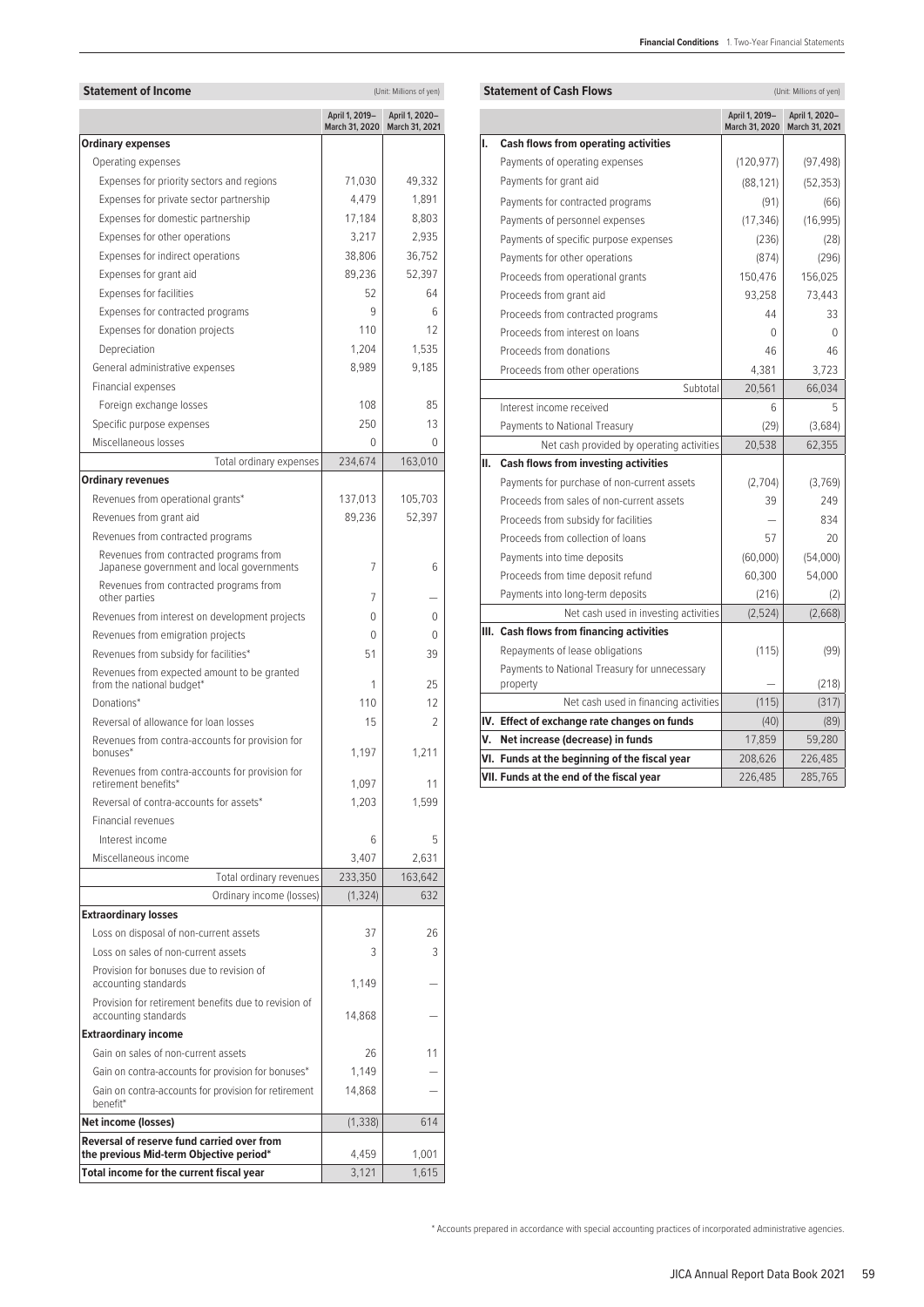# **1-2 Finance and Investment Account**

#### **Balance Sheet** (Unit: Millions of yen) **Contract (Unit: Millions of yen) Contract (Unit: Millions of yen)**

|                                                                                | As of<br>March 31, 2020 March 31, 2021 | As of        |
|--------------------------------------------------------------------------------|----------------------------------------|--------------|
| Assets                                                                         |                                        |              |
| I. Current assets                                                              |                                        |              |
| Cash and deposits                                                              | 180,956                                | 220,490      |
| Loans                                                                          | 12,614,846                             | 13,341,710   |
| Allowance for loan losses                                                      | (142, 053)                             | (176, 363)   |
| Advance payments                                                               | 16,209                                 | 14,594       |
| Prepaid expenses                                                               | 11                                     | 25           |
| Accrued income                                                                 |                                        |              |
|                                                                                |                                        |              |
| Accrued interest on loans                                                      | 25,929                                 | 32,928       |
| Accrued commitment charges                                                     | 406                                    | 311          |
| Accrued interest                                                               | 45                                     | 1            |
| Accounts receivable                                                            | 1,196                                  | 932          |
| Goods in transit                                                               | 16                                     | 9            |
| Suspense payments                                                              | 47                                     | 1            |
| Advances paid                                                                  | 0                                      | 0            |
| Short-term quarantee deposits                                                  | 8,630                                  | 10,303       |
| Derivatives                                                                    |                                        | 331          |
| Total current assets                                                           | 12,706,238                             | 13,445,271   |
| II. Non-current assets                                                         |                                        |              |
| 1. Tangible assets                                                             |                                        |              |
| <b>Buildings</b>                                                               | 4,030                                  | 4,087        |
| Accumulated depreciation                                                       | (1, 229)                               | (1, 344)     |
|                                                                                |                                        |              |
| Accumulated impairment losses                                                  | (665)                                  | (665)        |
| Structures                                                                     | 98                                     | 98           |
| Accumulated depreciation                                                       | (30)                                   | (35)         |
| Accumulated impairment losses                                                  | (12)                                   | (12)         |
| Machinery and equipment                                                        | 199                                    | 201          |
| Accumulated depreciation                                                       | (75)                                   | (79)         |
| Accumulated impairment losses                                                  | (102)                                  | (102)        |
| Vehicles                                                                       | 552                                    | 588          |
| Accumulated depreciation                                                       | (266)                                  | (313)        |
| Tools, furniture, and fixtures                                                 | 779                                    | 331          |
| Accumulated depreciation                                                       | (522)                                  | (207)        |
| Land                                                                           | 12,703                                 | 12,703       |
| Accumulated impairment losses                                                  | (6,091)                                | (6,091)      |
| Construction in progress                                                       | 0                                      | 4            |
| Total tangible assets                                                          | 9.370                                  | 9.165        |
| 2. Intangible assets                                                           |                                        |              |
| Trademark rights                                                               | 0                                      | 0            |
| Software                                                                       | 5,300                                  | 4,175        |
|                                                                                |                                        |              |
| Software in progress                                                           | 355<br>5.655                           | 841<br>5.016 |
| Total intangible assets<br>3. Investments and other assets                     |                                        |              |
|                                                                                |                                        |              |
| Investment securities                                                          | 3,875                                  | 6,645        |
| Shares of affiliated companies                                                 | 46,732                                 | 76,089       |
| Money held in trust                                                            | 52,912                                 | 60,953       |
| Claims probable in bankruptcy,<br>claims probable in rehabilitation, and other | 87,063                                 | 87,063       |
| Allowance for loan losses                                                      | (87,063)                               | (87,063)     |
| Long-term prepaid expenses                                                     | 1                                      | 5            |
| Long-term quarantee deposits                                                   | 679                                    | 683          |
| Total investments and other assets                                             | 104,200                                | 144,375      |
| Total non-current assets                                                       | 119,225                                | 158,555      |
|                                                                                |                                        |              |
| Total assets                                                                   | 12,825,464                             | 13,603,826   |

**As of March 31, 2020 As of March 31, 2021**

| <b>Liabilities</b>                                                                           |            |            |
|----------------------------------------------------------------------------------------------|------------|------------|
| I. Current liabilities                                                                       |            |            |
| Current portion of bonds                                                                     |            | 10,000     |
| Current portion of borrowings from government<br>fund for Fiscal Investment and Loan Program | 106,613    | 104,069    |
| Accounts payable                                                                             | 8,425      | 6,495      |
| Accrued expenses                                                                             | 5,779      | 5,220      |
| Derivatives                                                                                  | 11,633     | 10,836     |
| Lease obligations                                                                            | 147        | 20         |
| Deposits received                                                                            | 11,615     | 5,921      |
| Unearned revenue                                                                             | 3          | 64         |
| Provisions                                                                                   |            |            |
| Provision for bonuses                                                                        | 337        | 341        |
| Provision for contingent losses                                                              | 2,043      | 2.889      |
| Suspense receipts                                                                            | 359        | 447        |
| <b>Total current liabilities</b>                                                             | 146,954    | 146,301    |
| II. Non-current liabilities                                                                  |            |            |
| <b>Bonds</b>                                                                                 | 791,079    | 898,211    |
| Discounts on bonds payable                                                                   | (341)      | (492)      |
| Borrowings from government fund for<br>Fiscal Investment and Loan Program                    | 1,962,569  | 2,518,683  |
| Long-term lease obligations                                                                  | 40         | 26         |
| Long-term deposits received                                                                  | 5,587      | 6,257      |
| Provision for retirement benefits                                                            | 4,226      | 3,841      |
| Asset retirement obligations                                                                 | 70         | 106        |
| Total non-current liabilities                                                                | 2,763,230  | 3,426,630  |
| <b>Total liabilities</b>                                                                     | 2,910,185  | 3,572,931  |
| <b>Net assets</b>                                                                            |            |            |
| I. Capital                                                                                   |            |            |
| Government investment                                                                        | 8,150,728  | 8,202,168  |
| Total capital                                                                                | 8,150,728  | 8,202,168  |
| II. Retained earnings                                                                        |            |            |
| Reserve fund                                                                                 | 1,703,881  | 1,799,526  |
| Unappropriated income for the current fiscal year                                            | 95,645     | 33,008     |
| [Total income for the current fiscal year]                                                   | [95, 645]  | [33,008]   |
| Total retained earnings                                                                      | 1,799,526  | 1,832,533  |
| III. Valuation and translation adjustments                                                   |            |            |
| Valuation difference on shares of affiliated                                                 |            |            |
| companies                                                                                    |            | 28,561     |
| Valuation difference on available-for-sale securities                                        | 6,493      | 3,058      |
| Deferred gains or losses on hedges                                                           | (41,467)   | (35, 425)  |
| Total valuation and translation adjustments                                                  | (34, 974)  | (3,806)    |
| Total net assets                                                                             | 9,915,279  | 10,030,895 |
|                                                                                              |            |            |
|                                                                                              |            |            |
|                                                                                              |            |            |
|                                                                                              |            |            |
| Total liabilities and net assets                                                             | 12,825,464 | 13,603,826 |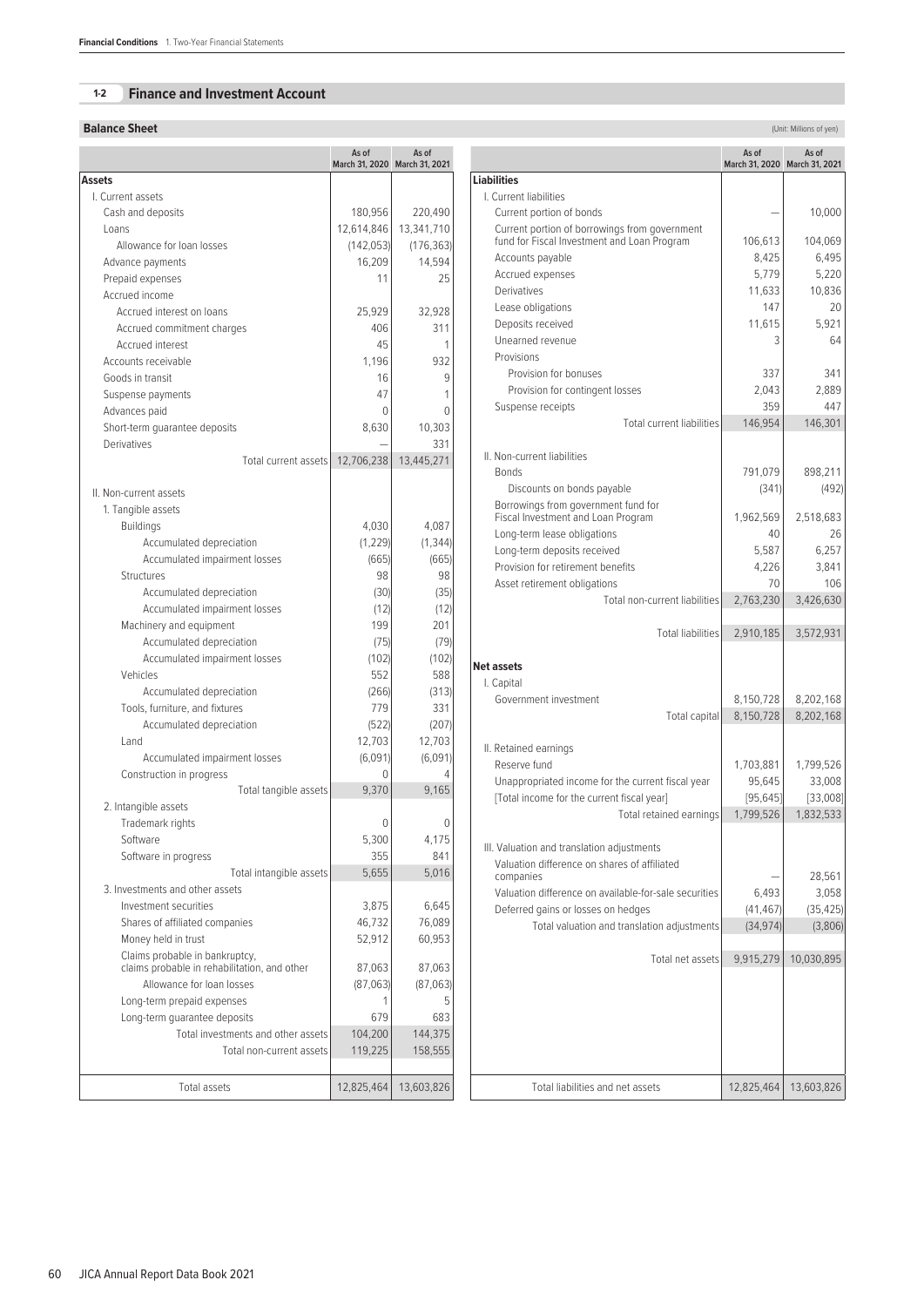| <b>Financial Conditions</b> 1. Two-Year Financial Statements |  |  |  |  |
|--------------------------------------------------------------|--|--|--|--|
|--------------------------------------------------------------|--|--|--|--|

| <b>Ordinary expenses</b><br>Expenses related to operations of cooperation<br>through finance and investment<br>Interest on bonds and notes | April 1, 2019-<br>March 31, 2020 | April 1, 2020-          |
|--------------------------------------------------------------------------------------------------------------------------------------------|----------------------------------|-------------------------|
|                                                                                                                                            |                                  | March 31, 2021          |
|                                                                                                                                            |                                  |                         |
|                                                                                                                                            |                                  |                         |
|                                                                                                                                            | 9,515                            | 8,396                   |
| Interest on borrowings                                                                                                                     | 21,707                           | 12,542                  |
| Interest on interest rate swaps                                                                                                            | 6,222                            | 5,679                   |
| Other Interest expenses                                                                                                                    | 1                                | 100                     |
| Operations outsourcing expenses                                                                                                            | 29,138                           | 17,585                  |
| Bond issuance cost                                                                                                                         | 361                              | 558                     |
| Personnel expenses                                                                                                                         | 4,170                            | 4,059                   |
| Provision for bonuses                                                                                                                      | 337                              | 341                     |
| Retirement benefit expenses                                                                                                                | 433                              | 15                      |
| Operating and administrative expenses                                                                                                      | 12,296                           | 11,608                  |
| Depreciation                                                                                                                               | 1,726                            | 1.945                   |
| Taxes                                                                                                                                      | 95                               | 95                      |
| Loss on liquidation of investment securities                                                                                               |                                  | 9                       |
| Loss on valuation of investment securities                                                                                                 |                                  | 462                     |
| Loss on valuation of shares of affiliated<br>companies                                                                                     |                                  | 118                     |
| Interest expenses                                                                                                                          |                                  | (0)                     |
| Provision for allowance for loan losses                                                                                                    |                                  | 34,310                  |
|                                                                                                                                            |                                  | 847                     |
| Provision for contingent losses                                                                                                            | 837                              |                         |
| Other operating expenses                                                                                                                   |                                  | 2,391<br>0              |
| Other ordinary expenses                                                                                                                    |                                  | 101,060                 |
| Total ordinary expenses<br><b>Ordinary revenues</b>                                                                                        | 86,837                           |                         |
| Revenues from operations of cooperation through<br>finance and investment                                                                  |                                  |                         |
| Interest on loans                                                                                                                          | 131,739                          | 122,934                 |
| Interest on bonds                                                                                                                          | 0                                | 0                       |
| Dividends on investments                                                                                                                   | 15,852                           | 4,329                   |
| Commissions                                                                                                                                | 2,590                            | 3,119                   |
| Foreign exchange gains                                                                                                                     | 1.311                            | 1,050                   |
| Gain on valuation of investment securities                                                                                                 | 11                               |                         |
| Gain on sales of investment securities                                                                                                     | 2,005                            |                         |
| Gain on valuation of shares of affiliated<br>companies                                                                                     | 16                               |                         |
| Gain on investment in money held in trust                                                                                                  | 199                              | 1,597                   |
| Reversal of provision for allowance for loan<br>losses                                                                                     | 19,922                           |                         |
| Reversal of provision for allowance for                                                                                                    |                                  |                         |
| contingent losses                                                                                                                          | 7,243                            |                         |
| Other ordinary revenues                                                                                                                    | 17                               | 327                     |
| Financial revenues                                                                                                                         |                                  |                         |
| Interest income                                                                                                                            | 687                              | 27                      |
| Miscellaneous income                                                                                                                       | 875                              | 686                     |
| Recoveries of written-off claims                                                                                                           | 20                               |                         |
| Total ordinary revenues                                                                                                                    | 182,486                          | 134,070                 |
|                                                                                                                                            | 95,650                           | 33,010                  |
| Ordinary income                                                                                                                            |                                  |                         |
|                                                                                                                                            | 8                                | 4                       |
| Loss on disposal of non-current assets                                                                                                     |                                  |                         |
| Loss on sales of non-current assets                                                                                                        | 0                                |                         |
| Total extraordinary losses                                                                                                                 | 9                                | 0<br>$\overline{4}$     |
| <b>Extraordinary losses</b><br><b>Extraordinary income</b>                                                                                 |                                  |                         |
| Gain on sales of non-current assets                                                                                                        | 3                                | 2                       |
| Total extraordinary income<br>Net income                                                                                                   | 3<br>95,645                      | $\mathcal{P}$<br>33,008 |

|     | <b>Statement of Cash Flows</b>                                                          | (Unit: Millions of yen)          |                                  |  |  |
|-----|-----------------------------------------------------------------------------------------|----------------------------------|----------------------------------|--|--|
|     |                                                                                         | April 1, 2019-<br>March 31, 2020 | April 1, 2020-<br>March 31, 2021 |  |  |
| I.  | Cash flows from operating activities                                                    |                                  |                                  |  |  |
|     | Payments for loans                                                                      | (1,090,516)                      | (1, 413, 623)                    |  |  |
|     | Repayments of borrowings from the private sector                                        | (33, 361)                        | (10, 285)                        |  |  |
|     | Repayments of borrowings from government fund<br>for Fiscal Investment and Loan Program | (200, 152)                       | (113,930)                        |  |  |
|     | Redemption of bonds                                                                     | (67, 305)                        |                                  |  |  |
|     | Interest expenses paid                                                                  | (35, 406)                        | (24, 385)                        |  |  |
|     | Payments for personnel expenses                                                         | (4,889)                          | (4,800)                          |  |  |
|     | Payments for other operations                                                           | (58, 612)                        | (47, 573)                        |  |  |
|     | Proceeds from collection of loans                                                       | 779,398                          | 696,164                          |  |  |
|     | Proceeds from borrowings from the private sector                                        | 33,344                           | 10,440                           |  |  |
|     | Proceeds from borrowings from government fund<br>for Fiscal Investment and Loan Program | 231,900                          | 667,500                          |  |  |
|     | Proceeds from issuance of bonds                                                         | 59,639                           | 112,937                          |  |  |
|     | Proceeds from interest on loans                                                         | 128,416                          | 111,119                          |  |  |
|     | Proceeds from commissions                                                               | 2,346                            | 3,340                            |  |  |
|     | Proceeds from other operations                                                          | 37,630                           | 12,265                           |  |  |
|     | Subtotal                                                                                | (217, 567)                       | (830)                            |  |  |
|     | Interest and dividend income received                                                   | 16,768                           | 4,401                            |  |  |
|     | Net cash provided by operating activities                                               | (200, 800)                       | 3,571                            |  |  |
| II. | Cash flows from investing activities                                                    |                                  |                                  |  |  |
|     | Payments for purchase of non-current assets                                             | (1,570)                          | (1,049)                          |  |  |
|     | Proceeds from sales of non-current assets                                               | 10                               | 7                                |  |  |
|     | Payments for purchase of investment securities                                          | (2,038)                          | (3, 164)                         |  |  |
|     | Proceeds from sales and redemption of<br>investment securities                          | 4,214                            | 83                               |  |  |
|     | Payments for purchase of shares of affiliated<br>companies                              | (2,674)                          | (928)                            |  |  |
|     | Payments for increase of money held in trust                                            | (8, 105)                         | (16, 516)                        |  |  |
|     | Proceeds from decrease of money held in trust                                           | 1,328                            | 6,378                            |  |  |
|     | Payments into time deposits                                                             | (82, 220)                        | (45,065)                         |  |  |
|     | Proceeds from time deposit refund                                                       | 95,639                           | 50,368                           |  |  |
|     | Payments for purchase of negotiable deposits                                            | (20,000)                         |                                  |  |  |
|     | Proceeds from refund of negotiable deposits                                             | 20,000                           |                                  |  |  |
|     | Net cash used in investing activities                                                   | 4,584                            | (9,887)                          |  |  |
|     | III. Cash flows from financing activities                                               |                                  |                                  |  |  |
|     | Repayments of lease obligations                                                         | (154)                            | (149)                            |  |  |
|     | Receipts of government investment                                                       | 67,310                           | 51,440                           |  |  |
|     | Net cash provided by financing activities                                               | 67,156                           | 51,291                           |  |  |
|     | IV. Effect of exchange rate fluctuation on funds                                        | 0                                | (43)                             |  |  |
|     |                                                                                         |                                  |                                  |  |  |
| V.  | Net increase (decrease) in funds                                                        | (129,060)                        | 44,932                           |  |  |
|     | VI. Funds at the beginning of the fiscal year                                           | 304,618                          | 175,558                          |  |  |

# JICA Annual Report Data Book 2021 61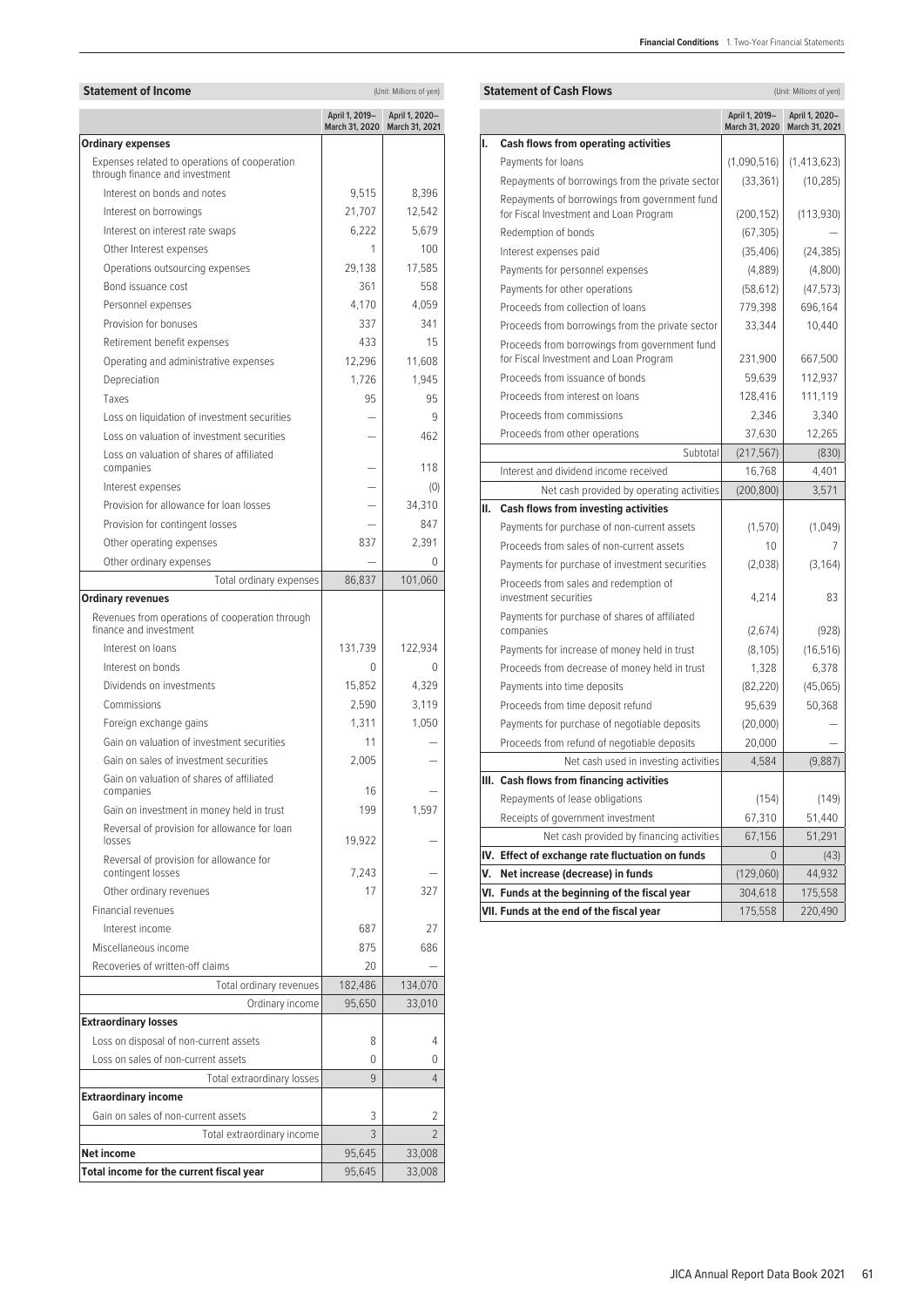#### **2 Disclosure of Financial Conditions of Finance and Investment Account**

#### Average Balance of Interest-Earning Assets and Interest-Bearing Liabilities, Interest and Earning Yields (Units: Millions of yen, %)

|                              |                       | FY2019                 |           | <b>FY2020</b> |                        |           |       |
|------------------------------|-----------------------|------------------------|-----------|---------------|------------------------|-----------|-------|
|                              |                       | <b>Average Balance</b> | Interest* | Yield         | <b>Average Balance</b> | Interest* | Yield |
| Interest-earning assets      |                       | 12,771,692             | 153.098   | 1.20          | 13,216,867             | 131.417   | 0.99  |
|                              | Loans                 | 12,439,284             | 134,329   | 1.08          | 12,926,151             | 126,052   | 0.98  |
|                              | Investments           | 95,242                 | 18.083    | 18.99         | 106,326                | 5,337     | 5.02  |
|                              | Deposits + Securities | 237.166                | 686       | 0.29          | 184,390                | 27        | 0.01  |
| Interest-bearing liabilities |                       | 2.755.518              | 31.222    | 1.13          | 3.075.919              | 20.939    | 0.68  |
|                              | <b>Borrowings</b>     | 1,953,828              | 21.707    | 1.11          | 2,218,283              | 12.542    | 0.57  |
|                              | <b>Bonds</b>          | 801,690                | 9.515     | 1.19          | 857,636                | 8.396     | 0.98  |

\* Investments include investment securities, shares of affiliated companies and money held in trust. Dividends received, gain and loss associated with the valuation of investment securities (valuation/sale/ liquidation), and gain and loss associated with the valuation of shares of affiliated companies (valuation/sale/liquidation), and gain and loss associated with the investment in money held in trust are recorded as interest items

# **Balance of Deposits and Securities–Application of Surplus Funds** (Unit: Millions of yen) (Unit: Millions of yen)

|                       | End of FY2019 | End of FY2020 |
|-----------------------|---------------|---------------|
| Deposits + Securities | 180.956       | 220.490       |

#### **Yield/Interest rate** (Unit: %)

|                                    |                                       | End of FY2019 | End of FY2020 |
|------------------------------------|---------------------------------------|---------------|---------------|
| Total average interest rate spread |                                       | (1.95)        | (1.13)        |
|                                    | Yields on interest-earning assets     | 1 20          | 1 00          |
|                                    | Costs of interest-bearing liabilities | 3 15          | 7 1 7         |

#### Note:

Yields on Interest-Earning Assets = Interest / Average Balance of Interest-Earning Assets Costs of Interest-Bearing Liabilities = (Interest Expenses + Bonds and Notes Expenses + Other Expenses) / Average Balance of Interest-Bearing Liabilities

cf.

- 
- Interest-Earning Assets = Interest on Loans + Interest on Bonds + Dividends on Investments + Interest Income + Commissions
- + Gain and Loss Associated with the Valuation of Investment Securities (valuation/sale/
- liquidation) / Shares of Affiliated Companies (valuation/sale/liquidation) + Gain and Loss Associated with the Investment in Money Held in Trust
- Average Balance of Interest-Earning Assets = Loans + Investments + Bank Deposits (excluding Checking Accounts)

Interest Expenses = Interest on Borrowings + Interest on Bonds and Notes

- + Interest on Interest Rate Swaps + Other Interest Expenses Bonds and Notes Expenses = Bonds and Notes Issuance Costs
- Other Expenses = Operations Outsourcing Expenses

# + Personnel Expenses

- (including Provisions for Allowance for Retirement Benefits / Bonuses)
- + Operating and Administrative Expenses + Depreciation + Tax
- + Other Operating Expenses (Derivative Expenses)

Average Balance of Interest-Bearing Liabilities = Borrowings + Bonds and Notes

#### **Breakdown of Allowance for Possible Loan Losses** (Unit: Millions of yen) and the state of the state of the state of the state of the state of the state of the state of the state of the state of the state of the state of t

|                                                                                | End of FY2019 | End of FY2020 |
|--------------------------------------------------------------------------------|---------------|---------------|
| Loans                                                                          | 142.053       | 176.363       |
| Claims probable in bankruptcy, claims<br>probable in rehabilitation, and other | 87.063        | 87.063        |
| Total                                                                          | 229,116       | 263,425       |

Note: The allowance for claims on debtors who are legally bankrupt ("Bankrupt borrowers") or substantially bankrupt ("Substantially bankrupt borrowers") is provided based on the outstanding balance of loan claims after the deductions of the amount expected to be collected through the disposal of collateral and execution of guarantees, or the same amount is written off directly. The allowance for claims on debtors who are not legally bankrupt, but are likely to become bankrupt ("Potentially bankrupt borrowers") is provided based on an overall assessment of the solvency of the debtors after the deductions of the amount expected to be collected through the disposal of collateral and the execution of guarantees, or the same amount is written off directly. There were no write-offs from the above-mentioned outstanding balance of loan claims.

 The allowance for claims on debtors other than Bankrupt borrowers, Substantially bankrupt borrowers, and Potentially bankrupt borrowers is provided primarily based on the default rate, which is calculated based on the actual defaults during a certain period in the past. The allowance for possible losses on specific overseas loans is provided based on the expected loss amount taking into consideration the political and economic situation of these countries. All claims are assessed initially by the operational departments (including regional departments) based on internal rules for self-assessment of asset quality. Internal audit department, which is independent from the operational departments, reviews these selfassessments, and an allowance is provided based on the results of the assessments.

**Principal Assets in Foreign Currency Currency** (Units: Thousands of US\$, Thousands of PHP, Thousands of BUT, Thousands of EUR, Thousands of PKR, Millions of KHR)

|                                       | End of FY2019 | End of FY2020 |                              | End of FY2019 | End of FY2020 |
|---------------------------------------|---------------|---------------|------------------------------|---------------|---------------|
| Cash and deposits (US\$)              | 325.292       | 482.651       | Investment securities (US\$) | 24.747        | 57.346        |
| Cash and deposits (PHP)               | 20            | 50,020        | Investment securities (EUR)  | 147.286       | 1.892         |
| Loans (US\$)                          | 458,049       | 1.275.080     | Investment securities (PKR)  | 240,000       | 240,000       |
| Loans (PHP)                           | .434.000      |               | Investment securities (KHR)  |               |               |
| Shares of affiliated companies (US\$) | 47.500        | 56.403        | Money held in trust (US\$)   | 490.124       | 557.425       |
| Shares of affiliated companies (BDT)  | 551,062,950   | 516,802       |                              |               |               |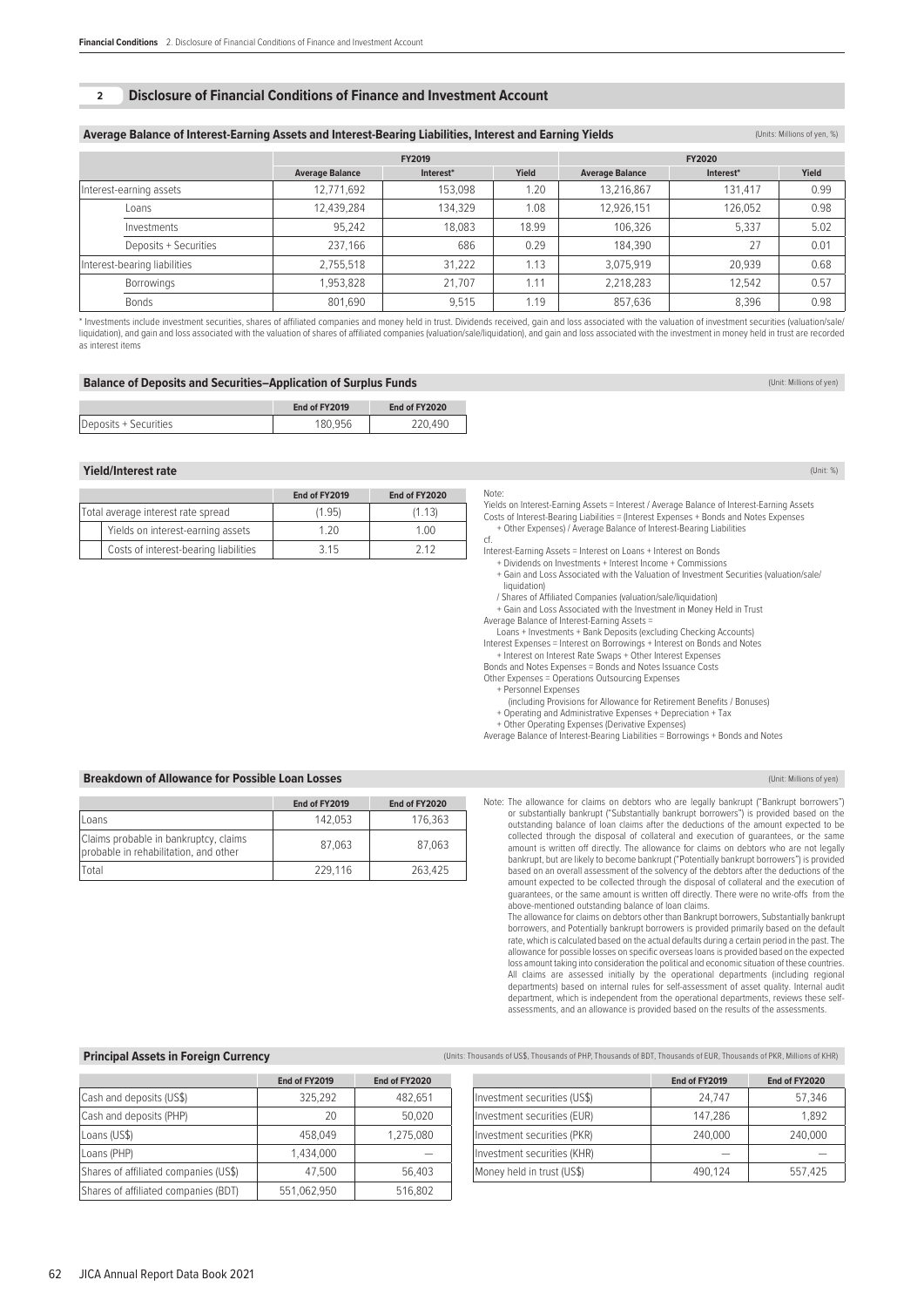# **Maturity Structure of Loans as of March 31, 2021 Contract and Contract and Contract and Contract and Contract and Contract and Contract and Contract and Contract and Contract and Contract and Contract and Contract and C**

| <b>Maturity</b>               | <b>Repayment from Loans</b> |
|-------------------------------|-----------------------------|
| 1 year or less                | 695.6                       |
| over 1 year, up to 2 years    | 701.3                       |
| over 2 years, up to 3 years   | 690.5                       |
| over 3 years, up to 4 years   | 689.8                       |
| over 4 years, up to 5 years   | 678.7                       |
| over 5 years, up to 10 years  | 3,025.8                     |
| over 10 years, up to 15 years | 2,547.5                     |
| over 15 years, up to 20 years | 1,884.8                     |
| over 20 years, up to 25 years | 1,226.4                     |
| over 25 years, up to 30 years | 726.7                       |
| over 30 years, up to 35 years | 397.7                       |
| over 35 years, up to 40 years | 70.7                        |
| over 40 years                 | 4.8                         |
| Total                         | 13,340.2                    |

# Note: The figures exclude principal in arrears for over three months as of the end of March 2021 from the total projected collection from "Loans" and "Claims in bankruptcy, rehabilitation,<br>reorganization or other equivalent claims." Figures also exclude principal that is scheduled<br>to be deferred under the Debt Service Ministers and Central Bank Governors Meeting, Communiqué on April 15 and October 14, 2020.

# **Maturity Structure of Borrowings from Government Fund for Fiscal Investment and Loan Program (FILP) as of March 31, 2021** (Unit: Billions of yen)

| <b>Maturity</b>               | <b>Repayment of Borrowings</b> |
|-------------------------------|--------------------------------|
| 1 year or less                | 104.1                          |
| over 1 year, up to 2 years    | 96.9                           |
| over 2 years, up to 3 years   | 141.9                          |
| over 3 years, up to 4 years   | 149.6                          |
| over 4 years, up to 5 years   | 229.3                          |
| over 5 years, up to 10 years  | 793.2                          |
| over 10 years, up to 15 years | 479.4                          |
| over 15 years, up to 20 years | 366.0                          |
| over 20 years, up to 25 years | 127.7                          |
| over 25 years, up to 30 years | 72.8                           |
| over 30 years, up to 35 years | 47.2                           |
| over 35 years, up to 40 years | 14.8                           |
| over 40 years                 |                                |
| Total                         | 2,622.8                        |

# **Maturity Structure of Bonds as of March 31, 2021 Constanting of yen)** (Unit: Billions of yen)

# **Fiscal Investment and Loan Program (FILP) Agency Bonds**

| Redemption |
|------------|
| 10.0       |
| 30.0       |
| 30.0       |
| 20.0       |
| 30.0       |
| 272.0      |
| 110.0      |
| 150.0      |
| 5.0        |
| 33.0       |
|            |
| 690.0      |
|            |

# **Government-Guaranteed Bonds**

| <b>Maturity</b>              | Redemption                  |
|------------------------------|-----------------------------|
| 1 year or less               |                             |
| over 1 year, up to 2 years   |                             |
| over 2 years, up to 3 years  |                             |
| over 3 years, up to 4 years  |                             |
| over 4 years, up to 5 years  |                             |
| over 5 years, up to 10 years | 218.2<br>$[$2.0 billion]$ * |
| over 10 years                |                             |
| Total                        | 218.2                       |

\* Figure in parentheses denotes the amount of money in foreign currency.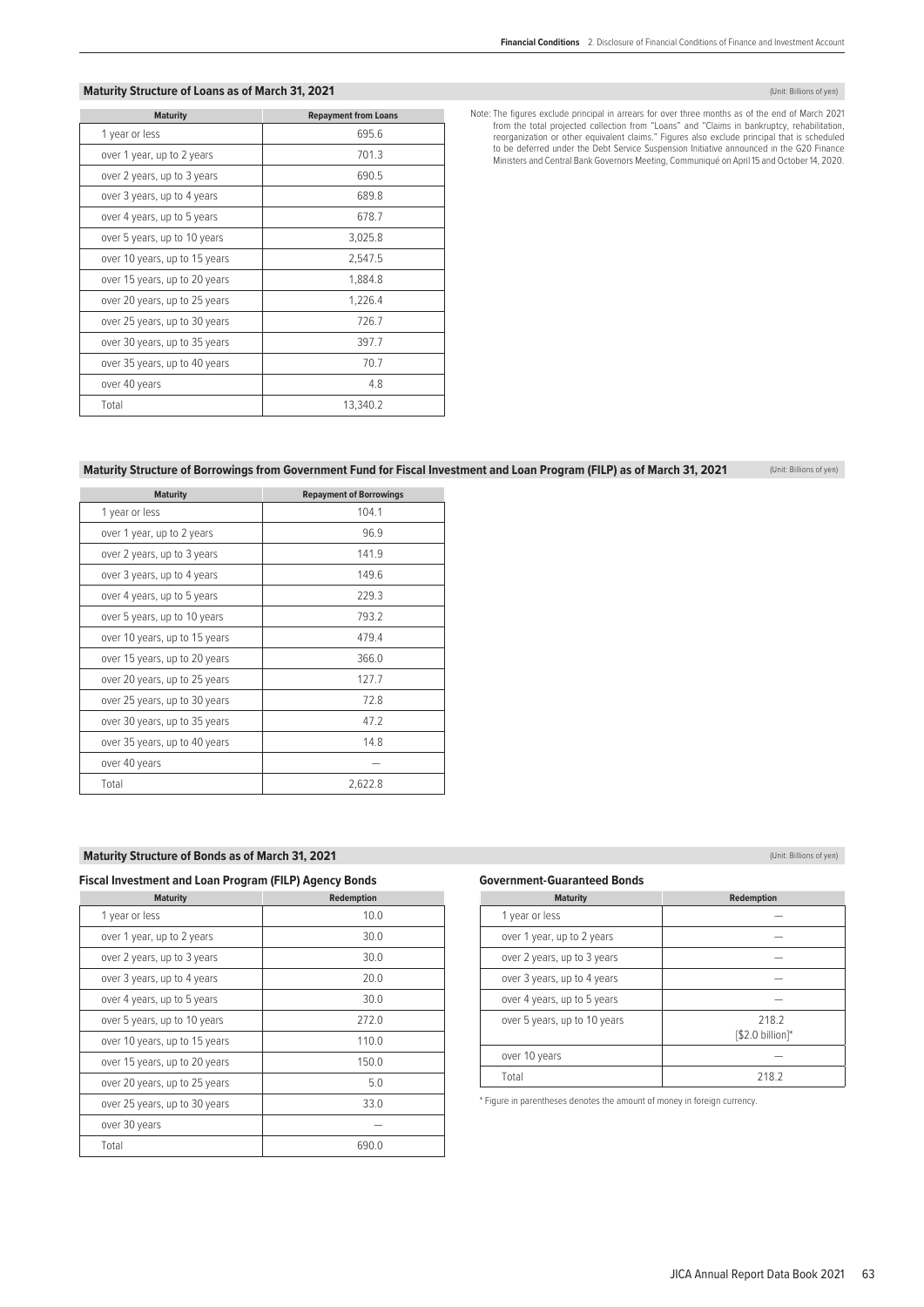# **Information on the Quality of Assets of Japan International Cooperation Agency (JICA) Finance and Investment Account**

While the Banking Act and Act on Emergency Measures for the Revitalization of the Financial Functions of 1998 (the "Financial Revitalization Act") do not apply to JICA, JICA has been pursuing its efforts to enhance disclosure on its asset quality and improve the internal management of credit risks by making periodical self-assessments of the quality of its assets.

One notable characteristic of JICA's operation is that a considerable portion of its loans is official credit for the governments of developing countries. Thus, when an indebted country is temporarily unable to service debt due to economic difficulties, debt rescheduling will sometimes take place, based on an international agreement among the creditor countries in the Paris Club, in order to ensure sustainable debt service.<sup>(Note 1)</sup> A debtor country receiving such temporary support for overcoming the liquidity problem will implement economic restructuring programs agreed upon with the IMF to acquire sustainable debt service capacity.

The loans rescheduled under the agreement in the Paris Club have a high probability of repayment, because, unlike loans provided by private financial institutions, their nature as official credit provides an asset-securing mechanism under the above international framework. Nonetheless, to facilitate comparison with private financial institutions, JICA, in principle, discloses the loans rescheduled in the Paris Club and whose debtor countries are categorized as "needs attention" (or "special attention") in its self-assessments of asset quality, as loan assets require to be disclosed classifying them either as "Restructured Loans" (under the Banking Act) or "Special Attention Assets" (under the Financial Revitalization Act).

Note 1. When a debtor country becomes temporarily unable to service its debt due to deterioration in its balance of payments, its creditor countries discuss to support liquidity of the debtor country and make an international consensus on rescheduling the debt at the creditor nation conference (Paris Club Meeting). In conjunction with this temporary liquidity assistance, debtor countries will implement an economic reform program agreed upon with the International Monetary Fund (IMF), making it possible for the country to continue to service its debt obligations. Of the foreign government debts held in JICA's Finance and Investment Account, those which have been agreed on by the Paris Club and also whose debt deferral contract has been concluded was ¥602,209 million at the end of FY2021. This amount includes debts for which JICA and the debtor countries have concluded debt rescheduling contracts based on the Debt Service Suspension Initiative announced in the G20 Finance Ministers and Central Bank Governors Meeting Communiqué on April 15 and October 14, 2020.

# **1 Risk Monitored Loans (Note 2)**

The following table shows the classification of Risk Monitored Loans based on the self-assessments of asset quality in accordance with the disclosure standard of Risk Monitored Loans applied to private financial institutions (under the Banking Act). Each category of Risk Monitored Loans is defined as follows:

# **(1) Loans to Debtor in Legal Bankruptcy (Note 3)**

Among loans that are placed in non-accrual status (except the portion deduced as allowance for loan losses), when collection of either principal or interest becomes doubtful for the reason that principal or interest is past due for a considerable period of time or for other reasons, those loans which there is filing of reorganization procedures under the Corporate Reorganization Act or bankruptcy procedures under the Bankruptcy Act or special liquidation procedures under the Companies Act or other relevant laws, or there is suspension of transactions in promissory notes issued by the borrowers in the clearing house.

# **(2) Past Due Loans (Note 3)**

Loans that are placed in non-accrual status except those classified as "Loans to Debtor in Legal Bankruptcy" or those whose interest payments are deferred in order to expedite the borrowers' business restructuring or support their business operations

## **(3) Loans in Arrears by 3 Months or More**

Loans whose principal or interest is past due three months or more from the date following the contractually scheduled payment date and not classified as "Loans to Debtor in Legal Bankruptcy" or "Past Due Loans" **(4) Restructured Loans**

Loans whose terms and conditions are modified in favor of the

# (Unit: Millions of yen)

|                                      | <b>March 2021 Reporting Period</b> |
|--------------------------------------|------------------------------------|
| Loans to Debtor in Legal Bankruptcy  |                                    |
| Past Due Loans                       | 87,063                             |
| Loans in Arrears by 3 Months or More | 242                                |
| <b>Restructured Loans</b>            | 468.520                            |
| Total (1)                            | 555.826                            |
| Balance of Loans Receivable (2)      | 13.428.773                         |
| (1)/(2)                              | 4 1 4%                             |

Note 2. Deferred principal included in loans as shown in the chart above accounts for ¥22,306 million of the Past Due Loans of ¥87,063 million, and for ¥439,383 million of the Restructured Loans of ¥468,520 million. Other deferred principal, accounting for a total of ¥140,520 million, are of loans that are not categorized as Risk Monitored Loans.

Note 3. Under the framework of the Ordinance for Enforcement of Banking Law 19, 2-1-5, which establishes the disclosure standards of risk-management loans held by private financial institutions, debt owed by foreign debtors must be disclosed as bankrupt debtor debt for all debtors fulfilling each of the following conditions: 1) nonpayment of interest or principal within the most recent previous three-year period from the end of the term; 2) no contract signed regarding the extension of the redemption deadline within the most recent previous threeyear period from the end of the term; and 3) no specific plans to sign a contract regarding the extension of the redemption at the end of the term. In making disclosures based on the above, JICA, in line with its asset self-assessments and taking into consideration the international framework for cooperation, has classified the aforementioned foreign government debt as debt with bankruptcy concern, while in the disclosure of Risk Monitored Loans, this debt is included as "Past Due Loans.

# **2 Loan Assets Required to be Disclosed under the Financial Revitalization Act (Note 4)**

The table at right shows the classification of loans based on the selfassessments of asset quality in accordance with the disclosure standard of the Financial Revitalization Act.

Each category of Loan Assets to be disclosed under the Financial Revitalization Act is defined as follows.

# **(1) Bankrupt or De Facto Bankrupt Assets**

"Bankrupt or De Facto Bankrupt Assets" are loans and other credits to debtors who have begun proceedings under the Bankruptcy Act, the Corporate Reorganization Act, the Financial Revitalization Act and other similar laws of Japan and have financially failed. In the asset quality self-assessments, these loans are loans to debtors who are legally or substantially bankrupt.

# **(2) Doubtful Assets**

"Doubtful Assets" are loans and other credits to debtors whose financial and operational conditions have deteriorated and who have a possibility that payment of principal and/or interest will not be made on a contractual basis. In the asset quality self-assessments, these loans are loans to the debtors who are likely to become bankrupt.

# **(3) Special Attention Assets**

"Special Attention Assets" are loans to debtors who are categorized as "needs attention borrower" in the asset quality self-assessments, and (i) loans whose principal and/or interest is overdue for three months or more from the date following the scheduled payment date but which are not categorized as "Bankrupt or De Facto Bankrupt Assets" and "Doubtful Assets" ("Past due loans (three months or more)");

(ii) restructured loans on which JICA granted concessions to borrowers in financial difficulties through amending terms and conditions of the loans to assist them to recover and eventually be able to pay to creditors, but which are not categorized as "Bankrupt or De Facto Bankrupt Assets", "Doubtful Assets" or "Overdue loans (three months or more)."

# **(4) Normally Performing Assets**

"Normally Performing Assets" are loans to borrowers with no particular problem in their financial conditions, categorized in the asset quality self-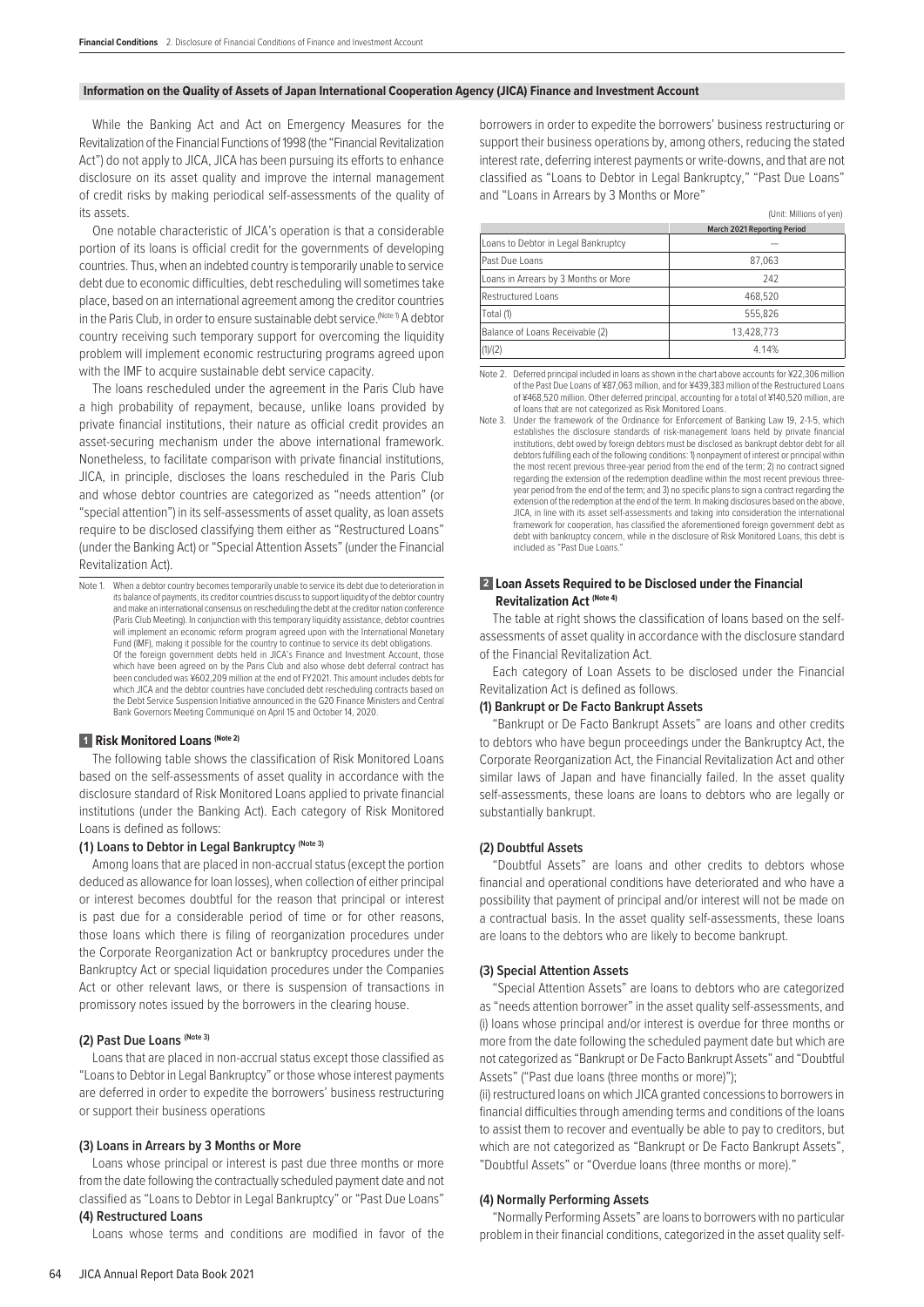(Unit: Millions of yen)

|                         | <b>March 2021 Reporting Period</b>                                      |            |          |
|-------------------------|-------------------------------------------------------------------------|------------|----------|
|                         | Bankrupt or De Facto Bankrupt Assets                                    |            | $(-)$    |
| Loans Receivable*1      | Doubtful Assets                                                         | 87,063     | (0.65)   |
| (% of total credit      | <b>Special Attention Assets</b>                                         | 468,763    | (3.48)   |
| transactions)           | Sub Total                                                               | 555,826    | (4.13)   |
|                         | Normally Performing Assets                                              | 12,906,527 | (95.87)  |
|                         | Bankrupt or De Facto Bankrupt Assets                                    |            |          |
|                         | Doubtful Assets                                                         | 87,063     |          |
|                         | <b>Special Attention Assets</b>                                         | 48.332     |          |
| Loan-loss Reserve*1     | Sub Total                                                               | 135,395    |          |
|                         | General Loan-loss Reserve for loans not requiring close monitor-<br>ing | 128,011    |          |
|                         | Special Allowance for Foreign Debt                                      | 19         |          |
|                         | Total                                                                   | 263,425    |          |
|                         | Bankrupt or De Facto Bankrupt Assets                                    |            |          |
| Collateral / Guarantees | Doubtful Assets                                                         |            |          |
|                         | <b>Special Attention Assets</b>                                         |            |          |
|                         | Sub Total                                                               |            |          |
|                         | Bankrupt or De Facto Bankrupt Assets                                    |            |          |
| Coverage Amount*2       | Doubtful Assets                                                         | 87,063     | (100.00) |
| (Coverage Ratio, %)     | <b>Special Attention Assets</b>                                         | 48.332     | (10.31)  |
|                         | Sub Total                                                               | 135,395    | (24.36)  |

assessments either as "loans to normal borrowers" or "loans to needs attention borrowers (excluding Special Attention Assets )," but which are not categorized as "Bankrupt or De Facto Bankrupt Assets," "Doubtful Assets" and "Special Attention Assets."

| *1 Based on JICA's self-assessments of assets, the difference |
|---------------------------------------------------------------|
| between the debt exposure to bankrupt debtors and debtors     |
| in bankruptcy and the amount recognized as recoverable        |
| by means of collateral or quarantees is considered as the     |
| projected amount that cannot be collected on, and so is       |
| subtracted directly from the total debt exposure. As such,    |
| this figure is not included in the left table under "Loans    |
| Pocojvablo" or "Loan Jose Posonio"                            |

Receivable" or "Loan-loss Reserve." \*2 Coverage amount refers to the combined total of the loan-loss reserve set aside for each debt and the value of collateral and guarantees, while the coverage ratio represents the ratio of the coverage amount as a percentage of total loans receivable.

#### **Private-Sector Investment Finance Management Account as of March 31, 2021**

JICA has a management account for Private-Sector Investment Finance (PSIF) operations to manage its portfolio. The management account took over the assets of the PSIF operations as of October 1, 2008, when JICA was established under its current structure. The amounts in the major accounts as of the end of March 2021 are in the table at right. Revenues and expenses not directly related to PSIF operations (depreciation, real estate expenses, personnel expenses, etc.) are not included as revenues or expenses in the management account.

| <b>Balance Sheet items</b> |                                                        | <b>Statement of Income items</b> |  |
|----------------------------|--------------------------------------------------------|----------------------------------|--|
| 98.337                     | Ordinary revenues                                      | 9.887                            |  |
| 6.645                      | Interest on loans                                      | 1.375                            |  |
| 76.089                     | Dividends on investments                               | 4,329                            |  |
| 60.953                     | Gain on investment in money held in<br>trust           | 1.597                            |  |
| 277.505                    | Loss on valuation of investment<br>securities          | 462                              |  |
| 28.561                     | Loss on valuation of shares of<br>affiliated companies | 118                              |  |
| 3.058                      | Net income                                             | 4.003                            |  |
|                            |                                                        |                                  |  |

|                            |         |                                                        | (Unit: Millions of yen) |  |
|----------------------------|---------|--------------------------------------------------------|-------------------------|--|
| <b>Balance Sheet items</b> |         | <b>Statement of Income items</b>                       |                         |  |
|                            | 98.337  | Ordinary revenues                                      | 9.887                   |  |
| S.                         | 6.645   | Interest on loans                                      | 1.375                   |  |
| companies                  | 76.089  | Dividends on investments                               | 4,329                   |  |
|                            | 60.953  | Gain on investment in money held in<br>trust           | 1.597                   |  |
|                            | 277.505 | Loss on valuation of investment<br>securities          | 462                     |  |
| on shares of               | 28,561  | Loss on valuation of shares of<br>affiliated companies | 118                     |  |
| on available-for-          | 3,058   | Net income                                             | 4.003                   |  |

Note 4. Deferred principal included in loans as shown in the table above accounts for ¥22,306 million of the Doubtful Assets of ¥87,063 million, for ¥439,383 million of the Special Attention Assets of ¥468,763 million, and for ¥140,520 million of the Normally Performing Assets of ¥12,906,527million.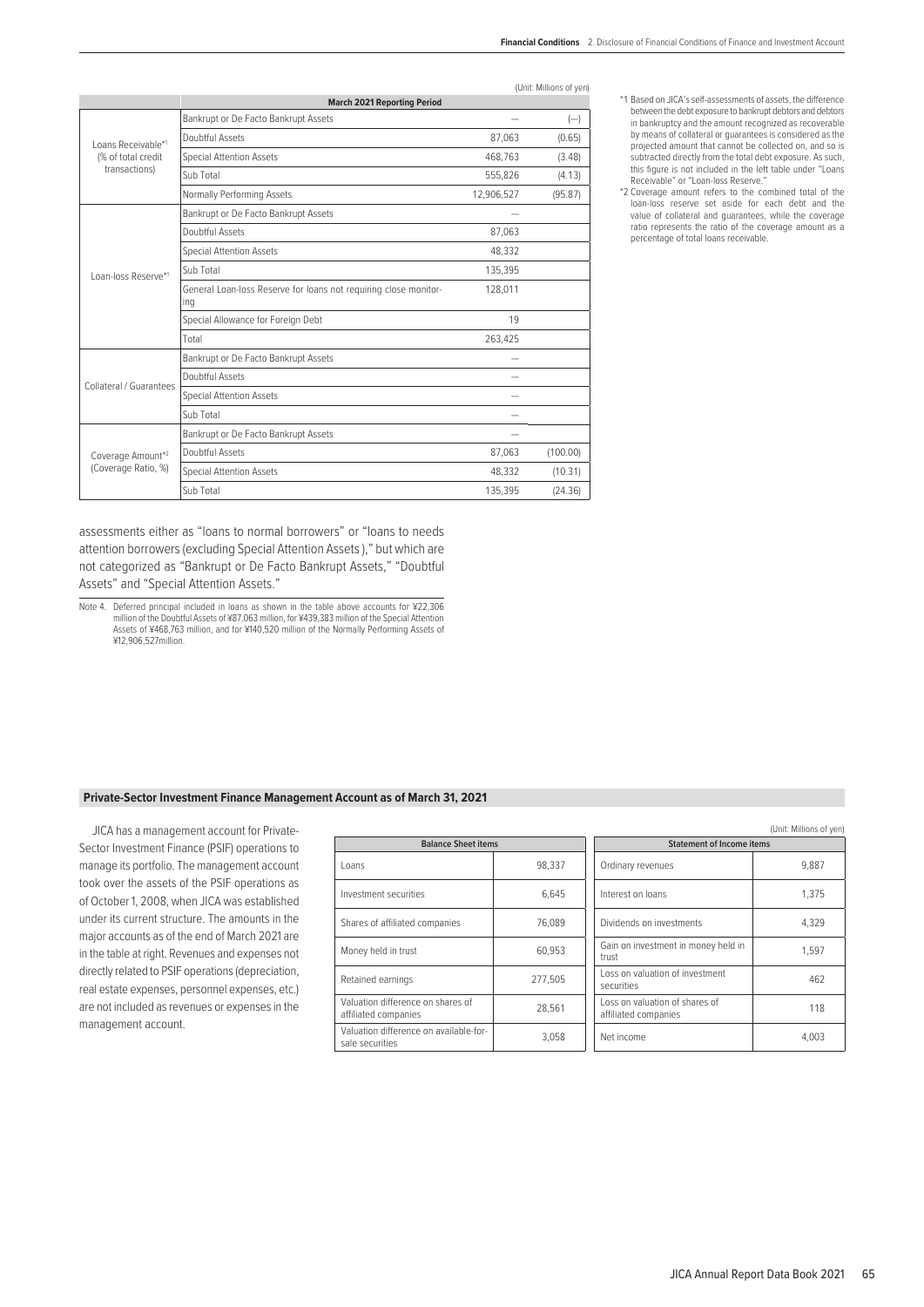# **Miscellaneous**

**1 Economic Cooperation and ODA**

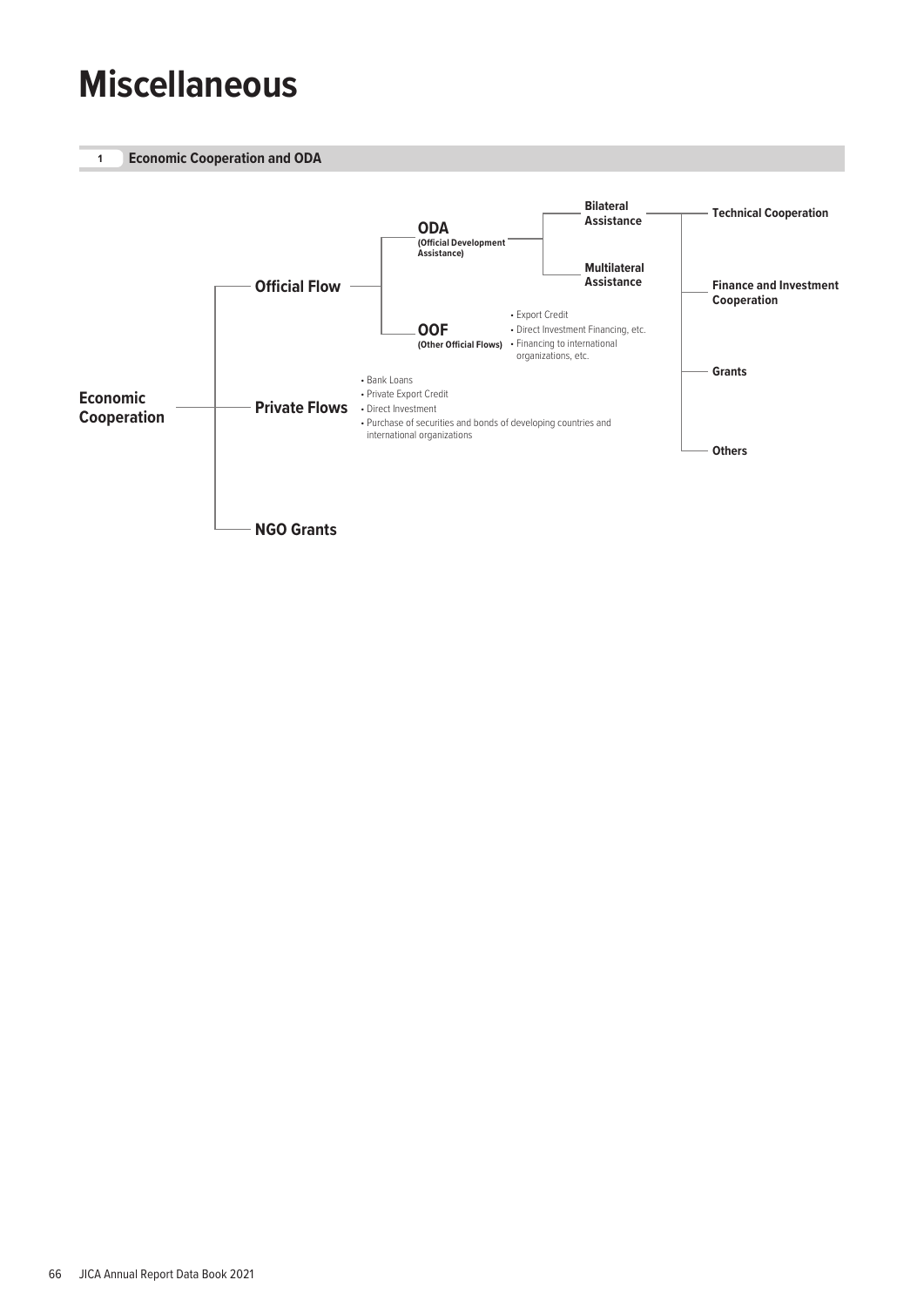# **2 History of JICA**

|                  | The former Japan International Cooperation Agency                                                                                                                                                                                        |
|------------------|------------------------------------------------------------------------------------------------------------------------------------------------------------------------------------------------------------------------------------------|
| January 1954     | The Federation of Japan Overseas Associations is<br>established.                                                                                                                                                                         |
| April 1954       | The Society for Economic Cooperation in Asia is<br>established.                                                                                                                                                                          |
| September 1955   | The Japan Emigration Promotion, Co., Ltd. is<br>established.                                                                                                                                                                             |
| June 1962        | The Overseas Technical Cooperation Agency (OTCA) is<br>established.                                                                                                                                                                      |
| <b>July 1963</b> | The Japan Emigration Service (JEMIS) is established.                                                                                                                                                                                     |
| April 1965       | Japan Overseas Cooperation Volunteers (JOCV) Office<br>is established by OTCA.                                                                                                                                                           |
| May 1974         | Act of Japan International Cooperation Agency is<br>promulgated.                                                                                                                                                                         |
| August 1974      | The Japan International Cooperation Agency (JICA)<br>is established.                                                                                                                                                                     |
| April 1986       | Japan Disaster Relief (JDR) Team is formed.                                                                                                                                                                                              |
| December 2001    | The reorganization and rationalization plan for special<br>public institutions is announced by the Japanese<br>government. Included in this reform plan is a measure<br>transforming JICA into an incorporated administrative<br>agency. |
| December 2002    | The Law concerning the Incorporated Administrative<br>Agency Japan International Cooperation Agency is<br>promulgated.                                                                                                                   |
| September 2003   | The Special Public Institution - JICA is dissolved.                                                                                                                                                                                      |
| October 2003     | The Incorporated Administrative Agency - JICA is<br>established.                                                                                                                                                                         |

| March 1961<br>The Overseas Economic Cooperation Fund (OECF)<br>is established to take over management of the<br><b>Southeast Asia Development Cooperation Fund</b><br>from the Export-Import Bank of Japan (JEXIM).<br>March 1966<br>First OECF ODA Loan (to the Republic of Korea) is<br>provided.<br>March 1995<br>The Cabinet decides to merge JEXIM and OECF.<br>The Japan Bank for International Cooperation Law is<br>promulgated.<br>October 1999<br>is established. | The Overseas Economic Cooperation Fund Law is<br>promulgated. |
|-----------------------------------------------------------------------------------------------------------------------------------------------------------------------------------------------------------------------------------------------------------------------------------------------------------------------------------------------------------------------------------------------------------------------------------------------------------------------------|---------------------------------------------------------------|
| April 1999                                                                                                                                                                                                                                                                                                                                                                                                                                                                  |                                                               |
|                                                                                                                                                                                                                                                                                                                                                                                                                                                                             |                                                               |
|                                                                                                                                                                                                                                                                                                                                                                                                                                                                             |                                                               |
|                                                                                                                                                                                                                                                                                                                                                                                                                                                                             |                                                               |
|                                                                                                                                                                                                                                                                                                                                                                                                                                                                             | The Japan Bank for International Cooperation (JBIC)           |
|                                                                                                                                                                                                                                                                                                                                                                                                                                                                             |                                                               |
|                                                                                                                                                                                                                                                                                                                                                                                                                                                                             |                                                               |
|                                                                                                                                                                                                                                                                                                                                                                                                                                                                             |                                                               |
|                                                                                                                                                                                                                                                                                                                                                                                                                                                                             |                                                               |

| November 2006    | Act for partial amendments to the Act on the Incorporated Administrative Agency Japan International Cooperation Agency is promulgated.                                                                                                 |  |  |
|------------------|----------------------------------------------------------------------------------------------------------------------------------------------------------------------------------------------------------------------------------------|--|--|
| October 2008     | Operations of ODA Loans previously managed by the former JBIC (Overseas Economic Cooperation Operations) and a portion of<br>Grants provided by Japan's Ministry of Foreign Affairs (MOFA) are integrated into the operations of JICA. |  |  |
| December 2008    | JICA issues Fiscal Investment and Loan Program (FILP) Agency bonds (non-government quaranteed bonds) for the first time.                                                                                                               |  |  |
| March 2012       | The Framework for Supporting Japanese SMEs in Overseas Business is revised, setting the stage for JICA to launch assistance for this<br>purpose.                                                                                       |  |  |
| October 2012     | Private-Sector Investment Finance is fully resumed.                                                                                                                                                                                    |  |  |
| November 2014    | First Euro-Dollar bonds quaranteed by the Government of Japan launched.                                                                                                                                                                |  |  |
| November 2015    | Establishment of Dollar-denominated Japanese ODA Loans.                                                                                                                                                                                |  |  |
| <b>July 2016</b> | Japan Overseas Cooperation Volunteers receive the Ramon Magsaysay Award, which is referred to as Asia's equivalent to the Nobel Peace<br>Prize.                                                                                        |  |  |
| April 2017       | The 4th Medium-term Plan is made public.                                                                                                                                                                                               |  |  |

# **The former Overseas Economic Cooperation Fund and**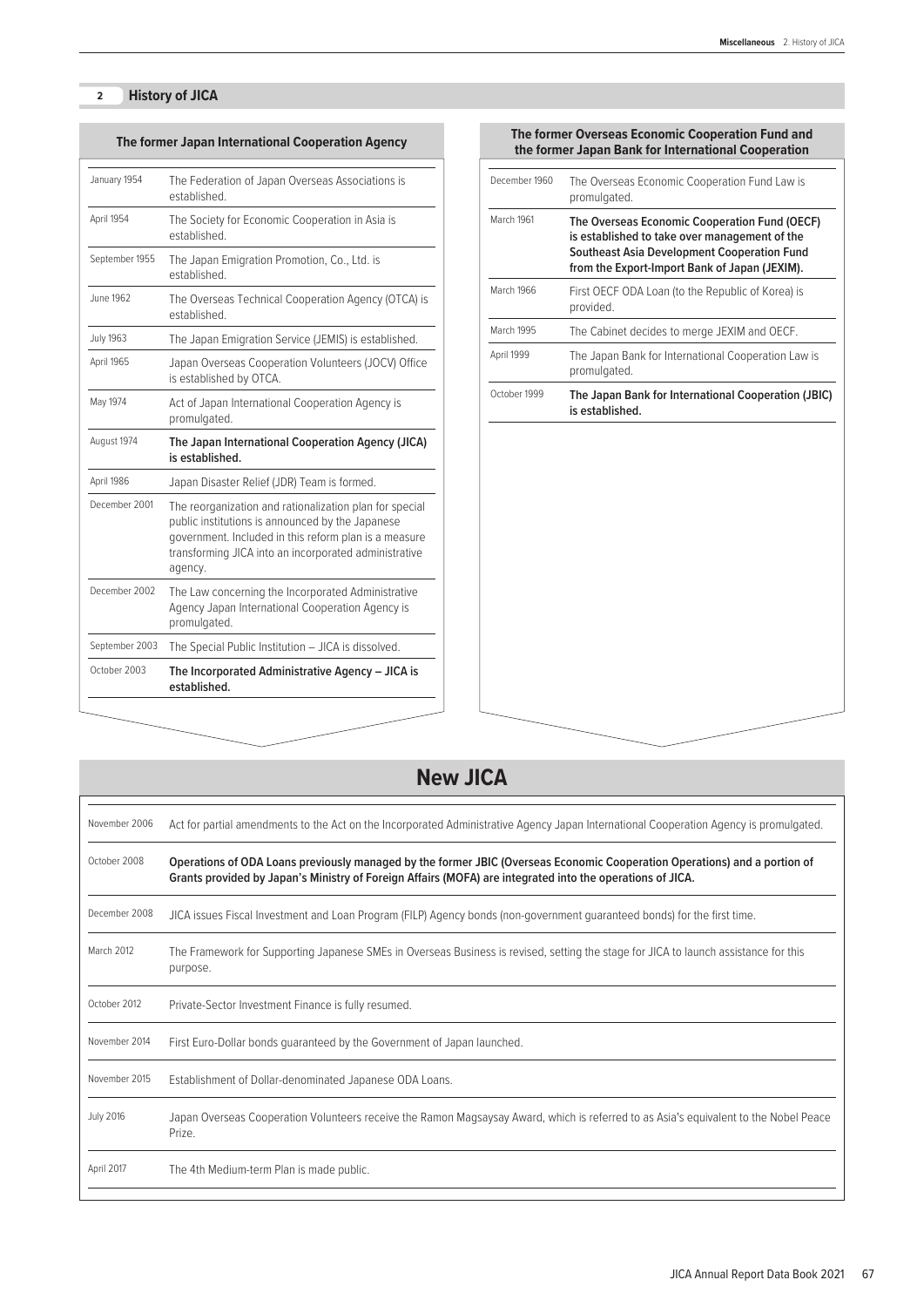# **JAPAN INTERNATIONAL COOPERATION AGENCY Annual Report Data Book 2021**

Published in December 2021

Japan International Cooperation Agency (JICA) Nibancho Center Building, 5-25, Niban-cho, Chiyoda-ku, Tokyo 102-8012, Japan Tel. +81-3-5226-9781 https://www.jica.go.jp/english/

Edited in cooperation with Takayama Printing Co., Ltd. 2nd Floor, NT Bldg., 1-1-12 Yushima, Bunkyo-ku, Tokyo 113-0034, Japan Tel. +81-3-3257-0231

POLICY DESIGN Inc. 20th Floor, Shinjuku-I-Land Tower, 6-5-1 Nishi-Shinjuku, Shinjuku-ku, Tokyo 163-1320, Japan Tel. +81-3-6880-3072

If this publication arrives damaged, please contact us for a replacement copy. © 2021 Japan International Cooperation Agency Printed in Japan